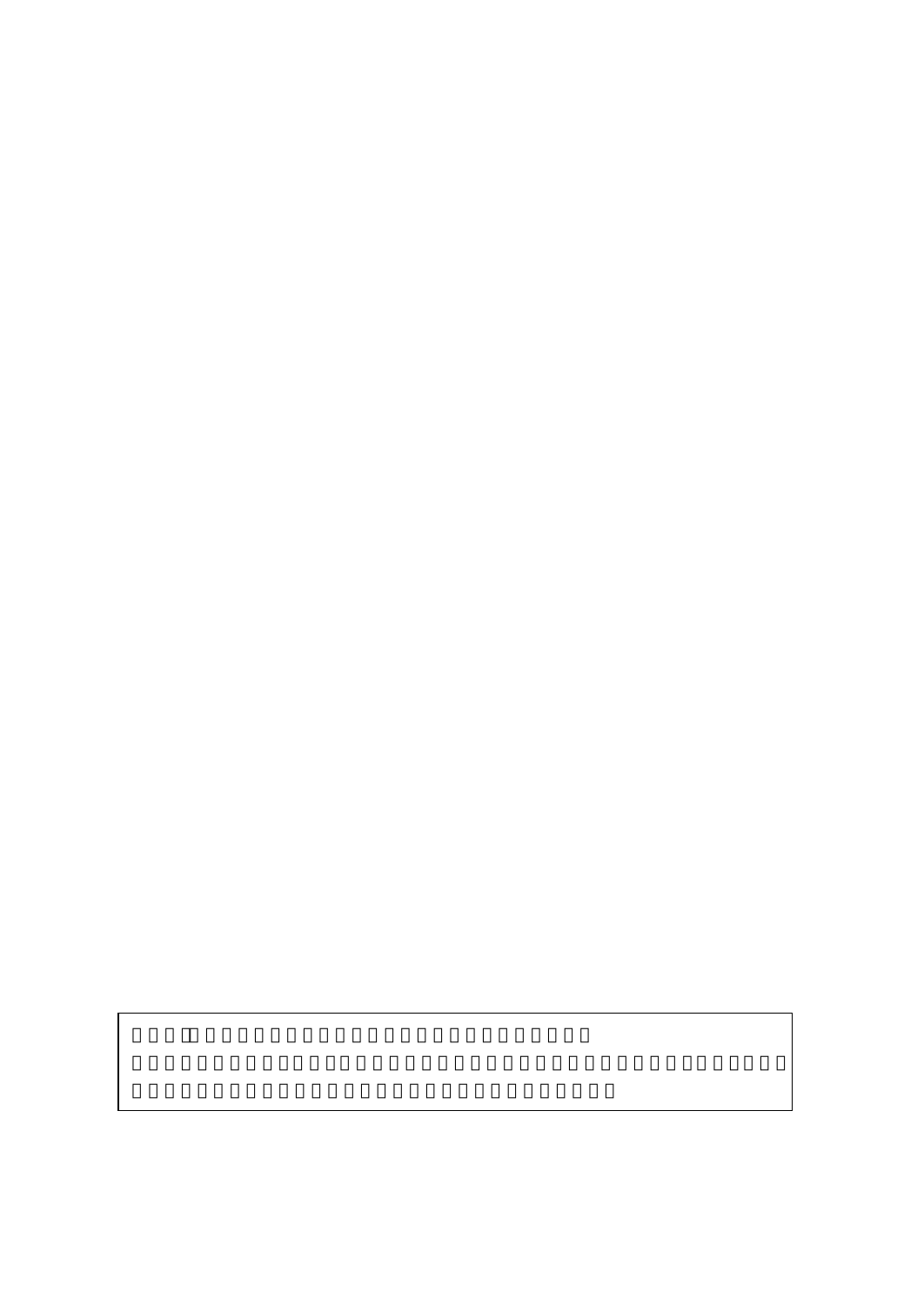# 目次

| 5.2                                                                                                                                                                                                                            |  |
|--------------------------------------------------------------------------------------------------------------------------------------------------------------------------------------------------------------------------------|--|
|                                                                                                                                                                                                                                |  |
| 6.1                                                                                                                                                                                                                            |  |
| B2BUA機能を拡張したSIP電話機の制御と観察 (Controlling and Observing a SIP Phone by Augmenting<br>6.2                                                                                                                                           |  |
| B2BUA Functionality) manufactured and the contract of the contract of the contract of the contract of the contract of the contract of the contract of the contract of the contract of the contract of the contract of the cont |  |
|                                                                                                                                                                                                                                |  |
|                                                                                                                                                                                                                                |  |
|                                                                                                                                                                                                                                |  |
| 7.2                                                                                                                                                                                                                            |  |
| ブリッジド・アピアランス電話機と他の高度なユーザ・エージェント構成 (Bridged Appearance Phone<br>7.3                                                                                                                                                             |  |
|                                                                                                                                                                                                                                |  |
| 8. CSTAメッセージのSIP通知メカニズム (SIP Transport Mechanism for CSTA Messages)  28                                                                                                                                                        |  |
| CSTAアプリケーション・セッションの確立 (Establishing a CSTA Application Session)  28<br>8.1                                                                                                                                                     |  |
| CSTAサービス要求と応答の通知 (Transporting CSTA Service Requests and Responses)  29<br>8.2                                                                                                                                                 |  |
| 状態監視開始とCSTAイベントの通知 (Starting a Monitor and Transporting CSTA Events)  29<br>8.3                                                                                                                                                |  |
|                                                                                                                                                                                                                                |  |
|                                                                                                                                                                                                                                |  |
|                                                                                                                                                                                                                                |  |
|                                                                                                                                                                                                                                |  |
|                                                                                                                                                                                                                                |  |
| 9.2.1                                                                                                                                                                                                                          |  |
|                                                                                                                                                                                                                                |  |
|                                                                                                                                                                                                                                |  |
|                                                                                                                                                                                                                                |  |
|                                                                                                                                                                                                                                |  |
|                                                                                                                                                                                                                                |  |
| 9.4 会議uaCSTA呼制御機能プロファイル (Conferencing uaCSTA Call Control Feature Profile)  33                                                                                                                                                 |  |
|                                                                                                                                                                                                                                |  |
|                                                                                                                                                                                                                                |  |
|                                                                                                                                                                                                                                |  |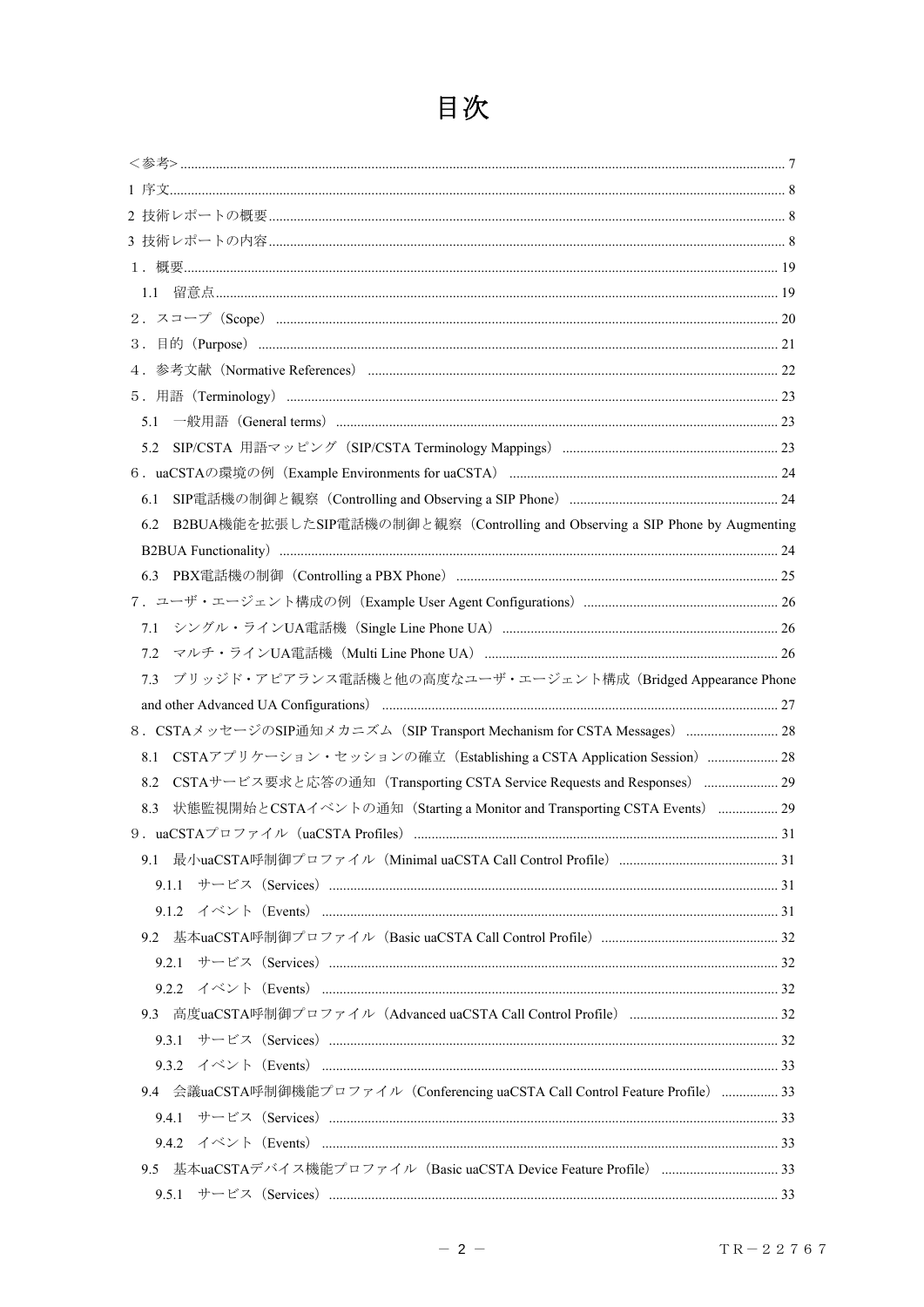| 9.6 スピーカuaCSTAデバイス機能プロファイル (Speaker uaCSTA Device Feature Profile)  34  |  |
|-------------------------------------------------------------------------|--|
|                                                                         |  |
|                                                                         |  |
|                                                                         |  |
|                                                                         |  |
| 10.2 CSTA呼のコネクション状態遷移 (Connection State Transitions for CSTA Calls)  35 |  |
| 10.2.1                                                                  |  |
|                                                                         |  |
|                                                                         |  |
|                                                                         |  |
| 11.1.1                                                                  |  |
| 11.1.2                                                                  |  |
|                                                                         |  |
|                                                                         |  |
| 11.2.1                                                                  |  |
| 11.2.2                                                                  |  |
|                                                                         |  |
|                                                                         |  |
| 11.3.1                                                                  |  |
| 11.3.2                                                                  |  |
| 11.3.3                                                                  |  |
|                                                                         |  |
| 1141                                                                    |  |
| 11.4.2                                                                  |  |
|                                                                         |  |
|                                                                         |  |
| 11.5.1                                                                  |  |
| 11.5.2                                                                  |  |
| 11.5.3                                                                  |  |
|                                                                         |  |
| 11.6.1                                                                  |  |
| 11.6.2                                                                  |  |
| 11.6.3                                                                  |  |
|                                                                         |  |
| 11.7.1                                                                  |  |
| 11.7.2                                                                  |  |
| 11.7.3                                                                  |  |
| 11.8                                                                    |  |
| 11.8.1                                                                  |  |
| 11.8.2                                                                  |  |
| 11.8.3                                                                  |  |
| 11.9                                                                    |  |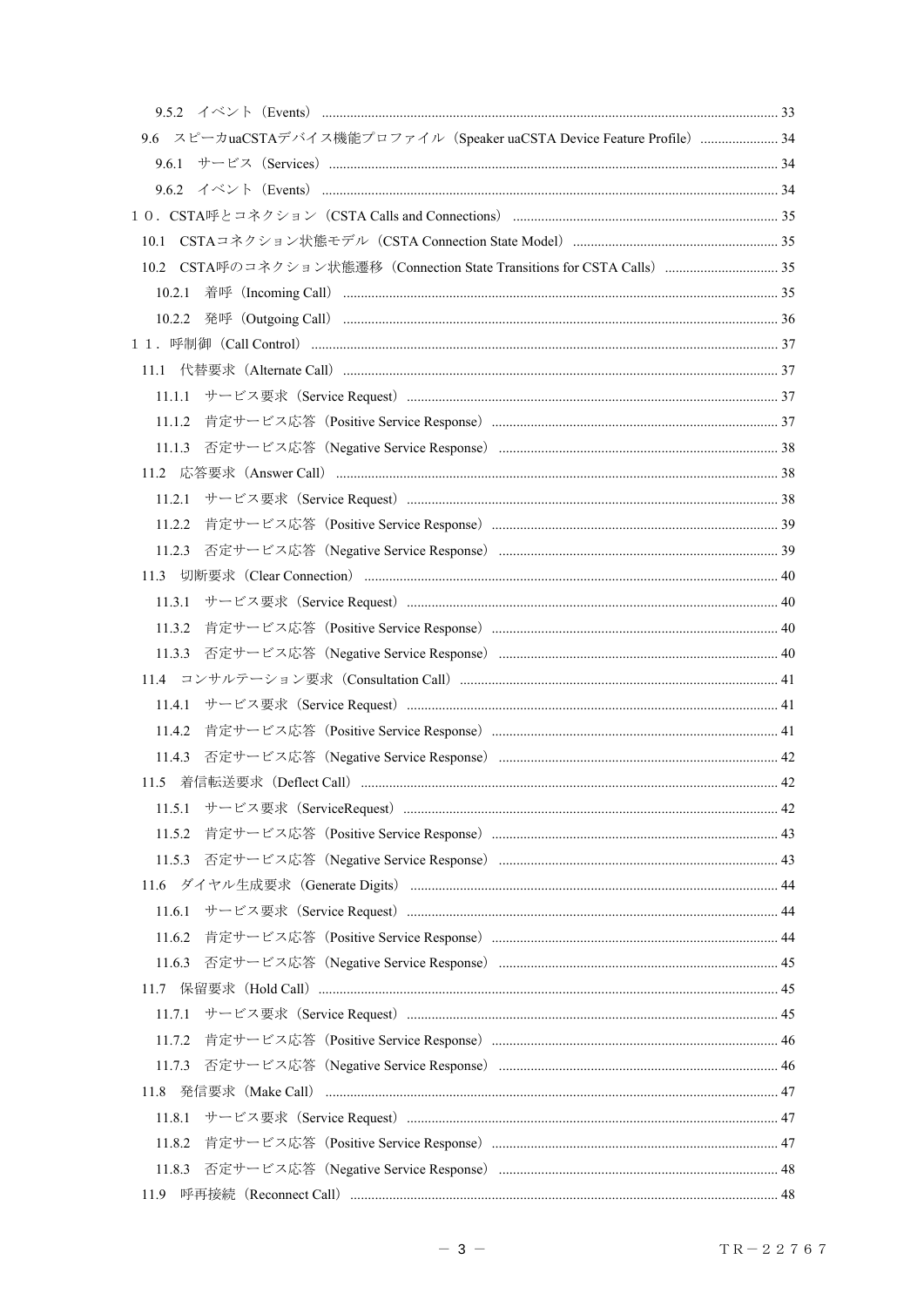| 11.9.1                                                                         |  |
|--------------------------------------------------------------------------------|--|
| 11.9.2                                                                         |  |
| 11.9.3                                                                         |  |
|                                                                                |  |
| 11.10.1                                                                        |  |
|                                                                                |  |
| 11.10.3 否定サービス応答 (Negative Service Response) ……………………………………………………………………………… 51 |  |
| 11.11 シングル・ステップ・トランスファ・コール要求 (Single Step Transfer Call)  51                   |  |
|                                                                                |  |
|                                                                                |  |
|                                                                                |  |
|                                                                                |  |
|                                                                                |  |
|                                                                                |  |
| 11.12.3 否定サービス応答 (Negative Service Response) …………………………………………………………………………54    |  |
|                                                                                |  |
| 12.1 メッセージ・ウェイティング・インジケータの取得 (Get Message Waiting Indicator)  55               |  |
|                                                                                |  |
|                                                                                |  |
| 12.2 メッセージ・ウェイティング・インジケータの設定 (Set Message Waiting Indicator)  56               |  |
|                                                                                |  |
|                                                                                |  |
|                                                                                |  |
| 12.3.1                                                                         |  |
|                                                                                |  |
|                                                                                |  |
|                                                                                |  |
|                                                                                |  |
|                                                                                |  |
| 12.5.1                                                                         |  |
|                                                                                |  |
|                                                                                |  |
|                                                                                |  |
|                                                                                |  |
|                                                                                |  |
| 13.1                                                                           |  |
| 13.1.1                                                                         |  |
|                                                                                |  |
|                                                                                |  |
| 13.2.1                                                                         |  |
|                                                                                |  |
|                                                                                |  |
|                                                                                |  |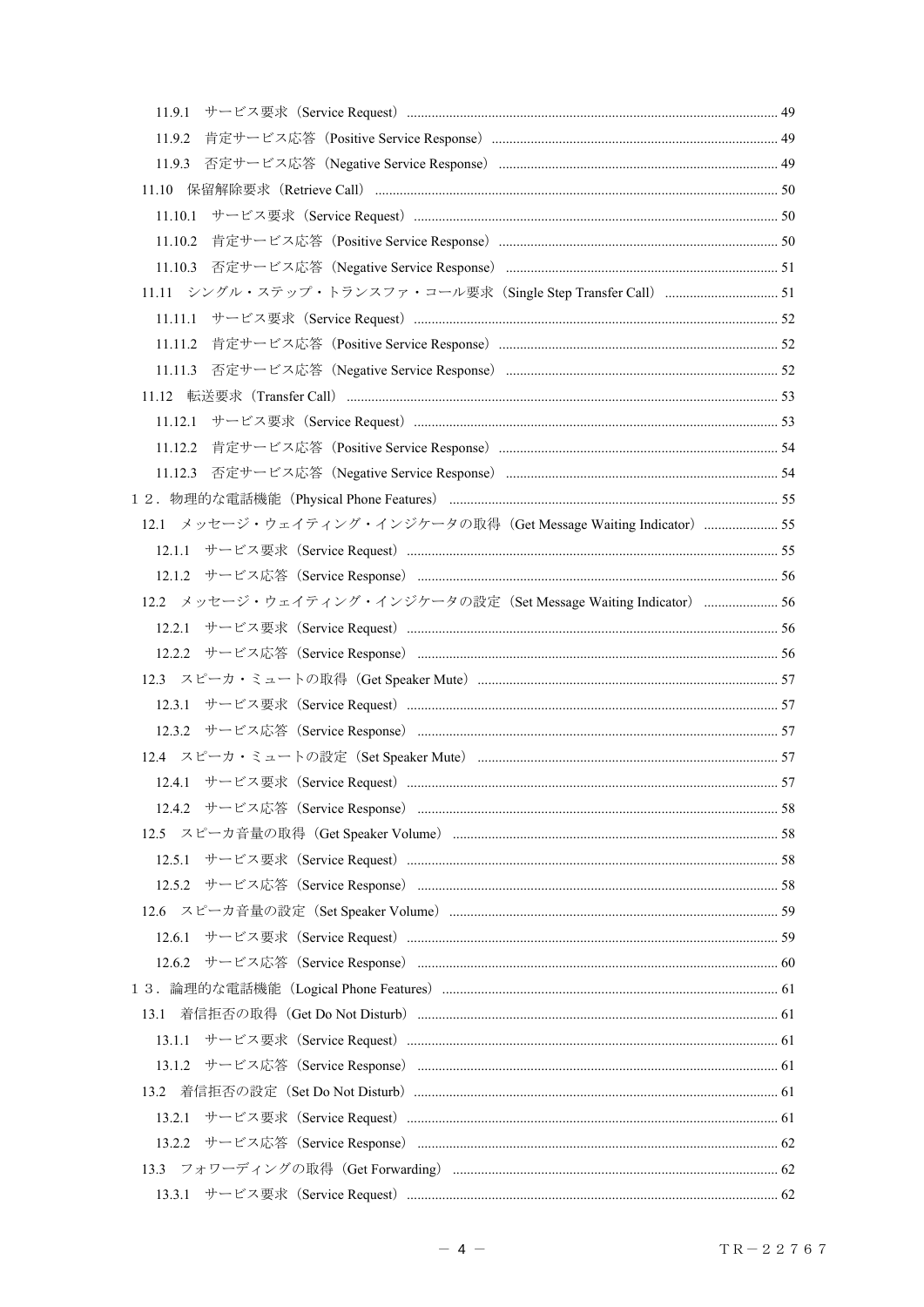| 14.1                                                                                                                                                                                                                           |  |
|--------------------------------------------------------------------------------------------------------------------------------------------------------------------------------------------------------------------------------|--|
| 1411                                                                                                                                                                                                                           |  |
| 14.1.2                                                                                                                                                                                                                         |  |
|                                                                                                                                                                                                                                |  |
|                                                                                                                                                                                                                                |  |
| 14.2.1                                                                                                                                                                                                                         |  |
| 14.2.2                                                                                                                                                                                                                         |  |
|                                                                                                                                                                                                                                |  |
|                                                                                                                                                                                                                                |  |
|                                                                                                                                                                                                                                |  |
|                                                                                                                                                                                                                                |  |
|                                                                                                                                                                                                                                |  |
| 15.1.2 肯定サービス応答 (Positive Service Response) …………………………………………………………………………………………69                                                                                                                                               |  |
|                                                                                                                                                                                                                                |  |
|                                                                                                                                                                                                                                |  |
|                                                                                                                                                                                                                                |  |
| 16.1.1                                                                                                                                                                                                                         |  |
| 16.1.2                                                                                                                                                                                                                         |  |
| 16.1.3                                                                                                                                                                                                                         |  |
|                                                                                                                                                                                                                                |  |
|                                                                                                                                                                                                                                |  |
|                                                                                                                                                                                                                                |  |
|                                                                                                                                                                                                                                |  |
|                                                                                                                                                                                                                                |  |
| 16.3.1                                                                                                                                                                                                                         |  |
| 16.3.2                                                                                                                                                                                                                         |  |
|                                                                                                                                                                                                                                |  |
|                                                                                                                                                                                                                                |  |
| 17.1                                                                                                                                                                                                                           |  |
| SIP電話のアプリケーション・セッション生成、状態監視確立 (Creating an Application<br>17.1.1                                                                                                                                                               |  |
|                                                                                                                                                                                                                                |  |
| 17.1.2 SIP UAで呼を生成、SIP UAで呼を切断(Creating a Call from a SIP UA, Clearing a Call at a SIP UA)                                                                                                                                     |  |
|                                                                                                                                                                                                                                |  |
| 17.1.3 UA での 着信呼の応答と切断 (Answering and Clearing an Incoming Call at a UA)  84                                                                                                                                                   |  |
| 17.1.4 UAでの着信呼の応答 (CSTA 状態監視または、CSTA イベント無し) (Answering an Incoming                                                                                                                                                            |  |
| Call at a UA (no CSTA monitor or CSTA events) manufactured and the state of the state of the State and State and State and State and State and State and State and State and State and State and State and State and State and |  |
| 17.1.5 SIP UA での例外状態の例 (Examples of Exception Conditions at a SIP UA)  88                                                                                                                                                      |  |
| 17.2                                                                                                                                                                                                                           |  |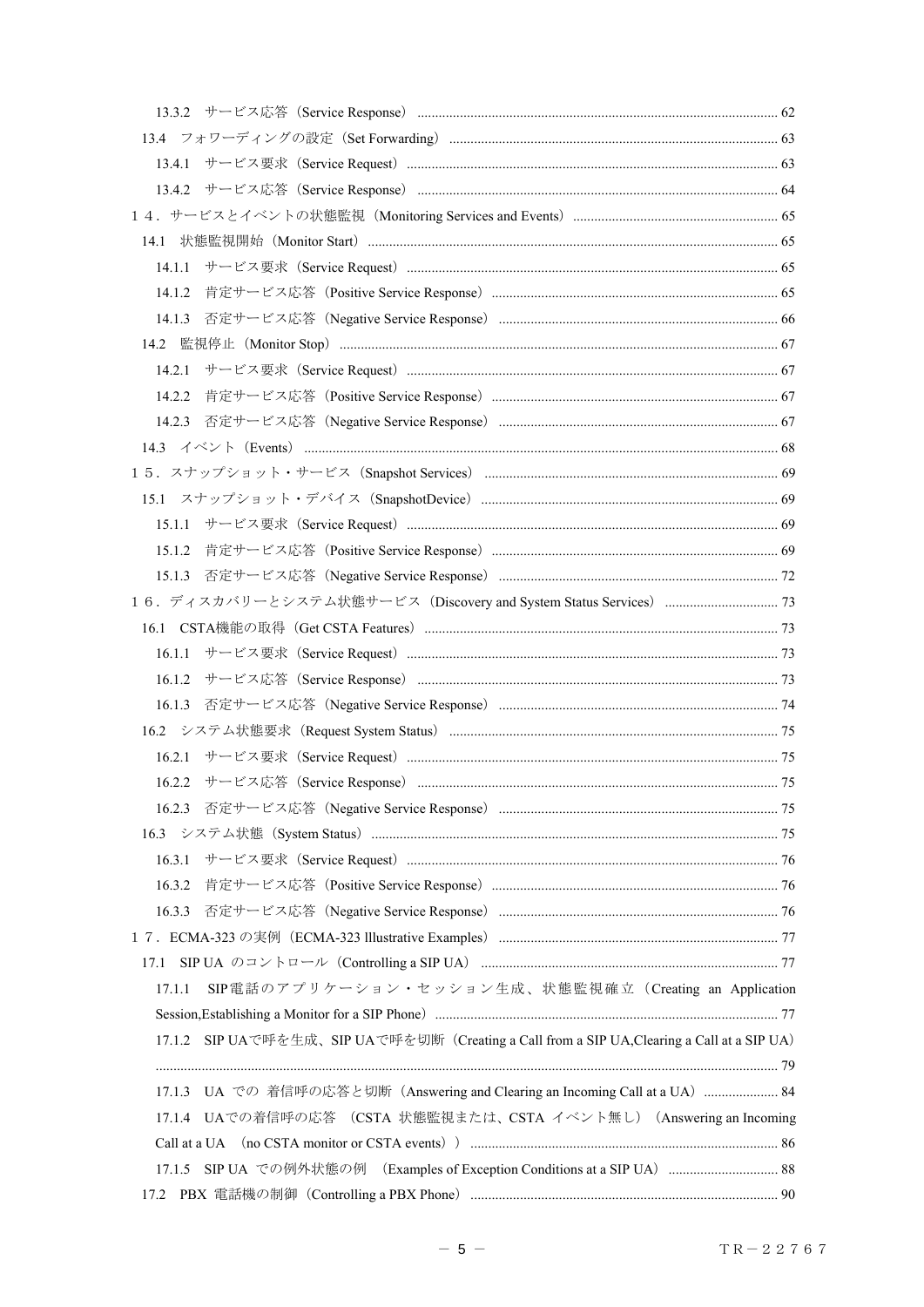| 17.2.1 アプリケーション・セッションの生成、PBX電話機のための状態監視の確立 (Creating an                              |  |
|--------------------------------------------------------------------------------------|--|
|                                                                                      |  |
| 17.2.2 PBX電話機での呼の生成、PBX電話機での呼の切断 (Creating a Call from A PBX Phone, Clearing a       |  |
|                                                                                      |  |
| 17.2.3 PBX 電話機での着呼の応答と切断 (Answering and Clearing an Incoming Call at a PBX Phone) 98 |  |
| 17.2.4 PBX電話機での例外状態の例 (Examples of Exception Conditions at a PBX Phone)  101         |  |
|                                                                                      |  |
|                                                                                      |  |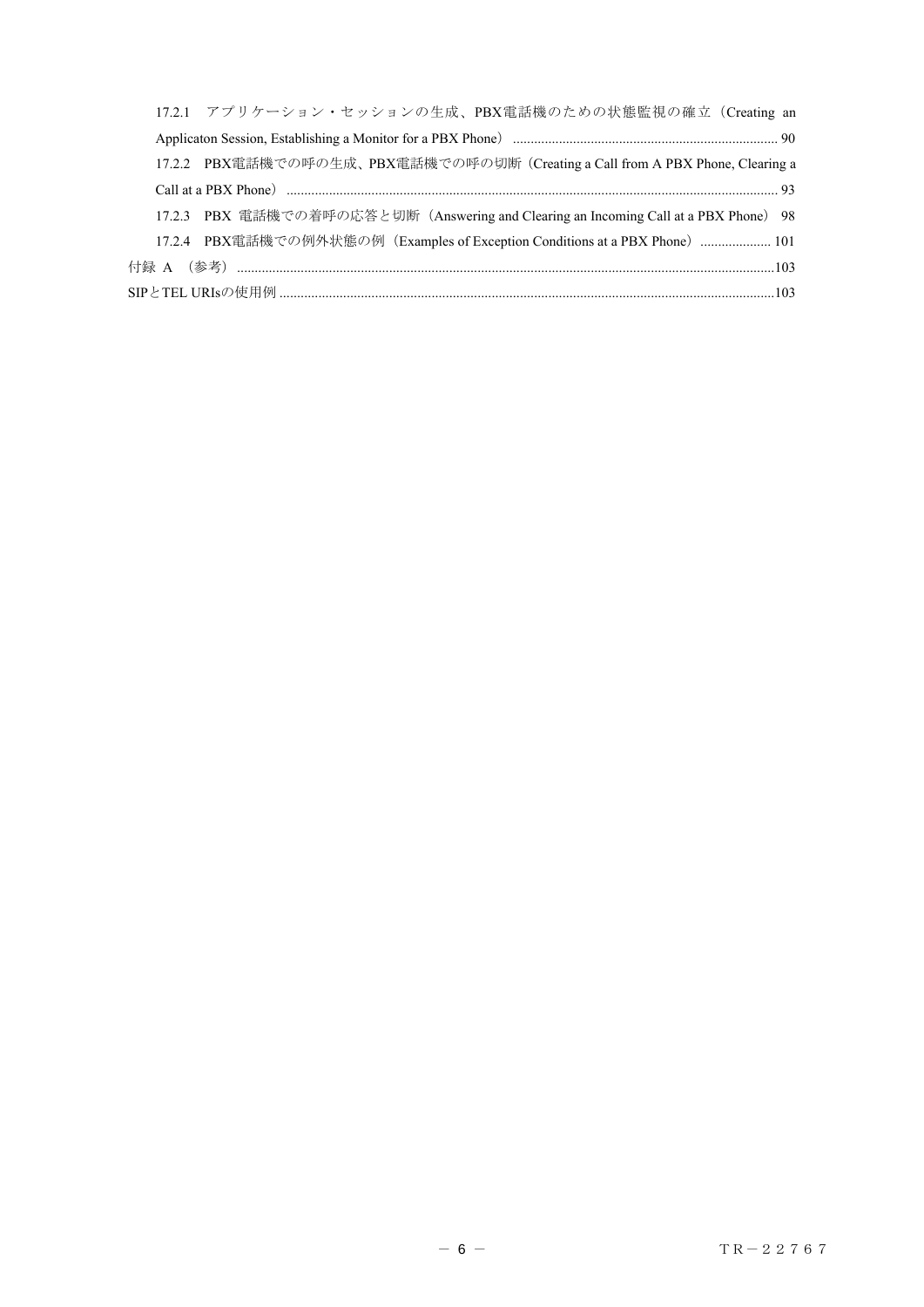<span id="page-7-0"></span><参考>

# 1.国際勧告等の関連

 本技術レポートは、ISO/IECにおいて制定された「Information technology .Telecommunications and information exchange between systems. Using CSTA for SIP phone user agents (uaCSTA) (ISO/IEC TR 22767:2005)」に準拠し ている。

# 2.上記国際勧告等に対する追加項目等

なし

3.改版の履歴

| 版数      | 制定日             | 改版内容 |
|---------|-----------------|------|
| 1版<br>第 | 2006年10月<br>19日 | 制定   |

- 4.その他
- (1) 引用している勧告、標準等 ISO/IEC TR 22767:2005 (ECMA TR-87:2004)
- (2) 参照している勧告、標準等
	- ・ECMA-269:2002 (ISO/IEC 18051:2003)
	- ・ECMA-323:2002 (ISO/IEC 18056:2003)
	- ・IETF RFC3261
- (3) 付録(和文解説書)

 本技術レポートには、引用している「Information technology .Telecommunications and information exchange between systems. Using CSTA for SIP phone user agents (uaCSTA) (ISO/IEC TR 22767:2005)」の理解を助けるた めに日本語による付録(和文解説書)が添付されている。

5.技術レポート作成部門

第 1 版 : 企業ネットワーク専門委員会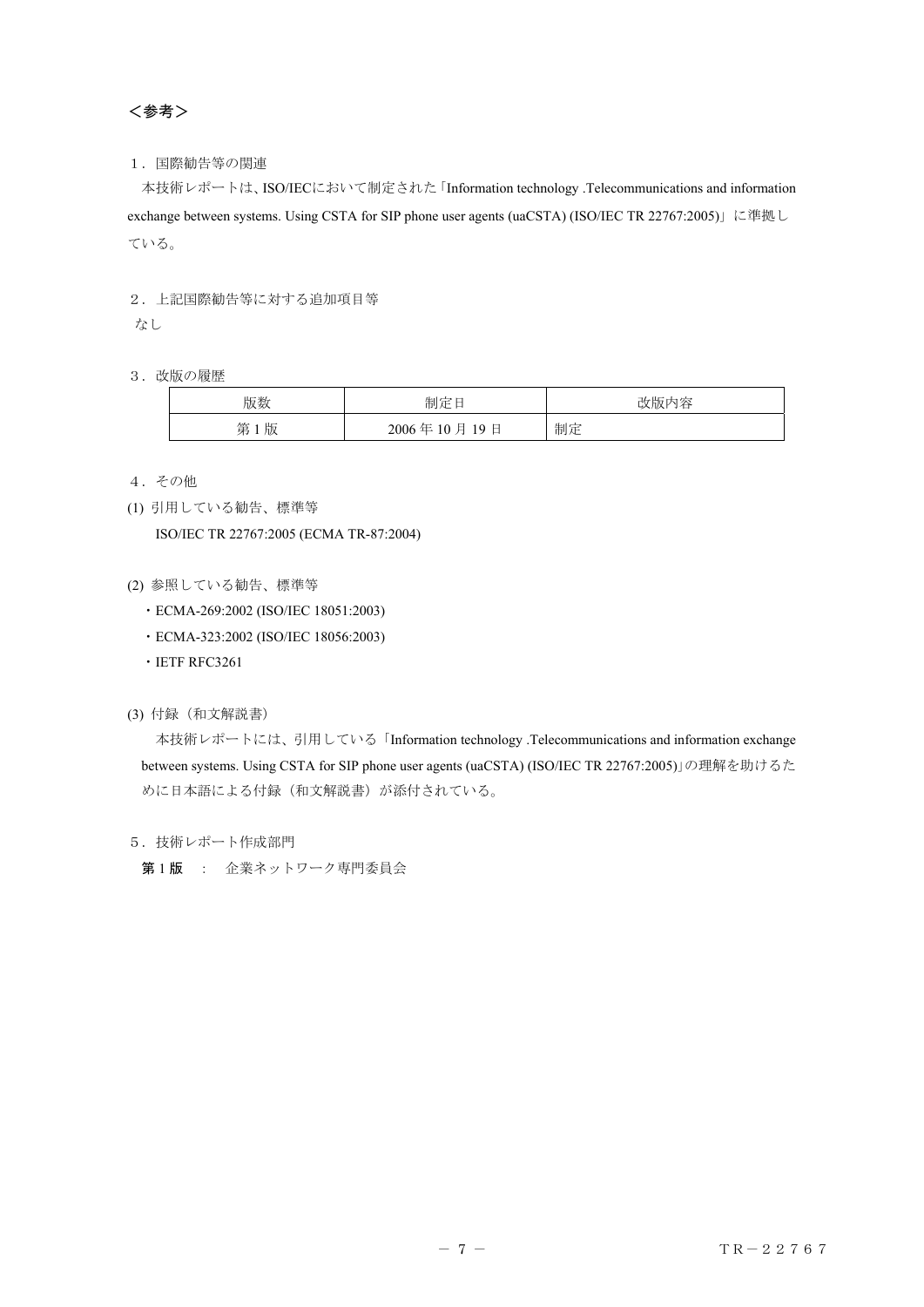# <span id="page-8-0"></span>1 序文

 本技術レポートは、「Information technology .Telecommunications and information exchange between systems. Using CSTA for SIP phone user agents (uaCSTA) (ISO/IEC TR 22767:2005)」の技術的内容を変更することなく作 成したものであり、原国際規格(ISO/IEC TR 22767:2005)の記載項目の同項目の内容を引用する。

#### 2 技術レポートの概要

 本技術レポートは、OSI Layer 7 における Computing network と telecommunications network との通信サービ スを標準化した「Information technology - Telecommunications and information exchange between systems – Services for Computer Supported Telecommunications Applications (CSTA) Phase III (ISO/IEC 18051:2004)」の XML Protocolを規定した「Information technology - Telecommunications and information exchange between systems – XML Protocol for Computer Supported Telecommunications Applications (CSTA) Phase III (ISO/IEC 18056:2004)」に準拠して記述されたアプリケーションをSIP電話機上において使用する方法を規定している。

#### 3 技術レポートの内容

 本技術レポートにおいて規定する項目は以下の通りである。これらの項目の内容については、原国際規格 (ISO/IEC TR 22767:2005)の同項目の内容を引用する。

- 1 Scope
- 2 Purpose
- 3 Normative references
- 4 Terminology
	- 4.1 General terms
	- 4.2 SIP/CSTA Terminology Mappings
- 5 Example Environments for uaCSTA
	- 5.1 Controlling and Observing a SIP Phone
	- 5.2 Controlling and Observing a SIP Phone by Augmenting B2BUA Functionality
	- 5.3 Controlling a PBX Phone
- 6 Example User Agent Configurations
	- 6.1 Single Line Phone UA
	- 6.2 Multi Line Phone UA
	- 6.3 Bridged Appearance Phone and other Advanced UA Configurations
- 7 SIP Transport Mechanism for CSTA Messages
	- 7.1 Establishing a CSTA Application Session
	- 7.2 Transporting CSTA Service Requests and Responses
	- 7.3 Starting a Monitor and Transporting CSTA Events
- 8 uaCSTA Profiles
	- 8.1 Minimal uaCSTA Call Control Profile
		- 8.1.1 Services
		- 8.1.2 Events
	- 8.2 Basic uaCSTA Call Control Profile
		- 8.2.1 Services
		- 8.2.2 Events
	- 8.3 Advanced uaCSTA Call Control Profile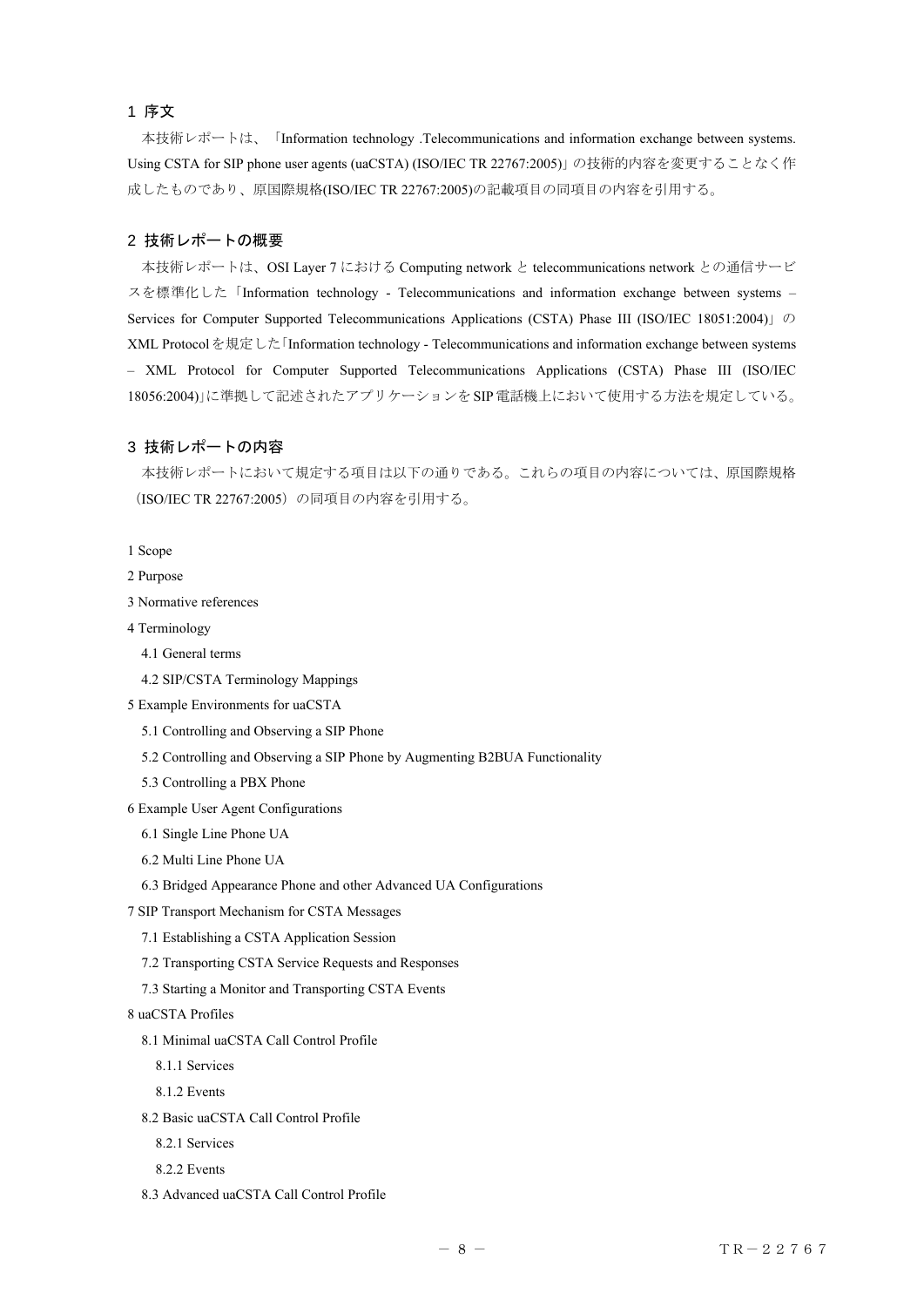8.3.2 Events 8.4 Conferencing uaCSTA Call Control Feature Profile 8.4.1 Services 8.4.2 Events 8.5 Basic uaCSTA Device Feature Profile 8.5.1 Services 8.5.2 Events 8.6 Speaker uaCSTA Device Feature Profile 8.6.1 Services 8.6.2 Events 9 CSTA Calls and Connections 9.1 CSTA Connection State Model 9.2 Connection State Transitions for CSTA Calls 9.2.1 Incoming Call 9.2.2 Outgoing Call 10 Call Control 10.1 Alternate Call 10.1.1 Service Request 10.1.2 Positive Service Response 10.1.3 Negative Service Response 10.2 Answer Call 10.2.1 Service Request 10.2.2 Positive Service Response 10.2.3 Negative Service Response 10.3 Clear Connection 10.3.1 Service Request 10.3.2 Positive Service Response 10.3.3 Negative Service Response 10.4 Consultation Call 10.4.1 Service Request 10.4.2 Positive Service Response 10.4.3 Negative Service Response 10.5 Deflect Call 10.5.1 Service Request 10.5.2 Positive Service Response 10.5.3 Negative Service Response 10.6 Generate Digits

8.3.1 Services

10.6.1 Service Request

- 10.6.2 Positive Service Response
- 10.6.3 Negative Service Response

10.7 Hold Call

10.7.1 Service Request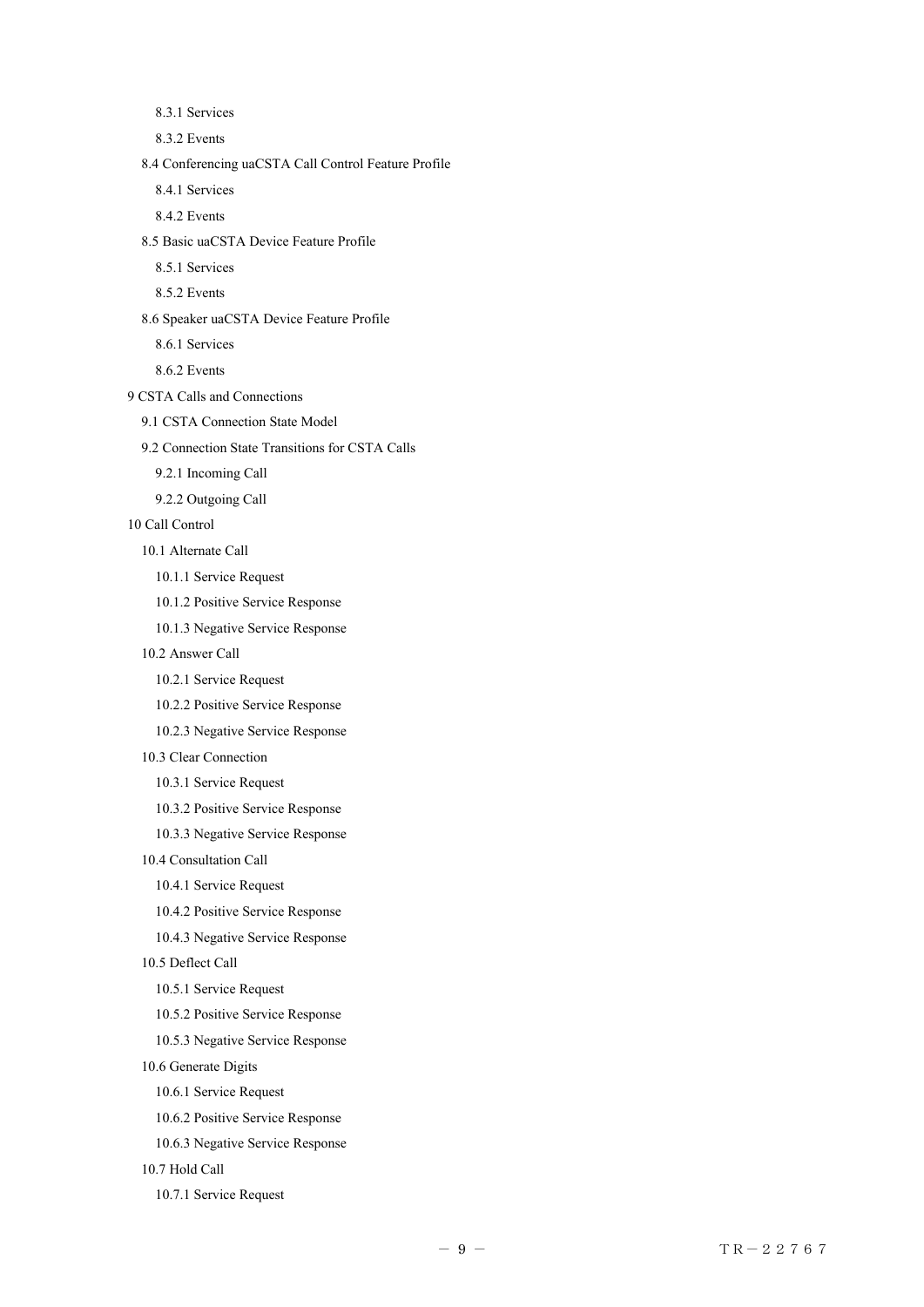10.7.2 Positive Service Response

10.7.3 Negative Service Response

10.8 Make Call

10.8.1 Service Request

10.8.2 Positive Service Response

10.8.3 Negative Service Response

10.9 Reconnect Call

10.9.1 Service Request

10.9.2 Positive Service Response

10.9.3 Negative Service Response

10.10 Retrieve Call

10.10.1 Service Request

10.10.2 Positive Service Response

10.10.3 Negative Service Response

10.11 Single Step Transfer Call

10.11.1 Service Request

10.11.2 Positive Service Response

10.11.3 Negative Service Response

10.12 Transfer Call

10.12.1 Service Request

10.12.2 Positive Service Response

10.12.3 Negative Service Response

11 Physical Phone Features

11.1 Get Message Waiting Indicator

11.1.1 Service Request

11.1.2 Service Response

11.2 Set Message Waiting Indicator

11.2.1 Service Request

11.2.2 Service Response

11.3 Get Speaker Mute

11.3.1 Service Request

11.3.2 Service Response

11.4 Set Speaker Mute

11.4.1 Service Request

11.4.2 Service Response

11.5 Get Speaker Volume

11.5.1 Service Request

11.5.2 Service Response

11.6 Set Speaker Volume

11.6.1 Service Request

11.6.2 Service Response

12 Logical Phone Features

12.1 Get Do Not Disturb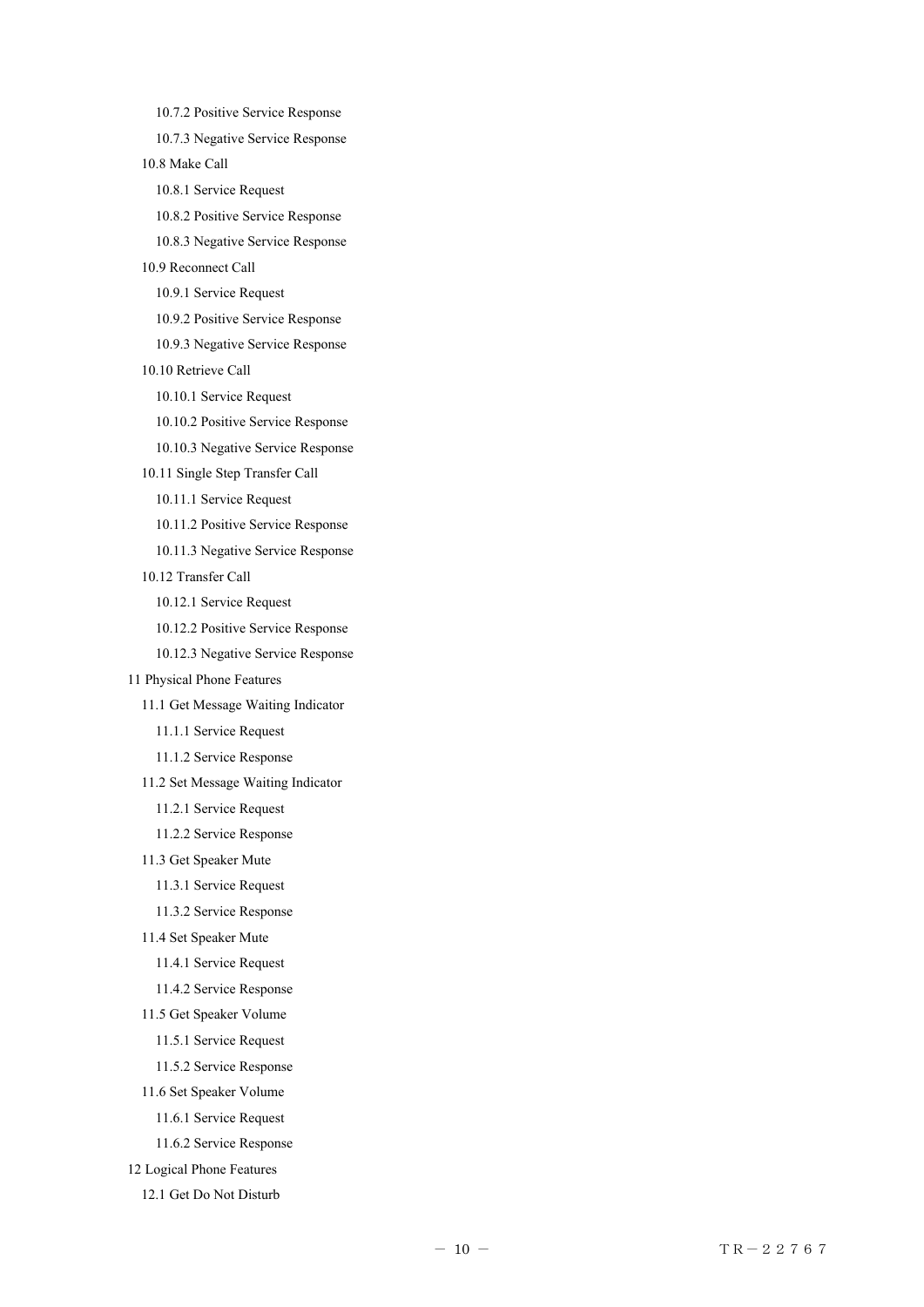12.1.1 Service Request

12.1.2 Service Response

12.2 Set Do Not Disturb

12.2.1 Service Request

12.2.2 Service Response

12.3 Get Forwarding

12.3.1 Service Request

12.3.2 Service Response

12.4 Set Forwarding

12.4.1 Service Request

12.4.2 Service Response

13 Monitoring Services and Events

13.1 Monitor Start

13.1.1 Service Request

13.1.2 Positive Service Response

13.1.3 Negative Service Response

13.2 Monitor Stop

13.2.1 Service Request

13.2.2 Positive Service Response

13.2.3 Negative Service Response

13.3 Events

14 Snapshot Services

14.1 Snapshot Device

14.1.1 Service Request

14.1.2 Positive Service Response

14.1.3 Negative Service Response

15 Discovery and System Status Services

15.1 Get CSTA Features

15.1.1 Service Request

15.1.2 Service Response

15.1.3 Negative Service Response

15.2 Request System Status

15.2.1 Service Request

15.2.2 Service Response

15.2.3 Negative Service Response

15.3 System Status

15.3.1 Service Request

15.3.2 Positive Service Response

15.3.3 Negative Service Response

16 ECMA-323 Illustrative Examples

16.1 Controlling a SIP UA

16.1.1 Creating an Application Session, Establishing a Monitor for a SIP Phone

16.1.2 Creating a Call from a SIP UA, Clearing a Call at a SIP UA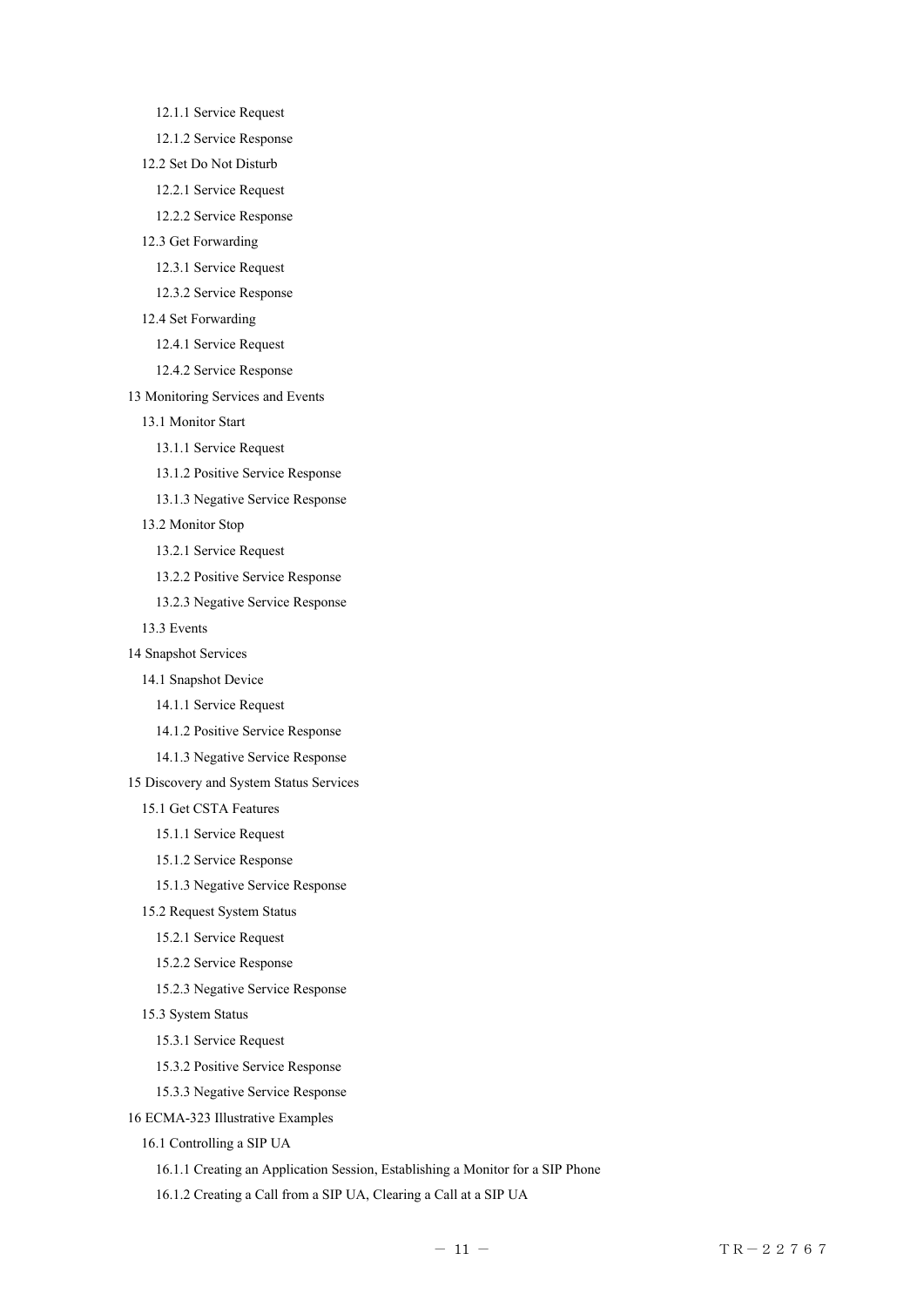16.1.3 Answering and Clearing an Incoming Call at a UA

16.1.4 Answering an Incoming Call at a UA (no CSTA monitor or CSTA events)

16.1.5 Examples of Exception Conditions at a SIP UA

16.2 Controlling a PBX Phone

16.2.1 Creating an Application Session, Establishing a Monitor for a PBX Phone

16.2.2 Creating a Call from a PBX Phone, Clearing a Call at a PBX Phone

16.2.3 Answering and Clearing an Incoming Call at a PBX Phone

16.2.4 Examples of Exception Conditions at a PBX Phone

Annex A (informative) Example use of SIP and TEL URIs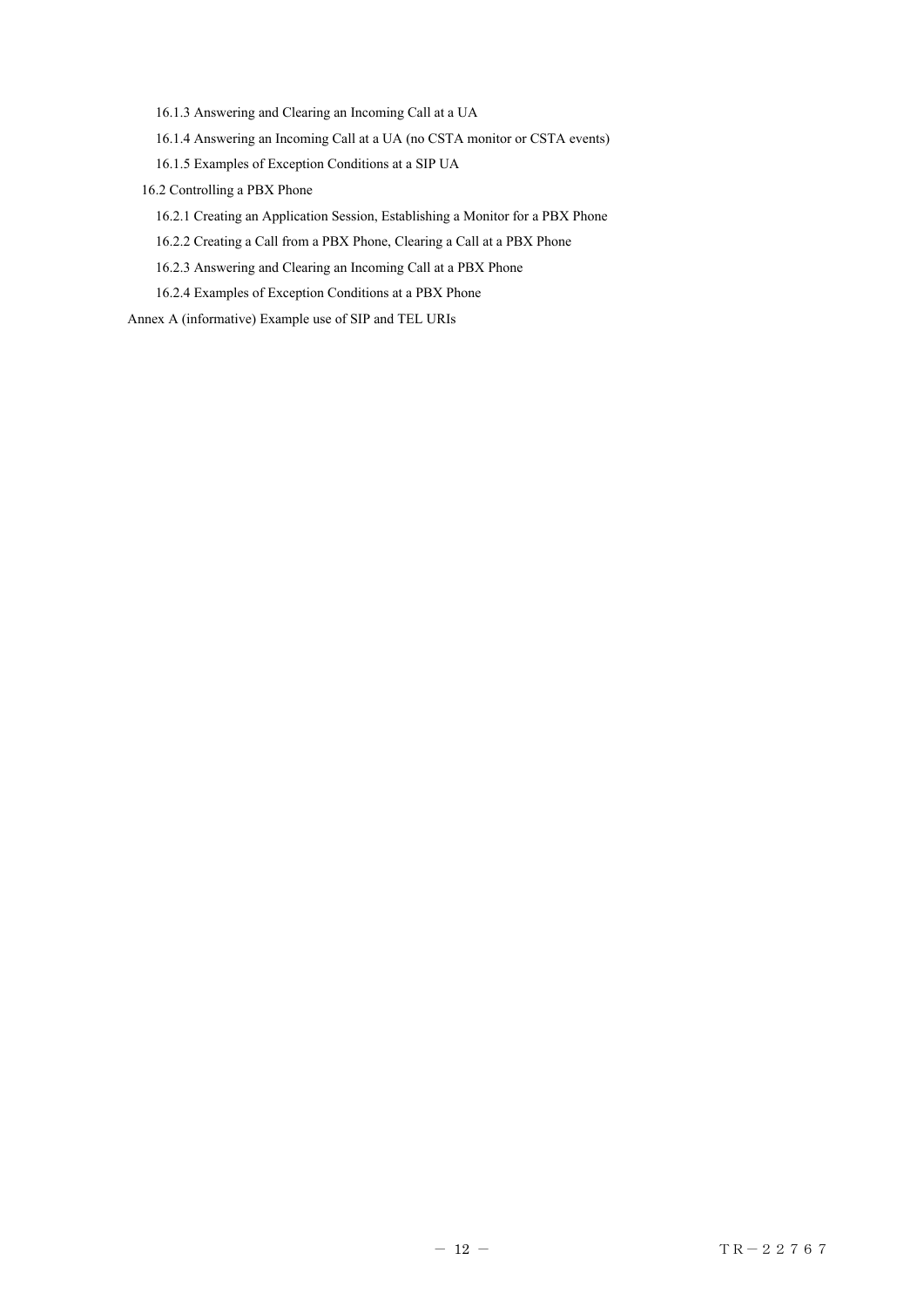# TR-22767

# SIP 電話機ユーザ・エージェントの ための CSTA の使用方法に 関する技術レポート

Technical Report on CSTA for SIP phone user agents (uaCSTA)

# 付録(和文解説書)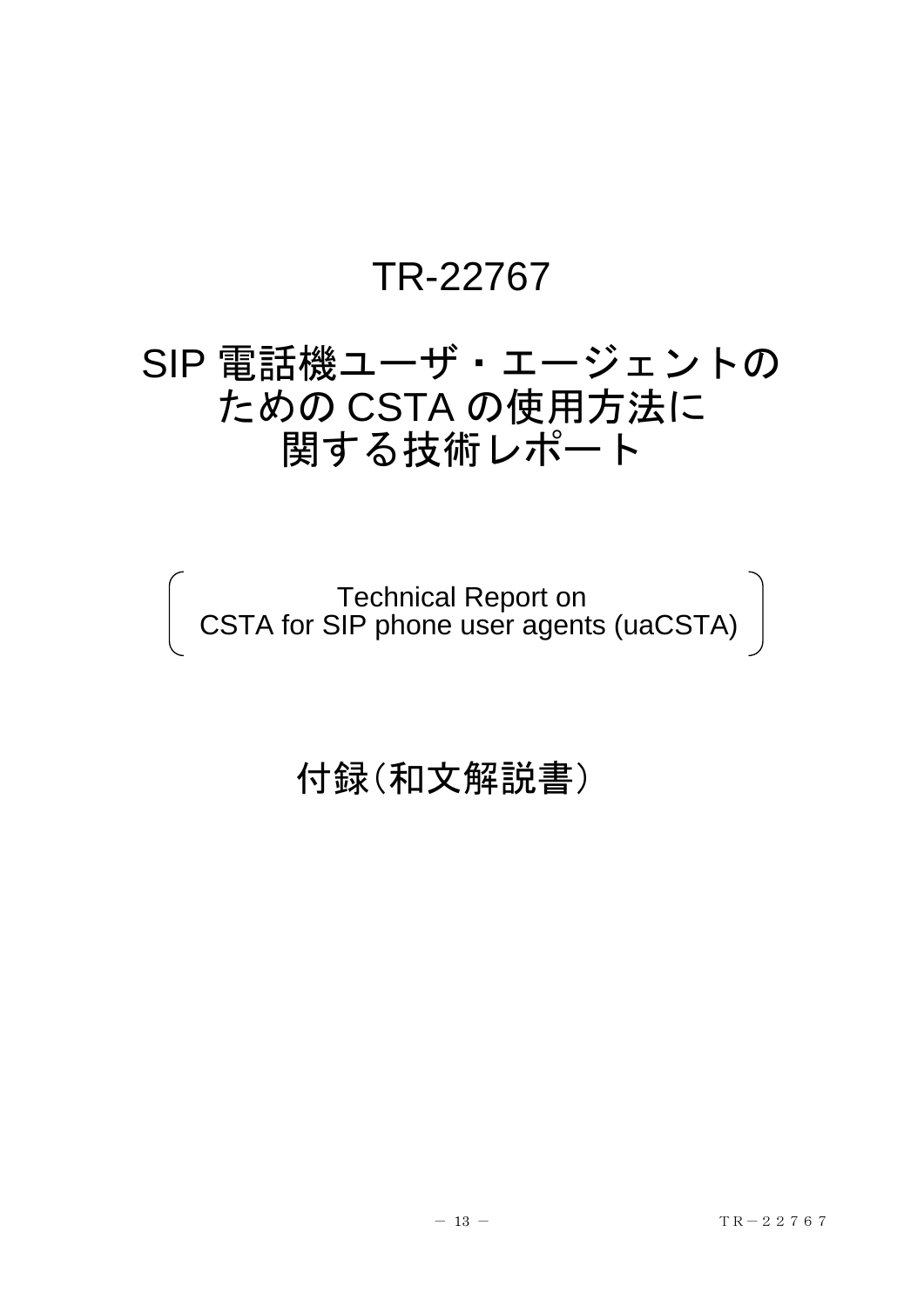# 付録 (和文解説書) 目次

| 4.                                                                                   |  |
|--------------------------------------------------------------------------------------|--|
|                                                                                      |  |
|                                                                                      |  |
|                                                                                      |  |
|                                                                                      |  |
| 6.1                                                                                  |  |
| B2BUA機能を拡張したSIP電話機の制御と観察 (Controlling and Observing a SIP Phone by Augmenting<br>6.2 |  |
|                                                                                      |  |
| 6.3                                                                                  |  |
|                                                                                      |  |
|                                                                                      |  |
| 7.2                                                                                  |  |
| ブリッジド・アピアランス電話機と他の高度なユーザ・エージェント構成 (Bridged Appearance Phone<br>7.3                   |  |
|                                                                                      |  |
| 8. CSTAメッセージのSIP通知メカニズム (SIP Transport Mechanism for CSTA Messages)  28              |  |
| CSTAアプリケーション・セッションの確立 (Establishing a CSTA Application Session)  28<br>8.1           |  |
| CSTAサービス要求と応答の通知 (Transporting CSTA Service Requests and Responses)  29<br>8.2       |  |
| 状態監視開始とCSTAイベントの通知 (Starting a Monitor and Transporting CSTA Events)  29<br>8.3      |  |
|                                                                                      |  |
|                                                                                      |  |
| 9.1.1                                                                                |  |
|                                                                                      |  |
|                                                                                      |  |
|                                                                                      |  |
|                                                                                      |  |
|                                                                                      |  |
|                                                                                      |  |
|                                                                                      |  |
| 9.4 会議uaCSTA呼制御機能プロファイル (Conferencing uaCSTA Call Control Feature Profile)  33       |  |
| 9.4.1                                                                                |  |
|                                                                                      |  |
| 9.5 基本uaCSTAデバイス機能プロファイル (Basic uaCSTA Device Feature Profile) 33                    |  |
|                                                                                      |  |
|                                                                                      |  |
| 9.6 スピーカuaCSTAデバイス機能プロファイル (Speaker uaCSTA Device Feature Profile)  34               |  |
|                                                                                      |  |
|                                                                                      |  |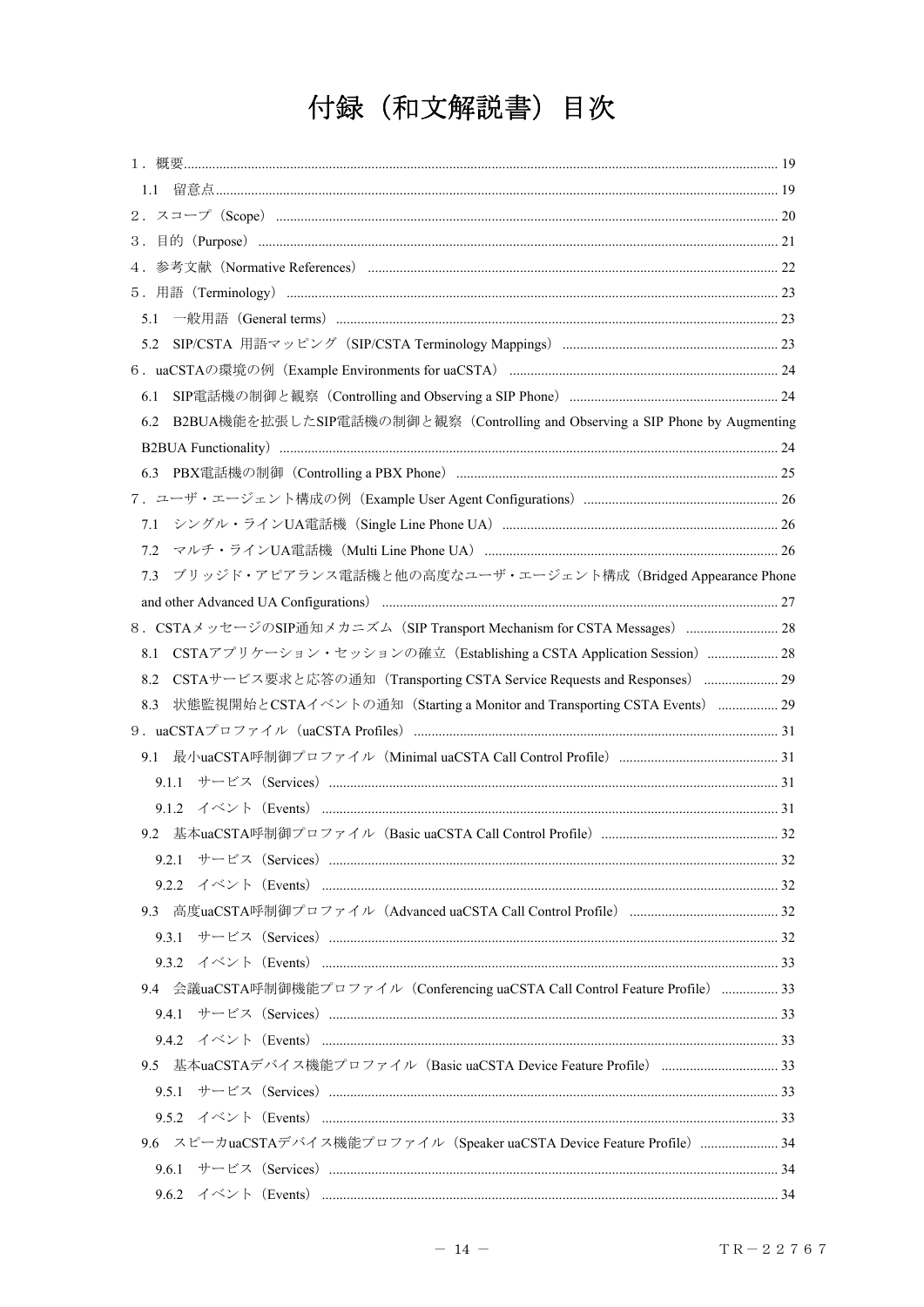| 10.2 CSTA呼のコネクション状態遷移 (Connection State Transitions for CSTA Calls)  35 |  |
|-------------------------------------------------------------------------|--|
|                                                                         |  |
|                                                                         |  |
|                                                                         |  |
|                                                                         |  |
| 11.1.1                                                                  |  |
| 11.1.2                                                                  |  |
| 11.1.3                                                                  |  |
|                                                                         |  |
| 11.2.1                                                                  |  |
| 11.2.2                                                                  |  |
|                                                                         |  |
|                                                                         |  |
| 11.3.1                                                                  |  |
| 11.3.2                                                                  |  |
| 11.3.3                                                                  |  |
|                                                                         |  |
|                                                                         |  |
| 11.4.2                                                                  |  |
|                                                                         |  |
|                                                                         |  |
| 11.5.1                                                                  |  |
| 11.5.2                                                                  |  |
|                                                                         |  |
|                                                                         |  |
| 11.6.1                                                                  |  |
| 11.6.2                                                                  |  |
| 11.6.3                                                                  |  |
|                                                                         |  |
| 11.7.1                                                                  |  |
| 11.7.2                                                                  |  |
| 11.7.3                                                                  |  |
| 11.8                                                                    |  |
| 11.8.1                                                                  |  |
| 11.8.2                                                                  |  |
| 11.8.3                                                                  |  |
|                                                                         |  |
| 11.9.1                                                                  |  |
| 11.9.2                                                                  |  |
| 11.9.3                                                                  |  |
| 11.10                                                                   |  |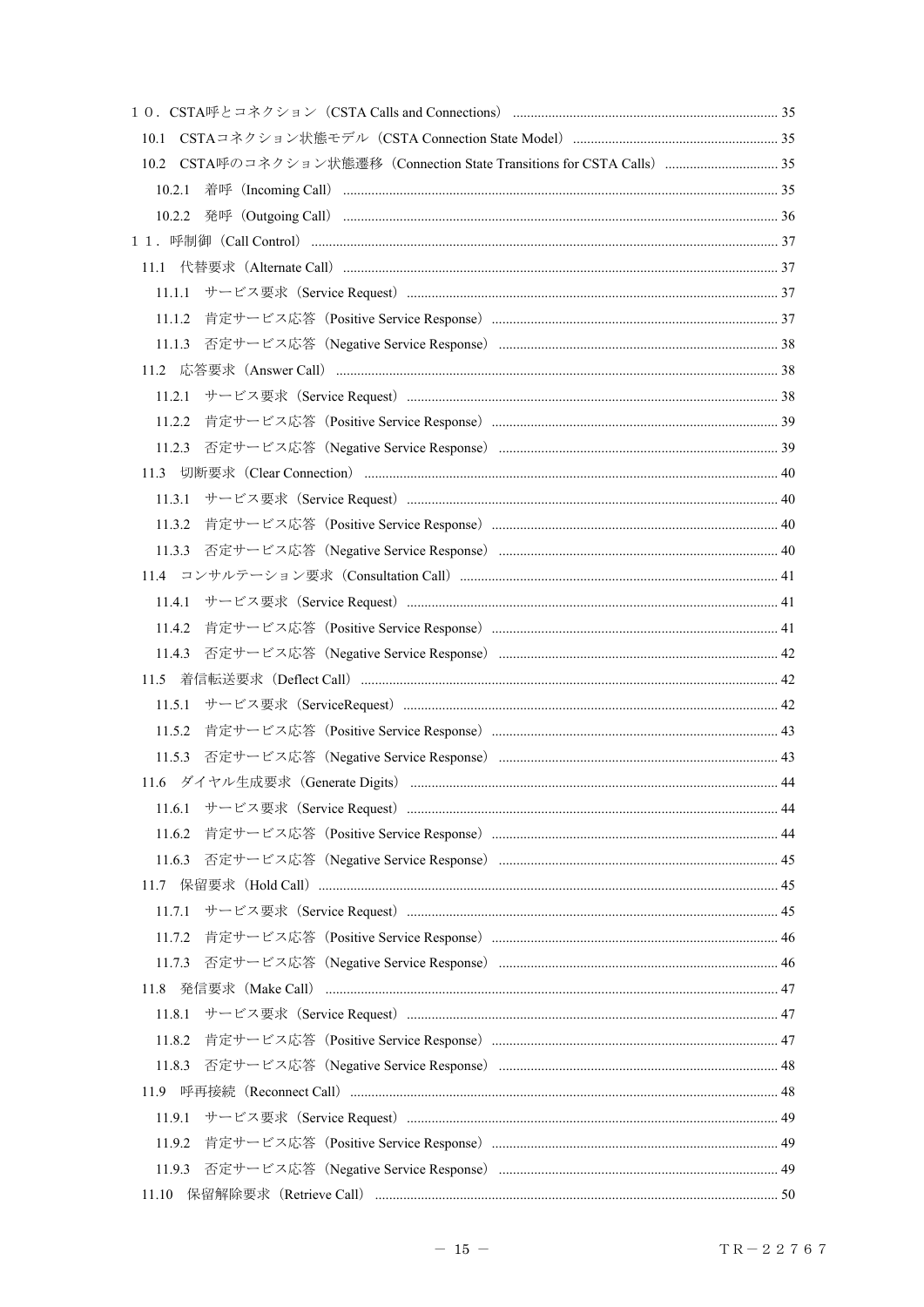| 11.10.2                                                          |  |
|------------------------------------------------------------------|--|
|                                                                  |  |
|                                                                  |  |
|                                                                  |  |
|                                                                  |  |
|                                                                  |  |
| 1112                                                             |  |
|                                                                  |  |
|                                                                  |  |
|                                                                  |  |
|                                                                  |  |
| 12.1 メッセージ・ウェイティング・インジケータの取得 (Get Message Waiting Indicator)  55 |  |
|                                                                  |  |
|                                                                  |  |
| 12.2 メッセージ・ウェイティング・インジケータの設定 (Set Message Waiting Indicator)  56 |  |
|                                                                  |  |
|                                                                  |  |
|                                                                  |  |
| 12.3.1                                                           |  |
|                                                                  |  |
|                                                                  |  |
|                                                                  |  |
|                                                                  |  |
|                                                                  |  |
|                                                                  |  |
|                                                                  |  |
|                                                                  |  |
|                                                                  |  |
|                                                                  |  |
|                                                                  |  |
| 13.1                                                             |  |
|                                                                  |  |
|                                                                  |  |
|                                                                  |  |
|                                                                  |  |
|                                                                  |  |
|                                                                  |  |
|                                                                  |  |
|                                                                  |  |
|                                                                  |  |
|                                                                  |  |
|                                                                  |  |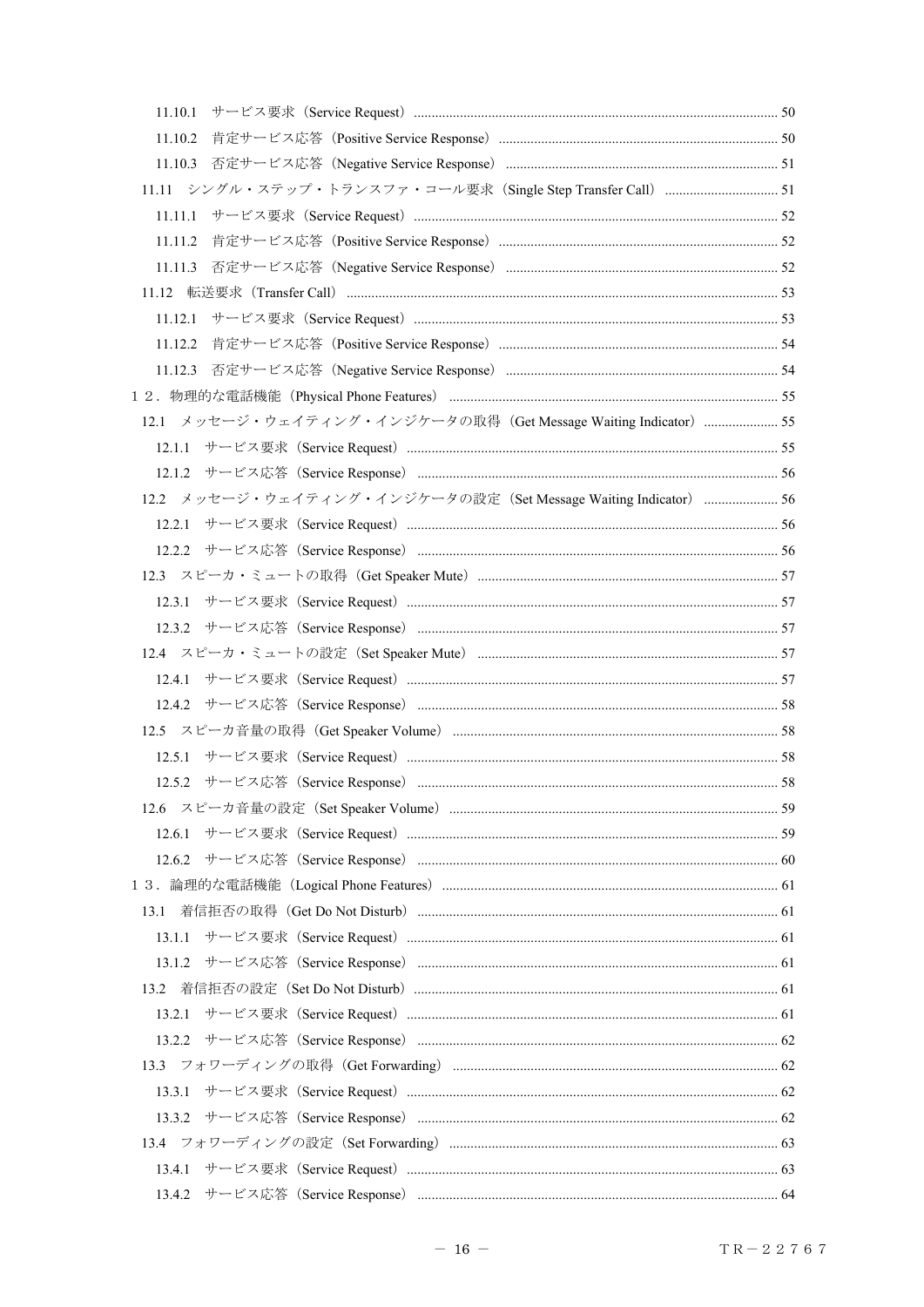| 14.1.1 |                                                                                                                                                                                                                                |  |
|--------|--------------------------------------------------------------------------------------------------------------------------------------------------------------------------------------------------------------------------------|--|
| 14.1.2 |                                                                                                                                                                                                                                |  |
|        |                                                                                                                                                                                                                                |  |
|        |                                                                                                                                                                                                                                |  |
| 14.2.1 |                                                                                                                                                                                                                                |  |
| 14.2.2 |                                                                                                                                                                                                                                |  |
|        |                                                                                                                                                                                                                                |  |
|        |                                                                                                                                                                                                                                |  |
|        |                                                                                                                                                                                                                                |  |
|        |                                                                                                                                                                                                                                |  |
|        |                                                                                                                                                                                                                                |  |
|        |                                                                                                                                                                                                                                |  |
|        |                                                                                                                                                                                                                                |  |
|        |                                                                                                                                                                                                                                |  |
|        |                                                                                                                                                                                                                                |  |
|        |                                                                                                                                                                                                                                |  |
|        |                                                                                                                                                                                                                                |  |
|        |                                                                                                                                                                                                                                |  |
|        |                                                                                                                                                                                                                                |  |
| 16.2.1 |                                                                                                                                                                                                                                |  |
|        |                                                                                                                                                                                                                                |  |
| 16.2.3 |                                                                                                                                                                                                                                |  |
|        |                                                                                                                                                                                                                                |  |
|        |                                                                                                                                                                                                                                |  |
|        | 16.3.2 肯定サービス応答 (Positive Service Response) ………………………………………………………………………………… 76                                                                                                                                                 |  |
|        |                                                                                                                                                                                                                                |  |
|        |                                                                                                                                                                                                                                |  |
|        |                                                                                                                                                                                                                                |  |
| 17.1.1 | SIP 電話のアプリケーション・セッション生成、状態監視確立 (Creating an Application                                                                                                                                                                        |  |
|        |                                                                                                                                                                                                                                |  |
|        | 17.1.2 SIP UAで呼を生成、SIP UAで呼を切断 (Creating a Call from a SIP UA, Clearing a Call at a SIP UA)                                                                                                                                    |  |
|        |                                                                                                                                                                                                                                |  |
|        | 17.1.3 UA での 着信呼の応答と切断 (Answering and Clearing an Incoming Call at a UA)  84                                                                                                                                                   |  |
|        | 17.1.4 UAでの着信呼の応答 (CSTA 状態監視または、CSTA イベント無し) (Answering an Incoming                                                                                                                                                            |  |
|        | Call at a UA (no CSTA monitor or CSTA events) manufactured and the state of the State and State and State and St                                                                                                               |  |
|        | 17.1.5 SIP UA での例外状態の例 (Examples of Exception Conditions at a SIP UA)  88                                                                                                                                                      |  |
|        |                                                                                                                                                                                                                                |  |
| 17.2.1 | アプリケーション・セッションの生成、PBX電話機のための状態監視の確立 (Creating an                                                                                                                                                                               |  |
|        |                                                                                                                                                                                                                                |  |
|        | 17.2.2 PBX電話機での呼の生成、PBX電話機での呼の切断 (Creating a Call from A PBX Phone, Clearing a                                                                                                                                                 |  |
|        | Call at a PBX Phone) manufactured and the contract of the state of the state of the state of the state of the state of the state of the state of the state of the state of the state of the state of the state of the state of |  |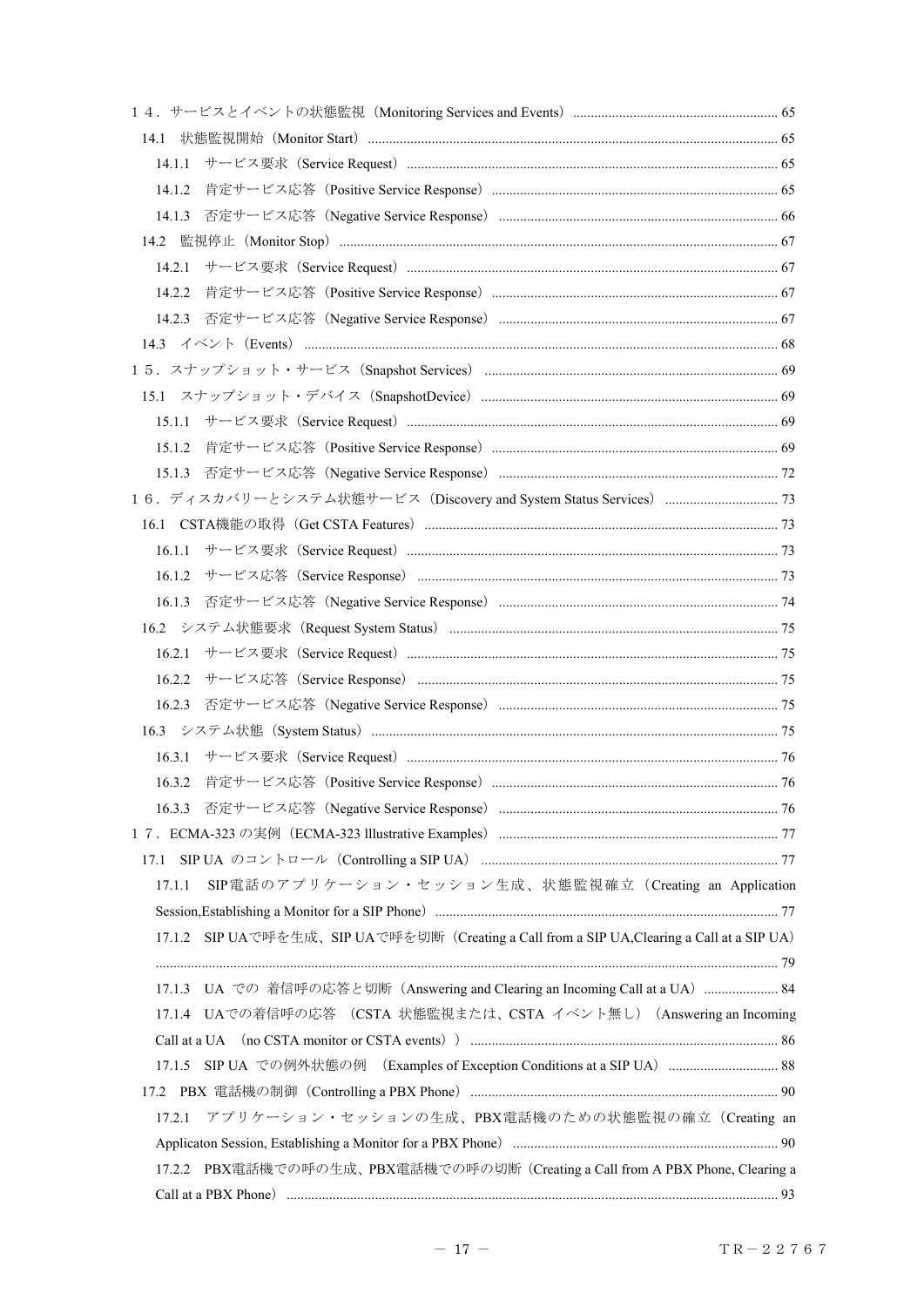| 17.2.3 PBX 電話機での着呼の応答と切断 (Answering and Clearing an Incoming Call at a PBX Phone) 98 |  |
|--------------------------------------------------------------------------------------|--|
| 17.2.4 PBX電話機での例外状態の例(Examples of Exception Conditions at a PBX Phone)………………… 101    |  |
|                                                                                      |  |
|                                                                                      |  |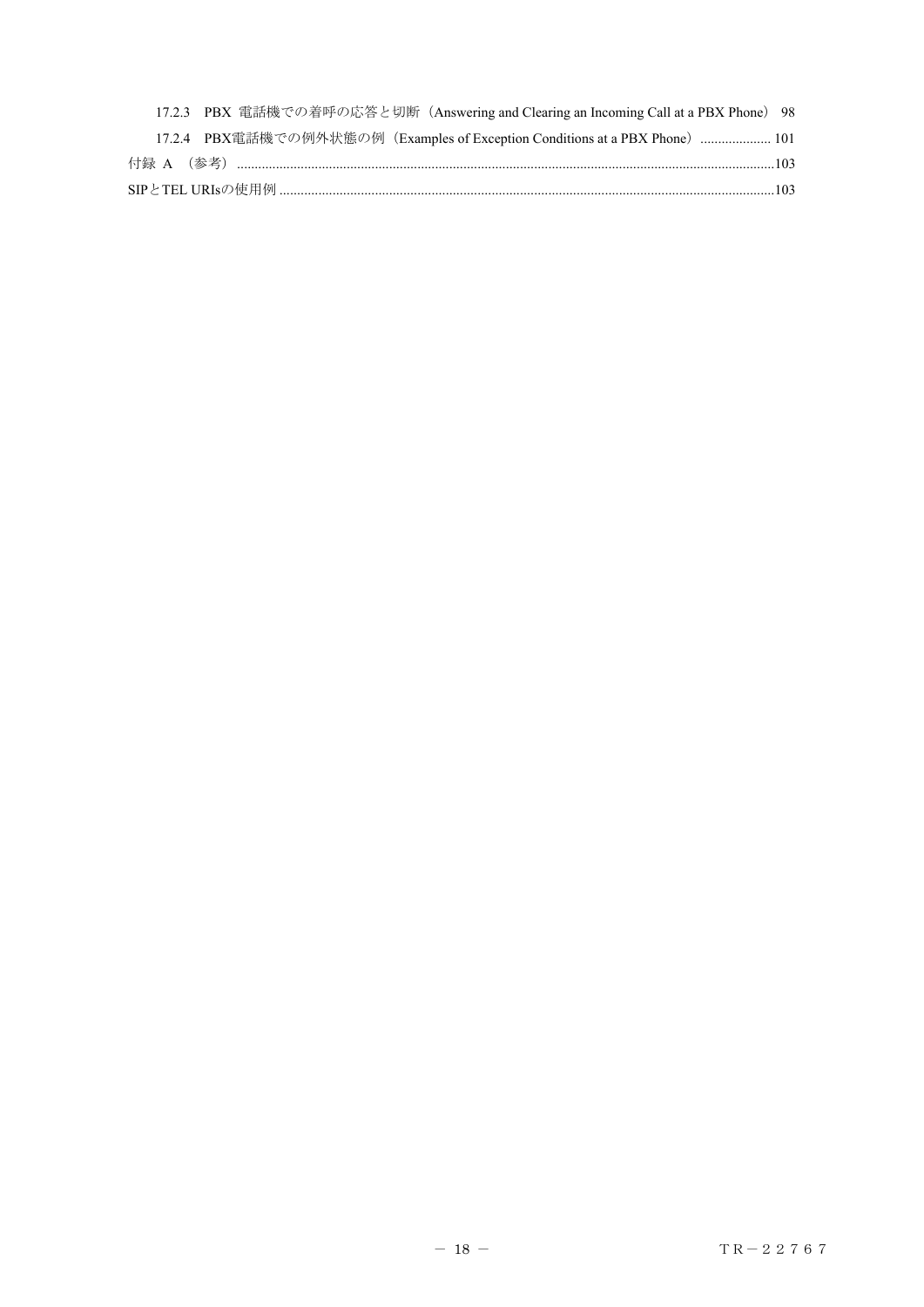# <span id="page-19-0"></span>1.概要

 本付録(和文解説書)は、ISO/IEC で制定された「Information technology .Telecommunications and information exchange between systems. Using CSTA for SIP phone user agents (uaCSTA) (ISO/IEC TR 22767:2005)」の理解を 助けるための目的で作成された解説である。

### 1.1 留意点

(1) 本付録(和文解説書)は、原国際規格「Information technology .Telecommunications and information exchange between systems. Using CSTA for SIP phone user agents (uaCSTA) (ISO/IEC TR 22767:2005)」 を引用し、説明・理解しやすいように日本語で説明を加えてあるが、この付録(和文解説書)内で 誤字/脱字等があった場合、あくまで原国際規格 (ISO/IEC TR 22767:2005)に書かれていることが 優先される。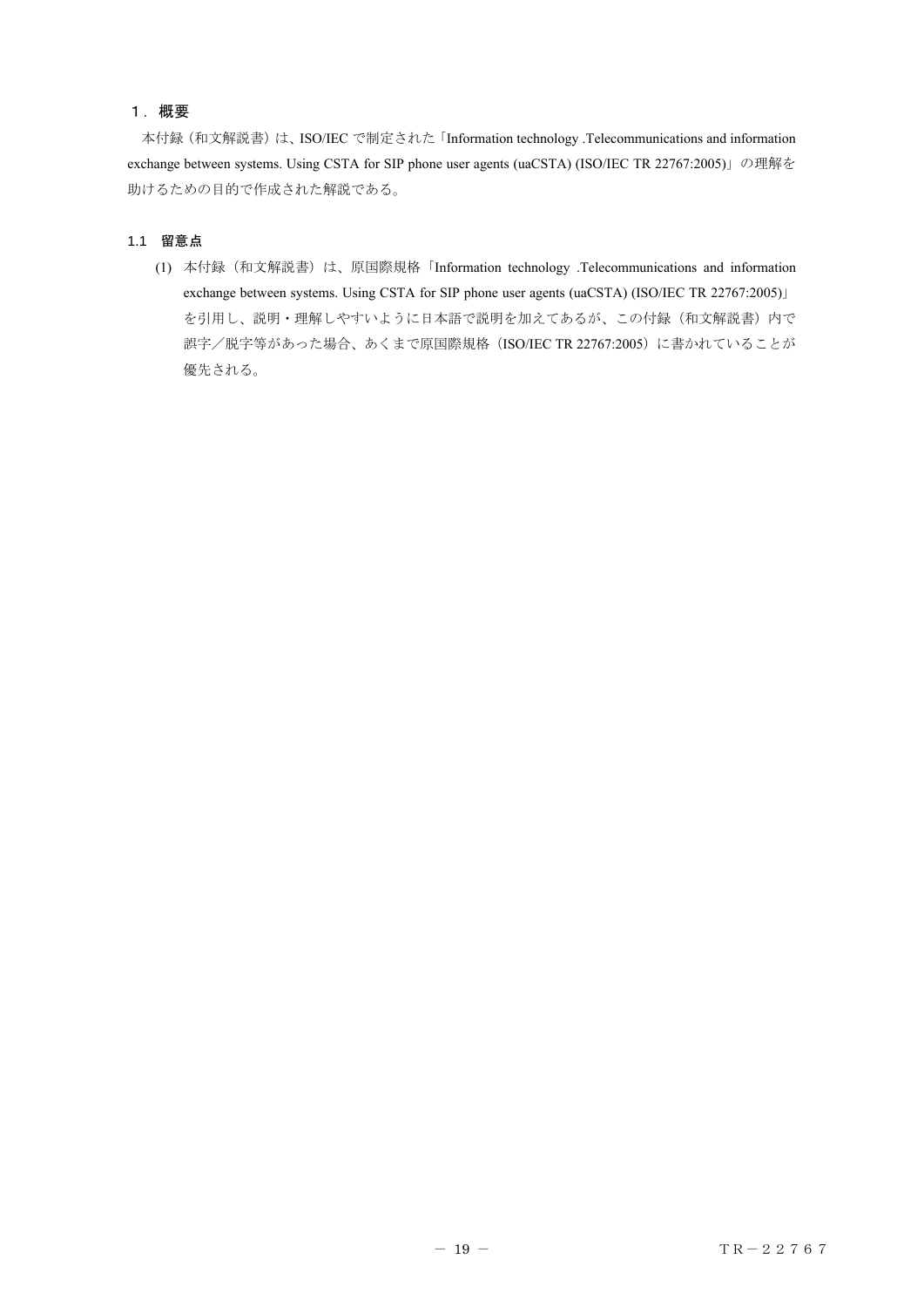# <span id="page-20-0"></span>2.スコープ(Scope)

セッション開始プロトコル (SIP) は、1人またはそれ以上の関係者とセッションを作り、変更し、終了す るための制御(シグナリング)プロトコルである。これらのセッションはインターネット電話、マルチメデ ィア分配およびマルチメディア会議を含んでいる。

CSTA は、呼でないものに関連した機能を観察し制御するのと同様に、音声および非音声メディアを観察 し制御する非常に強力で柔軟なアプリケーション・サービスのセットを標準化する。

この技術レポートは、SIP ユーザ・エージェントのための、第一者呼制御と呼ばれる CSTA 呼制御機能上 のサブセットを提供するために、どのように CSTA を使用することができるかを説明する。用語 uaCSTA(user agent CSTA)は、SIP セッション上の ECMA-323 (CSTA XML) メッセージをやりとりする。

uaCSTA は、企業環境におけるアプリケーションを手助けするための、高度に機能づけられた、強硬な、 拡張可能な機能のセットを提供する SIP メカニズムに影響を与える。

uaCSTA は SIP ユーザ・エージェントのいくつかの異なるタイプによって実装される。

・ 直接 SIP 電話機上での SIP ユーザ・エージェントにより実装される。(6.1 章参照)

・ uaCSTA は、3PCC の機能性を増大するための SIP B2BUA によっても実装される。(6.2 章参照)

・ PBX の前後のプロキシ・サーバによって実装される。(6.3 章参照)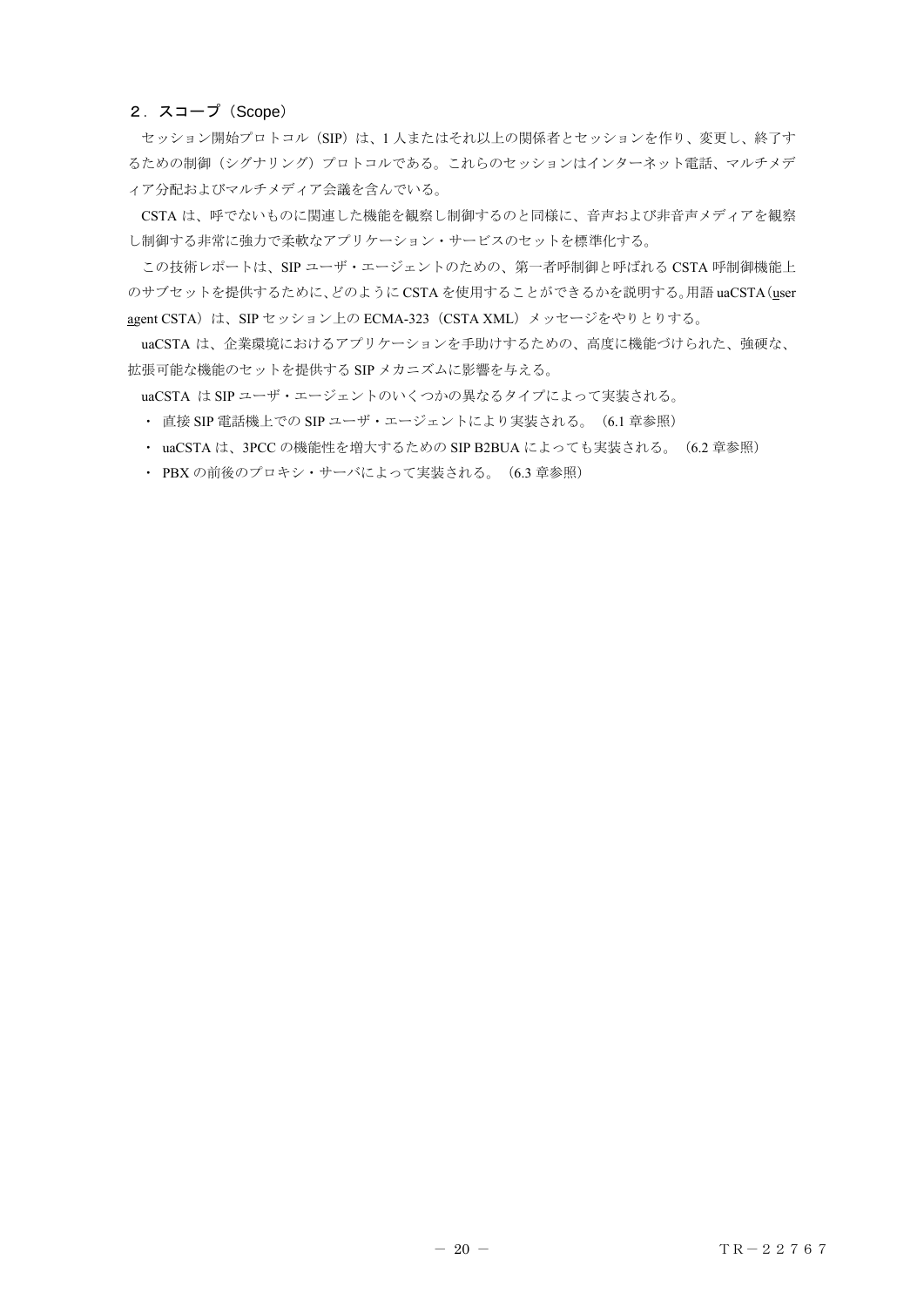## <span id="page-21-0"></span>3.目的(Purpose)

- ・CSTA 標準の関連のある部分について記述する-2つの主要な CSTA 標準、Services for Computer Supported Telecommunications Applications(ECMA-269)、および XML Protocol for CSTA(ECMA-323)は、比 較的大規模な標準(計 1100 ページ)である。この大きさにより、基本的な機能を実装するのに必要な CSTA 標準の適切な部分を早く見つけるため、CSTA 標準について最低限の知識を持たない SIP 開発者 にとっては難問である。この技術レポートは適切な CSTA の概念と、CSTA 標準をすべて読む必要なし に、CSTA に基づいたアプリケーション・プロトコルを実装するために、どのように利用することがで きるかを示す。
- ・用語-多くの概念は類似しているが、異なる用語が、同じ概念を記述するため SIP と CSTA の中で使用 されている。CSTA が独立したプロトコルで設計されているので、CSTA の抽象的な用語が SIP で規定 された用語にどのようにマップされるかを示すことは役に立つ。
- ・拡張性―特定のアプリケーションをサポートするために開発されている SIP 電話機は、最初は単に CSTA の中で標準化された機能の小さなサブセットを提供する必要があるかもしれない。これらのデバ イスを使用するアプリケーションのタイプと複雑さが増加したので、これらのデバイスが CSTA によっ て標準化された付加的でより高度な機能をサポートし、企業環境の中で他のタイプの電話によってサポ ートされた機能をまねる必要があることが期待される。この技術レポートは、アプリケーションに対し て豊富な標準に基づいた機能セットをサポートするために、どのように基本機能を拡張させることがで きるかを示す。
- ・相互運用性―このアプリケーション・プロトコルをサポートする電話機とアプリケーションの相互運用 性を促進するために、CSTA 機能性の最小のセットを含んでいる追加の CSTA プロファイルが記述され る。これらのプロファイルは、企業アプリケーションによって一般的に使用される呼とデバイス機能の より完成されたセットを提供する実装によって拡張される。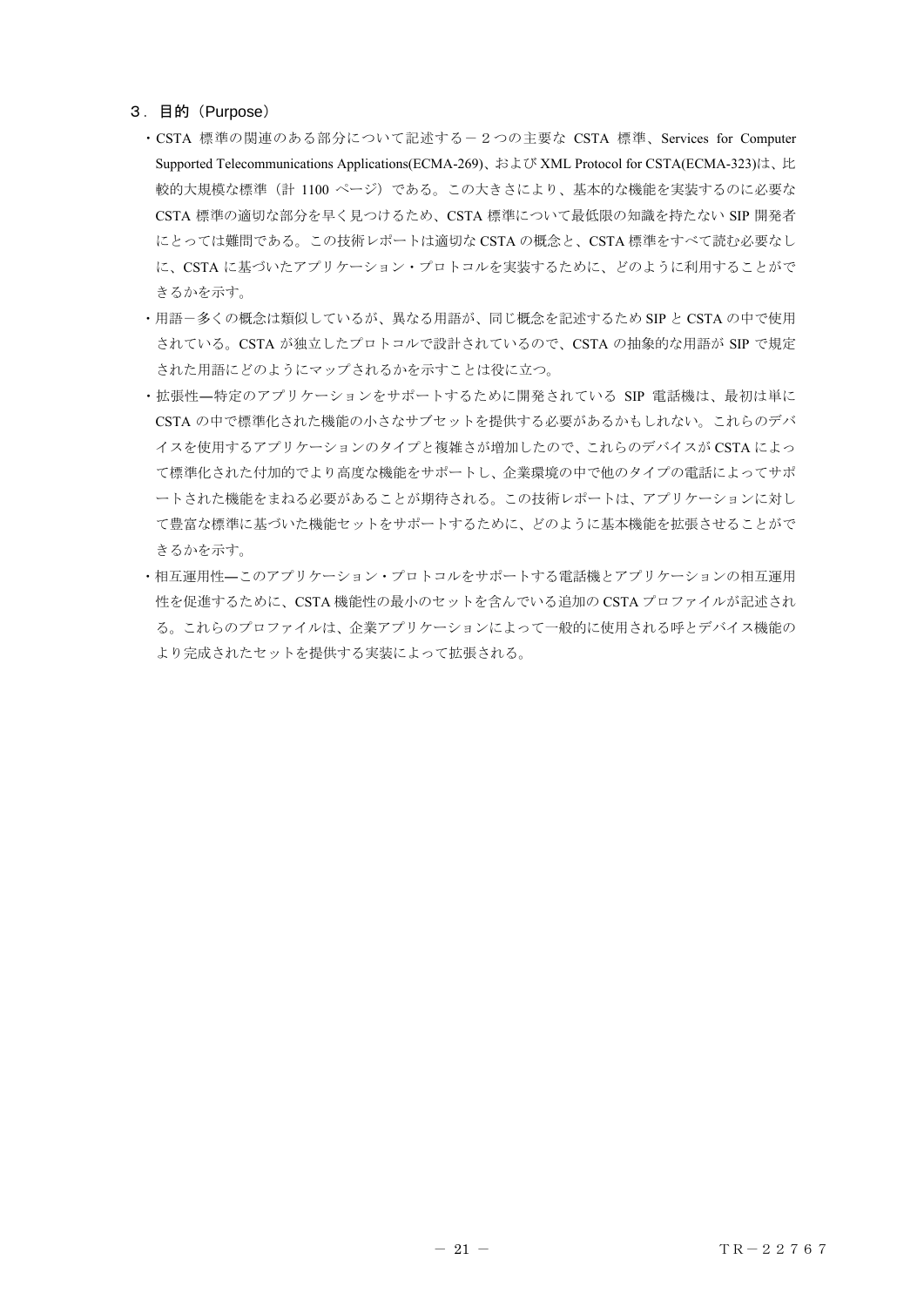## <span id="page-22-0"></span>4.参考文献(Normative References)

下記の参考文献は、このドキュメントのアプリケーションにとり不可欠なものである。日付のある参考文 献は、引用された版のみ有効であり、日付のない参考文献は、いくつかの修正を含んだ参考文献の最終版が 有効である。

この技術レポートは、SIP ユーザ・エージェントのためのアプリケーション・プロトコルとして CSTA の 概念を使用する方法の参考となる例を提供する。次の ECMA 標準は CSTA に関する最終的な参考として用 いられるべきである。

- ECMA-269 Services for Computer Supported Telecommunications Applications (CSTA) Phase III, 6 th edition, June 2004 (International Standard ISO/IEC 18051)
- ECMA-323 XML Protocol for Computer Supported Telecommunications Applications (CSTA) Phase III, 3 rd edition, June 2004 (Internal Standard ISO/IEC 18056)

次の IETF の参照文献が、この技術レポートの中で参照付けられた SIP 機能に関する情報を提供する。 RFC 3261 SIP: Session Initiation Protocol, Rosenberg, J. et al, IETF, June 2002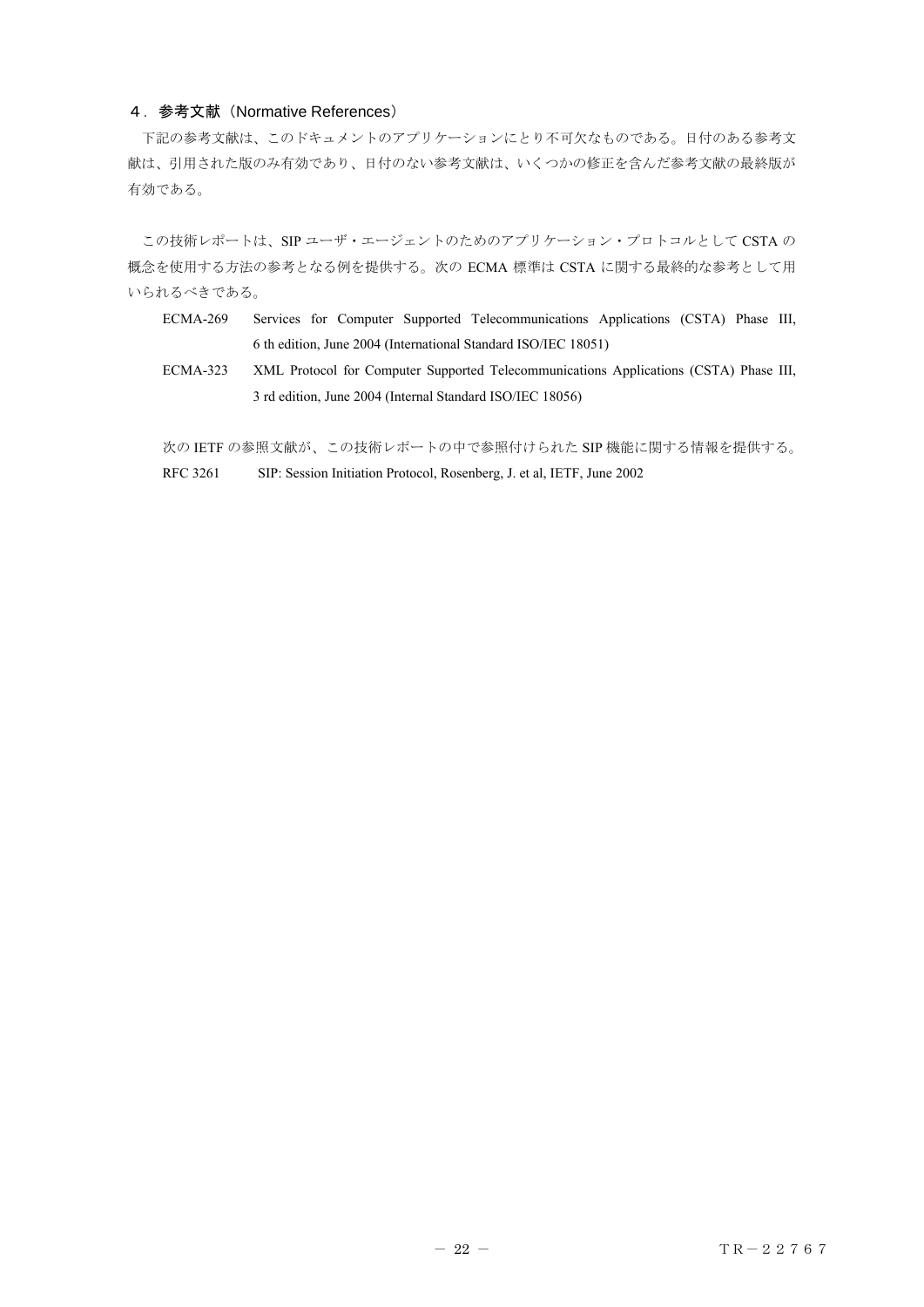# <span id="page-23-0"></span>5.用語(Terminology)

# 5.1 一般用語 (General terms)

次の表は、この技術レポートの中で使用されている一般的に使われている用語のうちのいくつかを要約し たものである。

| Application        | 任意のタイプのコンピューティング・デバイス(デスクトップ PC、モバイル・コンピュ              |
|--------------------|--------------------------------------------------------|
|                    | ーティング・デバイス、CTIミドルウェア、SIP B2BUA、SIP UA など)上にあるアプリ       |
|                    | ケーションのような、アプリケーション/コンピューティング領域に存在する uaCSTA             |
|                    | インスタンスを制御し観察するすべてのコンポーネントである。                          |
| uaCSTA             | user agent CSTA-これは、SIP セッション上の CSTA メッセージをやりとりするメカ    |
|                    | ニズムと、直接関係するデバイスあるいはデバイスだけを制御し観察することをアプリ                |
|                    | ケーションに許可する、第一者呼制御と呼ばれる呼制御のタイプである。例えば、関連                |
|                    | した電話機を制御するデスクトップ・アプリケーション。                             |
| uaCSTA device      | SIP または PBX 電話機のような、この技術レポートに記述される SIP 上の CSTA 機能      |
|                    | をサポートする SIP UA である。                                    |
| Phone              | 呼をサポートする SIP UA。それはまた呼をサポートする PBX デバイスである。このア          |
|                    | プリケーション・プロトコルによってサポートされる電話機のタイプの例は、6節に記                |
|                    | 述されている。                                                |
| B <sub>2</sub> BUA | back-to-back-user-agent は、ユーザ・エージェント・サーバ(要求を受け取る)の役割と、 |
|                    | ユーザ・エージェント・クライアント(要求を生成する)の両方の役割をするユーザ・エ               |
|                    | ージェントのタイプである。B2BUA は SIP 第三者呼制御(3PCC)機能を実装するために        |
|                    | 使用される。uaCSTA は、拡張された呼制御用の既存 B2BUA 機能を拡張するのに使用          |
|                    | される。                                                   |

# 5.2 SIP/CSTA 用語マッピング(SIP/CSTA Terminology Mappings)

次の表は、一般の SIP 用語のうちのいくつかと、CSTA を使用してそれらがどのように参照されるかを示 している。また逆の場合も同じである。

| SIP 用語            | CSTA 用語              | 内容                                      |
|-------------------|----------------------|-----------------------------------------|
| User Agent or UA  | Device               | SIP UA は CSTA デバイスのタイプとしてモデル化することがで     |
|                   |                      | きる。デバイスという用語、がこの技術レポートの中で使用され           |
|                   |                      | る場合は常に、それは SIP UA を示している。               |
| <b>SIP</b><br>URI | device identifier or | CSTA デバイス識別子が、CSTA デバイスをアドレスするために       |
|                   | deviceID             | 使用されるのと同じ方法で、SIP UA あるいは PBX 電話機をアド     |
|                   |                      | レスするために SIP URI が使用される                  |
|                   |                      | デバイス識別子のフォーマットのうちの 1 つは URI である。        |
|                   |                      | DeviceID という用語が、この技術レポートの中で使用される場合      |
|                   |                      | は常に、それは CSTA deviceID の URI フォーマットを指してい |
|                   |                      | る。                                      |
|                   |                      | ユーザおよびURIを備えたユーザのデバイスを示す方法の記述に          |
|                   |                      | 関しては、付録Aを参照すること。                        |
| <b>TEL URI</b>    | device identifier or | CSTA デバイス識別子が、CSTA デバイスをアドレスするために       |
|                   | deviceID             | 使用されるのと同じ方法で、デバイスあるいはダイヤルされた番           |
|                   |                      | 号をアドレスするために TEL URI が使用される。             |
|                   |                      | デバイスおよび TEL URI を備えたダイヤルされた番号を示す方       |
|                   |                      | 法の記述に関しては、付録Aを参照すること。                   |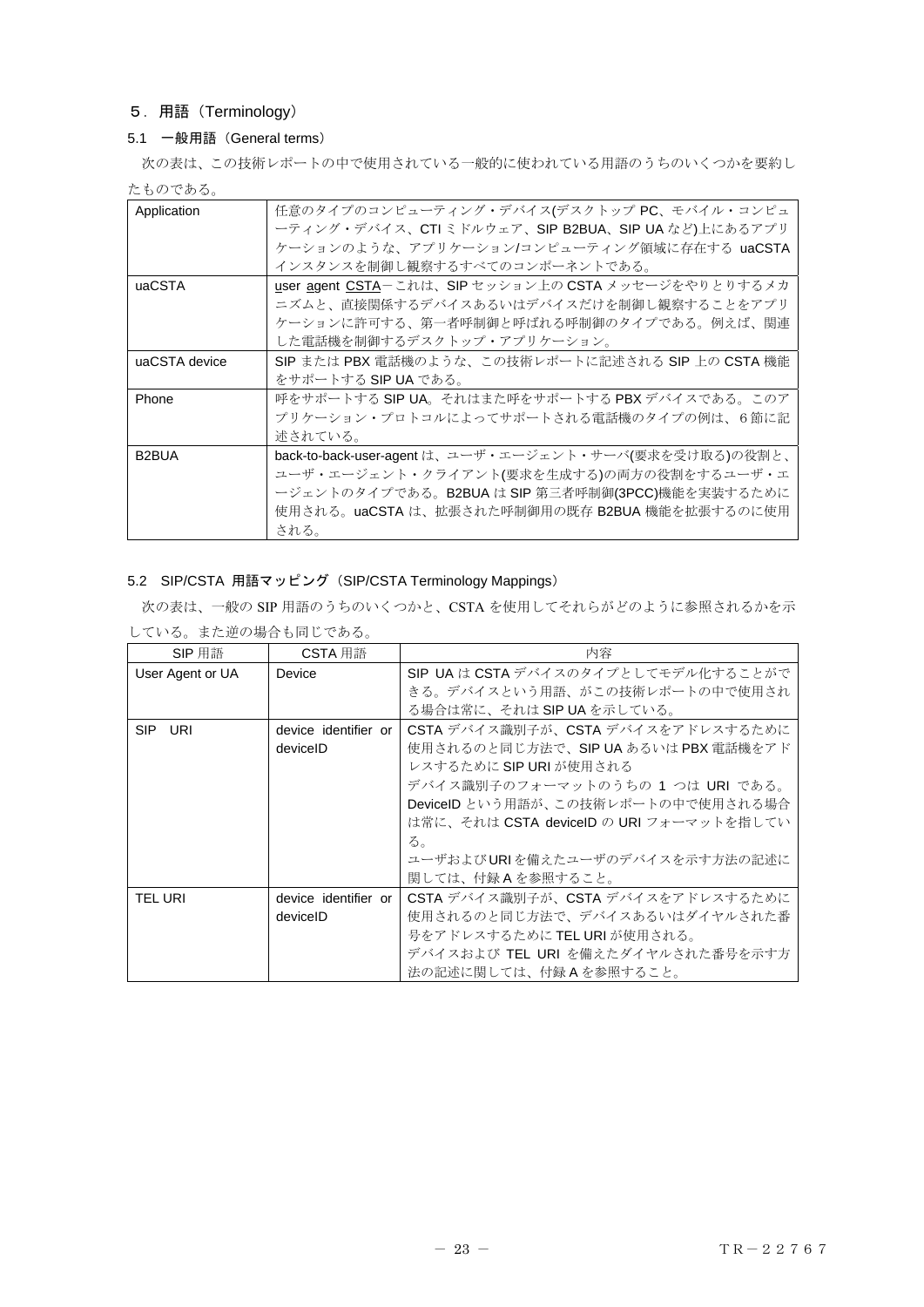#### <span id="page-24-0"></span>6.uaCSTA の環境の例(Example Environments for uaCSTA)

次の図は、アプリケーションと ECMA-323 メッセージ・プロトコルをサポートするユーザ・エージェント の間で ECMA-323 メッセージを渡すために、uaCSTA がどのように使用されるかを示している。uaCSTA は、 アプリケーションが機能を起動するために UA に要求するのに使用される標準に基づいたプロトコルを提供 する。uaCSTA デバイスという用語は、SIP 電話機のような、この技術レポートに記述される SIP 上の ECMA-323 メッセージをサポートする SIP UA を示す。

#### 6.1 SIP 電話機の制御と観察(Controlling and Observing a SIP Phone)

この環境では、PC に基づいたアプリケーションは、そのアプリケーションと関連した SIP UA 電話機を直 接的に制御し観察するために uaCSTA を使用することができる。



# 6.2 B2BUA 機能を拡張した SIP 電話機の制御と観察(Controlling and Observing a SIP Phone by Augmenting B2BUA Functionality)

この環境では、uaCSTA は標準の SIP を利用することができない SIP 電話機で、機能を起動するために既 存の B2BUA 機能を拡張するために使用される。

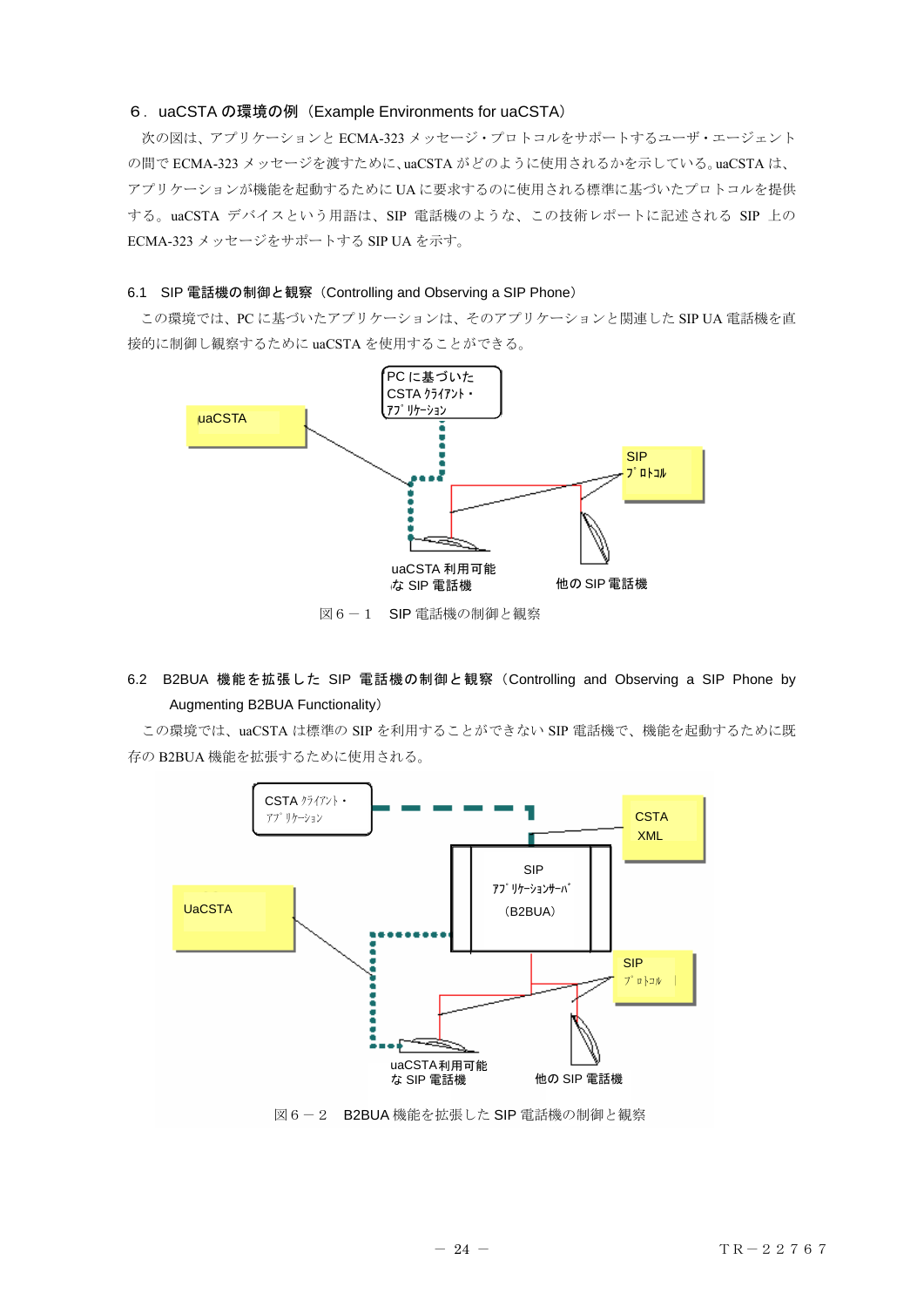#### <span id="page-25-0"></span>6.3 PBX 電話機の制御(Controlling a PBX Phone)

この環境では、PC に基づいたアプリケーションは、PBX/IP スイッチの一部であるアプリケーションと関 連した PBX 電話機を制御するために uaCSTA を使用することができる。SIP/CSTA ゲートウェイは、SIP を 終端させ、ECMA-323 メッセージを、アプリケーションに/から、PBX に依存するプロトコルへ/から変換 するタイプ SIP UA である。uaCSTA ゲートウェイは、アプリケーションに関連するデバイスだけを制御す ることを認める(第一者呼制御)。

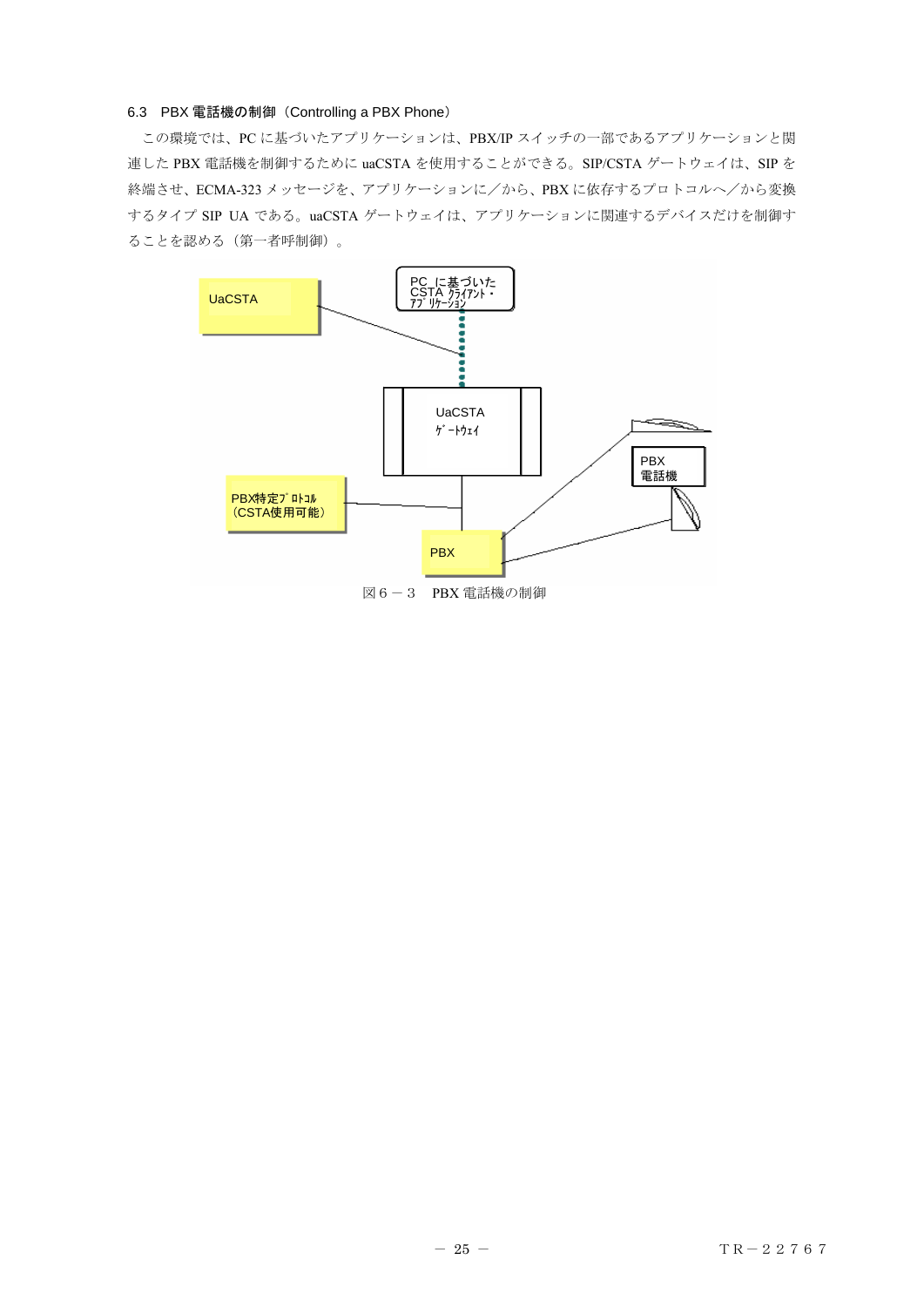#### <span id="page-26-0"></span>7.ユーザ・エージェント構成の例(Example User Agent Configurations)

CSTA はユーザ・エージェントにとって適切な 2 つの要素を定義する。

- ・logical element-UA の呼の制御および/または観察と関連している属性/機能/サービスのセット。例え ば、(ライン)アピアランス、およびフォワーディングのような属性。いくつかの電話機は 1 つ以上の アドレス可能な logical element(例えば、マルチ・ライン電話機)を提供する。いくつかの電話機は、 複数の物理的なデバイス(例えば、ブリッジド・アピアランス電話機)中で logical element を共有する。
- ・physical element-UA の物理的なコンポーネント(スピーカ、マイクロホン、ディスプレイなど)の制 御または観察と関連している属性/機能/サービスのセット。

いくつかの UA は、UA(例えば、マルチ・ライン電話機上の特定の回線)の上の特定の logical element に 要求を向けることができるように他の UA が複数のアドレスを提供している一方、その(logical と physical) 要素をすべてアドレスするために使用することができる単一のアドレスを提供する。

本章は、このアプリケーション・プロトコルによってサポートすることができる典型的なタイプの電話機、 電話機タイプによってサポートされる要素のタイプ、およびアプリケーションが各要素をどのようにアドレ スするかについて議論する。

# 7.1 シングル・ライン UA 電話機 (Single Line Phone UA)

シングル・ライン電話機は、他のデバイスと共有されない唯一の logical element(アドレス可能な回線)、 および単一の physical element(ECMA-269 の 6.1.3.3.2 を参照)を提供するユーザ・エージェントのタイプで ある。シングル・ラインは 1 つ以上の呼を同時にサポートすることができる。

シングル・ライン電話機については、シングル CSTA devieID (例えば、SIP URI) が両方の電話機の logical element と physical element を参照するために使用される。

例えば、電話機が sip:1234@domain1 のコンタクト・アドレスで登録された場合、次のような CSTA サー ビスによって電話機のさまざまな要素をアドレスすることができる。

- ・呼制御機能を備えた電話機の logical element:シングル・ラインから呼が発呼するために、アプリケー ションは CSTA Make Call サービスの callingDevice として sip:1234@domain1 を提供する。
- ・論理デバイス機能を備えた電話機の logical element:シングル・ラインのフォワーディング機能を制御す るために、アプリケーションは CSTA Set Forwarding サービスの deviveID として sip:1234@domain1 を提 供する。
- ・物理デバイス機能を備えた電話機の physical element:デバイスにスピーカ・ミュートを設定するために、 アプリケーションは CSTA Set Speaker Mute サービスの deviceID として sip:1234@domain1 を提供する。

#### 7.2 マルチ・ライン UA 電話機(Multi Line Phone UA)

マルチ・ライン電話機は、1つ以上のアドレス可能なライン (ECMA-269 の 6.1.3.3.3 を参照) をサポート するユーザ・エージェントのタイプである。それぞれのラインは 1 つ以上の呼を同時にサポートすることが できる。

マルチ・ライン電話機については、複数の logical element(回線)と単一の physical element がある。

マルチ・ライン電話機については、それぞれの logical element(回線)が、一意の CSTA deviceID(例えば、 SIP URI)でアドレスされる。電話機の logical element を参照する CSTA サービスは、要求の回線に関連した deviceID(例えば、SIP コンタクト URI)を使用する。Physical element に適用される CSTA サービスは、こ の電話機構成の中で、それらが全て同じデバイスを参照するので、SIP コンタクト URI のうちの任意の 1 つ によってそれをアドレスする。

例えば、電話機が sip:1234@domain1 および sip:5678@domain1 のコンタクトで登録された場合、次のよう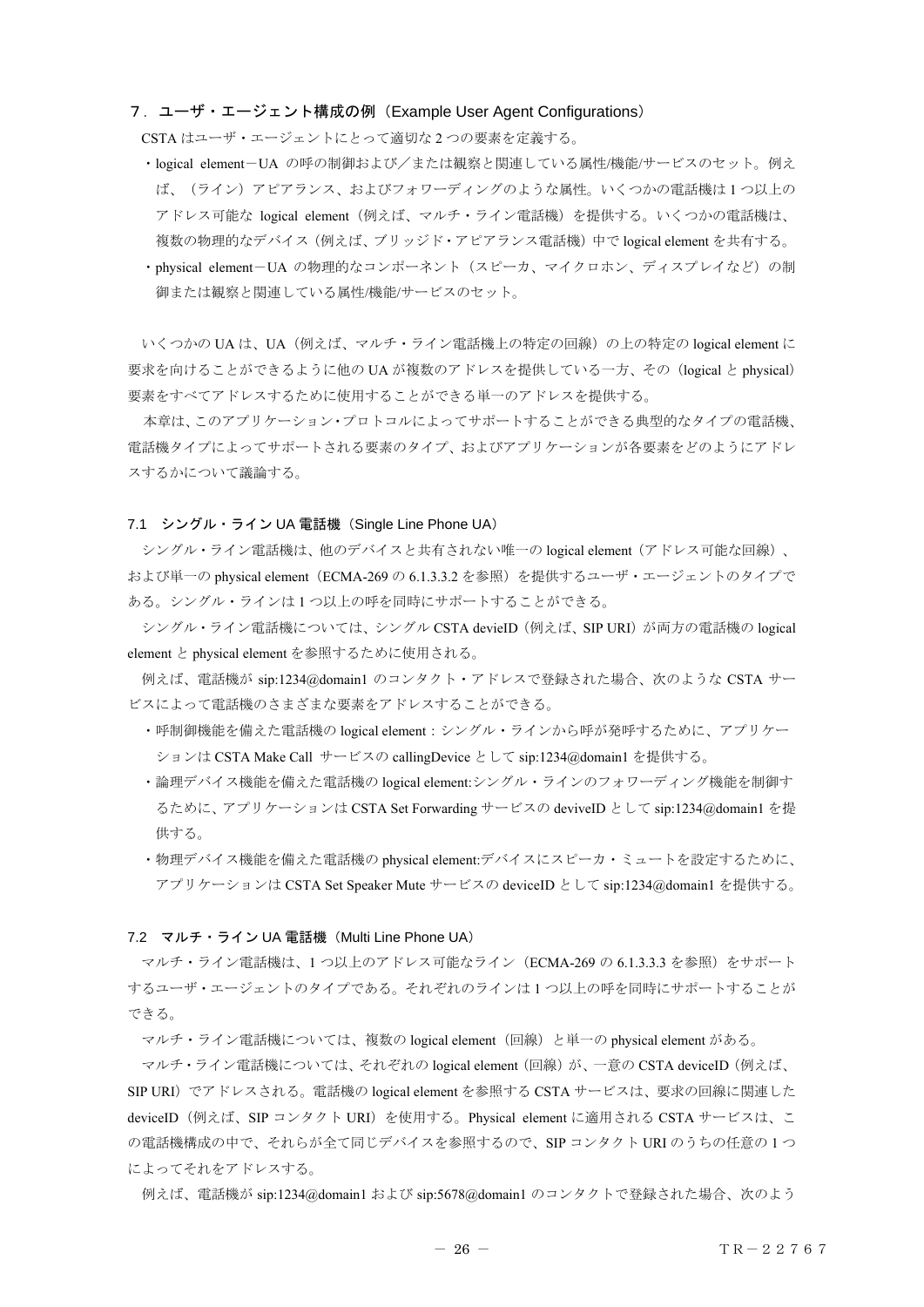- <span id="page-27-0"></span>なことによって、CSTA サービス経由により電話機のさまざまな要素をアドレスすることができる。
	- ・呼制御機能を備えた電話機の logical コンポーネント
	- o sip:1234@domain1 によってアドレスされた回線から呼が発呼するために、アプリケーションは CSTA Make Call サービスの callingDevice として sip:1234@domain1 を提供する。
	- o sip:5678@domain1 によってアドレスされたラインから呼が発呼するために、アプリケーションは CSTA Make Call サービスの callingDevice として sip:5678@domain1 を提供する。
	- ・論理デバイス機能を備えた電話機の logical element
	- o sip:1234@domain1 によってアドレスされた回線のフォワーディング機能を制御するために、アプリケ ーションは CSTA Set Forwarding サービスの deviceID として sip:1234@domain1 を提供する。
	- o sip:5678@domain1 によってアドレスされた回線のフォワーディング機能を制御するために、アプリケ ーションは CSTA Set Forwarding サービスの deviceID として sip:5678@domain1 を提供する。
	- ・物理デバイス機能を備えた電話機の physical element:デバイスにスピーカ・ミュートを設定するために、 アプリケーションは、下記のいずれか 1 つを提供する。
	- o CSTA Set Speaker Mute サービスの deviceID として 1234@domain1。このコンタクトが 1 つの物理デバ イスに唯一関係しているので、明白であろう。
	- o CSTA Set Speaker Mute サービスの deviceID として 5678@domain1。このコンタクトが 1 つの物理デバ イスに唯一関係しているので、明白であろう。
- 7.3 ブリッジド・アピアランス電話機と他の高度なユーザ・エージェント構成(Bridged Appearance Phone and other Advanced UA Configurations)

ブリッジド・アピアランス電話機は、他の電話機(ECMA-269の6.1.3.3.5を参照)と共有されるlogical element (例えば、回線)を含んでいるユーザ・エージェントのタイプである。

CSTA は、共有されたアピアランスにおいて、呼に対して異なる能力と異なる振る舞いを反映するたくさ んの違った種類のブリッジド・アピアランスを明記する(ECMA-269 のセクションのブリッジド・コール (bridged calls)を参照)。

uaCSTA は、振る舞いまたはブリッジド・アピアランスのアドレスと、他の高度な UA 構成を明記(およ び排除)しない。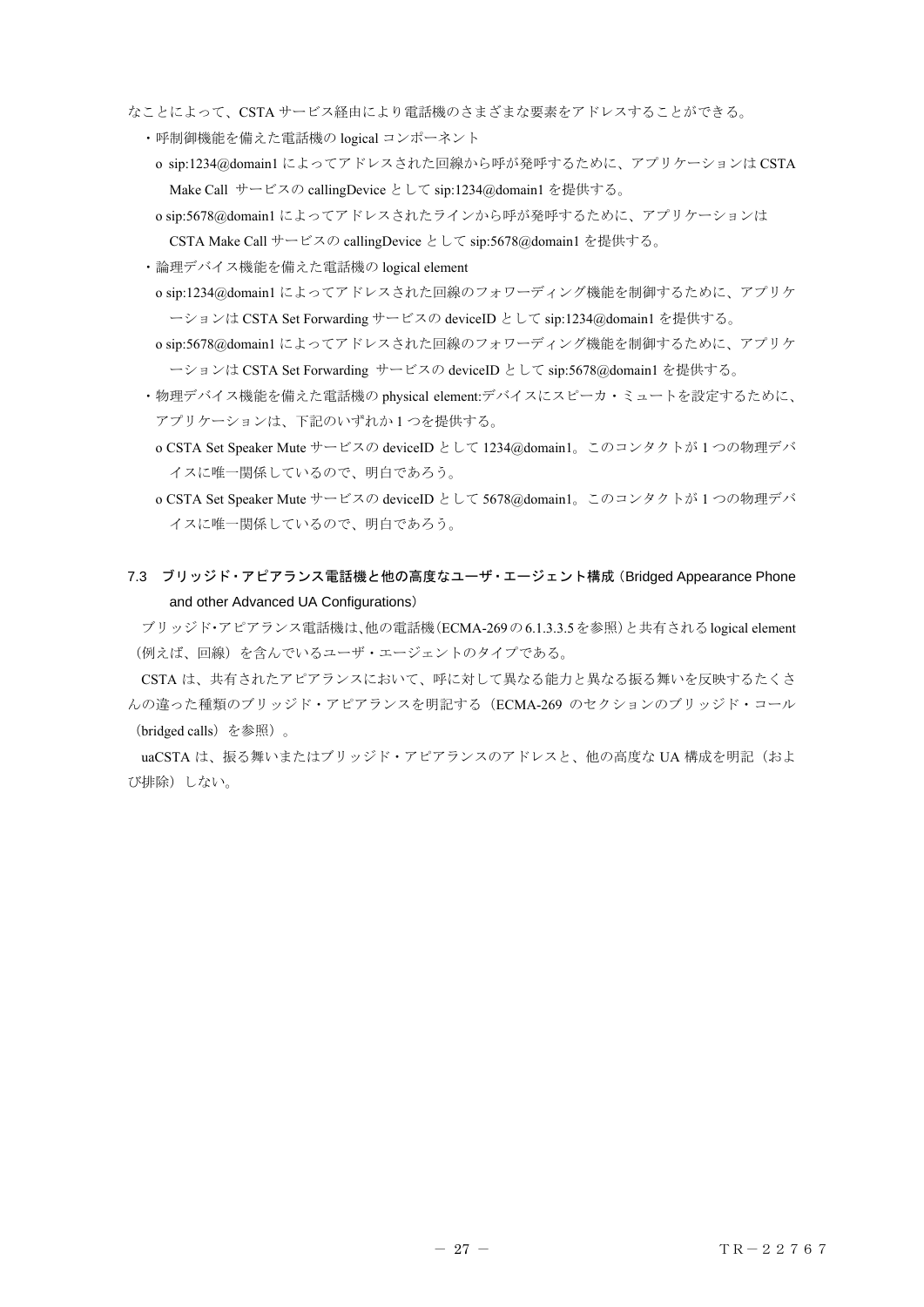# <span id="page-28-0"></span>8.CSTA メッセージの SIP 通知メカニズム(SIP Transport Mechanism for CSTA Messages) この節は以下の方法について記述する。

・SIP は CSTA アプリケーション・セッションを確立するために使用される。

・CSTA サービス要求および応答メッセージは SIP 上でやりとりされる。

・CSTA 監視が開始されると CSTA イベントが SIP 上でやりとりされる。

ここで記述されたメカニズムは、SIP メッセージ本体の中で提供される ECMA-323 メッセージをやりとり するために SIP INVITE および INFO メソッドを使用する。

ECMA-323 メッセージのために使用される SIP Content-type は application/csta+xml である。この MIME メ ディアのタイプは ECMA-323 メッセージをカプセル化するために明確に使用される。

5 節の中で示される CSTA/SIP サーバのように、このメカニズムを使用するユーザ・エージェントは、SIP 電話機、またはフロント・エンディング PBX である SIP ユーザ・エージェントのような任意のタイプの SIP UA である。

注

CSTA アプリケーション・セッションを確立し、かつ ECMA-323 メッセージをやりとりするため、ここで 記述された SIP メカニズムは、多くの可能なメカニズムのうちの 1 つである。CSTA イベント・パッケージ を備えた SIP SUBSCRIBE/NOTIFY メソッドを利用するような他のオプションを使用することができるかも しれない。REFER のようなメソッドのための SIP 拡張は、別のオプションを提供するかもしれない。

8.1 CSTA アプリケーション・セッションの確立(Establishing a CSTA Application Session)

ECMA-323 サービス要求が SIP UA に送られる前に、アプリケーションと SIP UA の間で CSTA アプリケー ション・セッションを確立しなければならない。

ECMA-269 は CSTA アプリケーション・セッションを確立するために多くのオプションを明記する。

 このメカニズムは ECMA-269 の 7.2 に記述された"Implicit Association created using CSTA Request System Status"オプションを使用する。

そのアプリケーションは、application/csta+xml MIME タイプを必須サポートするために、「handling=reruired」 と「signal」を示す Content-Disposition ヘッダを含む SIP INVITE メソッドを使用したユーザ・エージェント と SIP ダイアログを確立することによって、アプリケーション・セッションを作る。

ECMA-323 Request System Status サービス要求は、Content-Type application/csta+xml とともに SIP INVITE ボディに含まれている。

SIP INVITE の中の Request-URI ヘッダは、特別なユーザ・エージェント・インスタンス(例えば、全体的 に一意なコンタクト URI)、あるいは SIP Address-of-Record URI(ユーザの公開されたアドレス)を指定す る。もし Request-URI が複数のデバイスがコンタクトを登録した SIP Address-of-Record を指定する場合、ア プリケーションは SIP プロキシがこの INVITE を転送する特定のコンタクトを選択するかもしれないこと、 あるいは、プロキシは並行して全てのコンタクトへ INVITE を出すかもしれないことに気づかなければなら ない。この振る舞いはプロキシ・デザイン、処理、スクリプトを書くことなどに依存する。一般的に INVITE が出される場合、アプリケーションはすべてのインスタンスからコンタクト URI を得て、uaCSTA を使用し て監視および(または)制御するために、特定のコンタクトを選択することができる。

もし UA がこの MIME タイプをサポートしこのアプリケーション・セッションを確立することができる場 合、メッセージ・ボディの ECMA-323 Request System Status サービス応答に含まれる SIP Invite with a 200 OK (2 行下)で応答する。アプリケーションは、対話確立(3 行目)を完了するために SIP ACK を送る。

もし UA がこの MIME 形式をサポートしない場合、SIP UA は IETF の RFC 3261 に定義されるような 415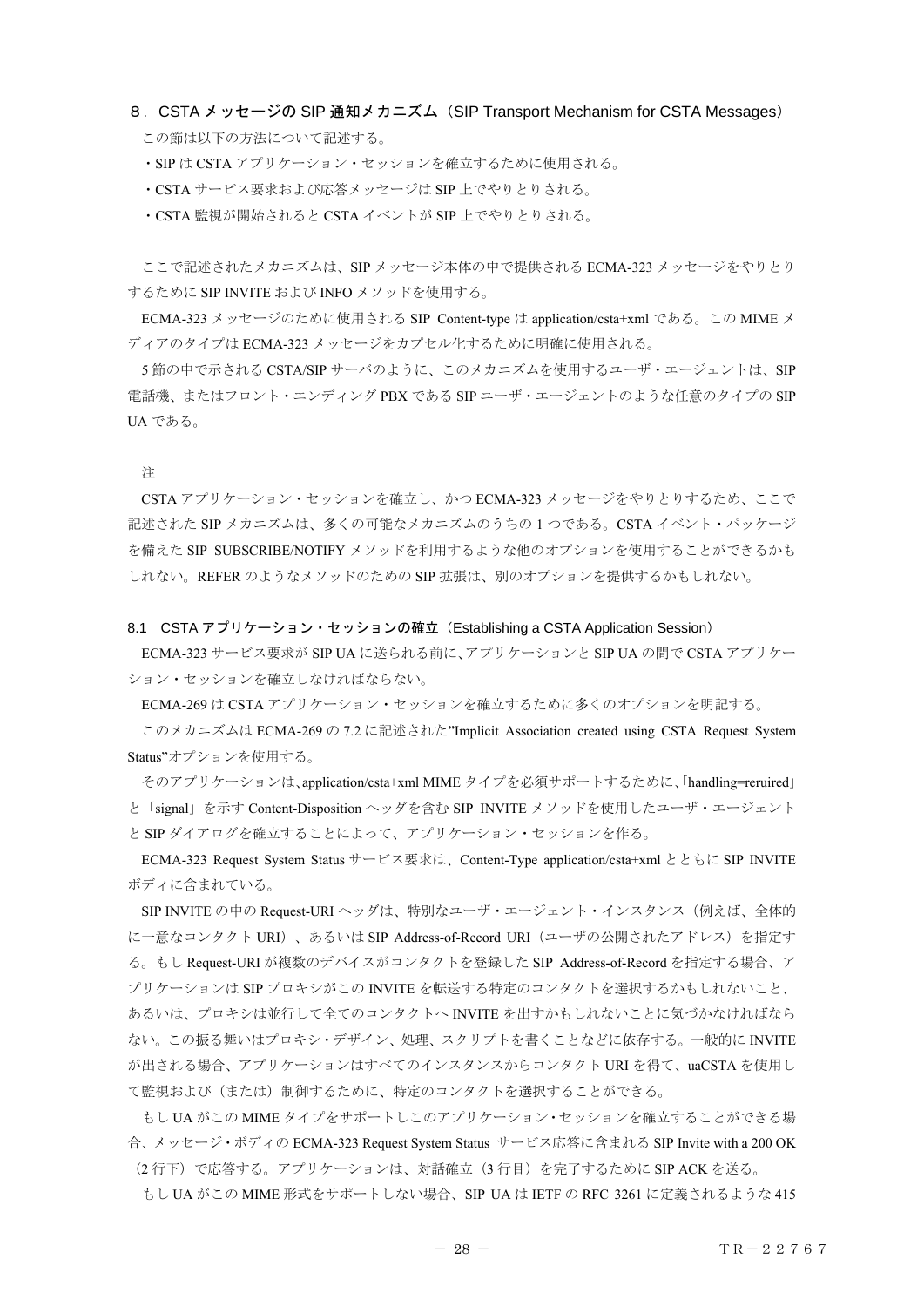<span id="page-29-0"></span>応答(Unsupported Media Type)を提供しなければならない。

ユーザ・エージェントが使用可能な限り存在する(いくつかの配置のために)SIP ユーザ・エージェント の制御に興味を持っている間は、アプリケーションーコントロール・セッションは存在する。アプリケーシ ョン-コントロール・セッションがもはや必要でなければ、それは SIP BYE メソッドの利用によって終了す ることができる。



図8-1 SIP INVITE メソッドを使用した CSTA アプリケーション・セッションの確立

#### 8.2 CSTA サービス要求と応答の通知(Transporting CSTA Service Requests and Responses)

一旦 SIP ダイアログが CSTA アプリケーション・セッションで生成されていれば、ECMA-323 サービス要 求は SIP INFO メソッドを利用して送ることができる。

ECMA-323 サービス要求は、SIP INFO メソッドのボディの中で提供される。SIP INFO メソッドは以前に 生成された SIP ダイアログを利用して送られる。

ECMA-323 (肯定か否定) サービス応答は、200 OK メソッドのボディの中で提供される。

CSTA 応答は、アプリケーション・コントロール・セッションのために使用された SIP ダイアログに関連 した SIP CSEQ ヘッダを利用して、CSTA 要求に関連づけることができる。

ECMA-323 サービス要求は、アプリケーションか UA のいずれかによって送ることができる。説明の下図 中のステップ 1 および 2 は、SIP INFO メソッドがどのようにアプリケーションが要求をはじめるかを例とし て CSTA Make Call サービスを利用して使っている。ステップ 3 および 4 の説明は、例として CSTA System Status サービスを利用して、UA が要求を始めたことを示している。

|          | 1) INFO with Make Call service request        |                    |
|----------|-----------------------------------------------|--------------------|
|          | 2) 200 OK with MakeCall service response      |                    |
| アプリケーション |                                               | SIP ユーザ・<br>エージェント |
|          | 3) INFO with System Status service request    |                    |
|          | 4) 200 OK with System Status service response |                    |
|          |                                               |                    |

図8-2 CSTA サービス要求と SIP INFO メソッドを使用したサービス応答の送信

#### 8.3 状態監視開始と CSTA イベントの通知(Starting a Monitor and Transporting CSTA Events)

CSTA イベント経由で、UA で CSTA 呼および機能の変化を観察することができる前に、アプリケーショ ンは CSTA 状態監視を開始する必要がある。監視を始めるために、ECMA-323 Monitor Start サービス要求が、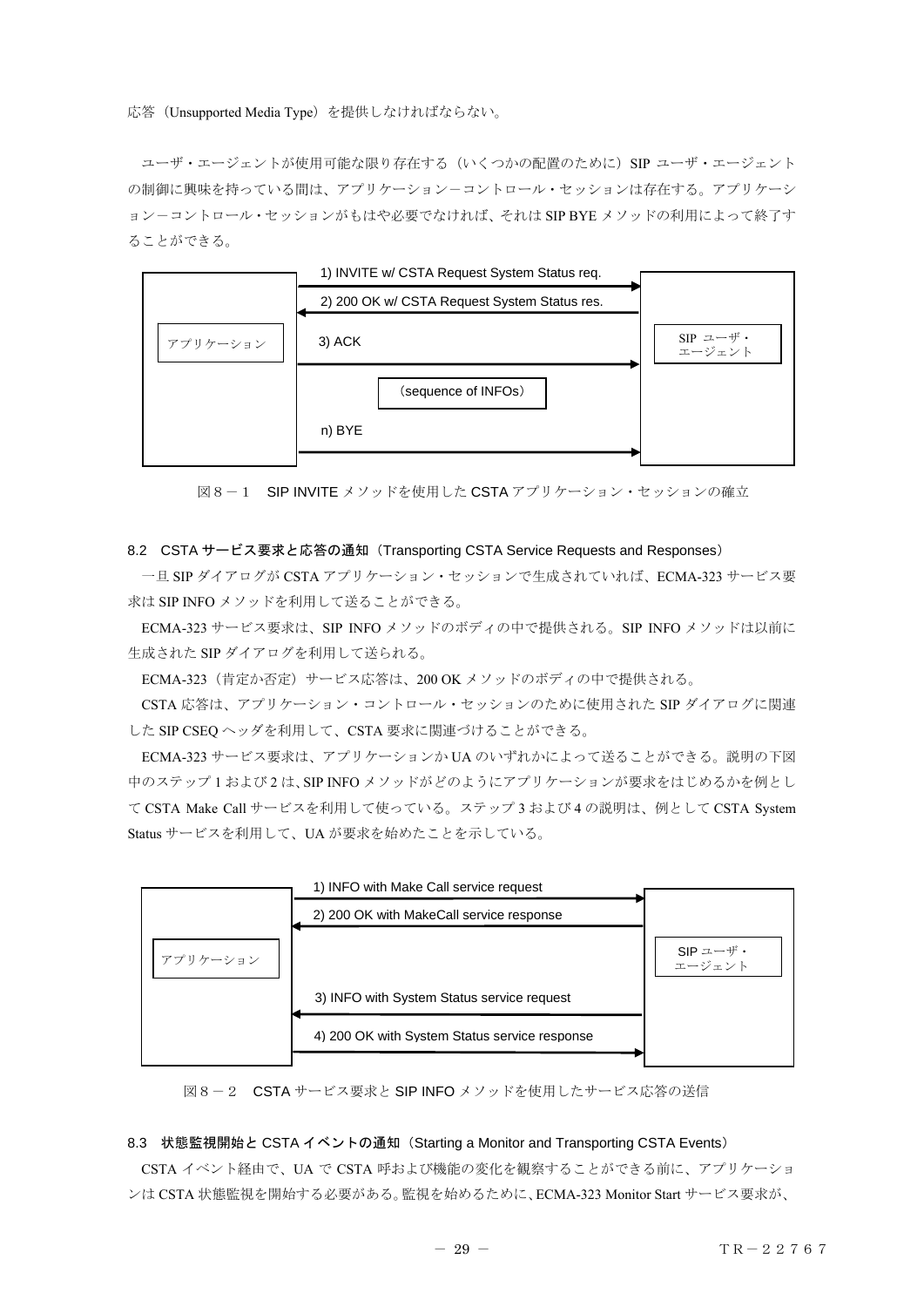SIP INFO メソッド (1 行下)のボディの中で送られる。

ユーザ・エージェントは、SIP 200 OK (2 行下) とともに SIP INFO で応答する。SIP UA は、SIP 200 OK メッセージ中の ECMA-323 Monitor Start 応答を提供する。

SIP UA は、SIP INFO メソッド(3 行下)の中で ECMA-323 イベントに続いて生成する。

UA が関連された呼に対する CSTA コネクションが状態を変化するときはいつでも、もしくは物理または 論理機能の状態で変更が起きたとき、ECMA-269 で指定されるサポートされた CSTA サービスとイベントの 状態監視の要求ごとに、サポートされたイベントは生成される。

ECMA-323 イベントは、アプリケーションが機能を開始したり、あるいは手動で起動された機能に関係な くイベントが発生したことで生成される。

アプリケーションが既存の状態監視を終了したい場合、ECMA-323 Monitor Stop サービス要求(5行下)と ともに SIP INFO メソッドを生成する。

SIP UA が状態監視を終了する場合、SIP UA は、ECMA-323 Monitor Stop サービス要求とともに SIP INFO メソッドを生成する。



図8-3 CSTA 状態監視の確立と SIP INFO メソッドを使用した CSTA イベントの送信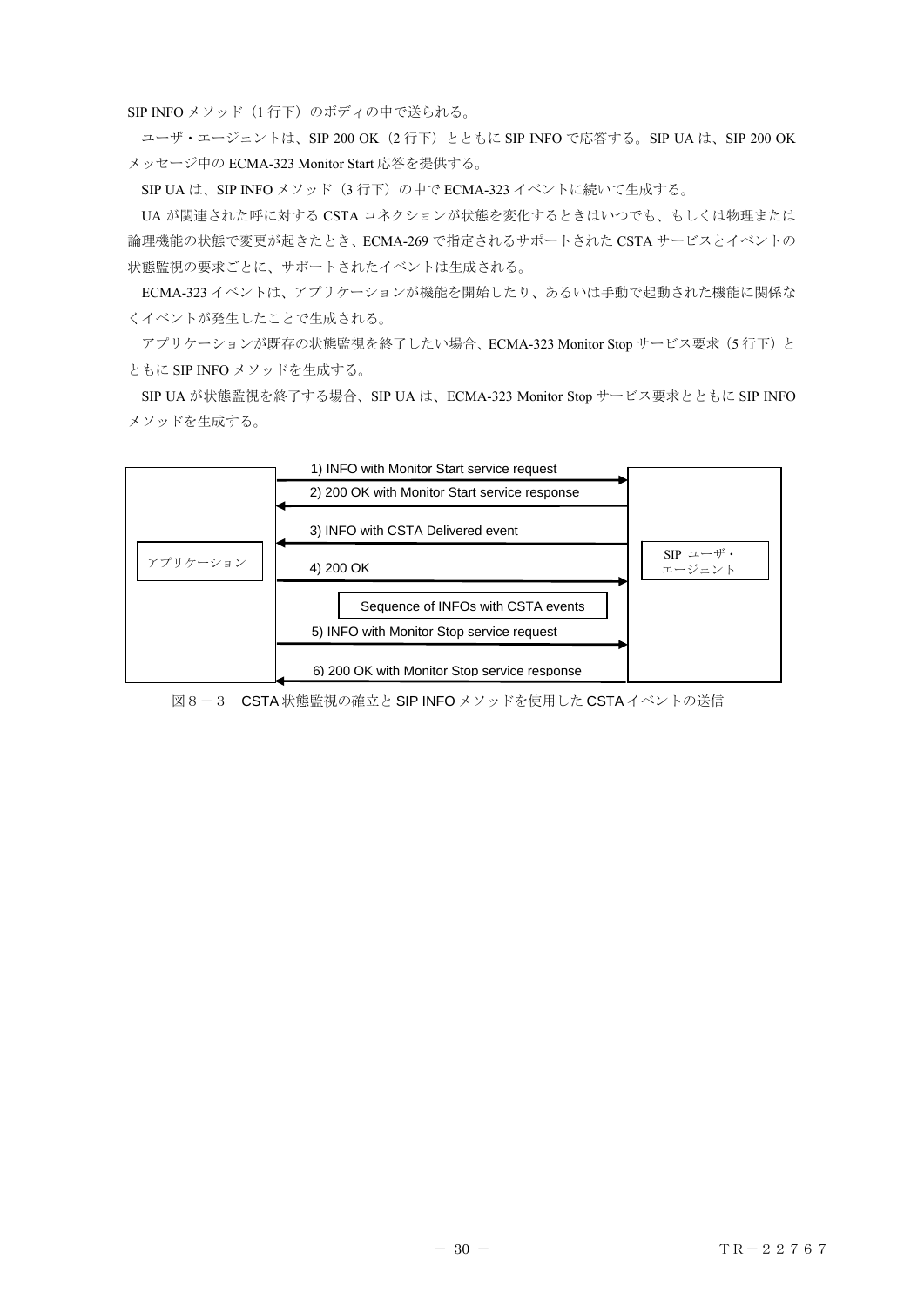## <span id="page-31-0"></span>9. uaCSTA プロファイル (uaCSTA Profiles)

多くの CSTA 機能はオプションであるので、また、異なった CSTA 実装にわたってアプリケーション・ポ ータビリティを拡大するために、CSTA 標準は適合基準として機能性の最小の部分集合を要求する。

ECMA-269 は、標準化されたプロファイルのセットによって機能性の最小の部分集合を指定する。CSTA への適合を要求するために、少なくとも 1 つのプロファイルをサポートされなければならない。ECMA-269 第 6 版の中で指定された次のプロファイルは、SIP ユーザ・エージェントを管理しているアプリケーション によって必要とされる呼制御およびデバイス制御サービス、およびイベントと最も緊密に一致する。複数の プロファイルがサポートされるかもしれないことに注意すること。

| プロファイル                | 説明                                        |
|-----------------------|-------------------------------------------|
| 最小 uaCSTA 呼制御プロフ      | 発呼、着呼応答、着呼転送、呼の切断、シングル・ステップ中の呼の転送、呼の      |
| ァイル(Minimal uaCSTA    | 保留、呼の保留解除のサポートを提供する。                      |
| Call Control Profile) |                                           |
| 基本 uaCSTA 呼制御プロフ      | 最小 uaCSTA 呼制御プロファイルの機能に加えて、このプロファイルは、UA で |
| アイル(Basic uaCSTA Call | のデバイス・サービスおよび CSTA 呼をサポートされた状態監視呼の活動への能   |
| Control Profile)      | 力を含んでいる。                                  |
| 高度 uaCSTA 呼制御プロフ      | 基本 uaCSTA 呼制御プロファイルでの機能に加えて、このプロファイルは、コン  |
| ァイル(Advanced          | サルテーション・コールの開始、呼の再接続、2 つの呼の間の切替と呼の転送(2    |
| uaCSTA Call Control   | ステップ・トランスファ)の能力を含んでいる。                    |
| Profile)              |                                           |
| 会議 uaCSTA 呼制御プロフ      | 基本あるいは高度 uaCSTA 呼制御プロファイルでの機能に加えて、このプロファ  |
| ァイル(Conferencing      | イルは、2 ステップ(コンファレンス・コール)で、ユーザ・エージェントの既存    |
| uaCSTA Call Control   | の呼に、別のデバイスを会議通話に参加にさせるか、1ステップ(シングル・ステ     |
| Profile)              | ップ・コンファレンス・コール)で呼を別のデバイスに会議通話に参加させる能力     |
|                       | を含んでいる。                                   |
| 基本 uaCSTA デバイス機能      | ベーシックあるいは高度 uaCSTA 呼制御プロファイルでの機能に加えて、このプ  |
| プロファイル(Basic          | ロファイルは、フォワーディング機能と UA に不在設定機能を設定するためのサ    |
| uaCSTA Device Feature | ポートを提供する。                                 |
| Profile)              |                                           |
| スピーカ uaCSTA デバイス      | 基本あるいは高度 uaCSTA 呼制御プロファイルの機能に加えて、このプロファイ  |
| 機能プロファイル(Speaker      | ルは、スピーカ・ミュート機能を設定し、UA でスピーカ音量機能を設定するた     |
| uaCSTA Device Feature | めのサポートを提供する。                              |
| Profile)              |                                           |

#### 9.1 最小 uaCSTA 呼制御プロファイル(Minimal uaCSTA Call Control Profile)

#### 9.1.1 サービス(Services)

次の CSTA サービスが最小 uaCSTA 呼制御プロファイルに含まれている。

| サービス                    | 説明                                                 |
|-------------------------|----------------------------------------------------|
| Answer call             | UA で呼の呼出しに応答する。                                    |
| <b>Clear Connection</b> | UA で呼を切断する。                                        |
| Deflect Call            | 着信転送 UA からコネクションを移動させる。Deflect Call サービスが完了した後、着   |
|                         | 信転送 UA はもはや呼とは関連しない。                               |
| Hold Call               | 保留 UA で呼を保留する。                                     |
| Make Call               | 発側 UA から呼を発呼する。                                    |
| Retrieve Call           | 保留解除 UA で呼を保留解除する。                                 |
| Single Step Transfer    | シングル・ステップで、呼を別のデバイスに転送する。Single Step Transfer サービス |
|                         | が完了した後、転送UAはもはや呼とは関連しない。                           |

# 9.1.2 イベント(Events)

このプロファイルの一部として規定された CSTA イベントはない。このプロファイルは、情報を得るため に CSTA のイベントを使用することよりもむしろ、呼/コネクション情報を得るために CSTA サービスの中 で使用するこの標準(例えば、SIP Subscribe/Notify)の外側のメカニズムをアプリケーションが使用すると 仮定する。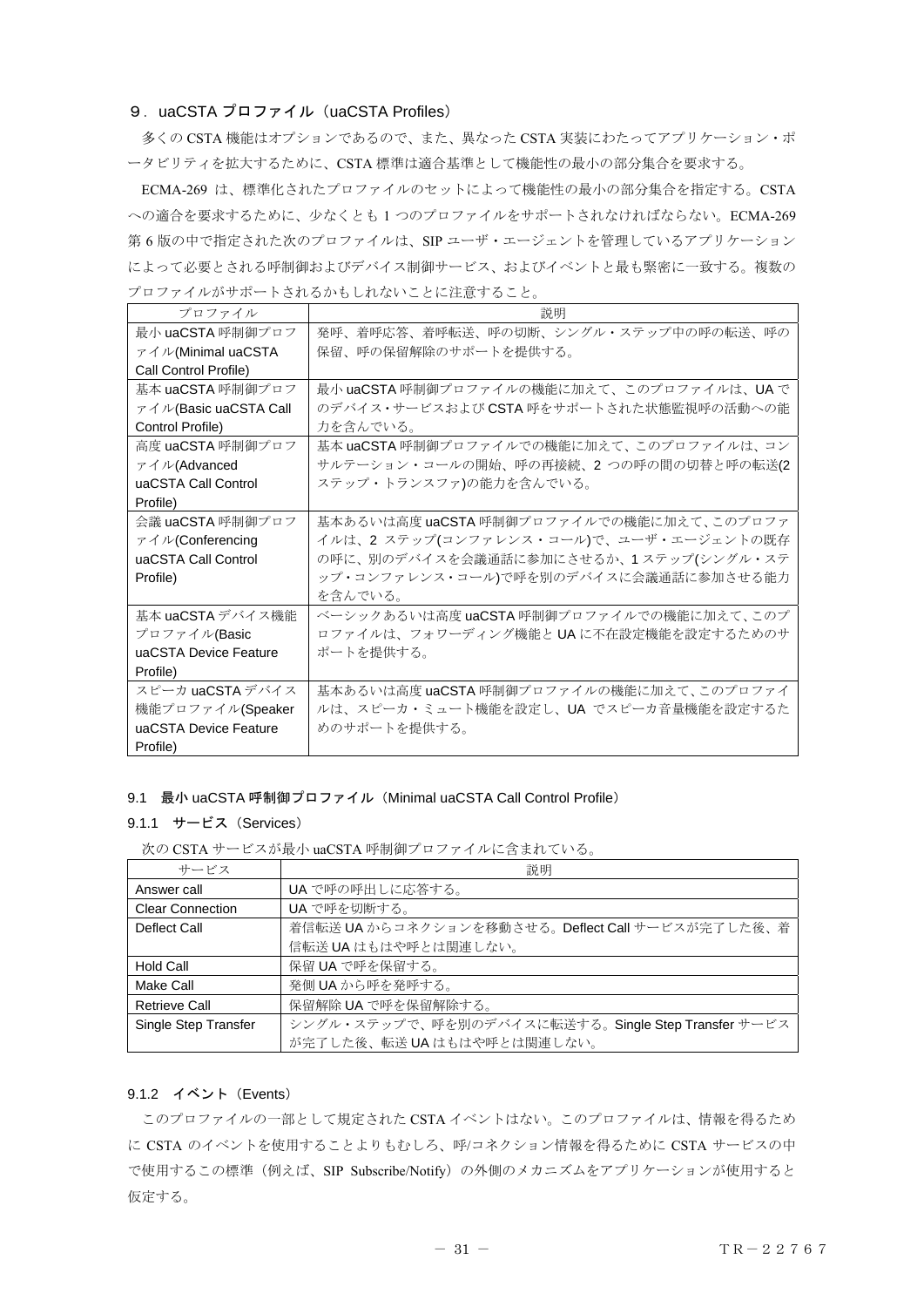# <span id="page-32-0"></span>9.2 基本 uaCSTA 呼制御プロファイル(Basic uaCSTA Call Control Profile)

# 9.2.1 サービス(Services)

| サービス                    | 説明                                                 |
|-------------------------|----------------------------------------------------|
| Answer call             | UA で呼の呼出しに応答する。                                    |
| <b>Clear Connection</b> | UA で呼を切断する。                                        |
| Deflect Call            | 着信転送 UA からコネクションを移動させる。Deflect Call サービスが完了した後、着   |
|                         | 信転送UAはもはや呼とは関連しない。                                 |
| Hold Call               | 保留 UA で呼を保留する。                                     |
| Make Call               | 発側 UA から呼を発呼する。                                    |
| <b>Retrieve Call</b>    | 保留解除 UA で呼を保留解除する。                                 |
| Single Step Transfer    | シングル・ステップで、呼を別のデバイスに転送する。Single Step Transfer サービス |
|                         | が完了した後、転送 UA はもはや呼とは関連しない。                         |
| <b>Monitor Start</b>    | UA のデバイス・タイプ状熊監視を確立する。                             |
| <b>Monitor Stop</b>     | 既存の状態監視を終了する。                                      |

次の CSTA サービスが基本 uaCSTA 呼制御プロファイルに含まれている。

# 9.2.2 イベント(Events)

次の CSTA イベントが uaCSTA 呼制御プロファイルに含まれている。

| イベント                      | 説明                                                |
|---------------------------|---------------------------------------------------|
| <b>Connection Cleared</b> | UA が呼から切断されたことを示す。                                |
| Delivered                 | 呼が UA を呼出していることを示す。                               |
| Diverted                  | UA が呼を別のデバイスヘリダイレクトして、もはや呼と関連しないことを示す。            |
| Established               | UAが応答したか、呼と接続されたことを示す。                            |
| Failed                    | 呼が完了することができない(例えば、呼が使用中のデバイスに遭遇した)ことを示す。          |
| Held                      | UAの呼が保留中であることを示す。                                 |
| Network Reached           | 外部への発呼において、呼がネットワーク・インターフェイス・デバイス経由によっ            |
|                           | て外部ネットワークに接続されたことを示す。                             |
| Retrieved                 | UA の呼が保留解除されたことを示す。                               |
| Service Initiated         | オフフック(CSTA Make Call サービスの一部)する、または UA がサービスを要求する |
|                           | ことで、呼が発呼 UA を促していることを示す。                          |
| Transferred               | UAの呼が別の位置へ転送されたことを示す。                             |

# 9.3 高度 uaCSTA 呼制御プロファイル (Advanced uaCSTA Call Control Profile)

# 9.3.1 サービス(Services)

次の CSTA サービスが高度 uaCSTA 呼制御プロファイルに含まれている。

| サービス                     | 説明                                                  |
|--------------------------|-----------------------------------------------------|
| Alternate Call           | 保留状態の既存の呼をおき、前の UA での保留呼を保留解除する。                    |
| Answer Call              | UA で呼の呼出しに応答する。                                     |
| <b>Clear Connection</b>  | UA でコネクションを切断する。                                    |
| <b>Consultation Call</b> | UA で保留状熊の呼を置き、UA から新しい呼を開始する。                       |
| Deflect Call             | 着信転送 UA からコネクションを移動する。着信転送 UA は Deflect Call サービスが完 |
|                          | 了した後、もはや呼とは関連しない。                                   |
| <b>Hold Call</b>         | 保留中 UA で呼を保留する。                                     |
| Make Call                | 発呼 UA から呼をはじめる。                                     |
| <b>Reconnect Call</b>    | 既存の接続された呼を切断し、UA で保留状態の呼を保留解除する。                    |
| <b>Retrieve Call</b>     | 保留解除 UA で呼を保留解除する。                                  |
| Single Step Transfer     | 接続された呼を、保留状態にせずに別のデバイスに転送する。転送 UA はこのサービ            |
|                          | スが完了した後、もはや呼とは関連しない。                                |
| <b>Transfer Call</b>     | UA での 2 つの呼を1つの呼に結合する。Transfer の結果、デバイスはもはや呼とは      |
|                          | 関連しない。                                              |
| <b>Monitor Start</b>     | UA 上のデバイス・タイプ状態監視を確立する。                             |
| <b>Monitor Stop</b>      | 既存の状態監視を終了する。                                       |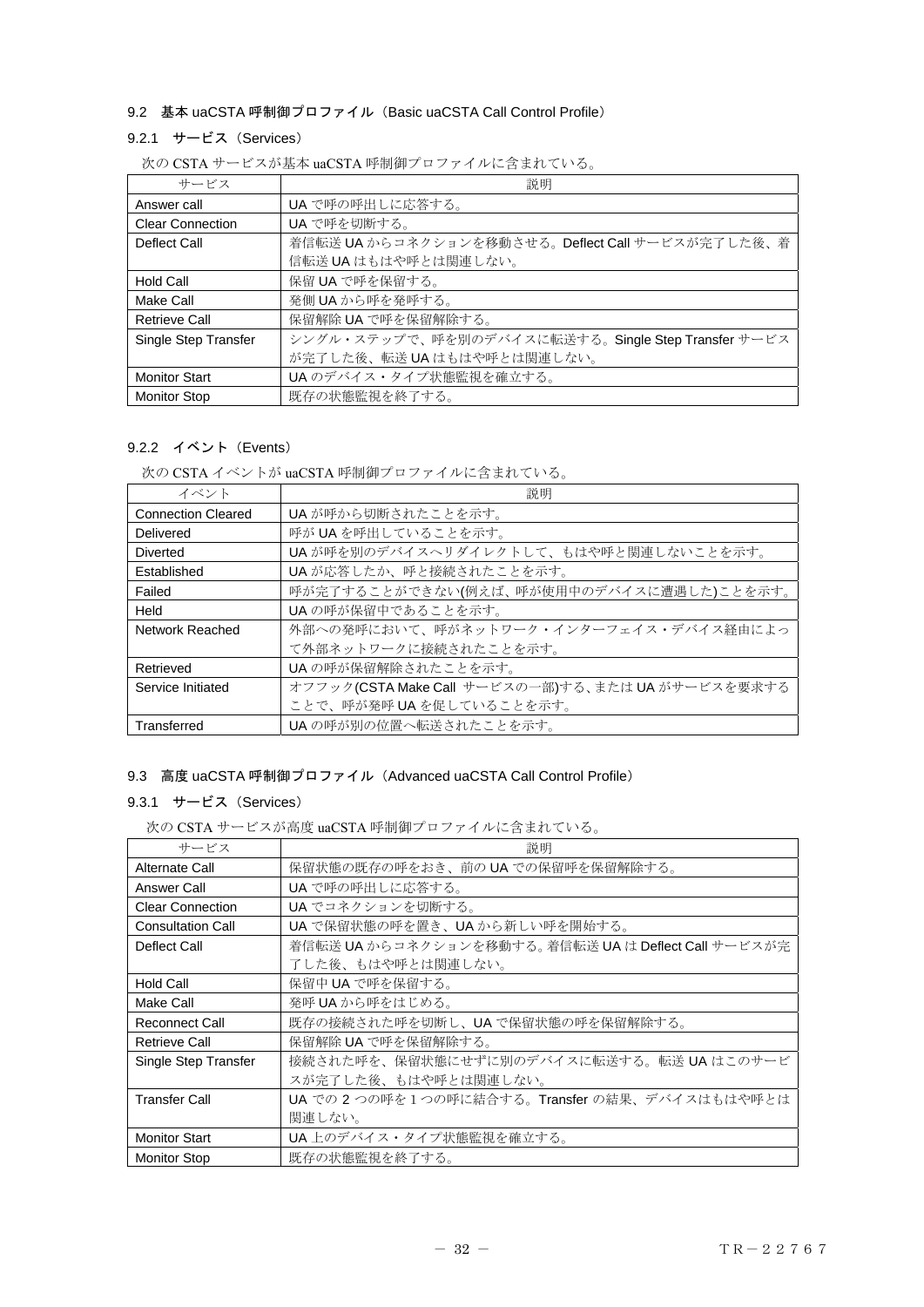# <span id="page-33-0"></span>9.3.2 イベント(Events)

| イベント                      | 説明                                                |
|---------------------------|---------------------------------------------------|
| Originated                | 外部への発呼において、発呼 UA が呼と接続されたことを示す。                   |
| <b>Connection Cleared</b> | UA が呼から切断されたことを示す。                                |
| Delivered                 | 呼が UA を呼出中であることを示す。                               |
| <b>Diverted</b>           | UA が呼を別のデバイスヘリダイレクトし、もはや呼とは関連しないことを示す。            |
| Established               | UAが応答するか、呼に接続されたことを示す。                            |
| Failed                    | 呼が完了することができない(例えば、呼が使用中のデバイスに遭遇した)ことを示す。          |
| Held                      | UAの呼が保留状態であることを示す。                                |
| Network Reached           | 外部への発呼において、呼がネットワーク・インターフェイス・デバイス経由によっ            |
|                           | て外部ネットワークに接続されたことを示す。                             |
| Retrieved                 | UAの呼が保留解除されたことを示す。                                |
| Service Initiated         | オフフック(CSTA Make Call サービスの一部)する、または UA がサービスを要求する |
|                           | ことで、呼が発呼 UA を促していることを示す。                          |
| Transferred               | UAの呼が別のところへ転送されたことを示す。                            |

次の CSTA イベントが高度 uaCSTA 呼制御プロファイルに含まれている。

#### 9.4 会議 uaCSTA 呼制御機能プロファイル(Conferencing uaCSTA Call Control Feature Profile)

### 9.4.1 サービス(Services)

会議 uaCSTA 呼制御プロファイルでの CSTA サービスは、基本あるいは高度 uaCSTA 呼制御プロファイル のいずれかに加えて、下記のサービスを含まなければならない。

| サードス                 | 説明                            |
|----------------------|-------------------------------|
| Conference Call      | <b> 2つの呼をUAで一緒にして会議通話にする。</b> |
| Single Step Transfer | 1ステップで、UAでの既存の呼に別のデバイスを追加する。  |

# 9.4.2 イベント(Events)

会議 uaCSTA 呼制御プロファイルでの CSTA イベントは、基本あるいは高度 uaCSTA 呼制御プロファイル・ のいずれかに加えて、下記のイベントを含まなければならない。

| - 5             | 説明                                                                                                                                                                               |
|-----------------|----------------------------------------------------------------------------------------------------------------------------------------------------------------------------------|
| $\sim$<br>encea | $\sim$<br>IΑ<br>$+$<br>$\sim$<br>ัง <i>เ/</i> ⊏<br>$\sim$ $-$<br>$\overline{\phantom{a}}$<br>⊷…<br>___<br>$-11X$<br>`IN<br>1 U I C<br>л.<br>$\sim$<br>$\sim$<br>╰<br>ー<br>◡<br>ー |

# 9.5 基本 uaCSTA デバイス機能プロファイル (Basic uaCSTA Device Feature Profile)

#### 9.5.1 サービス(Services)

基本 uaCSTA デバイス機能プロファイルでの CSTA サービスは、基本あるいは高度 uaCSTA 呼制御プロフ ァイルのいずれかに加えて、下記のサービスを含まなければならない。

| サービス               | 説明                                            |
|--------------------|-----------------------------------------------|
| Set Do Not Disturb | UA で不在機能状態を設定する。これは CSTA の論理的デバイス機能である(12 節を参 |
|                    | 照)。                                           |
| Set Forwarding     | UA でフォワーディング機能状態を設定する。これは CSTA の論理的デバイス機能で    |
|                    | ある(12 節を参照)。                                  |

### 9.5.2 イベント(Events)

基本 uaCSTA デバイス機能プロファイルでの CSTA イベントは、基本あるいは高度 uaCSTA 呼制御プロフ ァイルのいずれかに加えて、下記のイベントを含まなければならない。

| イベン            | 説明                           |
|----------------|------------------------------|
| Do Not Disturb | 不在設定機能状態が UA で変化したことを示す。     |
| Forwarding     | フォワーディング機能状態が UA で変化したことを示す。 |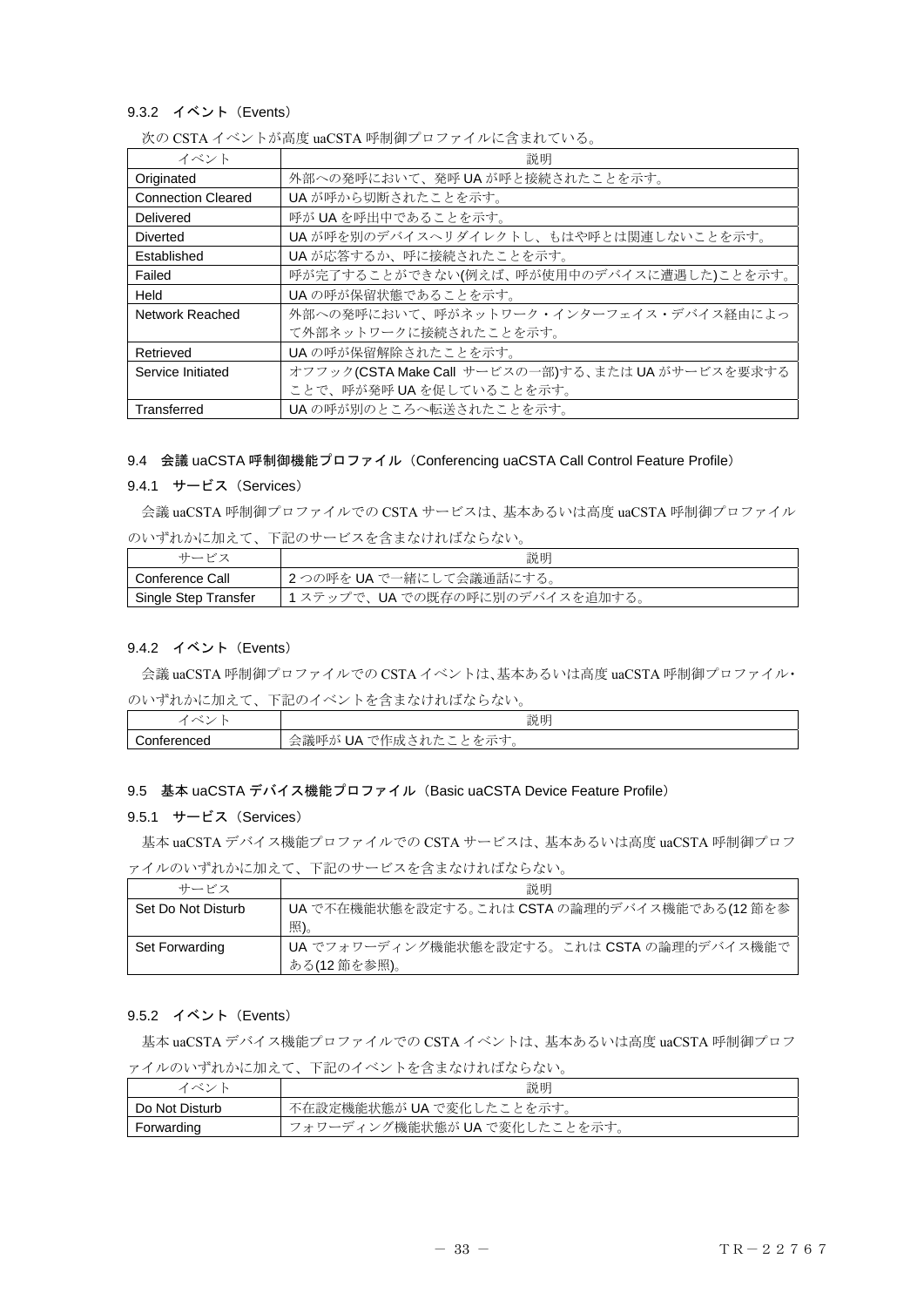# <span id="page-34-0"></span>9.6 スピーカ uaCSTA デバイス機能プロファイル (Speaker uaCSTA Device Feature Profile)

# 9.6.1 サービス(Services)

スピーカ uaCSTA デバイス機能プロファイルでの CSTA サービスは、基本あるいは高度 uaCSTA 呼制御プ ロファイルのいずれかに加えて、下記のサービスを含まなければならない。  $\blacksquare$ 

| サービス               | 説明                                         |
|--------------------|--------------------------------------------|
| Set Speaker Mute   | UA でスピーカ・ミュート機能状態を設定する。これは CSTA の物理的デバイス機能 |
|                    | である(11 節を参照)。                              |
| Set Speaker Volume | UA でスピーカ音量機能ステータスを設定する。これは CSTA の物理的デバイス機能 |
|                    | である(11 節を参照)。                              |

# 9.6.2 イベント(Events)

スピーカ uaCSTA デバイス機能プロファイルでの CSTA のイベントは、基本あるいは高度 uaCSTA 呼制御 プロファイルのいずれかに加えて、下記のイベントを含まなければならない。

| イベン            | 説明                            |
|----------------|-------------------------------|
| Speaker Mute   | スピーカ・ミュート機能状態が UA で変化したことを示す。 |
| Speaker Volume | スピーカ音量機能状態が UA で変化したことを示す。    |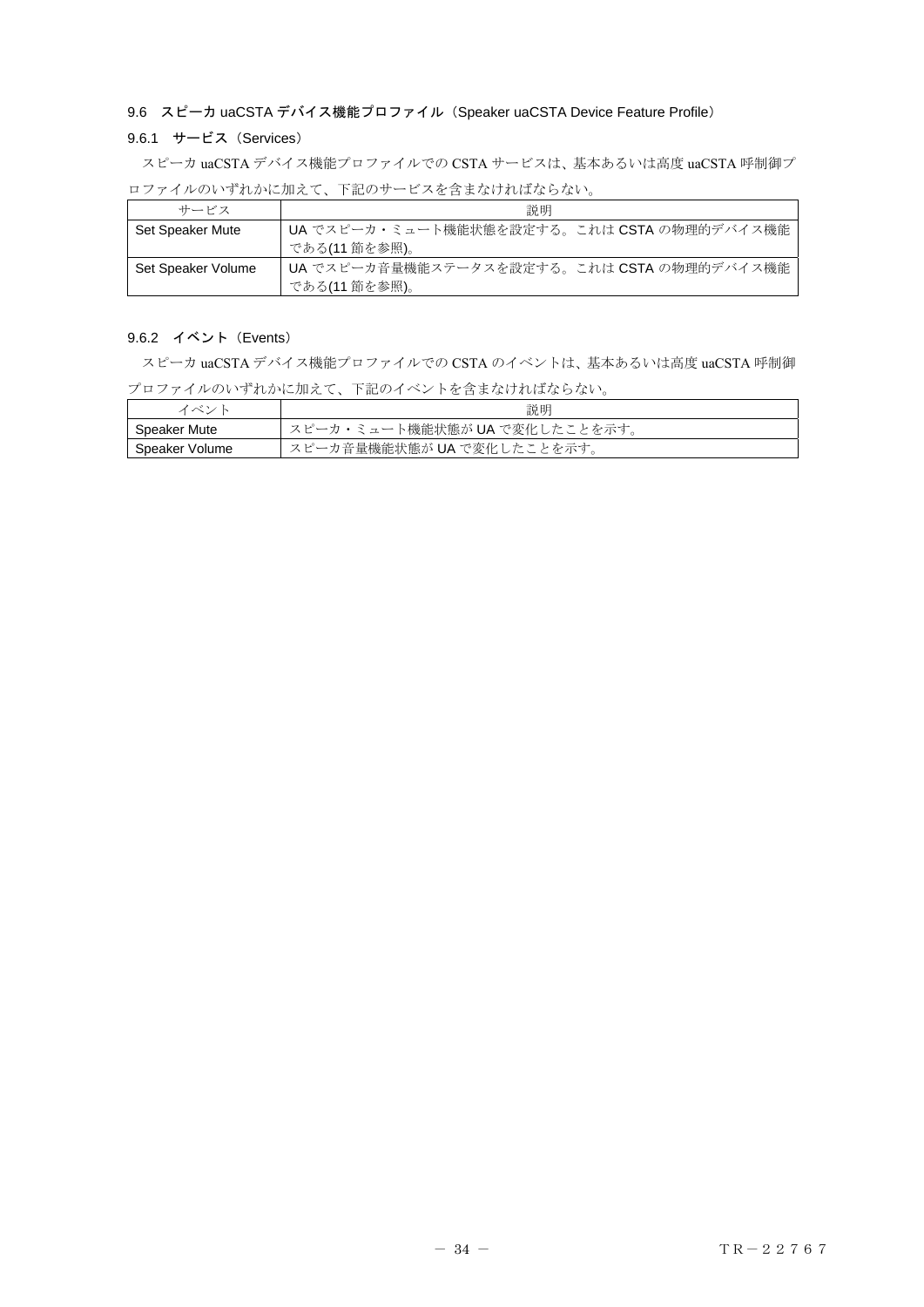## <span id="page-35-0"></span>10. CSTA 呼とコネクション (CSTA Calls and Connections)

この節は、CSTA 呼およびコネクションに関する基本概念を要約する。

ほとんどの CSTA 呼制御サービスは CSTA コネクションに適用される。CSTA コネクションは、CSTA コ ネクション識別子によって参照される。CSTA コネクション識別子は、呼識別子およびデバイス (UA) 識別 子から構成される。

典型的な第一者呼制御環境では、アプリケーションは、1 つの CSTA デバイス(あるいは複数のデバイス) およびアプリケーションに直接関連した(例えば、サービス提供によって)CSTA コネクションだけを操作 する。アプリケーションに関連したどんなデバイスに対して参照することをアプリケーションに可能にする ため、デバイス識別子は CSTA コネクション識別子に含まれている。例えば、電話機は複数の deviceIDs(ア ドレス可能なライン・アピアランスにつき一つ)をサポートするかもしれない。

#### 10.1 CSTA コネクション状態モデル (CSTA Connection State Model)

関連するアドレス(例えば、これはアプリケーションが着呼をどのように「監視する」か)経由でデバイス を監視することによって、コネクション状態遷移 (ECMA-323 呼制御イベント経由で) が CSTA アプリケー ションに通知される。

呼における各 CSTA コネクションはコネクション状態に関連している。CSTA は、次のコネクション状態 から成るコネクション状態モデル(ECMA-269、図 6-19 を参照)を規定する。

| 状熊        | 説明                                      |
|-----------|-----------------------------------------|
| Alerting  | デバイスへの着呼を示す。典型的には、そのコネクションが鳴動中かもしれない。あ  |
|           | るいは、それは事前呼出状態(例えば、offered)かもしれない。       |
| Connected | コネクションは、呼と通話中であることを示す。このコネクション状態は、着呼また  |
|           | は発呼の結果である。                              |
| Failed    | 呼の進行が立ち往生したことを示す。典型的には、これは発呼を試みて、話中のデバ  |
|           | イスに遭遇したことを示す。                           |
| Held      | デバイスがもはや呼と通話中でないことを示す。単一のデバイス(つまり回線)毎に複 |
|           | 数呼をサポートする実装のため、回線が別の電話をかけている状態(例えば、単一回線 |
|           | 上のコンサルテーション転送)の間、コネクションは保留される。          |
| Initiated | 過渡状態であり、通常は、デバイスがサービス(例えば、発信音)を起動しているか、 |
|           | オフフックを促されていることを示す。                      |
| Null      | 呼とデバイスの間に関連がない。                         |
| Queued    | デバイスで、呼が一時的に中断されたことを示す(例えば、呼がパークされた、キャン |
|           | プオンされた)。                                |

CSTA コネクション状態は ECMA-323 イベントで提供される。

#### 10.2 CSTA 呼のコネクション状態遷移(Connection State Transitions for CSTA Calls)

#### 10.2.1 着呼(Incoming Call)

次の図は、UA への着呼における CSTA のイベントを説明している。UA (着呼コネクション)上のコネク ション状態も示す。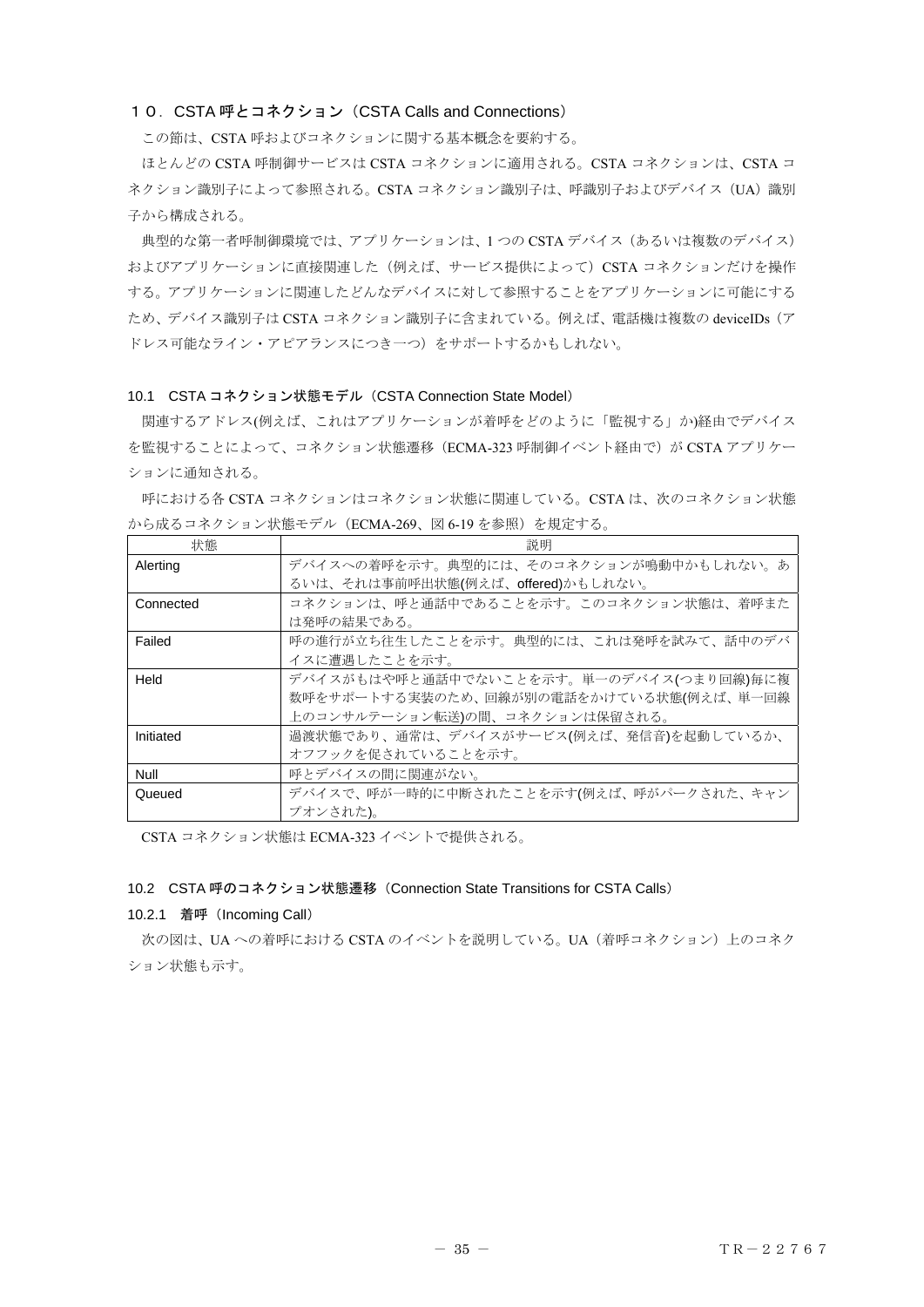| イベント                               | 状態        | 説明                                                                                                                                                                                                                                                       |
|------------------------------------|-----------|----------------------------------------------------------------------------------------------------------------------------------------------------------------------------------------------------------------------------------------------------------|
| Offered Event                      | Alerting  | 呼が事前呼出状態であることを示す。 これは、 アプリケーションに実際<br>にデバイスを鳴動する前に呼のルーティングに影響を及ぼす機会を与<br>える。アプリケーションは、受ける、切断するか、別の UA へ着信転送<br>することができる。アプリケーションが(実装に依存する)時間以内にサ<br>ービスを送らない場合、普通にデバイスが呼出される。Offered イベン<br>トが UA によってサポートされないか、 アプリケーションによって要求<br>されない場合、呼は呼出状熊へ引き継がれる。 |
| <b>Delivered Event</b>             | Alerting  | 呼が呼出中であることを示す。 「自動応答」される呼は、このイベン <br>トを送らない。CSTA Answer Call サービスは呼に応答するために使用<br>される。この結果、Established イベントが生じる。                                                                                                                                          |
| <b>Established Event</b>           | Connected | 呼に応答したことを示す。メディア・パスが確立された。CSTA Clear<br>Connection サービスは、呼を切断するために使用される。Connection<br>Cleared イベントは、Clear Connection サービスの結果として生成され<br>る。                                                                                                                |
| Connection<br><b>Cleared Event</b> | Null      | コネクションが切断されたことを示す。これは Clear Connection サー<br>ビスの結果、もしくは呼から任意のパーティが切断された結果である。                                                                                                                                                                            |



# 10.2.2 発呼(Outgoing Call)

次の図は、UA からの発呼のための CSTA イベントを説明する。UA 上 (発呼コネクション)のコネクシ

ョン状態も示す。このシーケンスは CSTA Make Call サービスの結果である。

| イベント                     |           | 状熊        | 説明                                  |
|--------------------------|-----------|-----------|-------------------------------------|
| Service                  | Initiated | Initiated | UA 上の発側コネクションがオフフックすることをユーザに促している   |
| Event                    |           |           | ことを示す。発側 UA が促されない場合(つまり、自動発呼された)、こ |
|                          |           |           | のイベントは生成されない。                       |
| <b>Originated Event</b>  |           | Connected | UA 上の発側コネクションが接続されたことを示す。           |
| Delivered Event          |           | Connected | 呼が着呼パーティを呼出中であることを示す。               |
| <b>Established Event</b> |           | Connected | 着呼パーティが呼に応答したことを示す。メディア・パスが確立された。   |
| Connection               |           | Null      | UA でコネクションが切断されたことを示す。              |
| <b>Cleared Event</b>     |           |           |                                     |

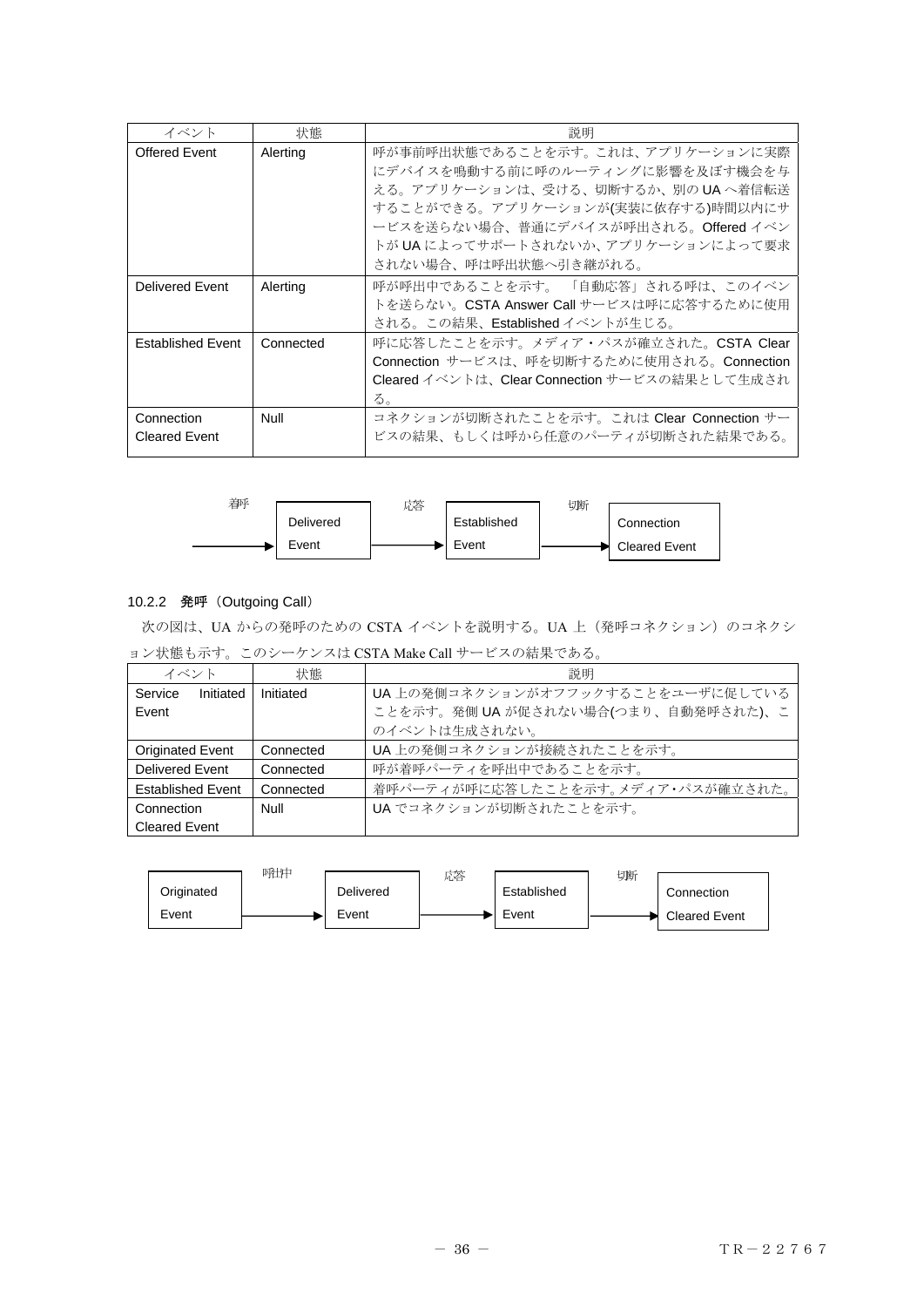## 11.呼制御(Call Control)

この節では、SIP UA で呼を制御するために、CSTA がどのように使用されるかの例を示す。

この節に含まれたこれらの機能に加えて、ECMA-269 で規定されたたくさんの他の呼制御機能があること に注意すること。

### 11.1 代替要求(Alternate Call)

アプリケーションは、既存の呼を保留にするためにこのサービスを利用し、次に前に保留された呼を保留 解除する。これはまた、既存の呼を保留にし同じ UA で呼出しまたはキューされた呼に接続するために使用 することができる。

成功して呼を切替ることができる場合、UA は肯定応答を提供する。

もしサービスを正しく実行できない場合、UA は適切なエラー・コードを付けて否定応答を提供する。 いくつかの例

・UA で規定された呼は適切な状態ではない(例えば、2 つの保留呼)。

・UA はこのサービスを提供しない。

## 11.1.1 サービス要求 (Service Request)

共通のサービス要求要素は以下のとおりである。

| サービス       | 説明                                                                                                                                                                                 |
|------------|------------------------------------------------------------------------------------------------------------------------------------------------------------------------------------|
| heldCall   | この必須要素は、保留コネクションのコネクション識別子を含んでいる。コネクショ<br>ン識別子は、デバイス(例えば、回線)の論理的なアドレスおよび呼の呼識別子から構<br>成される。アプリケーションは、CSTA イベントによって、あるいは他のメカニズム(例<br>えば、SIPイベント・パッケージ)によって提供されたコネクション要素の内容を使用<br>する。 |
| activeCall | この必須要素は、通話中コネクションのコネクション識別子を含んでいる。コネクシ<br>ョン識別子は、デバイス(例えば、回線)の論理的なアドレスおよび呼の呼識別子から<br>構成される。アプリケーションは、CSTAイベントによって、あるいは他のメカニズ<br>ム(例えば、SIPイベント・パッケージ)によって提供されたコネクション要素の内容<br>を使用する。 |

この例において、アプリケーションは、UA の sip:tom1@domain.com の保留と通話中の呼を切替えること を示す。このサービスの結果、通話中の呼は保留呼になり、保留呼は通話中の呼になる。

| $\leq$ ?xml version="1.0" encoding="UTF-8"?>                                                          |
|-------------------------------------------------------------------------------------------------------|
| <alternatecall xmlns="http://www.ecma-international.org/standards/ecma-323/csta/ed3"></alternatecall> |
| $\leq$ heldCall $>$                                                                                   |
| $\le$ callID>123456789 $\le$ callID>                                                                  |
| <deviceid>sip:tom1@domain.com</deviceid>                                                              |
| $\le$ /heldCall>                                                                                      |
| $\leq$ activeCall>                                                                                    |
| <callid>5678</callid>                                                                                 |
| <deviceid>sip:tom1@domain.com</deviceid>                                                              |
| $\le$ /activeCall>                                                                                    |
| $\langle$ AlternateCall>                                                                              |

## 11.1.2 肯定サービス応答(Positive Service Response)

肯定サービス要求の中に、共通のサービス応答要素はない。

この例では、UA が通話中と保留呼を切替たことを示す。

<?xml version="1.0" encoding="UTF-8"?> <AlternateCallResponse xmlns="http://www.ecma-international.org/standards/ecma-323/csta/ed3"/>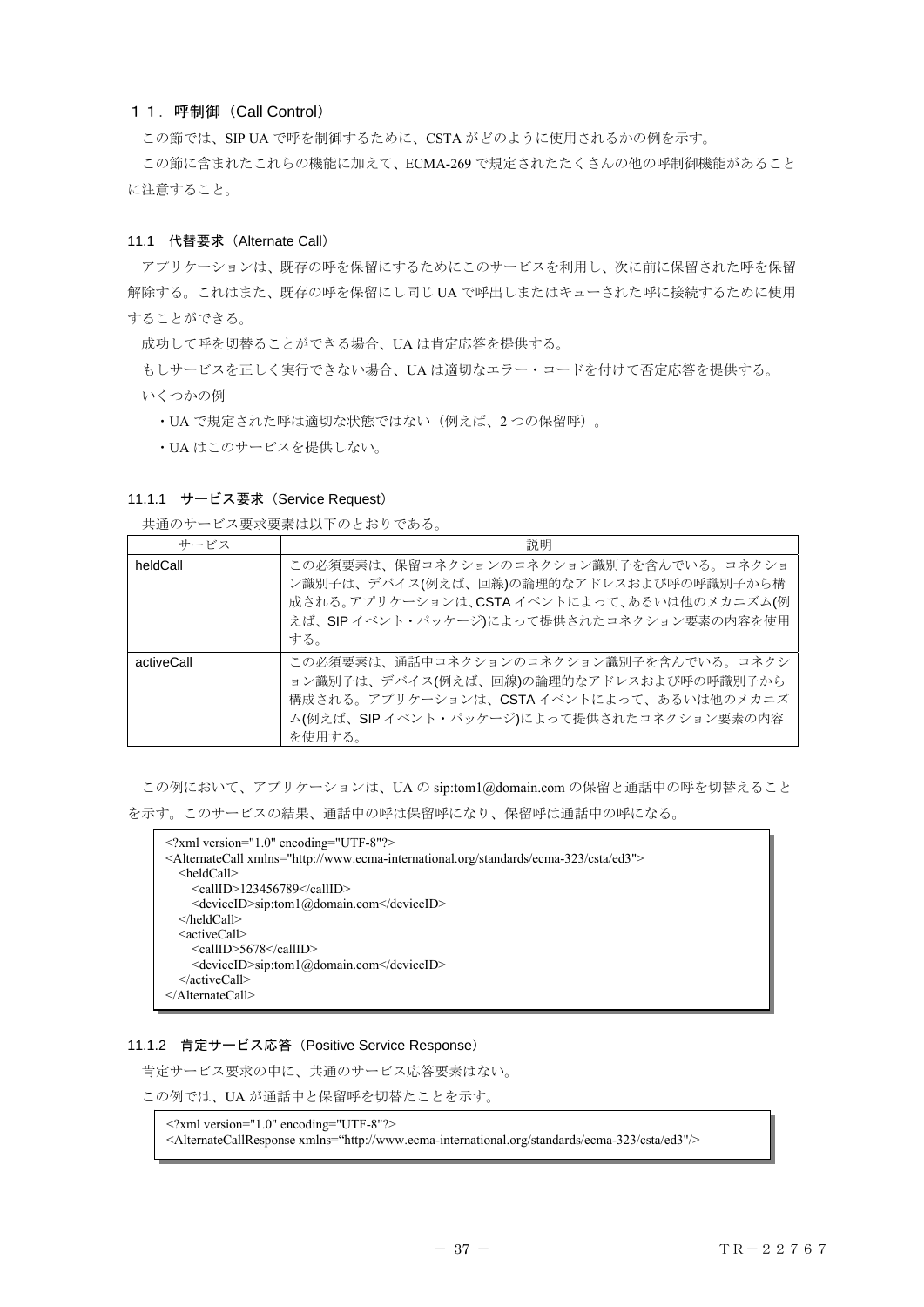#### 11.1.3 否定サービス応答(Negative Service Response)

CSTAErrorCode メッセージは否定応答を示すために使用される。

共通要素は以下のとおりである。

必須のエラー・カテゴリ要素がある。エラーの値のセットそれぞれを 7 つのエラー・カテゴリから選択す る。全てのありうるエラー・コードのリストについては、ECMA-323 の 9.19 節を参照のこと。いくつかの一

般的に使われるエラー・コードは以下のとおりである。

| 要素                              | 説明                            |
|---------------------------------|-------------------------------|
| Operation                       | UAは代替要求サービスをサポートしない。          |
| (serviceNotSupported)           |                               |
| operation(invalidConnectionId   | 要求におけるコネクション識別子のうちの1つは有効ではない。 |
| entifier)                       |                               |
| stateIncompatibility(invalidCon | 呼のうちの1つ(あるいは両方)は、適切な状態ではない。   |
| nectionState)                   |                               |

この例では、Alternate Call サービスがサポートされていないので、否定応答を示す。

 $\leq$ ?xml version="1.0" encoding="UTF-8"?> <CSTAErrorCode xmlns="http://www.ecma-international.org/standards/ecma-323/csta/ed3"> <operation>serviceNotSupported</operation> </CSTAErrorCode>

この例では、要求におけるコネクション識別子の1つが無効なので、否定応答を示す。

<?xml version="1.0" encoding="UTF-8"?>

- <CSTAErrorCode xmlns="http://www.ecma-international.org/standards/ecma-323/csta/ed3">
- <operation>invalidConnectionIdentifier</operation>

</CSTAErrorCode>

この例では、特権違反のために否定応答を示す。

<?xml version="1.0" encoding="UTF-8"?>

- <CSTAErrorCode xmlns="http://www.ecma-international.org/standards/ecma-323/csta/ed3">
- <operation>privilegeViolation</operation>

</CSTAErrorCode>

#### 11.2 応答要求(Answer Call)

アプリケーションは、UA で呼出しに応答するためにこのサービスを利用する。

呼に正しく応答できた場合、UA は肯定応答を提供する。

もし呼に正しく応答できない場合、UA は適切なエラー・コードを付けて否定応答を提供する。

- いくつかの例
	- ・UA は要求におけるコネクション識別子に基づいた呼出しを一意に識別することができない。
	- ・UA で特定の呼は呼出状態ではない。
	- ・UA はこのサービスを提供しない。

## 11.2.1 サービス要求(Service Request)

共通のサービス要求要素は以下のとおりである。

| 要素               | 説明                                           |
|------------------|----------------------------------------------|
| callToBeAnswered | この必須要素は、呼出コネクションのコネクション識別子を含んでいる。このコネクシ      |
|                  | ョン識別子は、デバイス(例えば、回線)の論理的なアドレスおよび呼の呼識別から構成     |
|                  | される。アプリケーションは、CSTA のイベントによって、あるいは他メカニズム(例え   |
|                  | 引ば、SIP イベント・パッケージ)によって提供されたコネクション要素の内容を使用する。 |

この例において、アプリケーションは、123456789 の SIP call-id、1222 の remote-tag および UA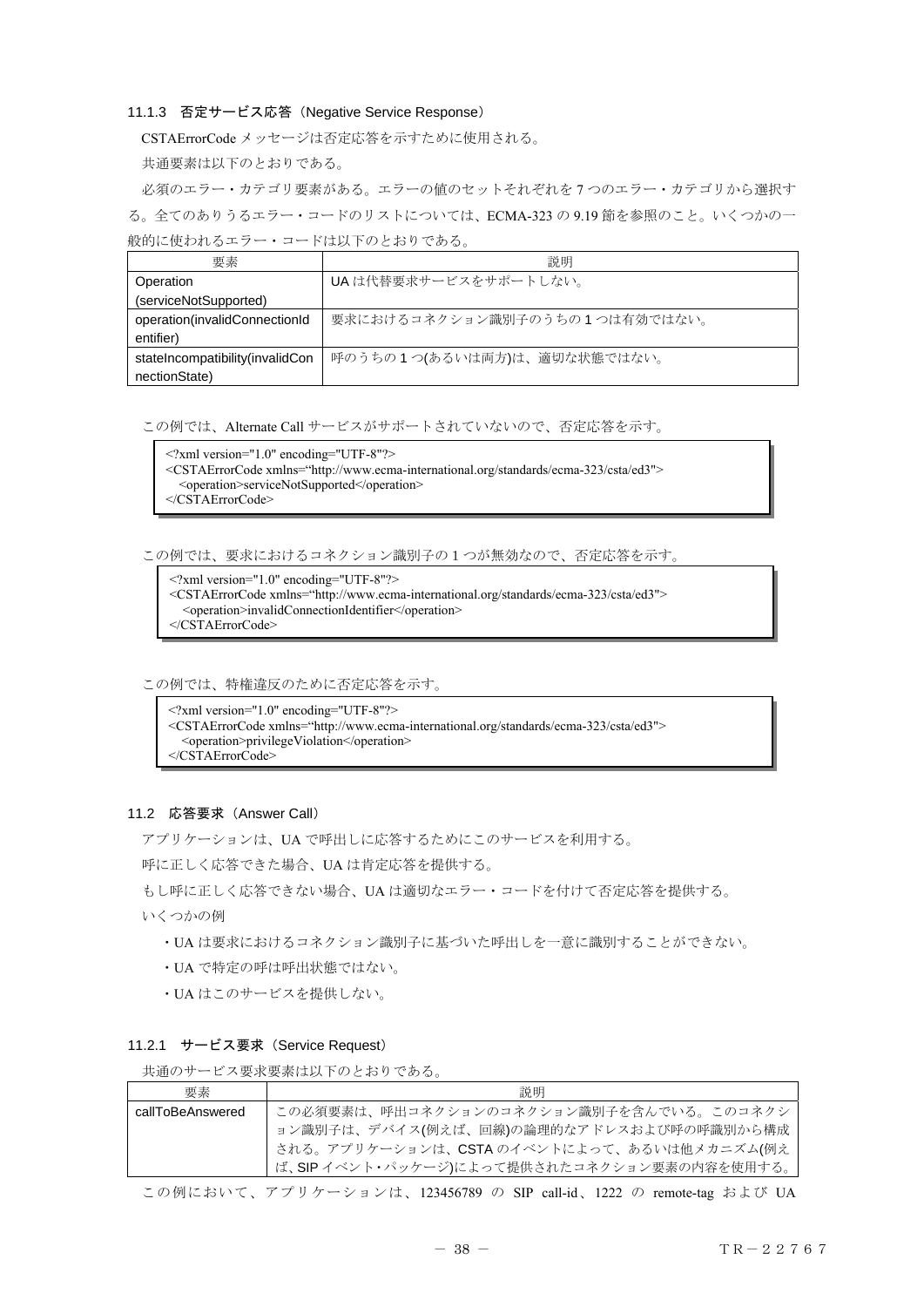sip:tom@domain.com での 7777 の local-tag のタグを備えた呼出しが応答されたことを示す(SIP call-id、local-tag および remote-tag は SIP イベント・パッケージから得られた)。

<?xml version="1.0" encoding="UTF-8"?> <AnswerCall xmlns="http://www.ecma-international.org/standards/ecma-323/csta/ed3"> <callToBeAnswered> <callID>call-id:123456789, remote-tag=1222, local-tag=7777</callID> <deviceID>sip:tom@domain.com</deviceID> </callToBeAnswered> </AnswerCall>

## 11.2.2 肯定サービス応答(Positive Service Response)

肯定サービス応答で共通のサービス応答要素はない。

この例では、UAが要求された呼に応答していることを示す。

<?xml version="1.0" encoding="UTF-8"?>

<AnswerCallResponse xmlns="http://www.ecma-international.org/standards/ecma-323/csta/ed3"/>

#### 11.2.3 否定サービス応答(Negative Service Response)

CSTAErrorCodeメッセージは否定応答を示すために使用される。

共通要素は以下のとおりである。

必須のエラー・カテゴリ要素がある。エラーの値のセットそれぞれを 7 つのエラー・カテゴリから選択す る。全てのありうるエラー・コードのリストについては、ECMA-323 の 9.19 節を参照のこと。いくつかの一 般的に使われるエラー・コードは以下のとおりである。

| 要素                                   | 説明                      |
|--------------------------------------|-------------------------|
| operation(serviceNotSupported)       | UAは応答サービスをサポートしない。      |
| operation(invalidConnectionIdentifi  | 要求におけるコネクション識別子は有効ではない。 |
| er)                                  |                         |
| stateIncompatibility(invalidConnecti | 呼が呼出状熊ではない。             |
| onState)                             |                         |

この例では、デバイスで呼の呼出しがないために、否定応答を示す。

 $\leq$ ?xml version="1.0" encoding="UTF-8"?>

<CSTAErrorCode xmlns="http://www.ecma-international.org/standards/ecma-323/csta/ed3"> <stateIncompatibility>invalidConnectionState</stateIncompatibility>

</CSTAErrorCode>

この例では、Answer Callサービスがサポートされていないので、否定応答を示す。

<?xml version="1.0" encoding="UTF-8"?>

<CSTAErrorCode xmlns="http://www.ecma-international.org/standards/ecma-323/csta/ed3"> <operation>serviceNotSupported</operation>

</CSTAErrorCode>

この例では、要求におけるコネクション識別子が無効なので、否定応答を示す。

<?xml version="1.0" encoding="UTF-8"?> <CSTAErrorCode xmlns="http://www.ecma-international.org/standards/ecma-323/csta/ed3"> <operation>invalidConnectionIdentifier</operation> </CSTAErrorCode>

この例では、特権違反のために否定応答を示す。

<?xml version="1.0" encoding="UTF-8"?>

<CSTAErrorCode xmlns="http://www.ecma-international.org/standards/ecma-323/csta/ed3"> <operation>privilegeViolation</operation>

</CSTAErrorCode>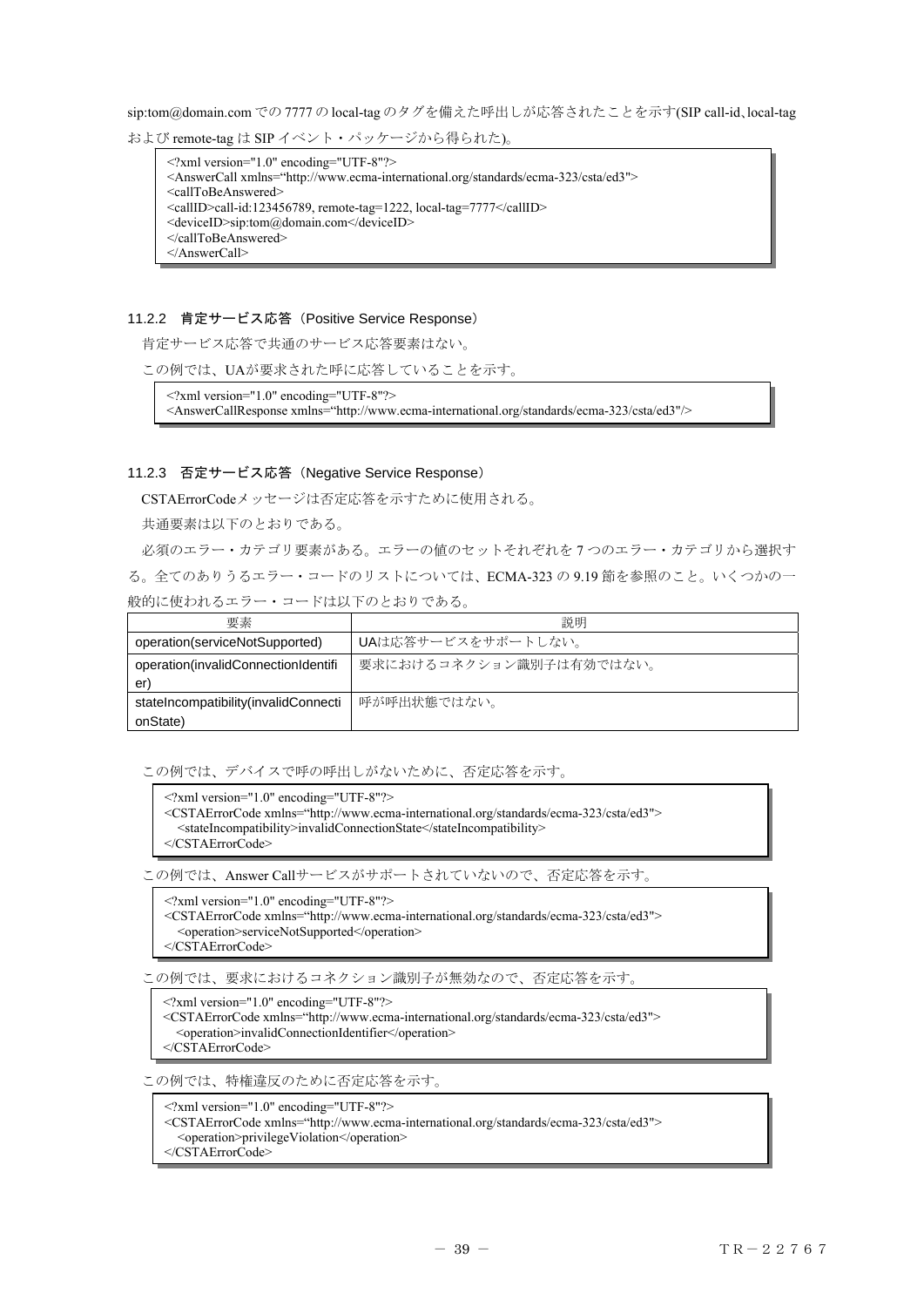## 11.3 切断要求(Clear Connection)

アプリケーションは、UAで既存の呼を切断するためにこのサービスを利用する。

呼を正しく切断できる場合、UAは肯定応答を提供する。

もし呼を正しく切断できない場合、UA は適切なエラー・コードを付けて否定応答を提供する。 いくつかの例

・UA は要求におけるコネクション識別子に基づいた呼を一意に識別することができない。

- ・UAはこのサービスをサポートしない。
- ・UAで呼が既に切断された。

#### 11.3.1 サービス要求 (Service Request)

```
共通のサービス応答要素は以下のとおりである。
```

| 要素                    | 説明                                       |
|-----------------------|------------------------------------------|
| connectionToBeCleared | この必須要素は、切断される呼のコネクション識別子を含んでいる。コネクション    |
|                       | 識別子は、デバイス(例えば、回線)の論理的なアドレスおよび呼の呼識別子から構成  |
|                       | される。アプリケーションは、CSTAのイベントによって、あるいは他のメカニズム  |
|                       | (例えば、SIPイベント・パッケージ)によって提供されたコネクションの要素の内容 |
|                       | を使用する。                                   |

この例において、アプリケーションは、UA sip:tom1@domain.comで123456789の呼識別子である呼が切断

#### されることを示している。

| $\leq$ ?xml version="1.0" encoding="UTF-8"?>                                                              |
|-----------------------------------------------------------------------------------------------------------|
| <clearconnection xmlns="http://www.ecma-international.org/standards/ecma-323/csta/ed3"></clearconnection> |
| $\leq$ connectionToBeCleared>                                                                             |
| $\le$ callID>123456789 $\le$ /callID>                                                                     |
| <deviceid>sip:tom1@domain.com</deviceid>                                                                  |
| $\le$ /connectionToBeCleared>                                                                             |
| $\langle$ ClearConnection>                                                                                |
|                                                                                                           |

### 11.3.2 肯定サービス応答(Positive Service Response)

肯定サービス応答で共通のサービス応答要素はない。

この例では、UAが要求された呼を切断することを示す。

<?xml version="1.0" encoding="UTF-8"?> <ClearConnectionResponse xmlns="http://www.ecma-international.org/standards/ecma-323/csta/ed3"/>

## 11.3.3 否定サービス応答(Negative Service Response)

CSTAErrorCodeメッセージは、否定応答を示すために使用される。

共通要素は以下のとおりである。

必須のエラー・カテゴリ要素がある。エラーの値のセットそれぞれを 7 つのエラー・カテゴリから選択す る。全てのありうるエラー・コードのリストについては、ECMA-323 の 9.19 節を参照のこと。いくつかの一 般的に使われるエラー・コードは以下のとおりである。

| 要素                           | 説明                         |
|------------------------------|----------------------------|
| operation(serviceNotSupport  | UAはサービスをサポートしない。           |
| ed)                          |                            |
| operation(invalidConnection) | 要求におけるコネクション識別子は有効ではない。    |
| dentifier)                   |                            |
| operation(noConnectionToCl   | 要求でコネクション識別子に関連したUAでの呼はない。 |
| ear)                         |                            |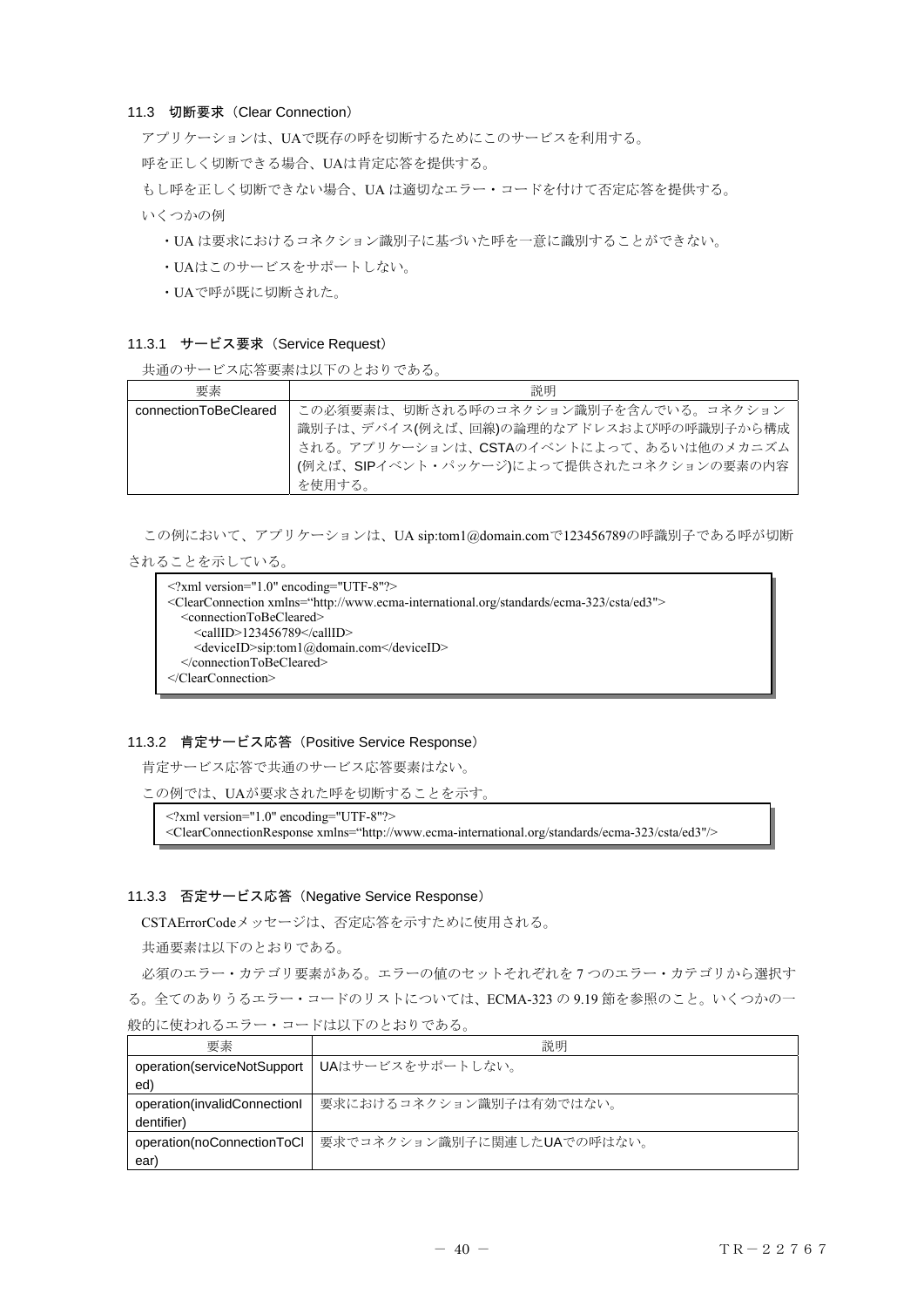この例では、Clear Connection サービスがサポートされていないので、否定応答を示す。

<?xml version="1.0" encoding="UTF-8"?> <CSTAErrorCode xmlns="http://www.ecma-international.org/standards/ecma-323/csta/ed3"> <operation>serviceNotSupported</operation> </CSTAErrorCode>

この例では、要求におけるコネクション識別子が無効なので、否定応答を示す。

 $\leq$ ?xml version="1.0" encoding="UTF-8"?> <CSTAErrorCode xmlns="http://www.ecma-international.org/standards/ecma-323/csta/ed3"> <operation>invalidConnectionIdentifier</operation> </CSTAErrorCode>

この例では、UAに切断するコネクションがないので、否定応答を示す。

<?xml version="1.0" encoding="UTF-8"?>

<CSTAErrorCode xmlns="http://www.ecma-international.org/standards/ecma-323/csta/ed3"> <stateIncompatibility>invalidConnectionState</stateIncompatibility> </CSTAErrorCode>

### 11.4 コンサルテーション要求 (Consultation Call)

アプリケーションは、呼を保留状態にし、かつ同一のデバイスからの新しい呼を発呼するコンサルテーシ ョン要求サービスを利用する。

## 11.4.1 サービス要求 (Service Request)

共通のサービス要求要素は以下のとおりである。

| 要素              | 説明                       |
|-----------------|--------------------------|
| existingCall    | この必須要素は、既存コネクションを規定する。   |
| consultedDevice | 協議デバイスを規定する。<br>この必須要素は、 |

この例において、アプリケーションは既存の呼を保留状態にし、かつ同じUAから14085551212にダイヤル

して別の呼出しをする。

| $\leq$ ?xml version="1.0" encoding="UTF-8"?>                                                                |
|-------------------------------------------------------------------------------------------------------------|
| <consultationcall xmlns="http://www.ecma-international.org/standards/ecma-323/csta/ed3"></consultationcall> |
| $\leq$ existingCall $>$                                                                                     |
| $\le$ callID>123456789 $\le$ /callID>                                                                       |
| <deviceid>sip:tom1@domain.com</deviceid>                                                                    |
| $\le$ /existingCall>                                                                                        |
| <consulteddevice>14085551212</consulteddevice>                                                              |
| $\langle$ ConsultationCall>                                                                                 |

#### 11.4.2 肯定サービス応答(Positive Service Response)

この例は、コンサルテーション要求に肯定応答を示す。

共通のサービス応答要素は以下のとおりである。

| 要素名                   | 説明                                       |
|-----------------------|------------------------------------------|
| initiatedCall         | この要素は、協議コネクションに参照を付けるために使用されるコネクション識別子を  |
| connection identifier | 提供する。コネクション識別子は、デバイス(例えば、回線)の論理的なアドレスおよび |
|                       | 呼の呼識別子から構成される。                           |

この例では、UAは呼のための発側connectionIDを示す。

<?xml version="1.0" encoding="UTF-8"?>

<ConsultationCallResponse xmlns="http://www.ecma-international.org/standards/ecma-323/csta/ed3">

<initiatedCall>

<callID>55555</callID>

<deviceID>sip:tom1@domain.com</deviceID>

</initiatedCall> </ConsultationCallResponse>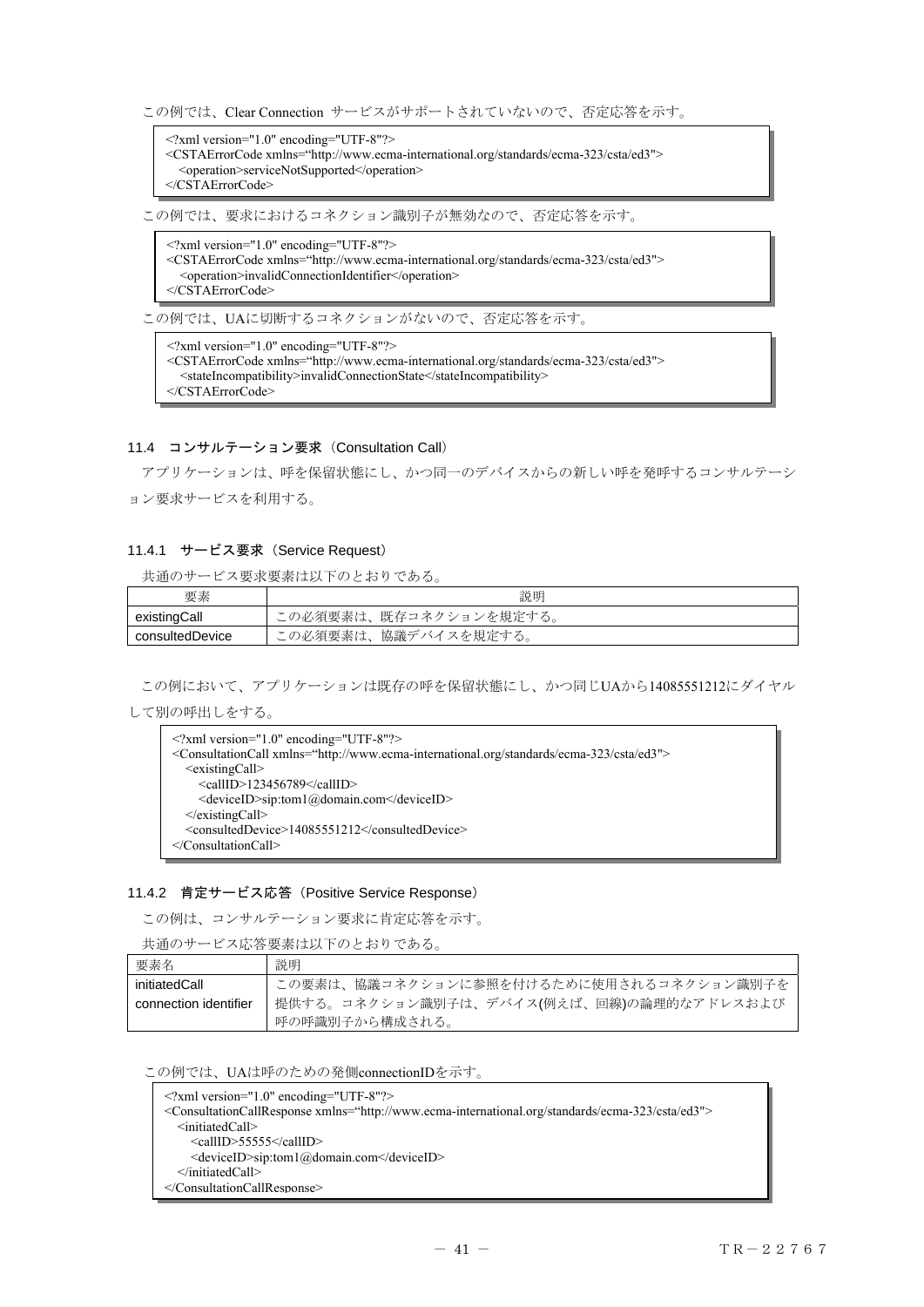## 11.4.3 否定サービス応答(Negative Service Response)

CSTAErrorCodeメッセージは否定応答を示すために使用される。

共通要素は以下のとおりである。

必須のエラー・カテゴリ要素がある。エラーの値のセットそれぞれを 7 つのエラー・カテゴリから選択す る。全てのありうるエラー・コードのリストについては、ECMA-323 の 9.19 節を参照のこと。いくつかの一

般的に使われるエラー・コードは以下のとおりである。

| 要素                             | 説明                                |
|--------------------------------|-----------------------------------|
| operation(serviceNotSupport    | UAはサービスをサポートしない。                  |
| ed)                            |                                   |
| operation(invalidConnectionl   | 要求におけるコネクション識別子は有効ではない。           |
| dentifier)                     |                                   |
| operation(invalidDeviceIdentif | 要求におけるコネクション識別子は有効ではない。           |
| ier)                           |                                   |
| availability(resourceBusy)     | UAが、コンサルテーション要求を受付けることができる状態ではない。 |

この例では、UAが使用中のためコンサルテーション要求を受付けることができないので、否定応答を示

す。

| $\leq$ ?xml version="1.0" encoding="UTF-8"?>                                                          |  |
|-------------------------------------------------------------------------------------------------------|--|
| <cstaerrorcode xmlns="http://www.ecma-international.org/standards/ecma-323/csta/ed3"></cstaerrorcode> |  |
| $\alpha$ availability>resourceBusy $\alpha$ availability>                                             |  |
| $\langle$ /CSTAErrorCode>                                                                             |  |

この例では、Consultation Callサービスがサポートされていないので、否定応答を示す。

<?xml version="1.0" encoding="UTF-8"?>

<CSTAErrorCode xmlns="http://www.ecma-international.org/standards/ecma-323/csta/ed3"> <operation>serviceNotSupported</operation>

</CSTAErrorCode>

この例では、要求におけるデバイス識別子が無効なので、否定応答を示す。

 $\leq$ ?xml version="1.0" encoding="UTF-8"?>

- <CSTAErrorCode xmlns="http://www.ecma-international.org/standards/ecma-323/csta/ed3">
- <operation>invalidDeviceIdentifier</operation>

</CSTAErrorCode>

### 11.5 着信転送要求(Deflect Call)

アプリケーションは、UAに存在する呼を他の転送先に移動するサービスを利用する。

呼を正しく着信転送できた場合は、UAは肯定応答を提供する。

もし呼を正しく着信転送できなかった場合は、UAは適切なエラー・コードとともに否定応答を提供する。

いくつかの例

- ・特定の呼がUAで適切な状態ではない。
- ・UAは要求におけるコネクション識別子に基づいた呼を一意に識別することができない。
- ・UAはこのサービスをサポートしていない。

## 11.5.1 サービス要求 (ServiceRequest)

共通のサービス要求要素は以下のとおりである。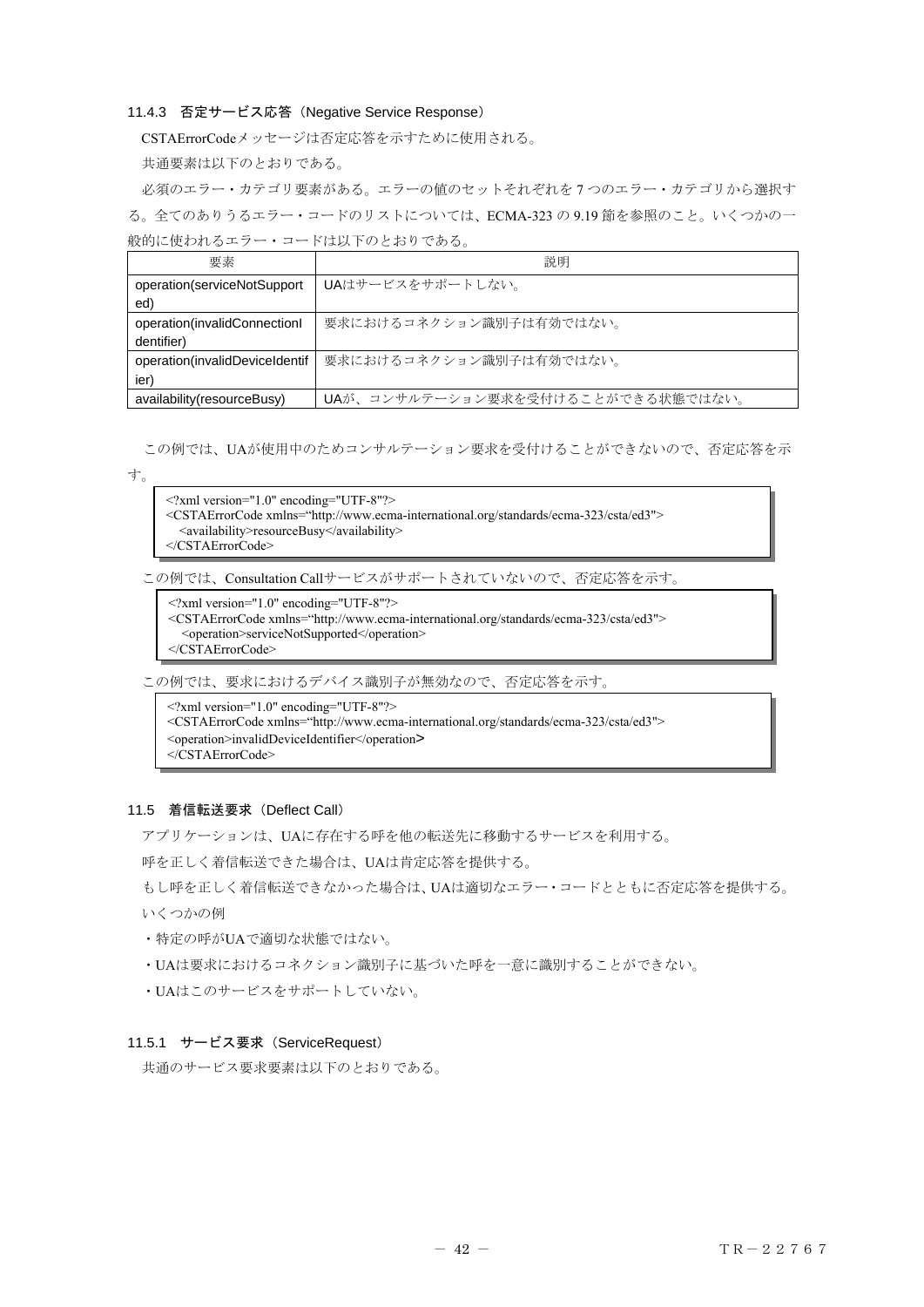| 要素               | 説明                                                                                                                                                           |
|------------------|--------------------------------------------------------------------------------------------------------------------------------------------------------------|
| callToBeDiverted | この必須要素は、着信転送される呼のコネクション識別子を持つ。コネクショ<br>ン識別子はデバイスの論理的なアドレス (例えば、回線)と、呼の呼識別子を<br>含む。CSTAイベントあるいは他のメカニズム(例えば、SIPイベント・パッケ<br>ージ)のどちらかにより提供されるコネクション要素の内容をアプリケーショ |
|                  | ンは使用する。                                                                                                                                                      |
| newDestination   | この必須要素は、呼を転送する先のデバイス識別子を規定する(例えばSIP                                                                                                                          |
|                  | JRI)                                                                                                                                                         |

この例において、アプリケーションは、UA sip:tom1@domain.com にある呼識別子1234567 の呼が、

sip:tom2@domain.com へ着信転送することを示す。

```
<?xml version="1.0" encoding="UTF-8"?> 
<DeflectCall xmlns="http://www.ecma-international.org/standards/ecma-323/csta/ed3"> 
    <callToBeDiverted> 
         <callID>123456789</callID> 
         <deviceID>sip:tom1@domain.com</deviceID> 
    </ callToBeDiverted > 
    <newDestination>sip:tom2@domain.com</ newDestination> 
</DeflectCall>
```
#### 11.5.2 肯定サービス応答(Positive Service Response)

肯定サービス応答に共通のサービス応答要素はない。

この例では、SIP電話機がデバイスで呼を着信転送することを示す。

<?xml version="1.0" encoding="UTF-8"?> <DeflectCallResponse xmlns="http://www.ecma-international.org/standards/ecma-323/csta/ed3"/>

## 11.5.3 否定サービス応答(Negative Service Response)

CSTAErrorCodeメッセージは、否定応答を示すために使用される。

共通要素は以下のとおりである。

必須のエラー・カテゴリ要素がある。エラーの値のセットそれぞれを 7 つのエラー・カテゴリから選択す る。全てのありうるエラー・コードのリストについては、ECMA-323 の 9.19 節を参照のこと。いくつかの一 般的に使われるエラー・コードは以下のとおりである。

| 要素                           | 説明                      |
|------------------------------|-------------------------|
| operation(serviceNotSupport  | ┃UAはサービスをサポートしない。       |
| ed)                          |                         |
| operation(invalidConnectionl | 要求におけるコネクション識別子は有効ではない。 |
| dentifier)                   |                         |
| stateIncompatibility         | UAにて、呼が適切な状態ではない。       |
| (invalidConnectionState)     |                         |

この例では、Deflect Callサービスがサポートされていないので、否定応答を示す。

<operation>serviceNotSupported</operation>

</CSTAErrorCode>

<sup>&</sup>lt;?xml version="1.0" encoding="UTF-8"?>

<sup>&</sup>lt;CSTAErrorCode xmlns="http://www.ecma-international.org/standards/ecma-323/csta/ed3">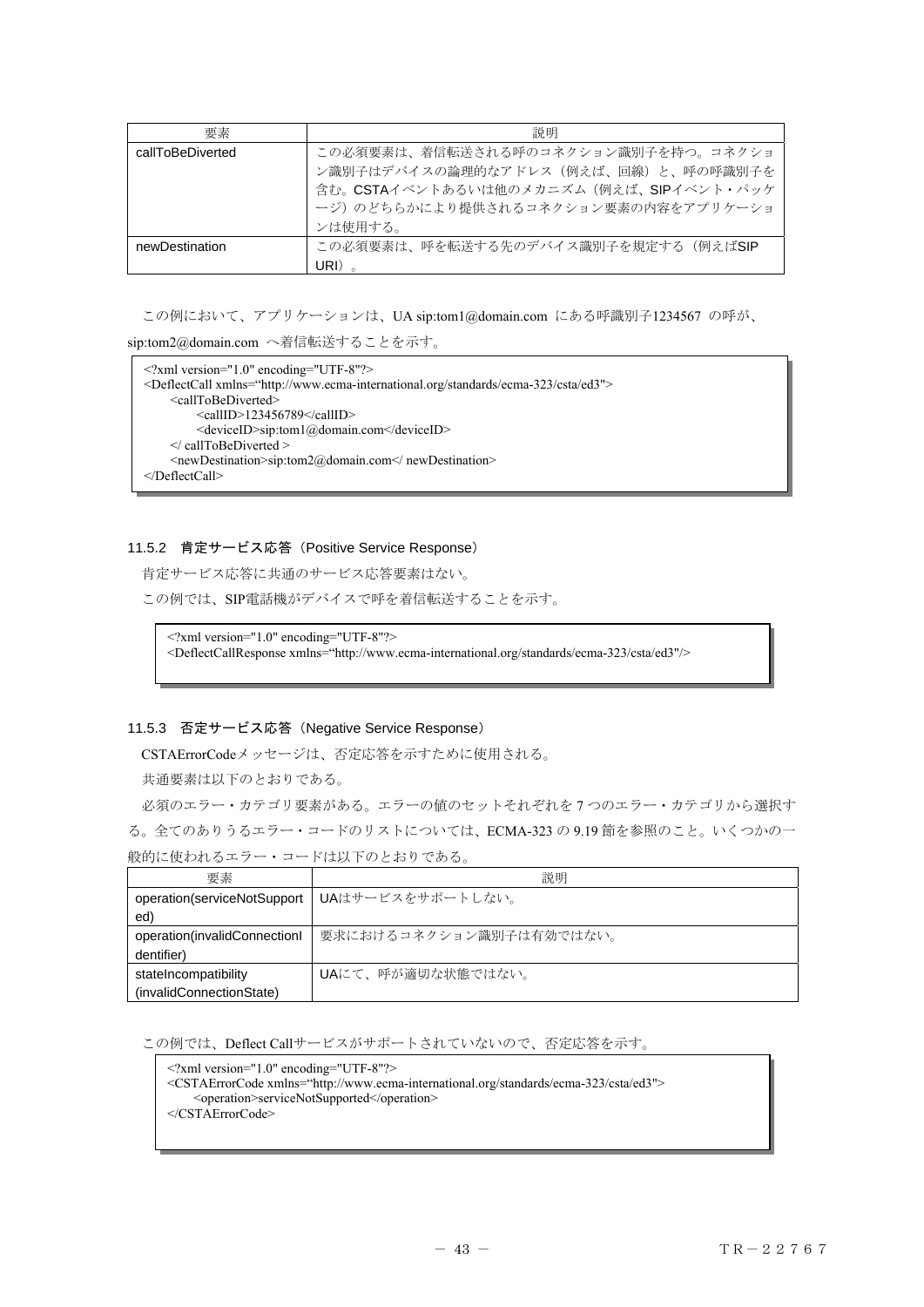この例では、要求のコネクション識別子が無効のため、否定応答を示す。

<?xml version="1.0" encoding="UTF-8"?> <CSTAErrorCode xmlns="http://www.ecma-international.org/standards/ecma-323/csta/ed3"> <operation>invalidConnectionIdentifier</operation> </CSTAErrorCode>

この例では、コネクションが正しい状態ではないため、否定応答を示す。

<?xml version="1.0" encoding="UTF-8"?> <CSTAErrorCode xmlns="http://www.ecma-international.org/standards/ecma-323/csta/ed3"> <stateIncompatibility>invalidConnectionState</stateIncompatibility> </CSTAErrorCode>

#### 11.6 ダイヤル生成要求(Generate Digits)

アプリケーションは、このサービスによって、UAに存在する呼に送られるダイヤル列を生成させられる。 このサービスをサポートし、サービス要求が有効であり、呼が接続中状態なら、UAは肯定応答を提供す

る。これはつまり、UAはダイヤルを送ろうと試みたが、それが成功したことは示していない。

もしダイヤルを生成することができない場合、適切なエラー・コードとともに、UAは否定応答を提供す る。

- ・特定の呼が接続中状態ではない。
- ・UAは要求におけるコネクション識別子に基づいた呼を一意に識別することができない。
- ・UAはこのサービスをサポートしていない。

#### 11.6.1 サービス要求 (Service Request)

共通のサービス要求要素は以下のとおりである。

| 要素                     | 説明                                     |
|------------------------|----------------------------------------|
| connectionToSendDigits | この必須要素は、ダイヤルが送られる呼のコネクション識別子を含んでいる。    |
|                        | コネクション識別子はデバイスの論理的なアドレス (例えば、回線)と、呼の   |
|                        | 呼識別子から構成される。CSTAイベントあるいは他のメカニズム (例えば、  |
|                        | SIPイベント・パッケージ)のどちらかにより提供されるコネクション要素の   |
|                        | 内容をアプリケーションは使用する。                      |
| charactersToSend       | この必須要素は、送られる文字列を規定している。文字列は次の(DTMF)文字  |
|                        | 0,1,2,3,4,5,6,7,8,9,*,#,A,B,C,Dを含んでいる。 |

この例では、アプリケーションは、UA sip:tom1@domain.com 上の呼123456789 にダイヤル1 が送られる

ことを示す。

```
<?xml version="1.0" encoding="UTF-8"?> 
<GenerateDigits xmlns="http://www.ecma-international.org/standards/ecma-323/csta/ed3"> 
    <connectionToSendDigits> 
         <callID>123456789</callID> 
         <deviceID>sip:tom1@domain.com</deviceID> 
    </connectionToSendDigits > 
    <charactersToSend>1</charactersToSend> 
</GenerateDigits>
```
#### 11.6.2 肯定サービス応答(Positive Service Response)

肯定サービス応答に共通のサービス応答要素はない。

この例では、SIP電話機が有効な要求を受付け、ダイヤルを生成しようとしていることを示す。

 $\leq$ ?xml version="1.0" encoding="UTF-8"?> <GenerateDigitsResponse xmlns="http://www.ecma-international.org/standards/ecma-323/csta/ed3"/>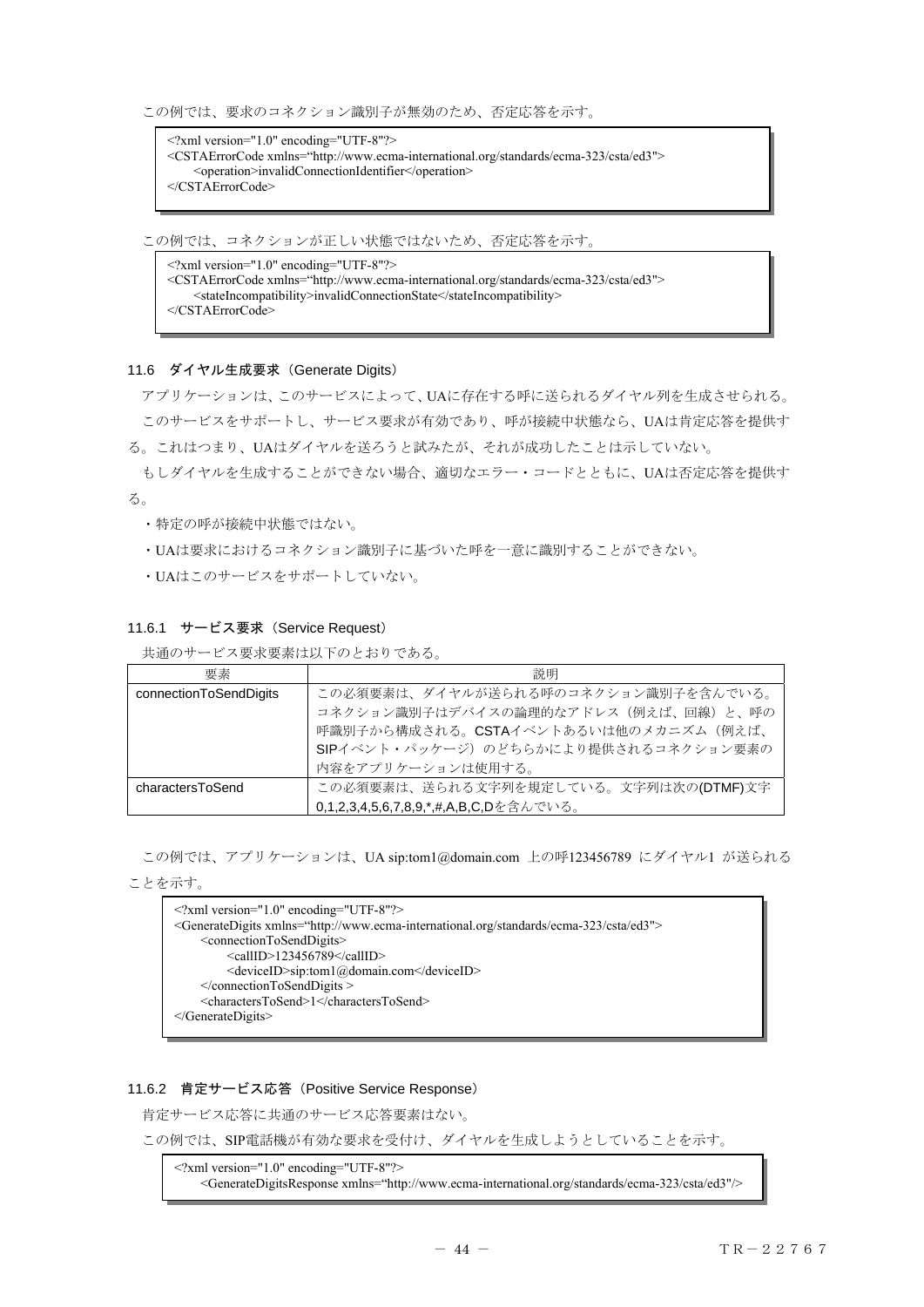### 11.6.3 否定サービス応答(Negative Service Response)

CSTAErrorCodeメッセージは、否定応答を示すために使用される。

共通要素は以下のとおりである。

必須のエラー・カテゴリ要素がある。エラーの値のセットそれぞれを 7 つのエラー・カテゴリから選択す る。全てのありうるエラー・コードのリストについては、ECMA-323 の 9.19 節を参照のこと。いくつかの一 般的に使われるエラー・コードは以下のとおりである。

| 要素                           | 説明                            |
|------------------------------|-------------------------------|
| operation(serviceNotSupport  | UAはサービスをサポートしない。              |
| ed)                          |                               |
| operation(invalidConnection) | 要求におけるコネクション識別子は有効ではない。       |
| dentifier)                   |                               |
| operation                    | 要求中のcharactersToSendの値が正しくない。 |
| (invalidParameterValue)      |                               |
| stateIncompatibility         | 呼が接続中状態ではない。                  |
| (invalidConnectionState)     |                               |

この例では、Generate Digits(TTC注)サービスがサポートされていないので、否定応答を示す。

| $\gamma$ xml version="1.0" encoding="UTF-8"?                                                          |  |  |
|-------------------------------------------------------------------------------------------------------|--|--|
| <cstaerrorcode xmlns="http://www.ecma-international.org/standards/ecma-323/csta/ed3"></cstaerrorcode> |  |  |
| <operation>serviceNotSupported</operation>                                                            |  |  |
| $\langle$ /CSTAErrorCode>                                                                             |  |  |

TTC注) 原文ではDeflect Callとなっているが、明らかにGenerate Digitsの誤りである。

この例では、要求のコネクション識別子が無効のため、否定応答を示す。

```
<?xml version="1.0" encoding="UTF-8"?> 
<CSTAErrorCode xmlns="http://www.ecma-international.org/standards/ecma-323/csta/ed3"> 
    <operation>invalidConnectionIdentifier</operation> 
</CSTAErrorCode>
```
## 11.7 保留要求(Hold Call)

アプリケーションは、UAに接続された呼を保留するためにこのサービスを利用する。

呼を正しく保留できた場合は、UAは肯定応答を提供する。

もし呼を正しく保留できない場合、適切なエラー・コードとともに、UAは否定応答を提供する。 いくつかの例

・UAは要求におけるコネクション識別子に基づいた呼を一意に識別することができない。

- ・特定の呼が接続中状態ではない。
- ・UAはこのサービスをサポートしていない。

#### 11.7.1 サービス要求 (Service Request)

共通のサービス要求要素は以下のとおりである。

| 要素           | 説明                                     |
|--------------|----------------------------------------|
| callToBeHeld | この必須要素は、保留されるコネクションのコネクション識別子を含んでい     |
|              | る。コネクション識別子はデバイスの論理的なアドレス (例えば、回線)と、   |
|              | 呼の呼識別子から構成される。CSTAイベントあるいは他のメカニズム (例え  |
|              | t ば、SIPイベント・パッケージ)のどちらかにより提供されるコネクション要 |
|              | 素の内容をアプリケーションは使用する。                    |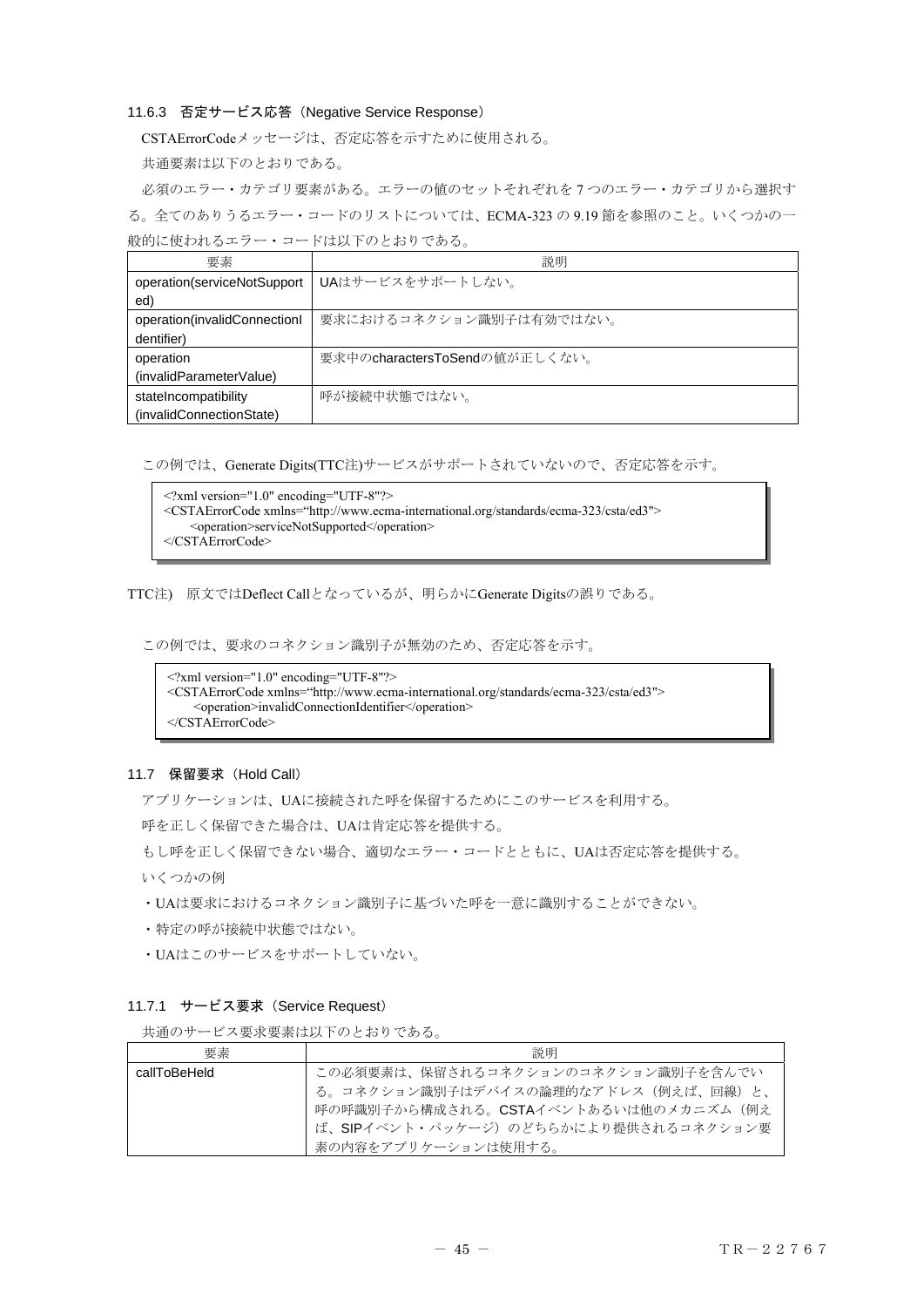この例では、アプリケーションは、UA sip:tom1@domain.com 上の呼123456789 が保留されることを示す。

```
<?xml version="1.0" encoding="UTF-8"?> 
<HoldCall xmlns="http://www.ecma-international.org/standards/ecma-323/csta/ed3"> 
    <callToBeHeld> 
         <callID>123456789</callID> 
         <deviceID>sip:tom1@domain.com</deviceID> 
    </callToBeHeld> 
</HoldCall>
```
## 11.7.2 肯定サービス応答(Positive Service Response)

肯定サービス応答に共通のサービス応答要素はない。

この例では、SIP電話機が要求された呼を保留しようとしていることを示す。

<?xml version="1.0" encoding="UTF-8"?>

<HoldCallResponse xmlns="http://www.ecma-international.org/standards/ecma-323/csta/ed3"/>

## 11.7.3 否定サービス応答(Negative Service Response)

CSTAErrorCodeメッセージは、否定応答を示すために使用される。

共通要素は以下のとおりである。

必須のエラー・カテゴリ要素がある。エラーの値のセットそれぞれを 7 つのエラー・カテゴリから選択す る。全てのありうるエラー・コードのリストについては、ECMA-323 の 9.19 節を参照のこと。いくつかの一 般的に使われるエラー・コードは以下のとおりである。

| 要素                           | 説明                                             |
|------------------------------|------------------------------------------------|
|                              | operation(serviceNotSupport   UAはサービスをサポートしない。 |
| ed)                          |                                                |
| operation(invalidConnection) | 要求におけるコネクション識別子は有効ではない。                        |
| dentifier)                   |                                                |
| stateIncompatibility         | 呼が接続中状態ではない。                                   |
| (invalidConnectionState)     |                                                |

この例では、UA上に接続中の呼がないため、否定応答を示す。

<?xml version="1.0" encoding="UTF-8"?> <CSTAErrorCode xmlns="http://www.ecma-international.org/standards/ecma-323/csta/ed3"> <stateIncompatibility>invalidConnectionState</stateIncompatibility> </CSTAErrorCode>

この例では、Hold Callサービスがサポートされていないので、否定応答を示す。

```
\leq?xml version="1.0" encoding="UTF-8"?>
<CSTAErrorCode xmlns="http://www.ecma-international.org/standards/ecma-323/csta/ed3"> 
    <operation>serviceNotSupported</operation> 
</CSTAErrorCode>
```
この例では、要求におけるコネクション識別子が無効のため、否定応答を示す。

<?xml version="1.0" encoding="UTF-8"?>

<CSTAErrorCode xmlns="http://www.ecma-international.org/standards/ecma-323/csta/ed3"> <operation>invalidConnectionIdentifier</operation>

</CSTAErrorCode>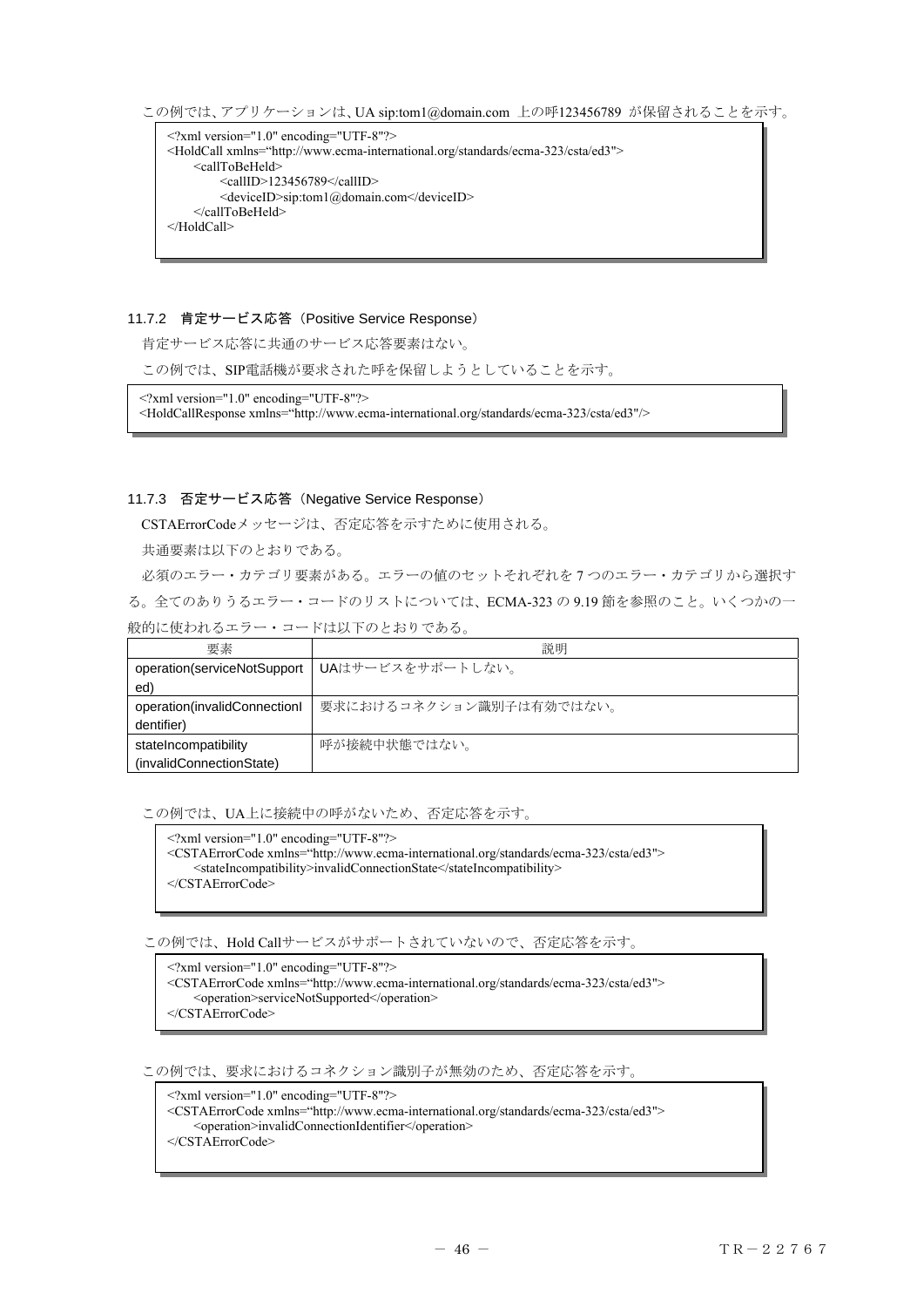## 11.8 発信要求(Make Call)

アプリケーションは、UAと別のデバイスとの間に呼を作るためにMake Callサービスを利用する。

| 要素            | 説明                                        |
|---------------|-------------------------------------------|
| callingDevice | この必須要素は、UA上の発側回線であるSIP URIを指定する。          |
| calledDevice  | この必須要素は、着側デバイスのデバイスを指定する。                 |
| autoOriginate | このオプション要素は、発側UAが手動でオフフックするよう促されるか、され      |
|               | ないかを指定する。とりうる値は以下の通り。                     |
|               | ·prompt(デフォルト値) 発側UAがオフフックするよう促される(典型的に   |
|               | は、デバイスが鳴動する)ことを示す。                        |
|               | ・doNotPrompt 発側UAが手動操作なしに発側デバイスに接続しようとする。 |
|               | (ハンズフリー·モード)もしUAがプロンプトなしで接続できない場合は、サ      |
|               | ービスの処理は継続し、発側デバイスは代わりにプロンプトされる。           |
| userData      | このオプション要素は、呼に属するパーティに送られるユーザ・データを指定       |
|               | する。ユーザ・データの送信がデバイスと内在する通信によって提供されてい       |
|               | ることを、アプリケーションは確かめるべきであることに注意。             |

## 11.8.1 サービス要求 (Service Request)

共通のサービス要求要素は以下のとおりである。

この例では、アプリケーションは(SIP電話機上の)発側のUA sip:tom1@domain.com からsip:ed@domain.com へ呼を確立させたい。アプリケーションは、呼がプロンプトされずに(ハンズフリー・モード)発側UAに 接続されることを示す。

<?xml version="1.0" encoding="UTF-8"?> <MakeCall xmlns="http://www.ecma-international.org/standards/ecma-323/csta/ed3"> <callingDevice>sip:tom1@domain.com</callingDevice> <calledDirectoryNumber>sip:ed@domain.com</calledDirectoryNumber> <autoOriginate>doNotPrompt</autoOriginate> </MakeCall>

この例では、アプリケーションは、発側UAはオフフックするようプロンプトされることを示す。これが autoOriginateの既定値なので、この振る舞いを規定するように記述に含める必要はない。もしUAが定める期 間内に発側UAがオフフックしなかった場合、UAは呼を切断するべきである。

 $\leq$ ?xml version="1.0" encoding="UTF-8"?> <MakeCall xmlns="http://www.ecma-international.org/standards/ecma-323/csta/ed3"> <callingDevice>sip:tom1@domain.com</callingDevice> <calledDirectoryNumber>sip:ed@domain.com</calledDirectoryNumber> <autoOriginate>prompt</autoOriginate> </MakeCall>

## 11.8.2 肯定サービス応答(Positive Service Response)

この例では、Make Call要求に対する肯定応答を示す。

共通のサービス応答要素は以下のとおりである。

| 要素                                     | 説明                                                                                                                                |
|----------------------------------------|-----------------------------------------------------------------------------------------------------------------------------------|
| callingDevice connection<br>identifier | この必須要素は、後続サービスのコネクションの参照に使用されるコネクショ<br>ン識別子を提供する。コネクションに関連する将来のCSTA イベントも提供す<br>る。コネクション識別子はデバイスの論理的なアドレス(例えば、回線)と、<br>呼の呼識別子を含む。 |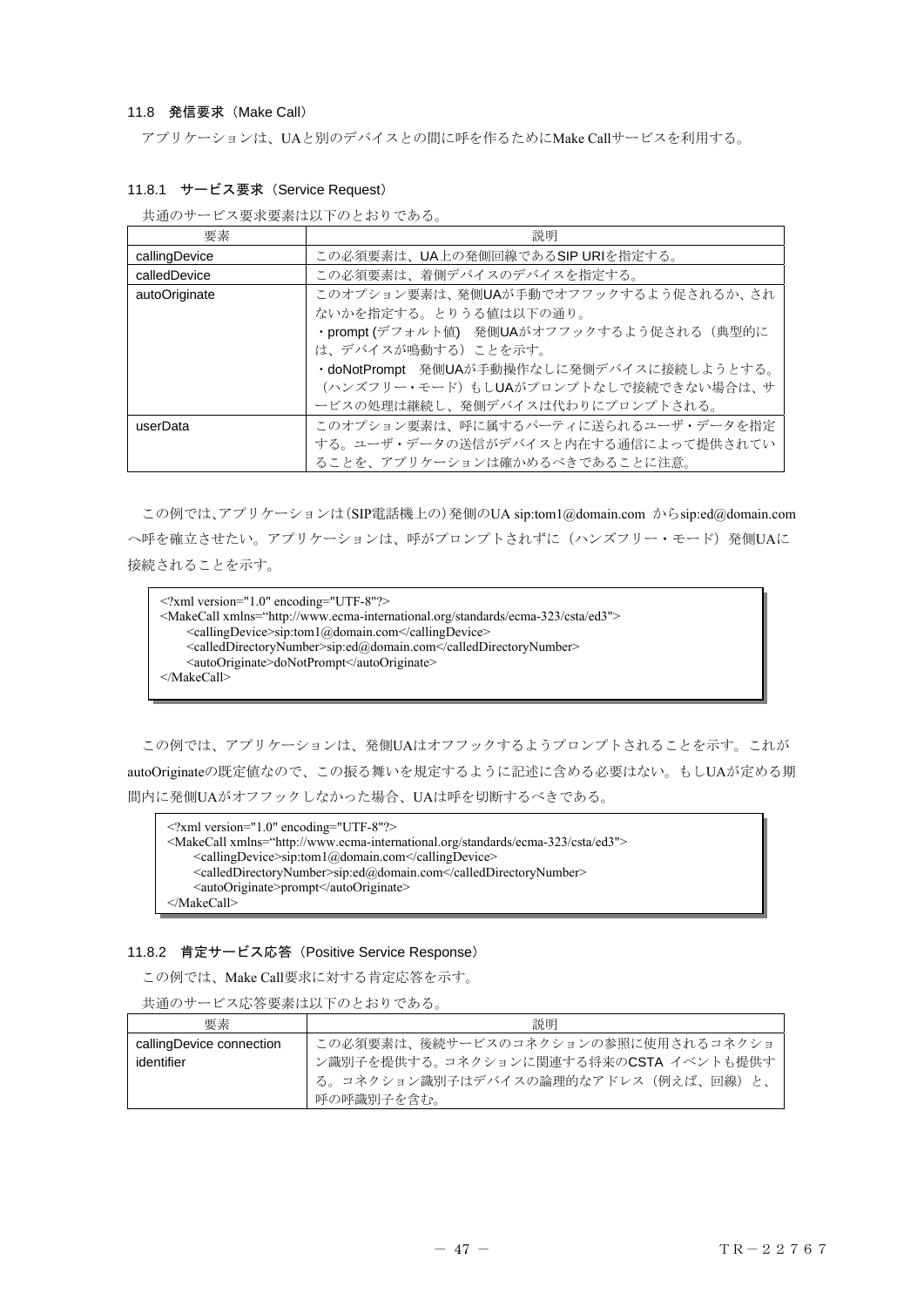この例では、UA上の呼の発側のコネクション識別子をUAが示す。

<?xml version="1.0" encoding="UTF-8"?> <MakeCallResponse xmlns="http://www.ecma-international.org/standards/ecma-323/csta/ed3"> <callingDevice> <callID>123456789</callID> <deviceID>sip:tom1@domain.com</deviceID> </callingDevice> </MakeCallResponse>

# 11.8.3 否定サービス応答(Negative Service Response)

CSTAErrorCodeメッセージは、否定応答を示すために使用される。

共通要素は以下のとおりである。

必須のエラー・カテゴリ要素がある。エラーの値のセットそれぞれを 7 つのエラー・カテゴリから選択す る。全てのありうるエラー・コードのリストについては、ECMA-323 の 9.19 節を参照のこと。いくつかの一 般的に使われるエラー・コードは以下のとおりである。

| 要素                               | 説明                                |
|----------------------------------|-----------------------------------|
| operation(serviceNotSupporte     | UAはサービスをサポートしない。                  |
| d)                               |                                   |
| operation                        | 要求における発信側コネクション識別子は有効ではない         |
| (invalidCallingDeviceIdentifier) |                                   |
| operation(invalidCalledDevicel   | 要求における着信側コネクション識別子は有効ではない。        |
| dentifier)                       |                                   |
| availability(resourceBusy)       | UAが、Make Call要求を受付けることができる状態ではない。 |

この例では、使用中のためMake Call要求をUAが受けられないため、否定応答を示す。

<?xml version="1.0" encoding="UTF-8"?> <CSTAErrorCode xmlns="http://www.ecma-international.org/standards/ecma-323/csta/ed3"> <availability>resourceBusy</availability> </CSTAErrorCode>

この例では、Make Callサービスがサポートされていないので、否定応答を示す。

<?xml version="1.0" encoding="UTF-8"?> <CSTAErrorCode xmlns="http://www.ecma-international.org/standards/ecma-323/csta/ed3"> <operation>serviceNotSupported</operation> </CSTAErrorCode>

この例では、要求における発側デバイスが無効のため、否定応答を示す。

<?xml version="1.0" encoding="UTF-8"?> <CSTAErrorCode xmlns="http://www.ecma-international.org/standards/ecma-323/csta/ed3"> <operation>invalidCallingDeviceIdentifier</operation> </CSTAErrorCode>

### 11.9 呼再接続(Reconnect Call)

アプリケーションは、UA で指定されたコネクションを切断し、かつ同じ UA で指定された保留コネクシ ョンを再接続するためにこのサービスを利用する。

サービスを正しく行うことができる場合、UA は肯定応答を提供する。

もし呼を正しく再接続することができない場合は、適切なエラー・コードとともに、UA は否定応答を提供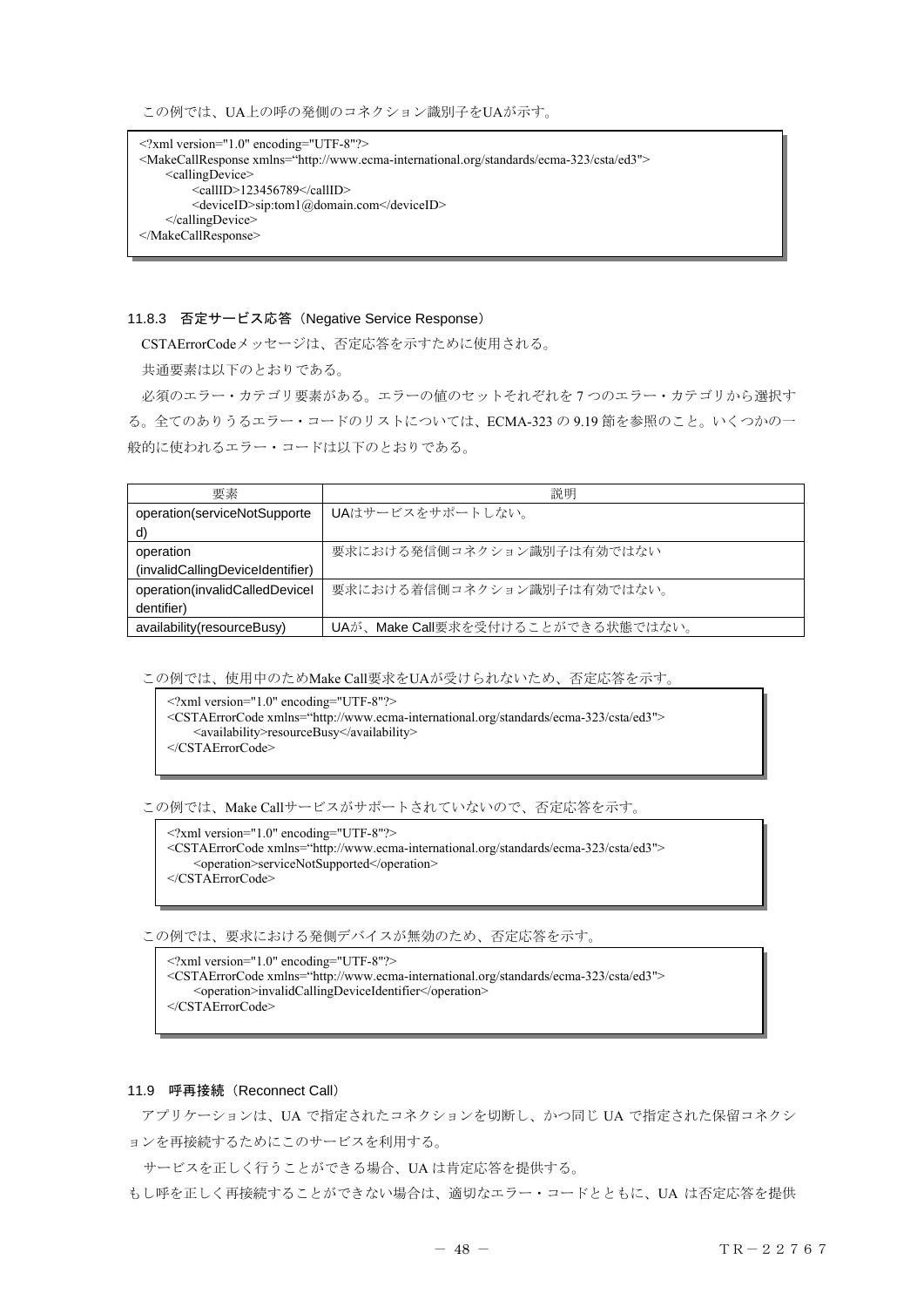する。

いくつかの例

- ・UA は要求におけるコネクション識別子に基づく接続された、および/または保留された呼を一意に識 別することができない。
- ・UA 上の 1 つまたは両方の呼が適切な状態でない。
- ・UA はこのサービスをサポートしない。

#### 11.9.1 サービス要求 (Service Request)

共通のサービス要求要素は以下のとおりである。

| 要素         | 説明                                    |
|------------|---------------------------------------|
| activeCall | この必須要素は、切断される通話中の呼のコネクション識別子を含んでい     |
|            | る。コネクション識別子は、デバイス (例えば、回線)の論理的なアドレス   |
|            | および呼の呼識別子から構成される。アプリケーションは、CSTAイベント   |
|            | によって、あるいは他のメカニズム (例えば、SIP イベント・パッケージ) |
|            | によって提供されたコネクション要素の内容を使用する。            |
| heldCall   | この必須要素は、保留解除される保留呼のコネクション識別子を含んでい     |
|            | る。コネクション識別子は、デバイス(例えば、回線)の論理的なアドレス    |
|            | および呼の呼識別子から構成される。アプリケーションは、CSTA イベント  |
|            | によって、あるいは他のメカニズム (例えば、SIP イベント・パッケージ) |
|            | によって提供されたコネクション要素の内容を使用する。            |

この例において、アプリケーションは通話中の呼を切断し、同じ UA の保留コネクションを保留解除する

## ことを示す。

```
<?xml version="1.0" encoding="UTF-8"?> 
<ReconnectCall xmlns="http://www.ecma-international.org/standards/ecma-323/csta/ed3"> 
  <activeCall>
    <callID>5678</callID> 
    <deviceID>sip:tom1@domain.com</deviceID> 
  </activeCall> 
  <heldCall> 
    <callID>123456789</callID> 
    <deviceID>sip:tom1@domain.com</deviceID> 
  </heldCall> 
</ReconnectCall>
```
#### 11.9.2 肯定サービス応答(Positive Service Response)

肯定サービス応答に共通のサービス応答要素はない。

この例では、UA が通話中の呼を切断し、保留呼を保留解除していることを示す。

 $\leq$ ?xml version="1.0" encoding="UTF-8"?> <ReconnectCallResponse xmlns="http://www.ecma-international.org/standards/ecma-323/csta/ed3"/>

## 11.9.3 否定サービス応答(Negative Service Response)

CSTAErrorCode メッセージは、否定応答を示すために使用される。

共通要素は以下のとおりである。

 必須のエラー・カテゴリ要素がある。エラーの値のセットそれぞれを 7 つのエラー・カテゴリから選択す る。全てのありうるエラー・コードのリストについては、ECMA-323 の 9.19 節を参照のこと。いくつかの一 般的に使われるエラー・コードは以下のとおりである。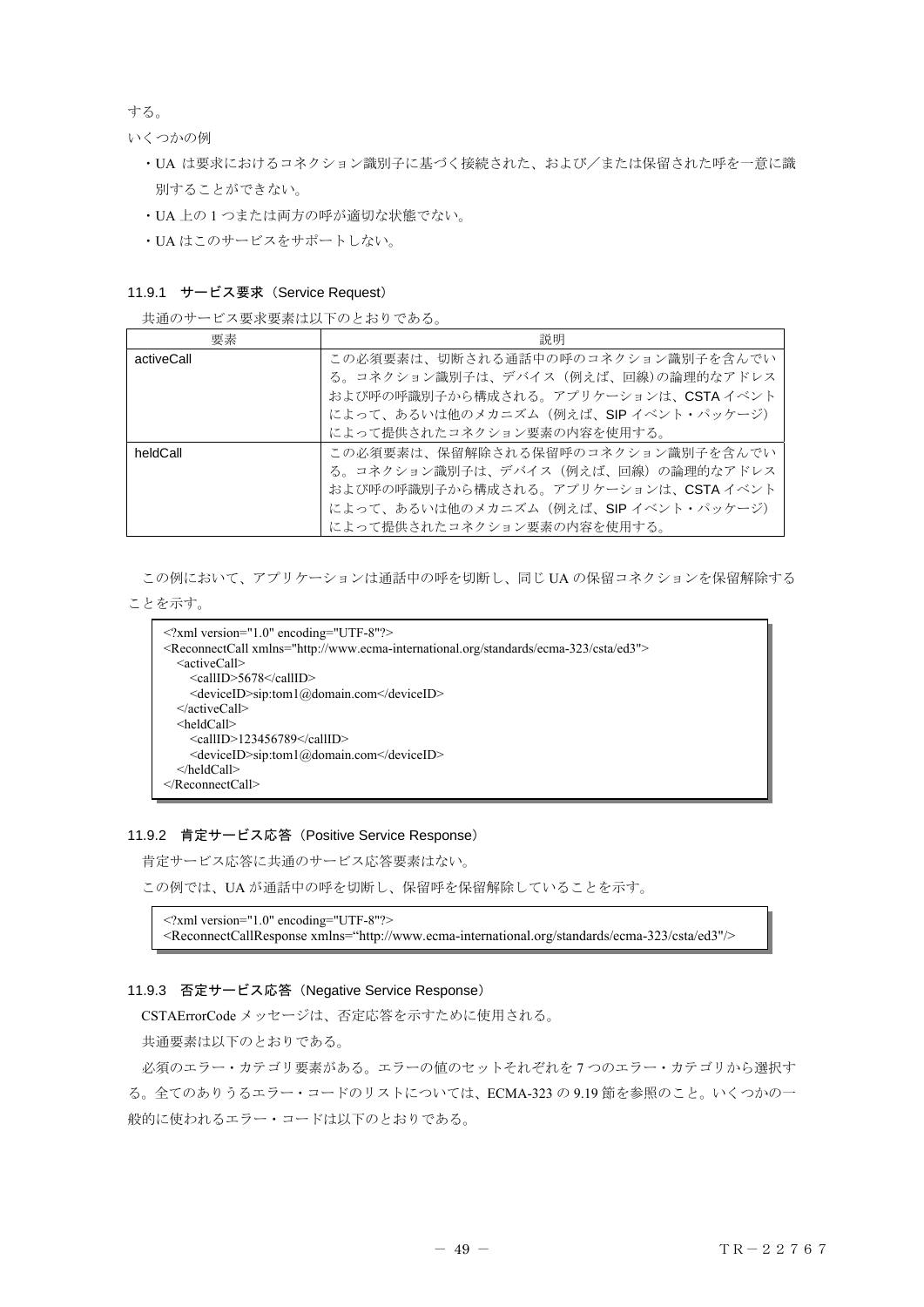| 要素                            | 説明                                |
|-------------------------------|-----------------------------------|
| operation                     | UA は Reconnect Call サービスをサポートしない。 |
| (serviceNotSupported)         |                                   |
| operation                     | 要求におけるコネクション識別子のうちの1つは有効ではない。     |
| (invalidConnectionIdentifier) |                                   |
| stateIncompatibility          | 呼のうちの1つ (または両方) は、適切な状態でない。       |
| (invalidConnectionState)      |                                   |

この例では、Reconnect Call サービスがサポートされていないので、否定応答を示す。

<?xml version="1.0" encoding="UTF-8"?>

- <CSTAErrorCode xmlns="http://www.ecma-international.org/standards/ecma-323/csta/ed3">
- <operation>serviceNotSupported</operation>

</CSTAErrorCode>

この例では、要求におけるコネクション識別子のうちの1つが無効のため、否定応答を示す。

 $\leq$ ?xml version="1.0" encoding="UTF-8"?> <CSTAErrorCode xmlns="http://www.ecma-international.org/standards/ecma-323/csta/ed3"> <operation>invalidConnectionIdentifier</operation> </CSTAErrorCode>

## 11.10 保留解除要求(Retrieve Call)

アプリケーションは、UAで保留呼を保留解除するためにこのサービスを利用する。

呼を正しく保留解除できた場合は、UAは肯定応答を提供する。

もし呼を正しく保留解除できない場合、適切なエラー・コードとともに、UAは否定応答を提供する。

いくつかの例

・指定された呼は保留状態ではない。

・UAはこのサービスをサポートしていない。

## 11.10.1 サービス要求 (Service Request)

共通のサービス要素は以下のとおりである。

| 要素                | 説明                                     |
|-------------------|----------------------------------------|
| callToBeRetrieved | この必須要素は、保留解除されるコネクションのコネクション識別子を含ん     |
|                   | でいる。コネクション識別子は、デバイス(例えば、回線)の論理的なアド     |
|                   | レスおよび呼の呼識別子から構成される。CSTA イベントあるいは他のメカ   |
|                   | ニズム (例えば、SIP イベント・パッケージ)のどちらかにより提供されるコ |
|                   | ネクション要素の内容をアプリケーションは使用する。              |

この例において、アプリケーションは、UA sip:tom1@domain.com で 123456789 の呼識別子を保留解除され

ることを示す。

| $\leq$ ?xml version="1.0" encoding="UTF-8"?>                                                        |
|-----------------------------------------------------------------------------------------------------|
| <retrievecall xmlns="http://www.ecma-international.org/standards/ecma-323/csta/ed3"></retrievecall> |
| <calltoberetrieved></calltoberetrieved>                                                             |
| $\alpha$ allID>123456789 $\alpha$ allID>                                                            |
| <deviceid>sip:tom1@domain.com</deviceid>                                                            |
|                                                                                                     |
| $\angle$ D atriavaCall $\sim$                                                                       |

## 11.10.2 肯定サービス応答(Positive Service Response)

肯定サービス応答に共通のサービス応答要素はない。

この例では、UA が要求された呼を保留解除していることを示す。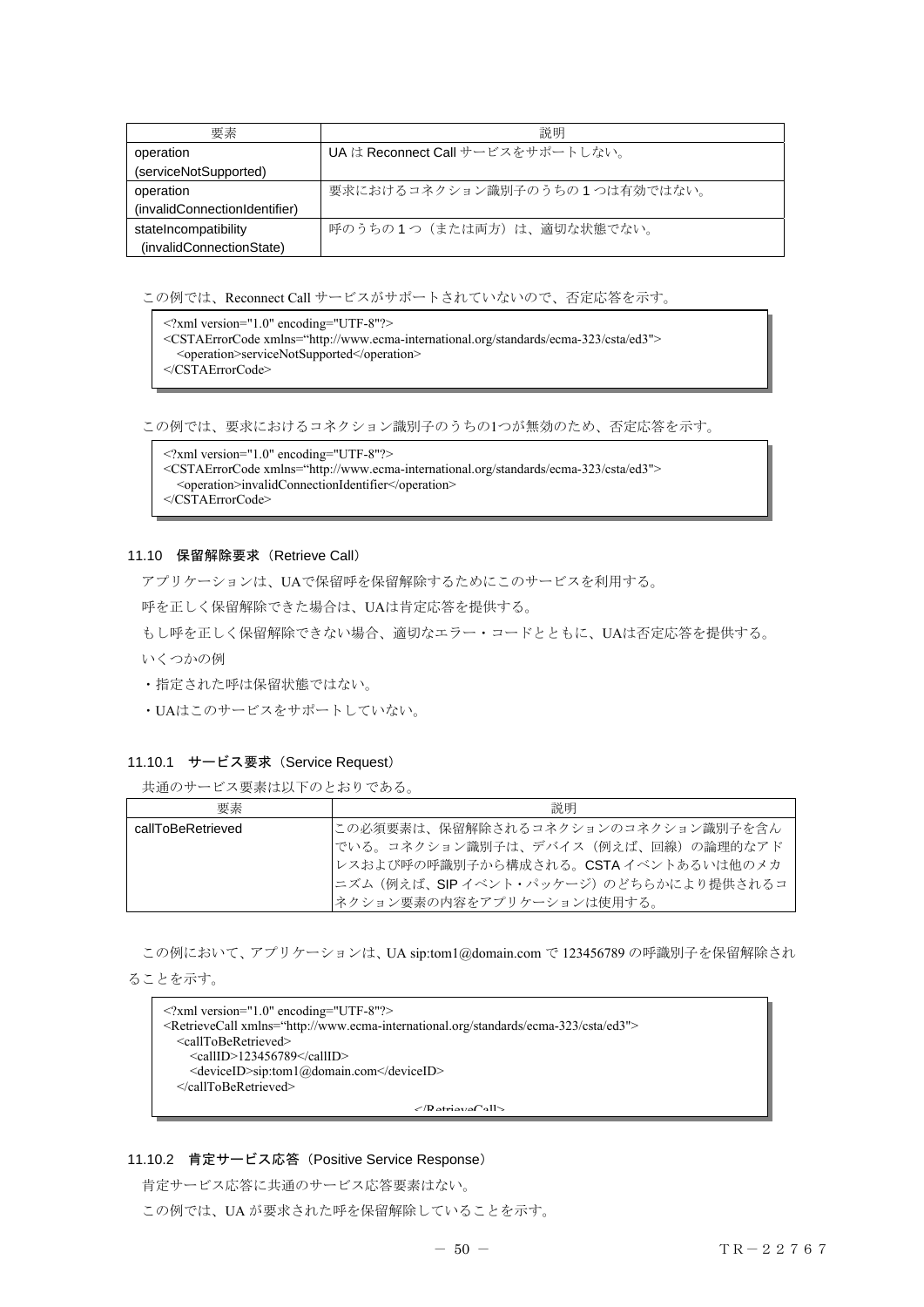<?xml version="1.0" encoding="UTF-8"?>

<RetrieveCallResponse xmlns="http://www.ecma-international.org/standards/ecma-323/csta/ed3"/>

### 11.10.3 否定サービス応答(Negative Service Response)

CSTAErrorCode メッセージは、否定応答を示すために使用される。

共通要素は以下のとおりである。

必須のエラー・カテゴリ要素がある。エラーの値のセットそれぞれを 7 つのエラー・カテゴリから選択す る。全てのありうるエラー・コードのリストについては、ECMA-323 の 9.19 節を参照のこと。いくつかの一 般的に使われるエラー・コードは以下のとおりである。

| 要素                            | 説明                     |
|-------------------------------|------------------------|
| operation                     | UAはサービスをサポートしない。       |
| (serviceNotSupported)         |                        |
| operation                     | 要求におけるコネクション識別子は有効でない。 |
| (invalidConnectionIdentifier) |                        |
| stateIncompatibility          | 呼が保留状態ではない。            |
| (invalidConnectionState)      |                        |

この例では、デバイスに保留呼がないので、否定応答を示す。

```
\leq?xml version="1.0" encoding="UTF-8"?>
<CSTAErrorCode xmlns="http://www.ecma-international.org/standards/ecma-323/csta/ed3"> 
  <stateIncompatibility>invalidConnectionState</stateIncompatibility> 
</CSTAErrorCode>
```
この例では、Retrieve Callサービスがサポートされていないので、否定応答を示す。

This example shows a negative response because the Retrieve Call service is not supported.

<?xml version="1.0" encoding="UTF-8"?>

<CSTAErrorCode xmlns="http://www.ecma-international.org/standards/ecma-323/csta/ed3"> <operation>serviceNotSupported</operation>

</CSTAErrorCode>

この例では、要求におけるコネクション識別子が無効のため、否定応答を示す。

 $\leq$ ?xml version="1.0" encoding="UTF-8"?> <CSTAErrorCode xmlns="http://www.ecma-international.org/standards/ecma-323/csta/ed3"> <operation>invalidConnectionIdentifier</operation> </CSTAErrorCode>

## 11.11 シングル・ステップ・トランスファ・コール要求(Single Step Transfer Call)

 アプリケーションは、UA上の既存のコネクションを別のデバイスに転送するためにこのサービスを利用 する。

この転送はシングル・ステップの中で実行される。すなわち、UAは呼を転送する前に既存の呼を保留状 態にしない。

呼を正しく転送できた場合、UAは肯定応答を提供する。

もし呼を正しく転送できない場合、適切なエラー・コードとともに、UAは否定応答を提供する。

いくつかの例

・指定された呼はUA上で適切な状態ではない。

・UAは要求におけるコネクション識別子に基づいた呼を一意に識別することができない。

・UAはこのサービスをサポートしていない。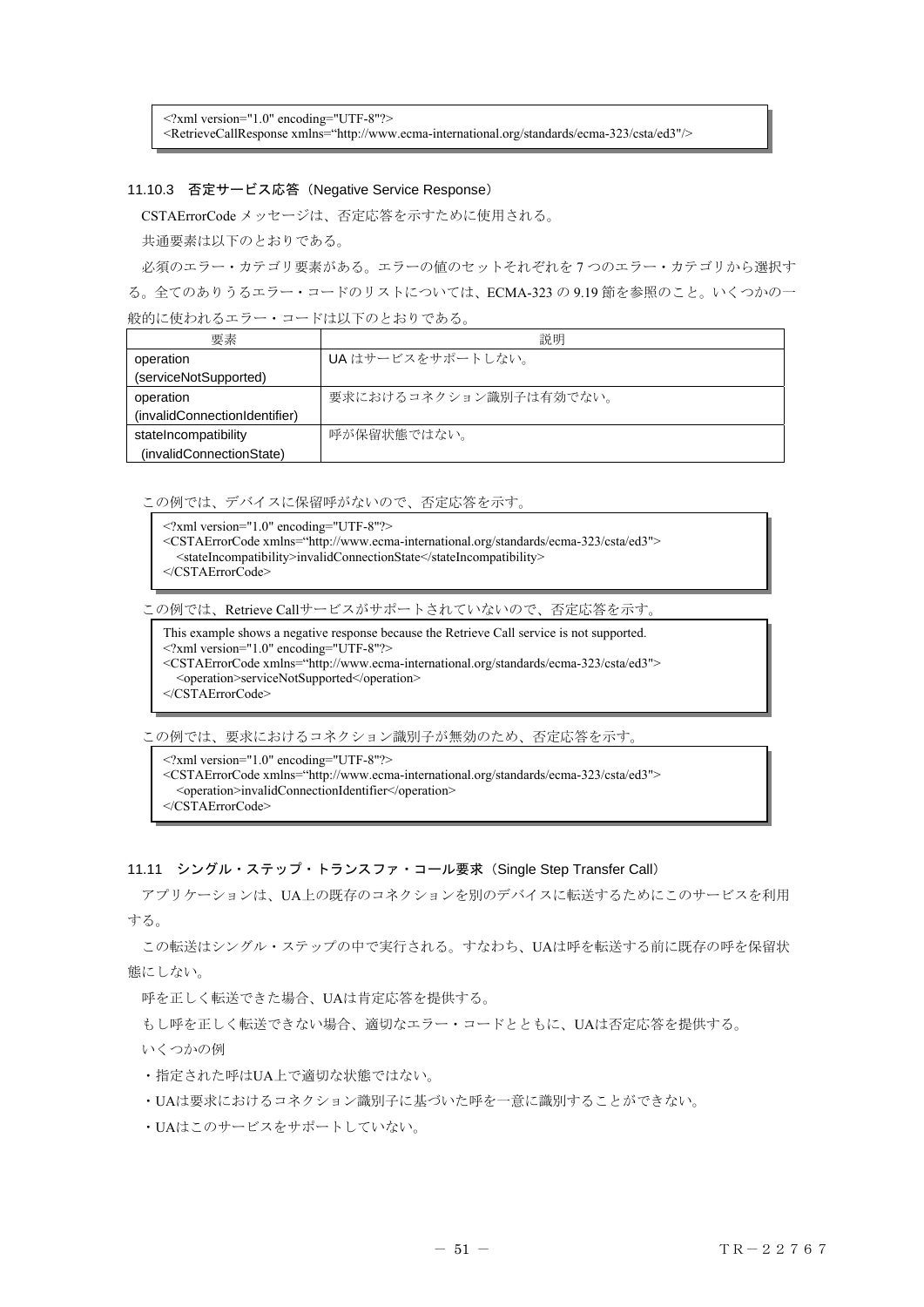#### 11.11.1 サービス要求 (Service Request)

| 要素           | 説明                                                                                                                                                                                 |
|--------------|------------------------------------------------------------------------------------------------------------------------------------------------------------------------------------|
| activeCall   | この必須要素は、転送される呼のコネクション識別子を含んでいる。コネク<br>ション識別子は、デバイス(例えば、回線)の論理的なアドレスおよび呼の<br>呼識別子から構成される。アプリケーションは、CSTA イベントによって、<br>あるいは他のメカニズム (例えば、SIP イベント・パッケージ)によって提<br>供されたコネクション要素の内容を使用する。 |
| transferedTo | この必須要素は、呼が転送されるデバイス識別子(例えば、SIP URI)を指<br>定する。                                                                                                                                      |

共通のサービス要求要素は以下のとおりである。

 この例において、アプリケーションは、UA sip:tom1@domain.com 上の l123456789 の呼識別子を電話番号 +1(800)555-1212 に転送されることを示す。

<?xml version="1.0" encoding="UTF-8"?> <SingleStepTransferCall xmlns="http://www.ecma-international.org/standards/ecma-323/csta/ed3"> <activeCall> <callID>123456789</callID> <deviceID>sip:tom1@domain.com</deviceID> </activeCall>  $\leq$ transferredTo $\geq$ +1(800)555-1212 $\leq$ /transferredTo $\geq$ </SingleStepTransferCall>

### 11.11.2 肯定サービス応答(Positive Service Response)

肯定サービス応答に共通のサービス応答要素はない。

この例では、SIP 電話機がデバイスで呼を転送していることを示す。

<?xml version="1.0" encoding="UTF-8"?>

<DeflectCallResponse xmlns="http://www.ecma-international.org/standards/ecma-323/csta/ed3"/>

### 11.11.3 否定サービス応答(Negative Service Response)

CSTAErrorCodeメッセージは、否定応答を示すために使用される。

共通要素は以下のとおりである。

 必須のエラー・カテゴリ要素がある。エラーの値のセットそれぞれを 7 つのエラー・カテゴリから選択す る。全てのありうるエラー・コードのリストについては、ECMA-323 の 9.19 節を参照のこと。いくつかの一 般的に使われるエラー・コードは以下のとおりである。

| 要素                            | 説明                      |
|-------------------------------|-------------------------|
| operation                     | UAはサービスをサポートしない。        |
| (serviceNotSupported)         |                         |
| operation                     | 要求におけるコネクション識別子は有効ではない。 |
| (invalidConnectionIdentifier) |                         |
| stateIncompatibility          | UAにて、呼が適切な状態ではない。       |
| (invalidConnectionState)      |                         |

この例では、Single Step Transfer Callサービスがサポートされていないので、否定応答を示す。

<?xml version="1.0" encoding="UTF-8"?>

<CSTAErrorCode xmlns="http://www.ecma-international.org/standards/ecma-323/csta/ed3">

<operation>serviceNotSupported</operation>

</CSTAErrorCode>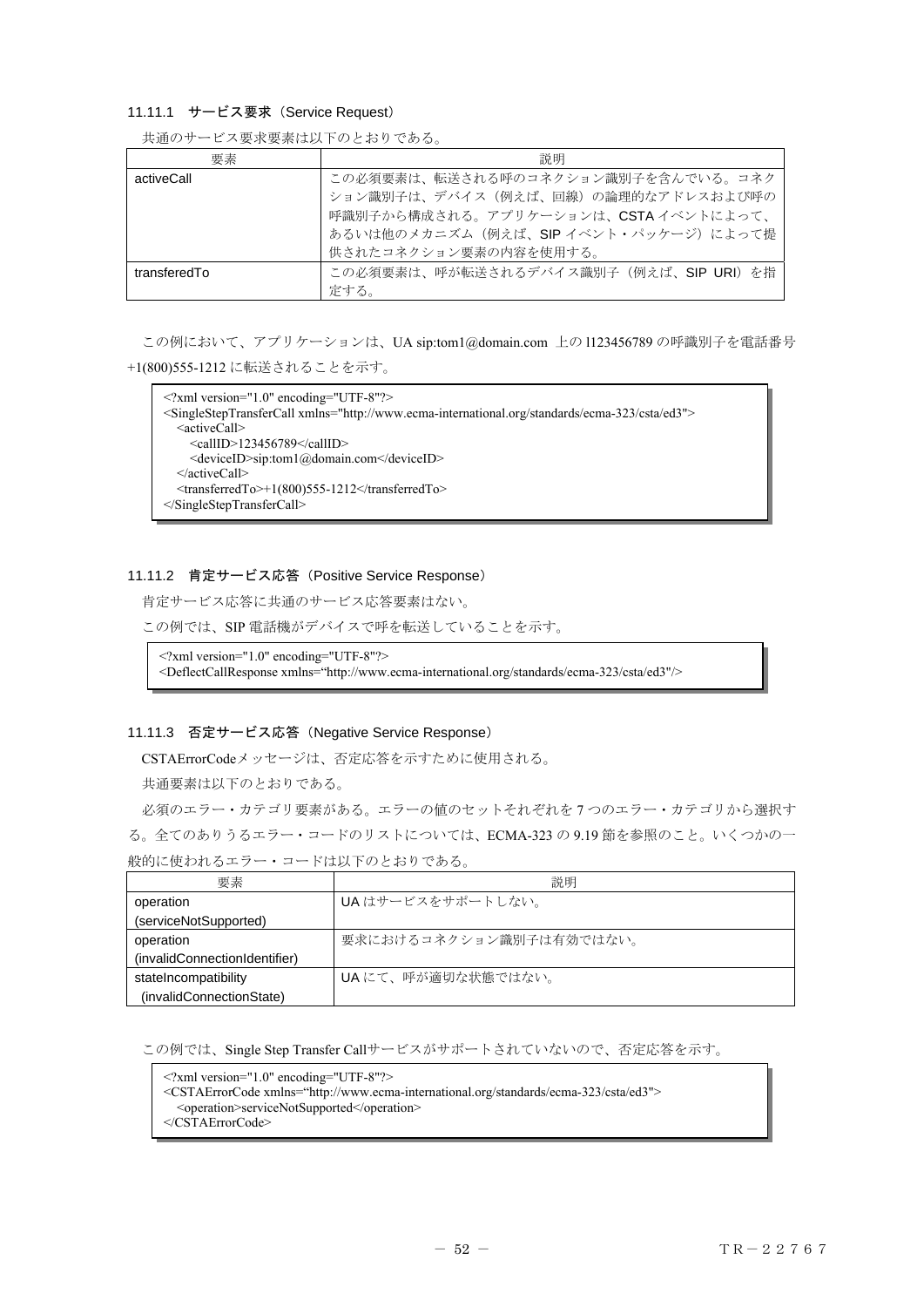この例では、要求におけるコネクション識別子が無効のため、否定応答を示す。

<?xml version="1.0" encoding="UTF-8"?> <CSTAErrorCode xmlns="http://www.ecma-international.org/standards/ecma-323/csta/ed3"> <operation>invalidConnectionIdentifier</operation> </CSTAErrorCode>

この例では、コネクションが正しい状態ではないため、否定応答を示す。

<?xml version="1.0" encoding="UTF-8"?> <CSTAErrorCode xmlns="http://www.ecma-international.org/standards/ecma-323/csta/ed3"> <stateIncompatibility>invalidConnectionState</stateIncompatibility> </CSTAErrorCode>

### 11.12 転送要求(Transfer Call)

アプリケーションは、UAで保留された呼を同じUAで通話中の呼に転送するサービスを利用する。

UAでの保留呼と通話呼は、新しい呼に結合され、UAは呼から解放される。

呼を正しく転送できた場合、UAは肯定応答を提供する。

もし呼を正しく転送できなかった場合、UAは適切なエラー・コードとともに否定応答を提供する。 いくつかの例

・特定の呼がUAで適切な状態ではない。

・UAは要求におけるコネクション識別子に基づいた呼を一意に識別することができない。

・UAはこのサービスをサポートしていない。

## 11.12.1 サービス要求 (Service Request)

共通のサービス要求要素は以下のとおりである。

| 要素         | 説明                                    |
|------------|---------------------------------------|
| heldCall   | この必須要素は、UA 上の保留呼のコネクション識別子を含んでいる。コネ   |
|            | クション識別子は、デバイス(例えば、回線)の論理的なアドレスおよび呼    |
|            | の呼識別子から構成される。アプリケーションは、CSTA イベントによって、 |
|            | あるいは他のメカニズム(例えば、SIP イベント・パッケージ)によって提  |
|            | 供されたコネクション要素の内容を使用する。                 |
| activeCall | UA上の通話呼のコネクション識別子。コネクション識別子は、デバイス(例   |
|            | えば、回線)の論理的なアドレスおよび呼の呼識別子から構成される。アプ    |
|            | リケーションは、CSTAイベントによって、あるいは他のメカニズム (例え  |
|            | ば、SIP イベント・パッケージ)によって提供されたコネクション要素の内  |
|            | 容を使用する。                               |

この例において、アプリケーションは、UA sip:tom1@domain.com上の123456789と5678の呼識別子の呼が 新しい呼に結合され、UA sip:tom1@domain.comが残った呼から解放されることを示す。

| $\leq$ ?xml version="1.0" encoding="UTF-8"?>                                                        |  |
|-----------------------------------------------------------------------------------------------------|--|
| <transfercall xmlns="http://www.ecma-international.org/standards/ecma-323/csta/ed3"></transfercall> |  |
| $\le$ heldCall>                                                                                     |  |
| $\leq$ callID>5678 $\leq$ callID>                                                                   |  |
| <deviceid>sip:tom1@domain.com</deviceid>                                                            |  |
| $\le$ /activeCall>                                                                                  |  |
| <activecall></activecall>                                                                           |  |
| $\le$ callID>123456789 $\le$ callID>                                                                |  |
| <deviceid>sip:tom1@domain.com</deviceid>                                                            |  |
| $<$ /heldCall>                                                                                      |  |
| $\langle$ TransferCall>                                                                             |  |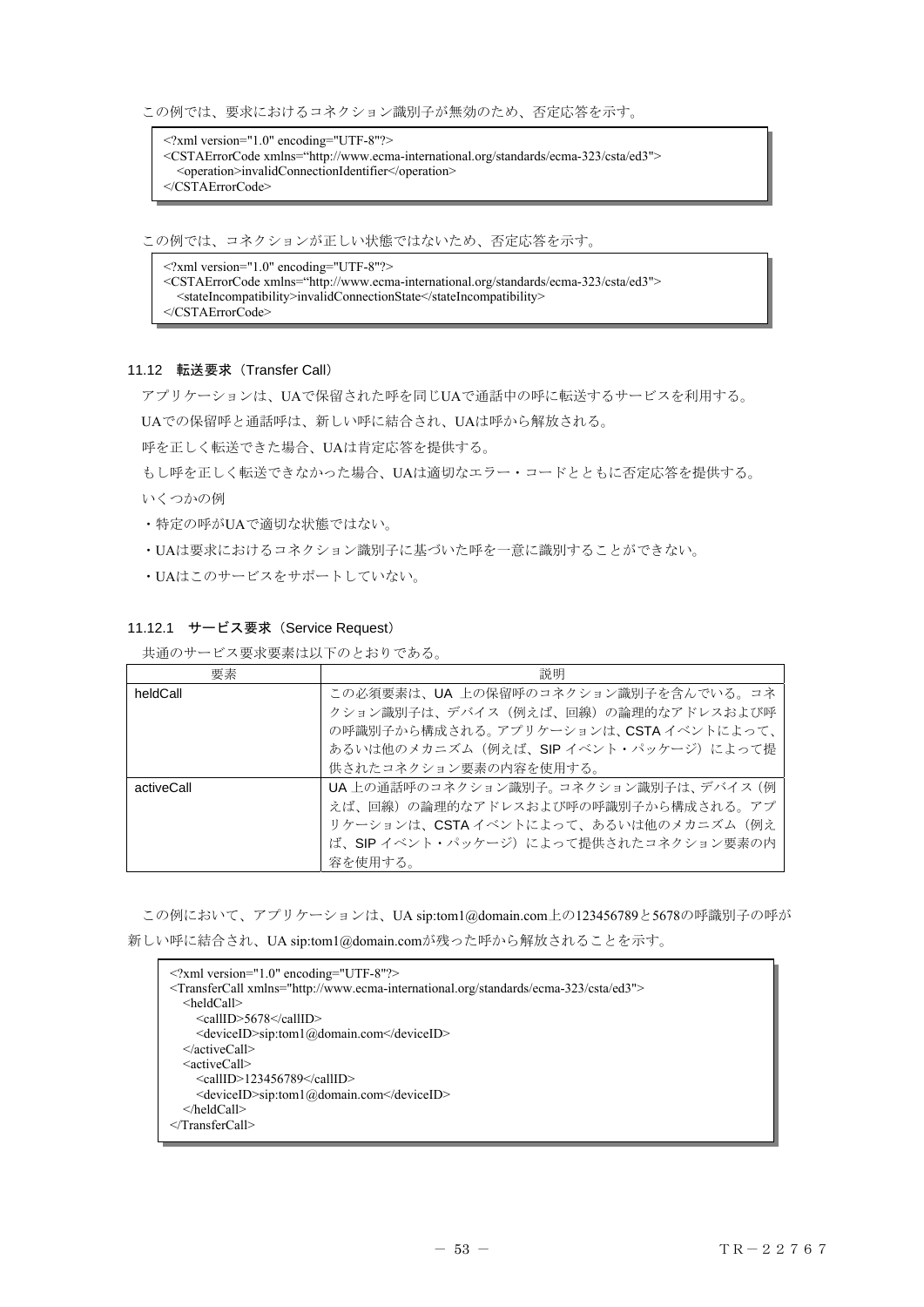## 11.12.2 肯定サービス応答(Positive Service Response)

この例は、Transfer Call 要求に対する肯定応答を示す。

## 共通のサービス応答要素は以下のとおりである。

| 要素              | 説明                                         |
|-----------------|--------------------------------------------|
| transferredCall | この必須要素は、残った呼での transferredTo デバイスのコネクション識別 |
|                 | 子を提供する。コネクション識別子は、デバイス(例えば回線)の論理的な         |
|                 | アドレスおよび呼の呼識別子から構成される。                      |

この例において、UAは、UA sip:jane1@domain.comで転送された呼のconnectionIDを示す。

| $\leq$ ?xml version="1.0" encoding="UTF-8"?>                                                                        |
|---------------------------------------------------------------------------------------------------------------------|
| <transfercallresponse xmlns="http://www.ecma-international.org/standards/ecma-323/csta/ed3"></transfercallresponse> |
| $\le$ transferredCall>                                                                                              |
| $\le$ callID>123456789 $\le$ /callID>                                                                               |
| <deviceid>sip:jane1@domain.com</deviceid>                                                                           |
| $\le$ /transferredCall>                                                                                             |
| $\leq$ TransferCallResponse>                                                                                        |
|                                                                                                                     |

## 11.12.3 否定サービス応答(Negative Service Response)

CSTAErrorCodeメッセージは、否定応答を示すために使用される。

共通要素は以下のとおりである。

必須のエラー・カテゴリ要素がある。エラーの値のセットそれぞれを7つのエラー・カテゴリから選択す る。全てのありうるエラー・コードのリストについては、ECMA-323の9.19節を参照のこと。いくつかの一 般的に使われるエラー・コードは以下のとおりである。

| 要素                            | 説明                      |
|-------------------------------|-------------------------|
| operation                     | UAはサービスをサポートしない。        |
| (serviceNotSupported)         |                         |
| operation                     | 要求におけるコネクション識別子は有効ではない。 |
| (invalidConnectionIdentifier) |                         |
| stateIncompatibility          | UAにて、呼が適切な状態ではない        |
| (invalidConnectionState)      |                         |

この例では、Transfer Call サービスがサポートされていないので、否定応答を示す。

<?xml version="1.0" encoding="UTF-8"?>

<CSTAErrorCode xmlns="http://www.ecma-international.org/standards/ecma-323/csta/ed3">

<operation>serviceNotSupported</operation>

</CSTAErrorCode>

この例では、要求におけるコネクション識別子が無効のため、否定応答を示す。

<?xml version="1.0" encoding="UTF-8"?>

- <CSTAErrorCode xmlns="http://www.ecma-international.org/standards/ecma-323/csta/ed3"> <operation>invalidConnectionIdentifier</operation>
- </CSTAErrorCode>

この例では、コネクションが正しい状態ではないため、否定応答を示す。

<?xml version="1.0" encoding="UTF-8"?>

- <CSTAErrorCode xmlns="http://www.ecma-international.org/standards/ecma-323/csta/ed3">
- <stateIncompatibility>invalidConnectionState</stateIncompatibility>

</CSTAErrorCode>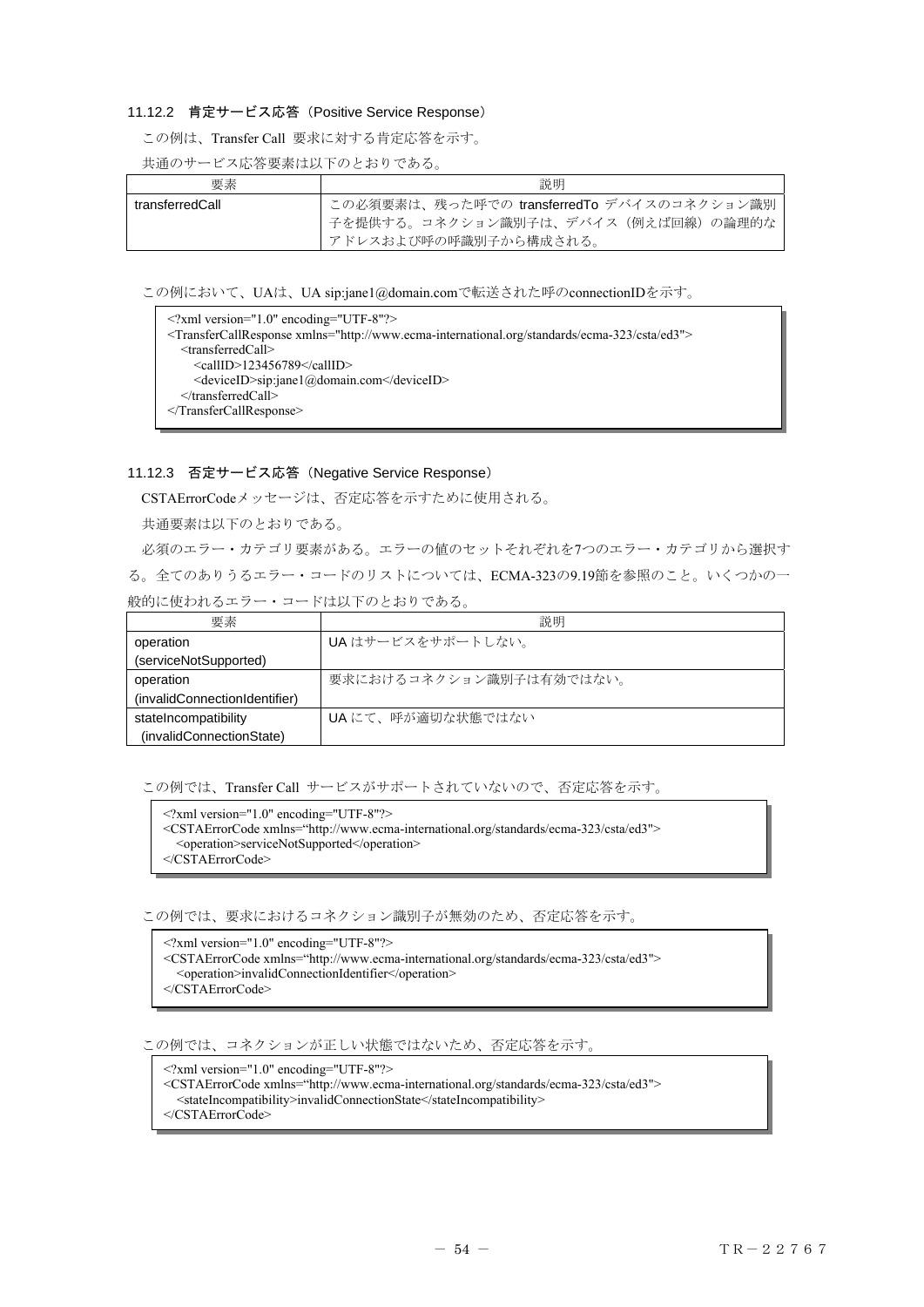## 12.物理的な電話機能(Physical Phone Features)

 この章では、スピーカホン、マイク、およびメッセージ・ウェイティング・インジケータのような、UA 上で一般に見つかる物理的なコンポーネントを制御し、問い合わせるために、どのように CSTA を使用する ことができるかの例を示す。

これらのコンポーネントに加えて、ECMA-269 および ECMA-323 は、ボタン、ディスプレイ、フック・ス イッチ状態、ランプおよびリンガー状態のような物理属性を制御するために追加機能を指定する。

### スピーカとマイクのコンポーネント(**Speakers and Microphone Components**)

聴覚機器(An *auditory apparatus*)は、スピーカおよび/またはマイクを含むコンポーネントである。UA は、以下のようにUAと関連したいくつかの聴覚機器をサポートすることができる。

| 聴覚機器                      | 説明                                 |
|---------------------------|------------------------------------|
| Handset                   | マイクおよびスピーカを含んでいる、人間の手で掴む聴覚機器。      |
| Headset                   | マイクおよびスピーカを含んでいる、人の頭に着ける聴覚機器。      |
| Speakerphone              | 機器を使用するために人の体を必要としない、マイクおよびスピーカを含ん |
|                           | でいる聴覚機器。                           |
| Speaker-only speakerphone | マイクのないスピーカホン。                      |
| Microphone-only           | スピーカのないスピーカホン。                     |
| Speakerphone              |                                    |

個々の聴覚機器は、auditoryApparatusIDと呼ばれる識別子を持ち、それによりアプリケーションが以下の ような特定の聴覚機器と関連した属性を制御することを可能にする。

| 性<br>属          | 説明                 |
|-----------------|--------------------|
| Microphone gain | マイクロホンの入力レベル。      |
| Microphone mute | 一時的に、マイクロホンを無効にする。 |
| Speaker Volume  | スピーカの出力レベル。        |
| Speaker Mute    | 一時的に、スピーカ出力を無効にする。 |

## **UA**の**Physical Element**アドレッシング(**Addressing a Physical Element of a UA**)

UAのphysical elementは、シングル・ライン電話機では典型的にはUAのlogical element(回線)を参照する ために使われるSIP URIと同じである、deviceID(SIP URI)を通して参照される。

uaCSTAにおいては、CSTA要求が既存のSIPダイアログ上で送られるので、参照されたphysical elementがダ イアログを終了する。

#### 12.1 メッセージ・ウェイティング・インジケータの取得(Get Message Waiting Indicator)

アプリケーションは、UAのメッセージ・ウェイティング・インジケータ状態を問い合わせるためにこの サービスを利用する。

メッセージがあるとき、メッセージ・ウェイティング・インジケータは(典型的には電話機上の特定のラ ンプによって)ユーザに通知するために使用される。

#### 12.1.1 サービス要求 (Service Request)

共通のサービス要求要素は以下のとおりである。

| र्क्त<br>$\overline{\phantom{0}}$<br><del>∽</del><br>女术 | 説明                                                                                                                                                             |
|---------------------------------------------------------|----------------------------------------------------------------------------------------------------------------------------------------------------------------|
| Device                                                  | <b>LLA</b><br>$\sim$<br>$\overline{\phantom{a}}$<br>UA<br>- ^ 指一<br>$\overline{\phantom{a}}$<br>. .<br>'火<br>UNI<br>v<br>让日儿<br>$\sim$<br>人不可<br>`പറ<br>ட<br>ー |

この例において、アプリケーションは、UA のメッセージ・ウェイティング・インジケータの状態を要求 する。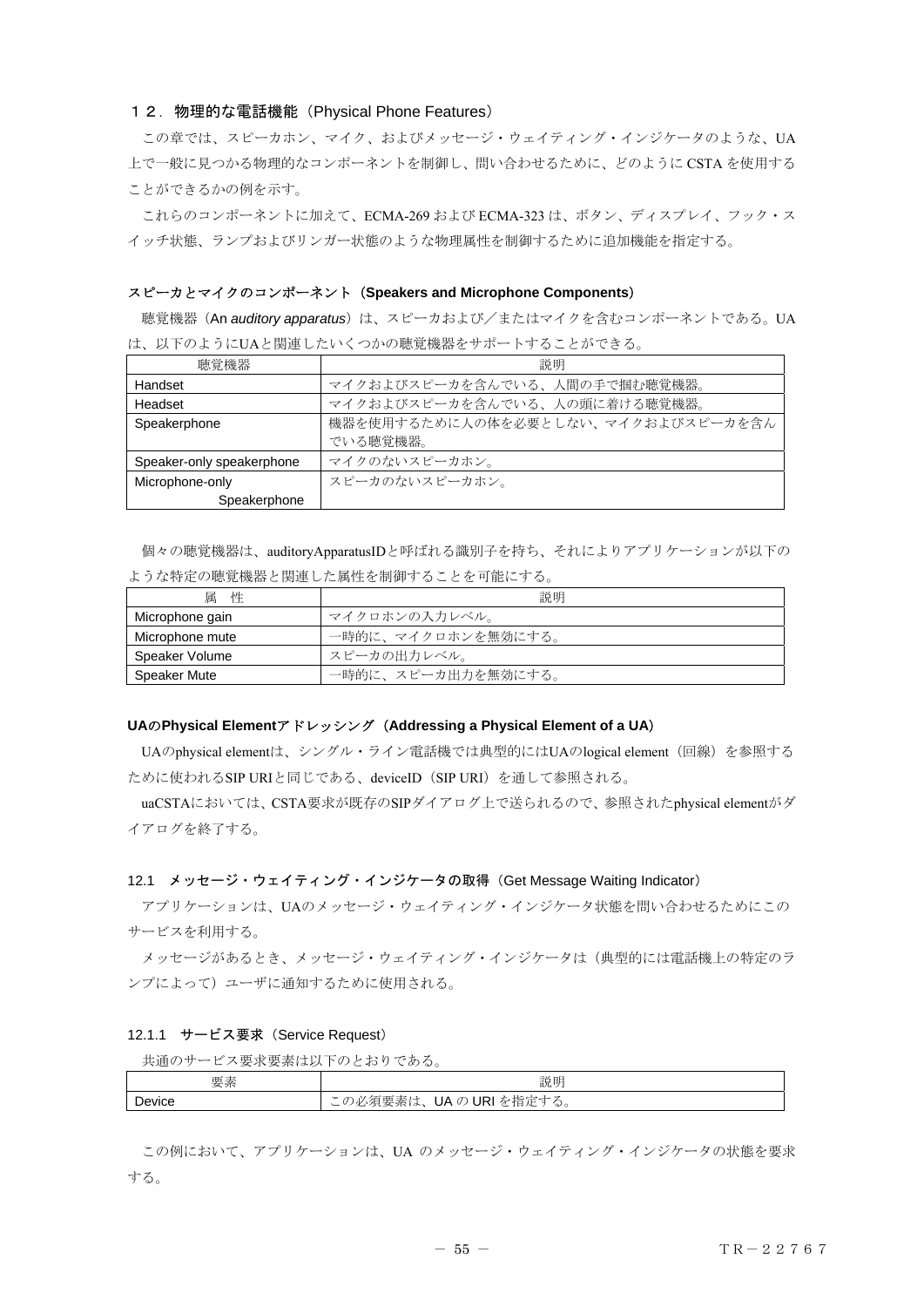<?xml version="1.0" encoding="UTF-8"?>

- <GetMessageWaitingIndicator xmlns="http://www.ecma-international.org/standards/ecma-323/csta/ed3">
- <device>sip:tom1@domain.com</device>

</GetMessageWaitingIndicator>

## 12.1.2 サービス応答 (Service Response)

共通のサービス応答要素は以下のとおりである。

| 要素               | 説明                                 |
|------------------|------------------------------------|
| messageWaitingOn | この必須要素は、メッセージ・ウェイティング・インジケータの値を指定す |
|                  | る。とりうる値は以下のとおりである。                 |
|                  | ○ true ーメッセージ・ウェイティング ON           |
|                  | false-メッセージ・ウェイティング OFF            |

この例において、UA は、メッセージ・ウェイティング・インジケータが ON であることを示す。

<?xml version="1.0" encoding="UTF-8"?> <GetMessageWaitingIndicatorResponse xmlns="http://www.ecma-international.org/standards/ecma-323/csta/ed3"> <messageWaitingOn>true</messageWaitingOn> </GetMessageWaitingIndicatorResponse>

# 12.2 メッセージ・ウェイティング・インジケータの設定(Set Message Waiting Indicator)

 アプリケーションは、UAのメッセージ・ウェイティング・インジケータ状態を制御するためにこのサー ビスを利用する。

メッセージがあるとき、メッセージ・ウェイティング・インジケータは(典型的には電話機上の特定のラ ンプをによって)ユーザに通知するために使用される。

## 12.2.1 サービス要求 (Service Request)

共通のサービス要求要素は以下のとおりである。

| 要素                | 説明                                 |
|-------------------|------------------------------------|
| Device            | UAの URI を指定する。                     |
| messageWaaitingOn | この必須要素は、メッセージ・ウェイティング機能の要求された設定を指定 |
|                   | する。とりうる値は以下のとおりである。                |
|                   | true ーメッセージ・ウェイティング ON             |
|                   | false-メッセージ・ウェイティング OFF            |

メッセージ・ウェイティング・インジケータを消去するためのアプリケーションからの要求の例。

```
\leq?xml version="1.0" encoding="UTF-8"?>
<SetMessageWaitingIndicator xmlns="http://www.ecma-international.org/standards/ecma-323/csta/ed3> 
  <device>sip:tom1@domain.com</device> 
  <messageWaitingOn>false</messageWaitingOn> 
</SetMessageWaitingIndicator>
```
## 12.2.2 サービス応答(Service Response)

共通のサービス応答要素はない。

例

```
\leq?xml version="1.0" encoding="UTF-8"?>
    <SetMessageWaitingIndicatorResponse 
xmlns="http://www.ecma-international.org/standards/ecma-323/csta/ed3"/>
```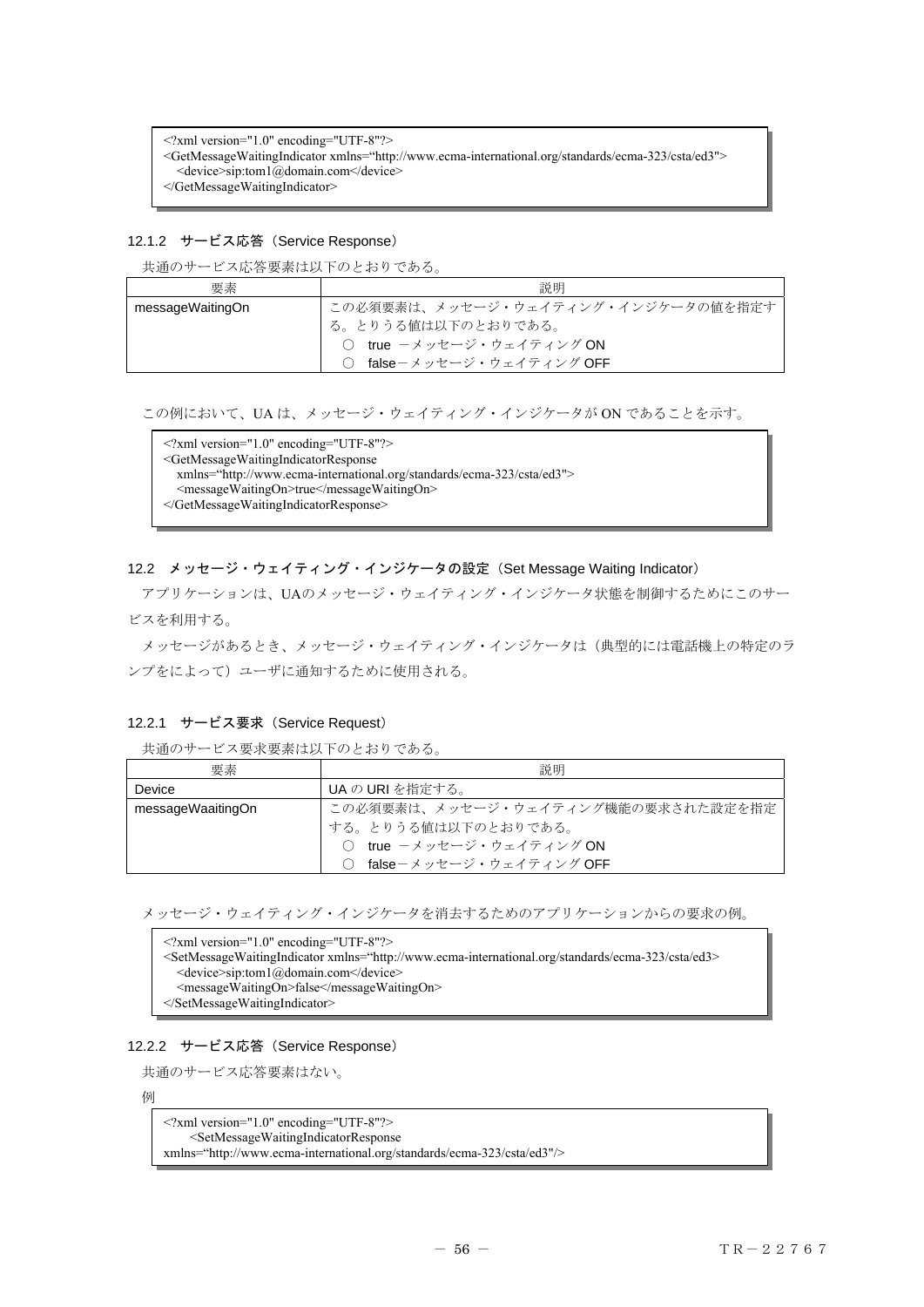## 12.3 スピーカ・ミュートの取得 (Get Speaker Mute)

アプリケーションは、UA のスピーカ・ミュートの設定を取得するためにこのサービスを利用する。

## 12.3.1 サービス要求 (Service Request)

共通のサービス要求要素は以下のとおりである。

| 要素                | 説明                                           |
|-------------------|----------------------------------------------|
| Device            | この必須要素は、電話機の URI を指定する。                      |
| auditoryApparatus | このオプション要素は、スピーカに関連した電話機の聴覚機器を指定する。           |
|                   | この要素が提供されない場合、電話機は auditoryApparatus で、ありうる全 |
|                   | ての聴覚機器に関連したミュート状態のリストを提供する。                  |

auditoryApparatusが1の電話機のスピーカ・ミュート状態を取得するためのアプリケーションからの要求の

例。

| $\gamma$ xml version="1.0" encoding="UTF-8"?                                                            |
|---------------------------------------------------------------------------------------------------------|
| <getspeakermute xmlns="http://www.ecma-international.org/standards/ecma-323/csta/ed3"></getspeakermute> |
| <device>sip:tom1@domain.com</device>                                                                    |
| <auditoryapparatus>1</auditoryapparatus>                                                                |
| $\triangle$ /GetSpeakerMute>                                                                            |
|                                                                                                         |

# 12.3.2 サービス応答(Service Response)

共通のサービス応答要素は以下のとおりである。

| 要素              | 説明                                                              |
|-----------------|-----------------------------------------------------------------|
| speakerMuteList | この必須要素は、以下を含む speakerMuteltem 要素のリストを指定する。                      |
|                 | ○auditoryApparatus-電話機の聴覚機器を指定する。                               |
|                 | ○speakerMuteOnースピーカ・ミュート設定を指定する。とりうる値は以                         |
|                 | 下のとおりである。                                                       |
|                 | True $(3\pi - b \text{ ON})$ $b$ false $(3\pi - b \text{ OFF})$ |

聴覚機器1に関連付けられたスピーカにミュートONを設定することを示す応答の例。

| $\gamma$ \times \cdot \cdot \cdot \cdot \cdot \cdot \cdot \cdot \cdot \cdot \cdot \cdot \cdot \cdot \cdot \cdot \cdot \cdot \cdot \cdot \cdot \cdot \cdot \cdot \cdot \cdot \cdot \cdot \cdot \cdot \cdot \cdot \cdot \cdot \cdot |
|-----------------------------------------------------------------------------------------------------------------------------------------------------------------------------------------------------------------------------------|
| <getspeakermuteresponse xmlns="http://www.ecma-international.org/standards/ecma-323/csta/ed3"></getspeakermuteresponse>                                                                                                           |
| $<$ speakerMuteList $>$                                                                                                                                                                                                           |
| <speakermuteitem></speakermuteitem>                                                                                                                                                                                               |
| <auditoryapparatus>1</auditoryapparatus>                                                                                                                                                                                          |
| <speakermuteon>true</speakermuteon>                                                                                                                                                                                               |
| $\le$ /speakerMuteItem>                                                                                                                                                                                                           |
| $\le$ /speakerMuteList>                                                                                                                                                                                                           |
| $\leq$ GetSpeakerMuteResponse>                                                                                                                                                                                                    |
|                                                                                                                                                                                                                                   |

## 12.4 スピーカ・ミュートの設定 (Set Speaker Mute)

アプリケーションは、UAのスピーカ・ミュート状態を制御するためにこのサービスを利用する。

# 12.4.1 サービス要求 (Service Request)

共通のサービス要求要素は以下のとおりである。

| 要素                | 説明                                         |
|-------------------|--------------------------------------------|
| device            | この必須要素は、UAのURIを指定する。                       |
| auditoryApparatus | この必須要素は、制御されるスピーカを含む UA の聴覚機器を指定する。        |
| speakerMuteOn     | この必須要素は、スピーカ・ミュートの要求された設定を指定する。            |
|                   | とりうる値は以下のとおりである。                           |
|                   | $Q$ true $-\xi$ $\alpha$ $\sim$ $\beta$ ON |
|                   | ∩false−ミュート OFF                            |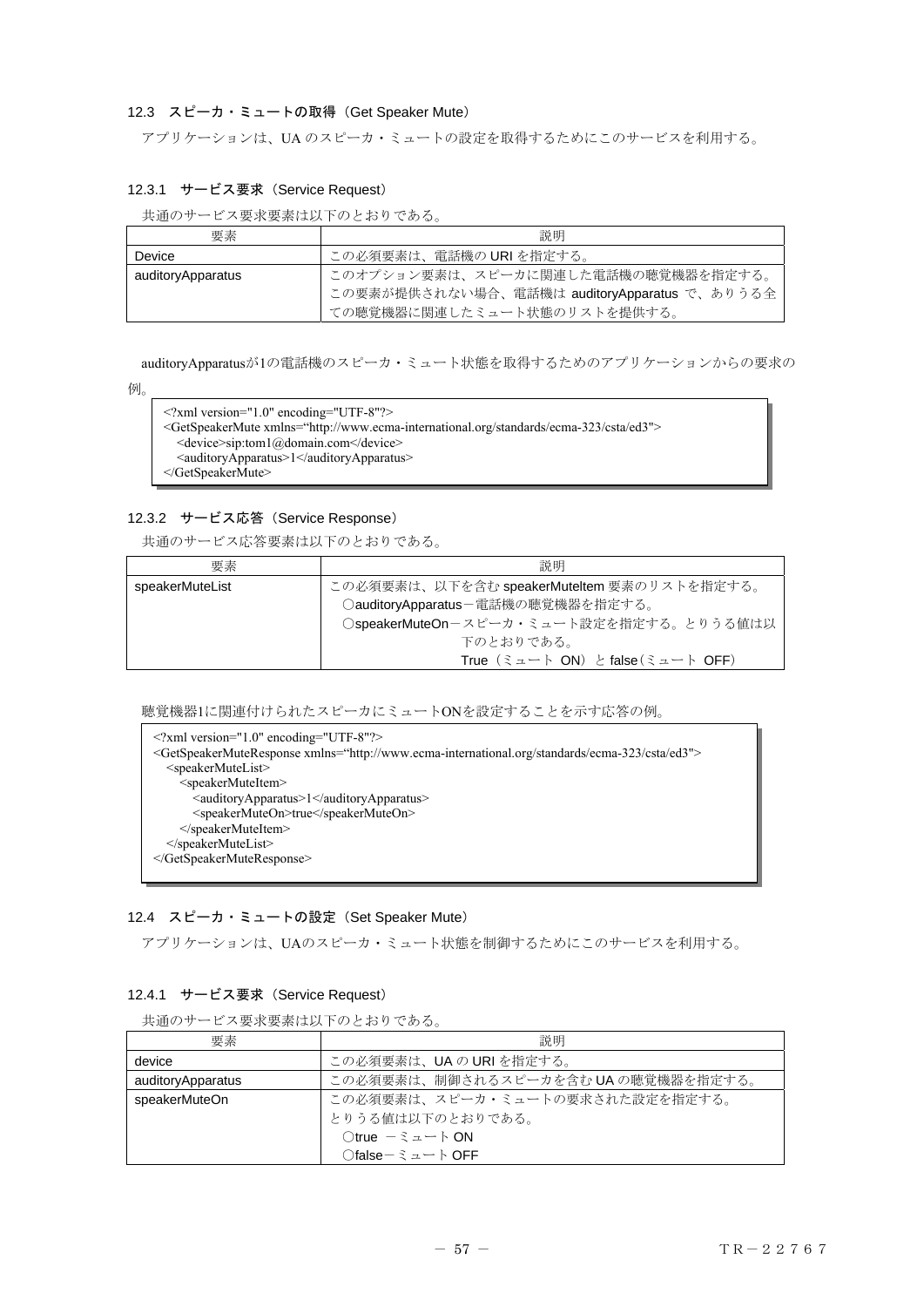UAのスピーカ・ミュート状態をミュートに設定するアプリケーションからの要求の例。

<?xml version="1.0" encoding="UTF-8"?> <SetSpeakerMute xmlns="http://www.ecma-international.org/standards/ecma-323/csta/ed3"> <device>sip:tom@domain.com</device> <auditoryApparatus>1</auditoryApparatus> <speakerMuteOn>true</speakerMuteOn> </SetSpeakerMute>

### 12.4.2 サービス応答(Service Response)

共通のサービス応答要素はない。

例

<?xml version="1.0" encoding="UTF-8"?> <SetSpeakerMuteResponse xmlns="http://www.ecma-international.org/standards/ecma-323/csta/ed3"/>

#### 12.5 スピーカ音量の取得 (Get Speaker Volume)

アプリケーションは、UAのスピーカ音量の設定を取得するためにこのサービスを利用する。

## 12.5.1 サービス要求 (Service Request)

共通のサービス要求要素は以下のとおりである。

| 要素                | 説明                                              |
|-------------------|-------------------------------------------------|
| device            | この必須要素は、UAのURIを指定する。                            |
| auditoryApparatus | このオプション要素は、スピーカに関連したUAの聴覚機器を指定する。               |
|                   | この要素が提供されない場合、UA は auditoryApparatuses で、ありうる全て |
|                   | の聴覚機器に関連した音量設定のリストを提供する。                        |

UAのスピーカ音量を設定するアプリケーションからの要求の例。この場合、UAがそのauditoryApparatuses の全てのリストを提供させるために、そのアプリケーションはauditoryApparatus要素を省略している。

<?xml version="1.0" encoding="UTF-8"?> <GetSpeakerVolume xmlns="http://www.ecma-international.org/standards/ecma-323/csta/ed3"> <device>sip:tom1@domain.com</device> </GetSpeakerVolume>

## 12.5.2 サービス応答(Service Response)

共通のサービス応答要素は以下のとおりである。

| 要素                | 説明                                           |
|-------------------|----------------------------------------------|
| speakerVolumeList | この必須要素は、UA の聴覚機器のリストを指定する。                   |
|                   | ○auditoryApparatus-この必須要素は、音量設定を含む UA の聴覚機器を |
|                   | 指定する。                                        |
|                   | ○speakerVolAbsーこのオプションの要素は、0が最小値を示し、100が最    |
|                   | 大値を示す、スピーカの音量設定を指定する。UAがスピーカ音量を提供す           |
|                   | ることができない場合、この要素は提供されない。                      |

この応答例は、聴覚機器1に関連したスピーカが最大の音量に設定されることを示す。同じUA上には別の 聴覚機器も存在するが、そのスピーカ音量は提供されない。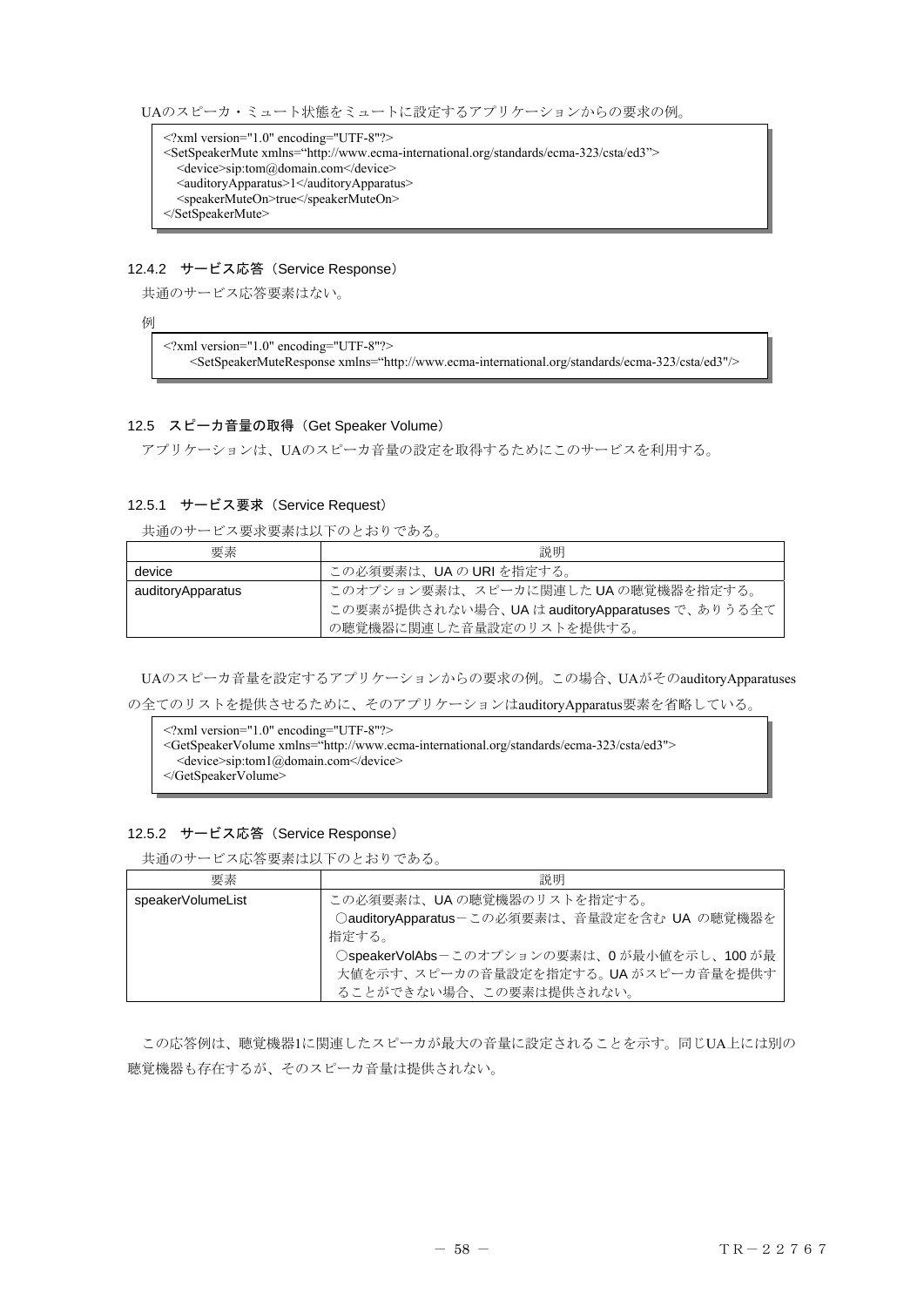| $\leq$ ?xml version="1.0" encoding="UTF-8"?><br><getspeakervolumeresponse xmlns="http://www.ecma-international.org/standards/ecma-323/&lt;br&gt;&lt;math&gt;\text{csta}/\text{ed3}&lt;/math&gt;"></getspeakervolumeresponse> |
|------------------------------------------------------------------------------------------------------------------------------------------------------------------------------------------------------------------------------|
| $\leq$ speakerVolumeList $\geq$                                                                                                                                                                                              |
| <speakervolumeitem></speakervolumeitem>                                                                                                                                                                                      |
| $\alpha$ auditory Apparatus > 1 $\alpha$ auditory Apparatus >                                                                                                                                                                |
| <speakervolabs>100</speakervolabs>                                                                                                                                                                                           |
| $\le$ /speakerVolumeItem>                                                                                                                                                                                                    |
| <speakervolumeitem></speakervolumeitem>                                                                                                                                                                                      |
| $\alpha$ auditory Apparatus > 2 $\alpha$ auditory Apparatus >                                                                                                                                                                |
|                                                                                                                                                                                                                              |
| $\le$ /speakerVolumeList>                                                                                                                                                                                                    |
|                                                                                                                                                                                                                              |
|                                                                                                                                                                                                                              |

# 12.6 スピーカ音量の設定(Set Speaker Volume)

アプリケーションは、UAのスピーカ音声の設定を制御するためにこのサービスを利用する。

## 12.6.1 サービス要求 (Service Request)

共通のサービス要求要素は以下のとおりである。

| 要素                | 説明                                        |
|-------------------|-------------------------------------------|
| device            | この必須要素は、UAのURIを指定する。                      |
| auditoryApparatus | この必須要素は、制御されるスピーカを含む UA の聴覚機器を指定する。       |
| speakerVolume     | この必須要素は絶対値としてスピーカ音量を指定するかあるいは電話によ         |
|                   | って指定された量により増大されるか減少される音量を指定する(たいてい        |
|                   | は電話機上の音量ボタンを手動で押すことにより調節された量に対応す          |
|                   | る)。下記のうちの1つが提供される。                        |
|                   | ○volAbs-0が最小値を示し、100が最大値を示す音量設定を提供するた     |
|                   | めに利用される。                                  |
|                   | ○vollnc-もし音量が増大であれば、値「Increment」を指定し、あるいは |
|                   | もし音量が減少であれば、値「Decrement」を指定する。            |

電話機のスピーカ音量を最大音量に設定するアプリケーションからの要求の例。

| $\leq$ ?xml version="1.0" encoding="UTF-8"?><br><setspeakervolume xmlns="http://www.ecma-international.org/standards/ecma-323/csta/ed3"></setspeakervolume> |
|-------------------------------------------------------------------------------------------------------------------------------------------------------------|
| $\le$ device>sip:tom1@domain.com $\le$ /device>                                                                                                             |
| <auditoryapparatus>1</auditoryapparatus>                                                                                                                    |
| <speakervolume></speakervolume>                                                                                                                             |
| $\langle \text{volAbs}\rangle$ = 100 $\langle \text{volAbs}\rangle$                                                                                         |
| $\le$ /speakerVolume>                                                                                                                                       |
| $20$ at $S$ need $I_0$ by $\sim$                                                                                                                            |

電話機のスピーカ音量を減少させるアプリケーションからの要求の例。

```
<?xml version="1.0" encoding="UTF-8"?> 
<SetSpeakerVolume xmlns="http://www.ecma-international.org/standards/ecma-323/csta/ed3"> 
  <device>sip:tom1@domain.com</device> 
  <auditoryApparatus>1</auditoryApparatus>
  <speakerVolume> 
    <volInc>decrement</volInc> 
  </speakerVolume> 
</SetSpeakerVolume>
```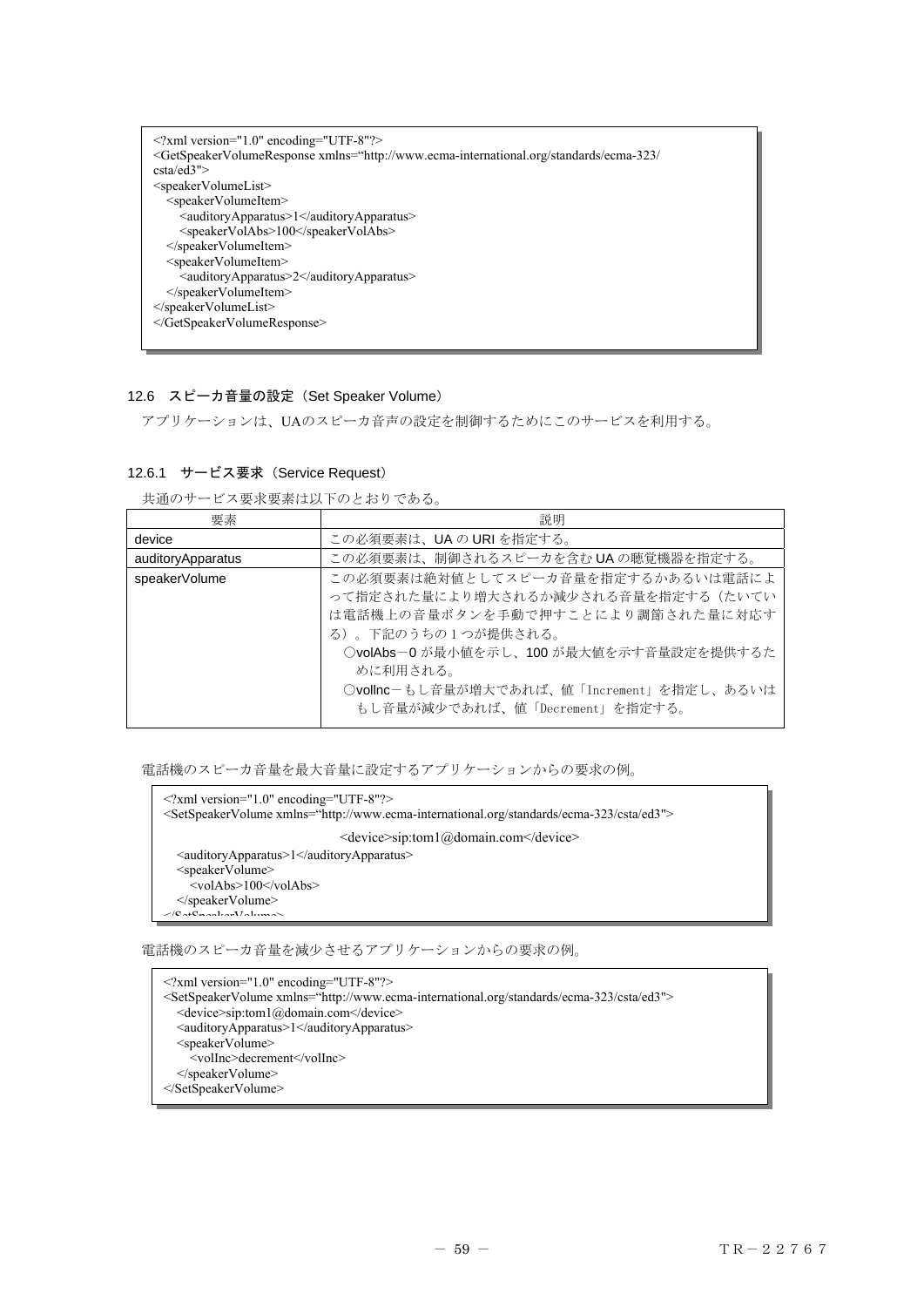# 12.6.2 サービス応答(Service Response)

共通のサービス応答要素はない。

## 例

<?xml version="1.0" encoding="UTF-8"?> <SetSpeakerVolumeResponse xmlns="http://www.ecma-international.org/standards/ecma-323/csta/ed3"/>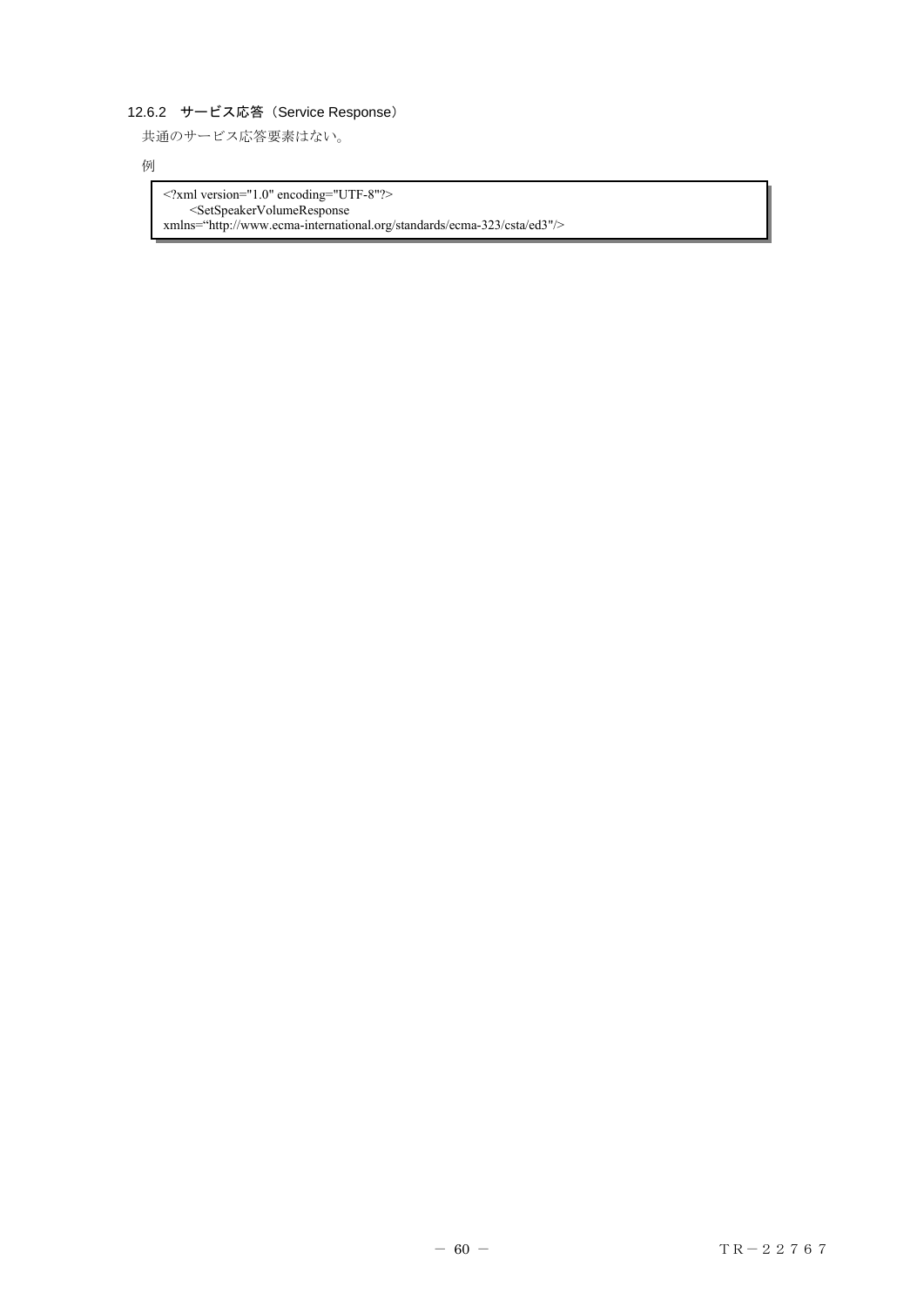## 13.論理的な電話機能(Logical Phone Features)

UAのlogical elementは、呼と相互作用し呼を管理するUAの一部分を参照する。

UAのlogical elementは、deviceID (SIP URI) を通して参照される。UAは1つ以上のアドレス可能なlogical element(例えば、マルチ・ライン電話機)をサポートする。UAはlogical elementを他の物理的なデバイス(例 えば、ブリッジド・アピアランス電話機)と共有できる。

この章では、着信拒否やフォワードのようにlogical elementに関連づけられた属性を制御し、問い合わせる ために、どのようにCSTAを使用することができるかの例を示す。これらの機能に加えて、ECMA-269と ECMA-323は、UAの論理属性を制御するために、多くの追加機能を指定する。

#### 13.1 着信拒否の取得(Get Do Not Disturb)

 アプリケーションは、UAの着信拒否状態を問い合わせするためにこのサービスを利用する。 着信拒否機能は、UAで着信を妨げるために利用される。

## 13.1.1 サービス要求 (Service Request)

共通のサービス要求要素は以下のとおりである。

| 要素     | 説明                                                                             |
|--------|--------------------------------------------------------------------------------|
| device | ارس を指定 <sup>キー</sup><br>、要素は、「<br>' ∂ Aل<br>須要<br>'火<br>′∾ ∩<br>→ → ∧⊑ →<br>ー |

この例において、アプリケーションは、UAの着信拒否状態を要求する。

<?xml version="1.0" encoding="UTF-8"?> <GetDoNotDisturb xmlns="http://www.ecma-international.org/standards/ecma-323/csta/ed3"> <device>sip:tom1@domain.com</device> </GetDoNotDisturb>

## 13.1.2 サービス応答(Service Response)

共通のサービス応答要素は以下のとおりである。

| 要素          | 説明                             |
|-------------|--------------------------------|
| doNotDistub | この必須要素は、着信拒否状態の値を指定する。(注:英文誤記) |
|             | とりうる値は以下のとおりである。               |
|             | ○true -着信拒否機能 ON               |
|             | ○false-着信拒否機能 OFF              |

この例において、UAは着信拒否状態がOFFであることを示す。

<?xml version="1.0" encoding="UTF-8"?> <GetDoNotDisturbResponse xmlns="http://www.ecma-international.org/standards/ecma-323/csta/ed3"> <doNotDisturbOn>false</doNotDisturbOn> </GetDoNotDisturbResponse>

## 13.2 着信拒否の設定(Set Do Not Disturb)

アプリケーションは、UAの着信拒否状態を制御するためにこのサービスを利用する。

着信拒否状態は、UAで着信を妨げるために利用することができる。

### 13.2.1 サービス要求 (Service Request)

共通のサービス要求要素は以下のとおりである。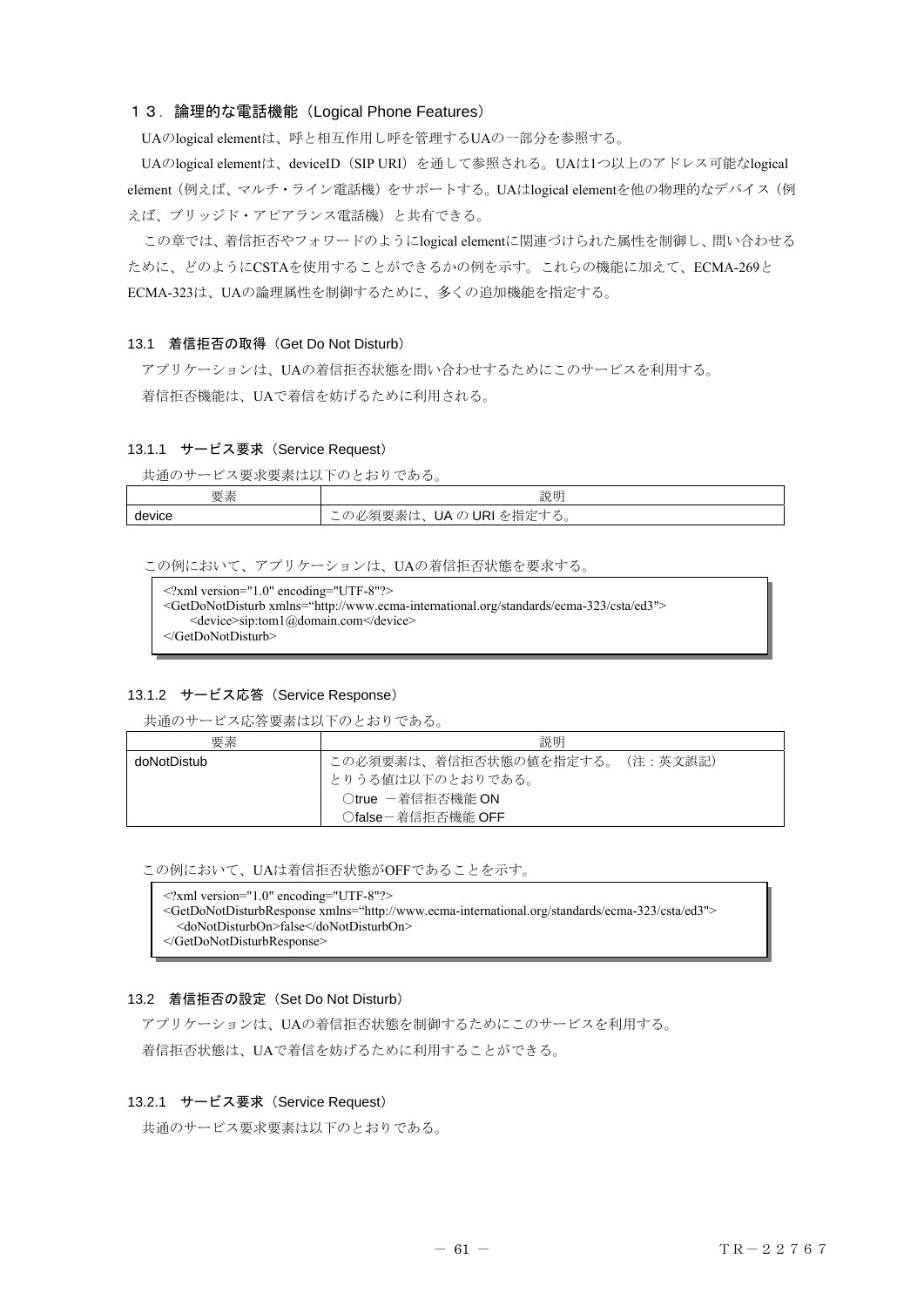| 要素             | 説明                         |
|----------------|----------------------------|
| device         | この必須要素は、電話機の URI を指定する。    |
| doNotDisturbOn | この必須要素は、要求された着信拒否機能の設定を示す。 |
|                | とりうる値は以下のとおりである。           |
|                | ○true -着信拒否 ON             |
|                | ○false-着信拒否 OFF            |

着信拒否状態をONに設定するためのアプリケーションからの要求の例。

```
<?xml version="1.0" encoding="UTF-8"?> 
<SetDoNotDisturb xmlns="http://www.ecma-international.org/standards/ecma-323/csta/ed3"> 
    <device>sip:tom1@domain.com</device> 
    <doNotDisturbOn>true</doNotDisturbOn> 
</SetDoNotDisturb>
```
## 13.2.2 サービス応答(Service Response)

共通のサービス応答要素はない。

例

```
<?xml version="1.0" encoding="UTF-8"?>
```
<SetDoNotDisturbResponse xmlns="http://www.ecma-international.org/standards/ecma-323/csta/ed3"/>

## 13.3 フォワーディングの取得 (Get Forwarding)

 アプリケーションは、UA のフォワーディング機能の現在の状態を問い合わせするためにこのサービスを 利用する。

フォワーディング機能は、着信呼を代替の宛先に転送するために利用される。

# 13.3.1 サービス要求 (Service Request)

共通のサービス要求要素は以下のとおりである。

| ळ<br>$\pm$<br>ফ<br>安米 | 説明                                                                                                                                       |
|-----------------------|------------------------------------------------------------------------------------------------------------------------------------------|
| device                | を指<br>--<br>$\sim$ $-$<br>--<br>$\sim$<br>UA の<br>--<br>ᄈ<br>URI.<br>$\sim$<br>茶<br>' L<br>$\mathbf{r}$<br>ᇨ<br>≖<br>$\sim$<br>′∾ ∩<br>ー |

この例において、アプリケーションは、UAのフォワーディング機能の状態を要求する。

| $\leq$ ?xml version="1.0" encoding="UTF-8"?>                                                |  |
|---------------------------------------------------------------------------------------------|--|
| $\leq$ GetForwarding xmlns="http://www.ecma-international.org/standards/ecma-323/csta/ed3"> |  |
| $\le$ device>sip:tom1@domain.com $\le$ /device>                                             |  |
| $\triangle$ GetForwarding>                                                                  |  |

## 13.3.2 サービス応答(Service Response)

共通のサービス応答要素は以下のとおりである。

| 要素             | 説明                                                        |
|----------------|-----------------------------------------------------------|
| forwardingList | この必須要素は、以下のものを含む forwardListItem 要素のリストを指定する。             |
|                | OforwardingType-この必須要素はforwarding タイプを示す。共通の              |
|                | forwarding タイプのうちのいくつかは以下のとおりである。                         |
|                | forwardImmediate、forwardBusy、forwardDND および forwardNoAns。 |
|                | OforwardStatus -この必須要素は false (forwarding タイプはアクティブで      |
|                | ない)または、true (forwarding タイプはアクティブである)の forwarding         |
|                | 状態を示す。                                                    |
|                | ○forwardDN -この必須要素は、呼が転送される宛先を指定する。                       |
|                | ○ringCount -この必須要素は、forwardNoAnsに先立つ呼出音の回数を指定             |
|                | する。                                                       |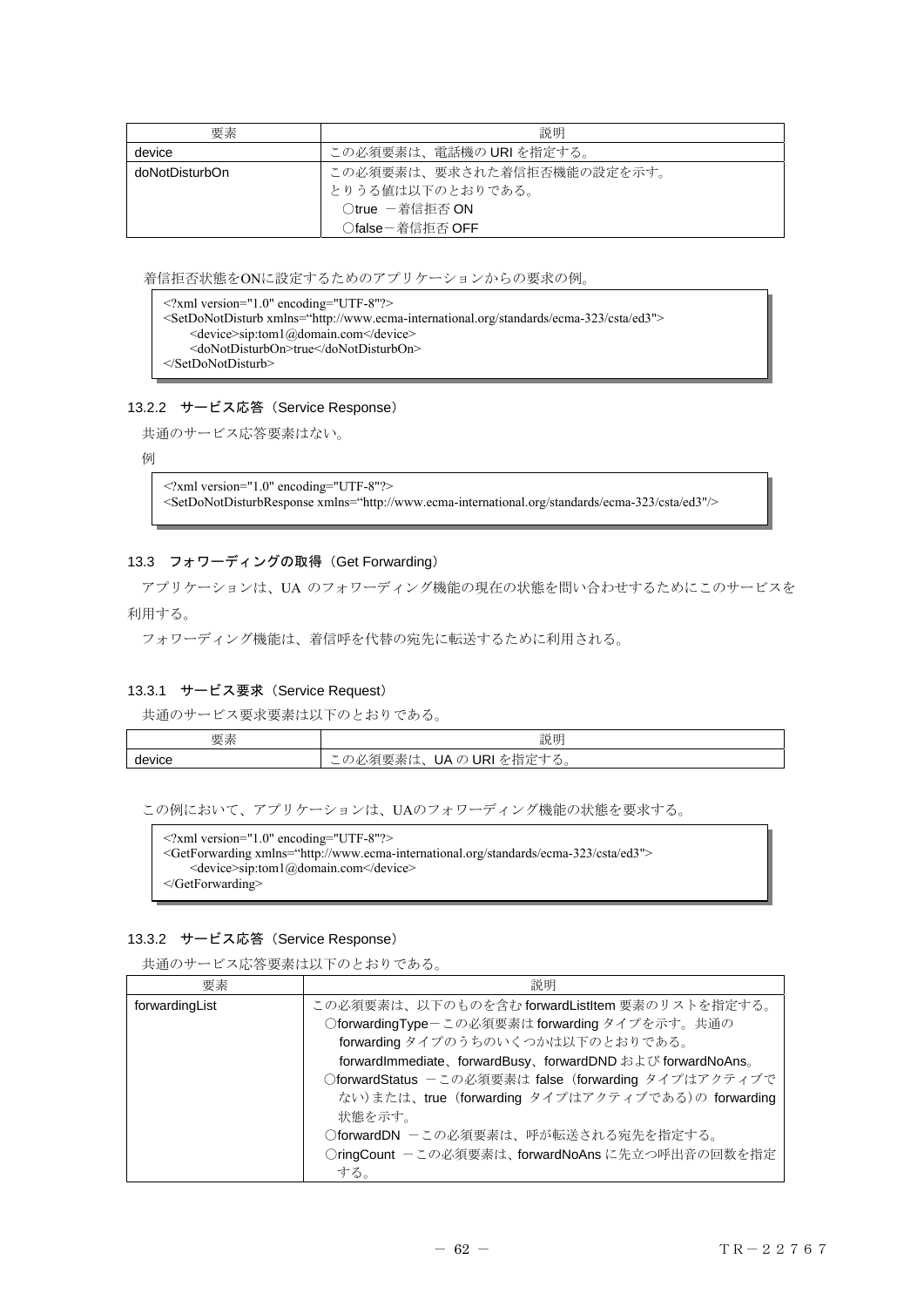この例において、電話機は、UA がすべての着信呼を sip:tom2@domain.com へフォワード設定することを

示す。

| $\langle$ xml version="1.0" encoding="UTF-8"?                                                                         |
|-----------------------------------------------------------------------------------------------------------------------|
| <getforwardingresponse xmlns="http://www.ecma-international.org/standards/ecma-323/csta/ed3"></getforwardingresponse> |
| $<$ forwardingList $>$                                                                                                |
| $<$ forwardListItem $>$                                                                                               |
| <forwardingtype>forwardImmediate</forwardingtype>                                                                     |
| <forwardstatus>true</forwardstatus>                                                                                   |
| <forwarddn>sip:tom2@domain.com</forwarddn>                                                                            |
| $\le$ forwardListItem>                                                                                                |
| $\le$ forwardingList>                                                                                                 |
| $\leq$ GetForwardingResponse>                                                                                         |

# この例において、もし電話機が10回の呼出音回数の間に応答されないならば、UAは着信呼を

sip:tom2@domain.comへフォワードすることを示す。

| $\leq$ ?xml version="1.0" encoding="UTF-8"?><br><getforwardingresponse xmlns="http://www.ecma-international.org/standards/ecma-323/csta/ed3"></getforwardingresponse> |
|-----------------------------------------------------------------------------------------------------------------------------------------------------------------------|
| $<$ forwardingList $>$                                                                                                                                                |
| $<$ forwardListItem $>$                                                                                                                                               |
| $\le$ forwardingType>forwardNoAns $\le$ /forwardingType>                                                                                                              |
| <forwardstatus>true</forwardstatus>                                                                                                                                   |
| <forwarddn>sip:tom2@domain.com</forwarddn>                                                                                                                            |
| $\langle$ ringCount>10 $\langle$ ringCount>                                                                                                                           |
| $\le$ forwardListItem>                                                                                                                                                |
| $\le$ forwardingList $>$                                                                                                                                              |
| $\leq$ GetForwardingResponse>                                                                                                                                         |
|                                                                                                                                                                       |

# 13.4 フォワーディングの設定(Set Forwarding)

アプリケーションは、UAのフォワーディング機能を制御するためにこのサービスを利用する。

フォワーディング機能は、着信呼を代替の宛先に転送するために利用される。

## 13.4.1 サービス要求 (Service Request)

共通のサービス要求要素は以下のとおりである。

| 要素              | 説明                                                        |
|-----------------|-----------------------------------------------------------|
| device          | この必須要素は、UAのURIを指定する。                                      |
| forwardingType  | この必須要素は、要求された forwarding タイプを指定する。共通の                     |
|                 | forwarding タイプのうちのいくつかは以下のとおりである。                         |
|                 | forwardImmediate、forwardBusy、forwardDND および forwardNoAns。 |
| activateForward | この必須要素は false (forwarding タイプはアクティブでない)または、true           |
|                 | (forwarding タイプはアクティブである)の forwarding 状態を指定する。            |
| forwardDN       | この必須要素は、呼が転送される宛先を指定する。                                   |
| ringCount       | このオプションの要素はforwardNoAnsに先立つ呼出音の回数を指定する。                   |

10回の呼出音回数の後に応答がない呼をUA sip:tom2@domain.comへフォワードすることをUAに設定する アプリケーションからの要求の例。

| $\leq$ ?xml version="1.0" encoding="UTF-8"?>                                                          |
|-------------------------------------------------------------------------------------------------------|
| <setforwarding xmlns="http://www.ecma-international.org/standards/ecma-323/csta/ed3"></setforwarding> |
| <device>sip:tom1@domain.com</device>                                                                  |
| <forwardingtype>forwardNoAns</forwardingtype>                                                         |
| <activateforward>true</activateforward>                                                               |
| <forwarddn>sip:tom2@domain.com</forwarddn>                                                            |
| $\langle$ ringCount $\rangle$ 10 $\langle$ ringCount $\rangle$                                        |
| $\le$ SetForwarding>                                                                                  |
|                                                                                                       |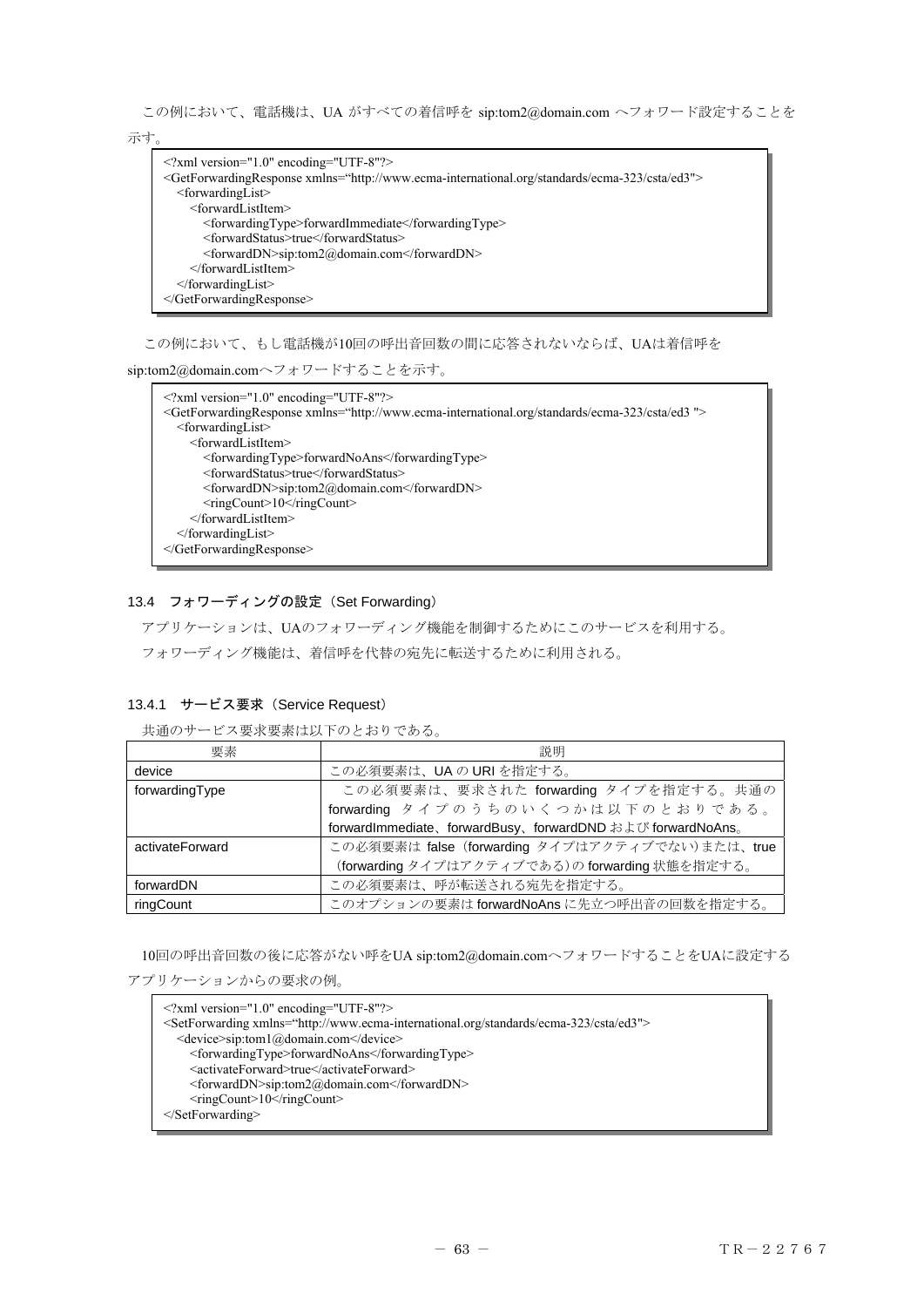# 13.4.2 サービス応答(Service Response)

共通のサービス応答要素はない。

例

<?xml version="1.0" encoding="UTF-8"?> <SetForwardingResponse xmlns="http://www.ecma-international.org/standards/ecma-323/csta/ed3"/>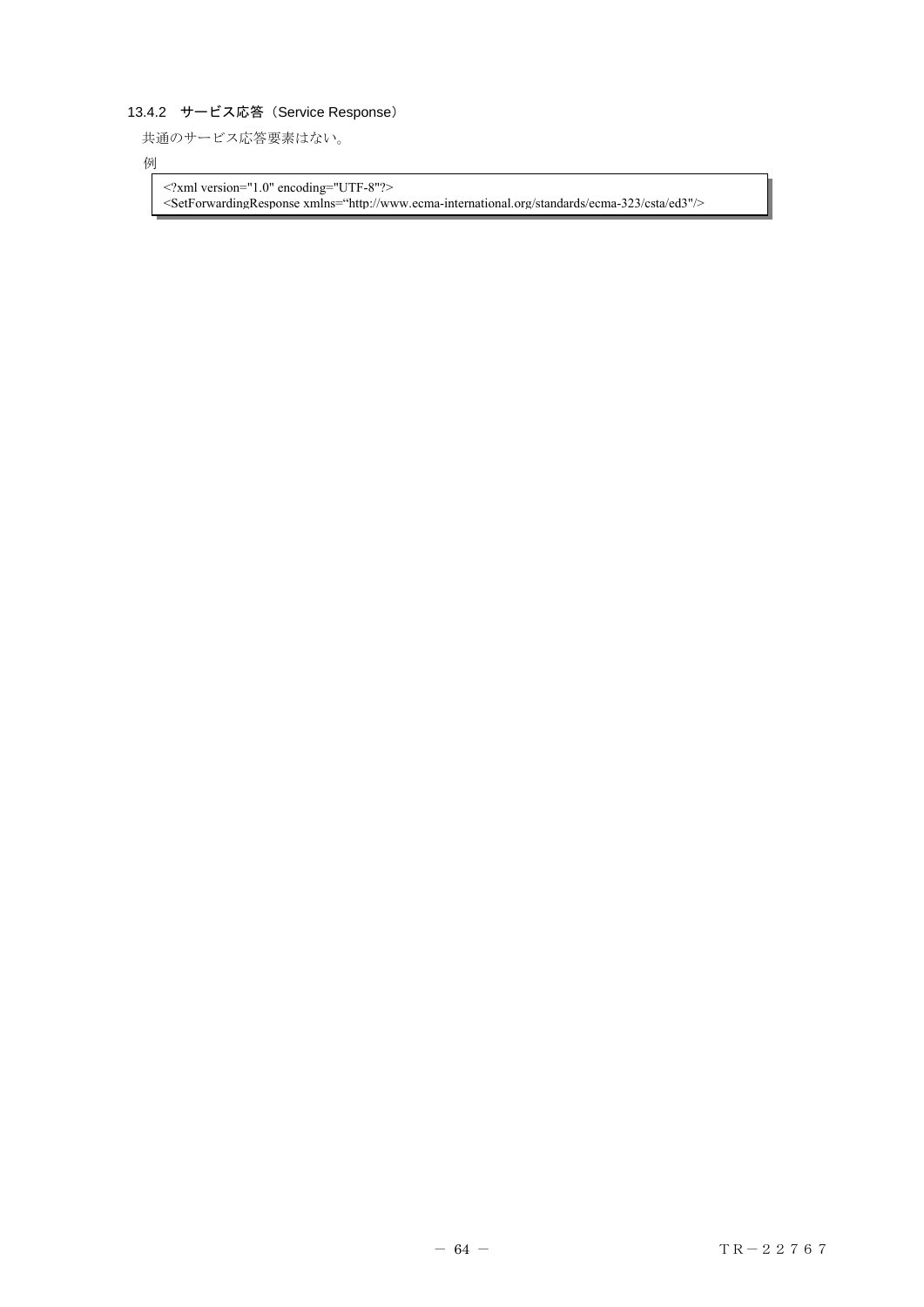## 14. サービスとイベントの状態監視 (Monitoring Services and Events)

#### 14.1 状態監視開始(Monitor Start)

 アプリケーションは、UAでコネクションと機能の状態の変化を監視するためにMonitor Startサービスを利 用する。

もし状態監視を確立することができる場合、UAは肯定応答を提供する。UAは、肯定応答においてこの Monitor Start要求に続いて起こるCSTAイベントと関連づけるために利用されるmonitorCrossRefIDを提供す る。

もし状態監視を首尾よく確立できなかった場合、UAは適切なエラー・コードとともに否定応答を提供す る。

いくつかの例

- ・UAがサービス要求のmonitorObjectを認識しない。
- ・UAはサービス要求のmonitorObjectに対して状態監視を確立することが許可されない。
- ・UAはこのサービスをサポートしていない。

#### 14.1.1 サービス要求 (Service Request)

共通のサービス要求要素は以下のとおりである。

| 要素                         | 説明                                       |
|----------------------------|------------------------------------------|
| monitorObject              | この必須要素は、監視される UA の URI を指定する。            |
| monitorType                | このオプションの要素は状態監視のタイプを指定する。                |
|                            | もしサービス要求において指定されないならば、UA はデフォルト値として      |
|                            | 「device」の monitorType を使用する。             |
| requestedMonitorMediaClass | このオプションの要素は、監視状熊にあるアプリケーションが関連するメデ       |
|                            | ィアのタイプのリストを指定する。もしサービス要求において指定されない       |
|                            | ならば、UA はアプリケーションが UA によってサポートされた全ての CSTA |
|                            | メディア・タイプのためのイベントを受け取ると仮定する。              |

 この例において、アプリケーションが、UA sip:tom@sip.comが監視されるように要求する。monitorTypeは、 指定されたmonitorObjectの呼だけが監視されることを示すデバイスである。以下に示すように、アプリケー ションは、指定されたデバイスにおける音声とIM呼を監視する。

| $\leq$ ?xml version="1.0" encoding="UTF-8"?><br><monitorstart <br="" xmlns="http://www.ecma-international.org/standards/ecma-323/csta/ed3">xmlns:xsi="http://www.w3.org/2001/XMLSchema-instance"&gt;</monitorstart> |
|---------------------------------------------------------------------------------------------------------------------------------------------------------------------------------------------------------------------|
| <monitorobject></monitorobject>                                                                                                                                                                                     |
| <deviceobject>sip:tom@sip.com</deviceobject>                                                                                                                                                                        |
| $\le$ /monitorObject>                                                                                                                                                                                               |
| $\leq$ monitorType>device $\leq$ /monitorType>                                                                                                                                                                      |
| <requestedmonitormediaclass></requestedmonitormediaclass>                                                                                                                                                           |
| <voice>true</voice>                                                                                                                                                                                                 |
| $\langle im \rangle$ true $\langle im \rangle$                                                                                                                                                                      |
|                                                                                                                                                                                                                     |
|                                                                                                                                                                                                                     |
|                                                                                                                                                                                                                     |

#### 14.1.2 肯定サービス応答(Positive Service Response)

この例はMonitor Start要求への肯定応答を示す。

共通のサービス応答要素は以下のとおりである。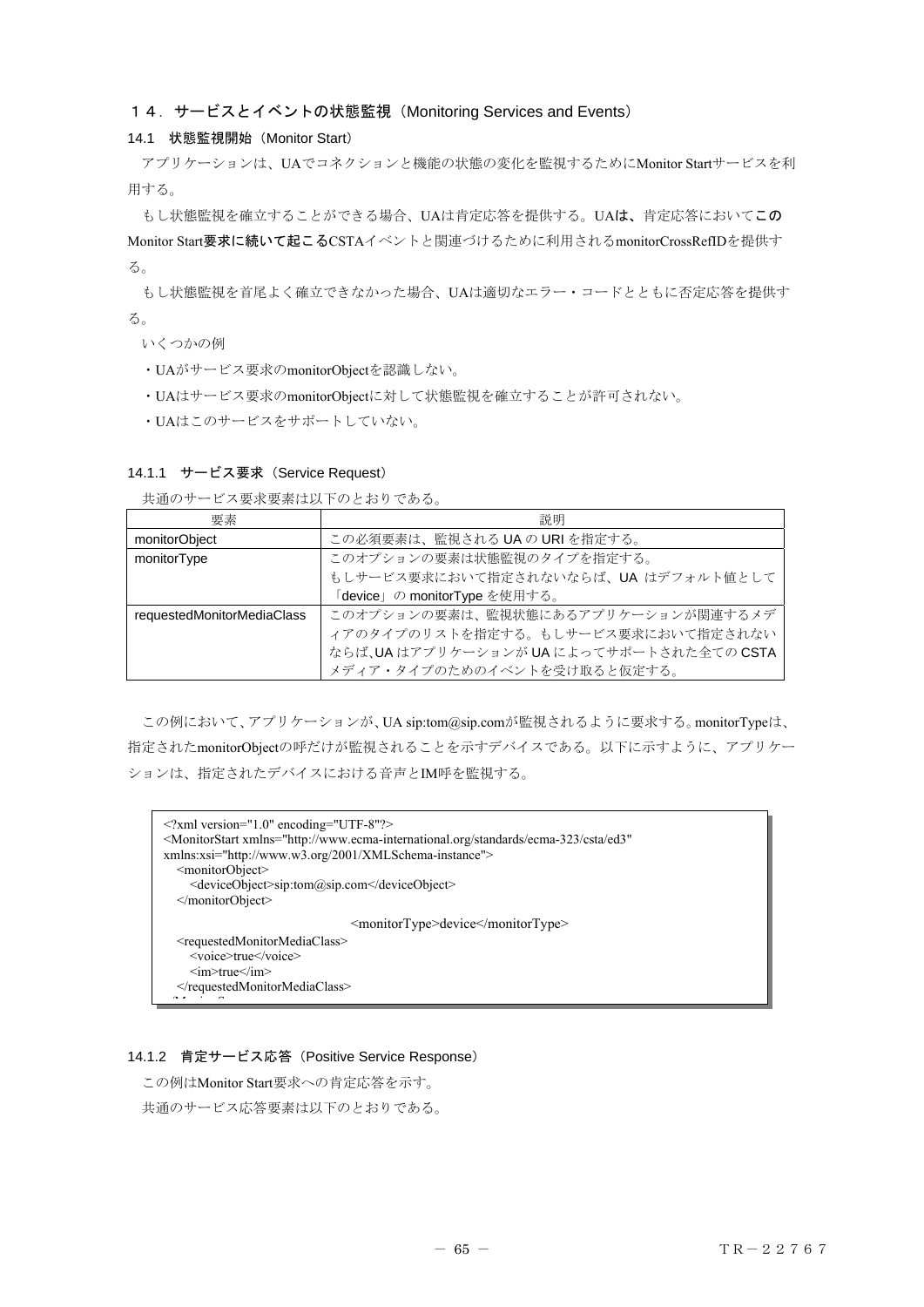| 要素                      | 説明                                              |
|-------------------------|-------------------------------------------------|
| monitorCrossRefID       | この要素は、イベント報告を開始した状態監視要求に続いて起こる CSTA イ           |
|                         | ベントと関係づけるように利用される一意な値である。                       |
| actualMonitorMediaClass | このオプションの要素は、UA が監視しているメディアの実際のタイプのリ             |
|                         | ストを指定する。UA により監視されたメディアのタイプは、サービス要求             |
|                         | において要求されたメディア・タイプと同様もしくはサブセットである。も              |
|                         | し actualMonitorMediaClass タイプがサービス要求で要求されたものと同じ |
|                         | であるなら、UAはこの要素を省略する。                             |

 この例において、UAは5665621の値を、この状態監視と関連したmonitorCrossRefIDに割り当てたことを示 す。この状態監視要求の結果として生成された続いて起こるCSTAイベントは、この値を含む。UAは、この 状態監視により音声とInstant Messagingメディア・クラス・タイプが監視することも示す。

| $\gamma$ \times \cdot \cdot \cdot \cdot \cdot \cdot \cdot \cdot \cdot \cdot \cdot \cdot \cdot \cdot \cdot \cdot \cdot \cdot \cdot \cdot \cdot \cdot \cdot \cdot \cdot \cdot \cdot \cdot \cdot \cdot \cdot \cdot \cdot \cdot \cdot |
|-----------------------------------------------------------------------------------------------------------------------------------------------------------------------------------------------------------------------------------|
| <monitorstartresponse <="" td="" xmlns="http://www.ecma-international.org/standards/ecma-323/csta/ed3"></monitorstartresponse>                                                                                                    |
| xmlns:xsi="http://www.w3.org/2001/XMLSchema-instance">                                                                                                                                                                            |
| <monitorcrossrefid>5665621</monitorcrossrefid>                                                                                                                                                                                    |
| <actualmonitormediaclass></actualmonitormediaclass>                                                                                                                                                                               |
| $<$ voice>true $<$ /voice>                                                                                                                                                                                                        |
| $\langle im \rangle$ true $\langle im \rangle$                                                                                                                                                                                    |
|                                                                                                                                                                                                                                   |
|                                                                                                                                                                                                                                   |

### 14.1.3 否定サービス応答(Negative Service Response)

CSTAErrorCodeメッセージは、否定応答を示すために使用される。

共通要素は以下のとおりである。

 必須のエラー・カテゴリ要素がある。エラーの値のセットそれぞれを 7 つのエラー・カテゴリから選択す る。全てのありうるエラー・コードのリストについては、ECMA-323 の 9.19 節を参照のこと。いくつかの一 般的に使われるエラー・コードは以下のとおりである。

| 要素                                  | 説明                                |
|-------------------------------------|-----------------------------------|
| operation                           | UA はサービスをサポートしない。                 |
| (serviceNotSupported)               |                                   |
| operation                           | 要求の状態監視オブジェクトは有効ではない。             |
| (invalidMonitorObject)              |                                   |
| operation                           | 許可されていないので UA は状態監視を確立できない。       |
| (privilegeViolationSpecifiedDevide) |                                   |
| system resource availability        | 状態監視オブジェクトがサービス外なので、UAは、状態監視を開始する |
| (outOfService)                      | ことができない。                          |

この例では、UAがこの状態監視オブジェクトを監視することを許可されていない否定応答を示す。

<?xml version="1.0" encoding="UTF-8"?> <CSTAErrorCode xmlns="http://www.ecma-international.org/standards/ecma-323/csta/ed3"> <operation>privilegeViolationSpecifiedDevice</operation> </CSTAErrorCode>

この例では、Monitor Startサービスがサポートされていないので、否定応答を示す。

<?xml version="1.0" encoding="UTF-8"?> <CSTAErrorCode xmlns="http://www.ecma-international.org/standards/ecma-323/csta/ed3"> <operation>serviceNotSupported</operation> </CSTAErrorCode>

この例では、要求の状態監視オブジェクトが無効である否定応答を示す。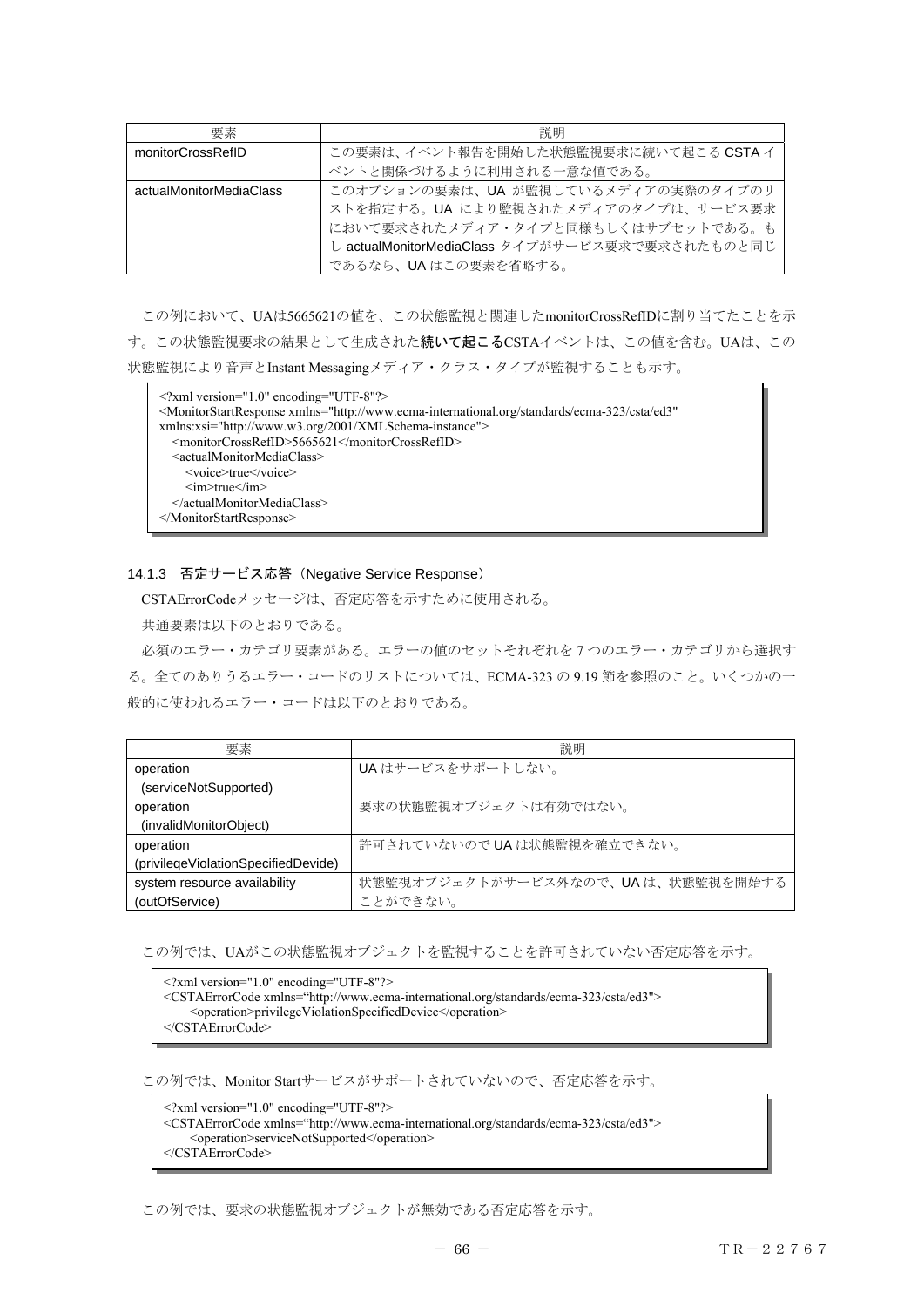```
<?xml version="1.0" encoding="UTF-8"?> 
<CSTAErrorCode xmlns="http://www.ecma-international.org/standards/ecma-323/csta/ed3"> 
    <operation>invalidMonitorObject</operation> 
</CSTAErrorCode>
```
### 14.2 監視停止 (Monitor Stop)

アプリケーションは、既存の状態監視を停止するためにMonitor Stopサービスを利用する。

もし指定した状態監視を停止することができなかった場合、UAは適切なエラー・コードとともに否定応 答を提供する。

いくつかの例

・UAがサービス要求のmonitorCrossRefIDを認識しない。

・UAはこのサービスをサポートしていない。

## 14.2.1 サービス要求 (Service Request)

共通のサービス要求要素は以下のとおりである。

| 要素                | 説明                                               |
|-------------------|--------------------------------------------------|
| monitorCrossRefID | この必須要素は、Monitor Stop 肯定応答において提供された monitor cross |
|                   | referencs ID を指定する。                              |

 この例では、アプリケーションは、5665621のmonitor across reference識別子に関連した既存の状態監視を 停止することを要求する。

```
\leq?xml version="1.0" encoding="UTF-8"?>
<MonitorStop xmlns="http://www.ecma-international.org/standards/ecma-323/csta/ed3" 
xmlns:xsi="http://www.w3.org/2001/XMLSchema-instance"> 
  <monitorCrossRefID>5665621</monitorCrossRefID> 
</MonitorStop>
```
#### 14.2.2 肯定サービス応答(Positive Service Response)

肯定サービス応答に共通のサービス応答要素はない。

この例では、UAがサービス要求において指定された状態監視を停止したことを示す。

<?xml version="1.0" encoding="UTF-8"?> <MonitorStopResponse xmlns="http://www.ecma-international.org/standards/ecma-323/csta/ed3" xmlns:xsi="http://www.w3.org/2001/XMLSchema-instance"/>

### 14.2.3 否定サービス応答(Negative Service Response)

CSTAErrorCodeメッセージは、否定応答を示すために使用される。

共通要素は以下のとおりである。

 必須のエラー・カテゴリ要素がある。エラーの値のセットそれぞれを 7 つのエラー・カテゴリから選択す る。全てのありうるエラー・コードのリストについては、ECMA-323 の 9.19 節を参照のこと。いくつかの一

| 要素                         | 説明                    |
|----------------------------|-----------------------|
| operation                  | UA はサービスをサポートしない。     |
| (serviceNotSupported)      |                       |
| operation                  | 要求の状態監視オブジェクトは有効ではない。 |
| (invalidMonitorCrossRefID) |                       |

## 般的に使われるエラー・コードは以下のとおりである。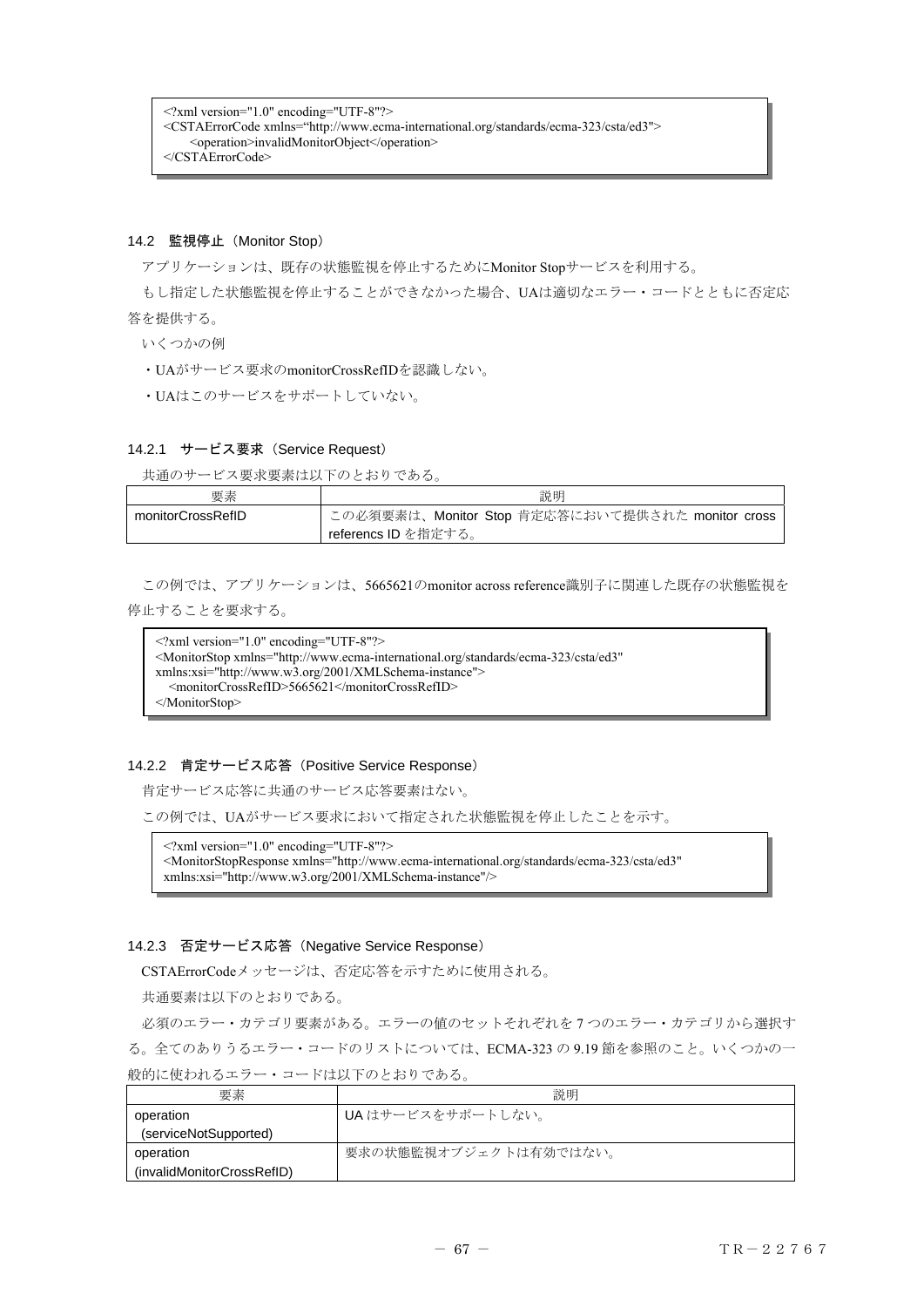この例では、Monitor Stopサービスがサポートされていないので、否定応答を示す。

| $\gamma$ \times $\gamma$ \times \times = "1.0" encoding = "UTF-8"?                                    |
|-------------------------------------------------------------------------------------------------------|
| <cstaerrorcode xmlns="http://www.ecma-international.org/standards/ecma-323/csta/ed3"></cstaerrorcode> |
| <operation>serviceNotSupported</operation>                                                            |
| $\langle$ /CSTAErrorCode>                                                                             |

この例では、要求のmonitor cross reference識別子が無効である否定応答を示す。

<?xml version="1.0" encoding="UTF-8"?> <CSTAErrorCode xmlns="http://www.ecma-international.org/standards/ecma-323/csta/ed3"> <operation>invalidMonitorCrossRefID</operation> </CSTAErrorCode>

## 14.3 イベント(Events)

CSTAイベントはUAでCSTAコネクションもしくは機能の状態の変化を示す。

イベントはCSTA標準においてCSTAサービスのようなカテゴリに分類される。

8章は、uaCSTAプロファイルの一部であるイベントについて要約する。16章では、どのようにイベントが 利用されるかの多くの例がある。

CSTAイベント、イベント要素、および動作の全てについての詳細記述はECMA-269を参照のこと。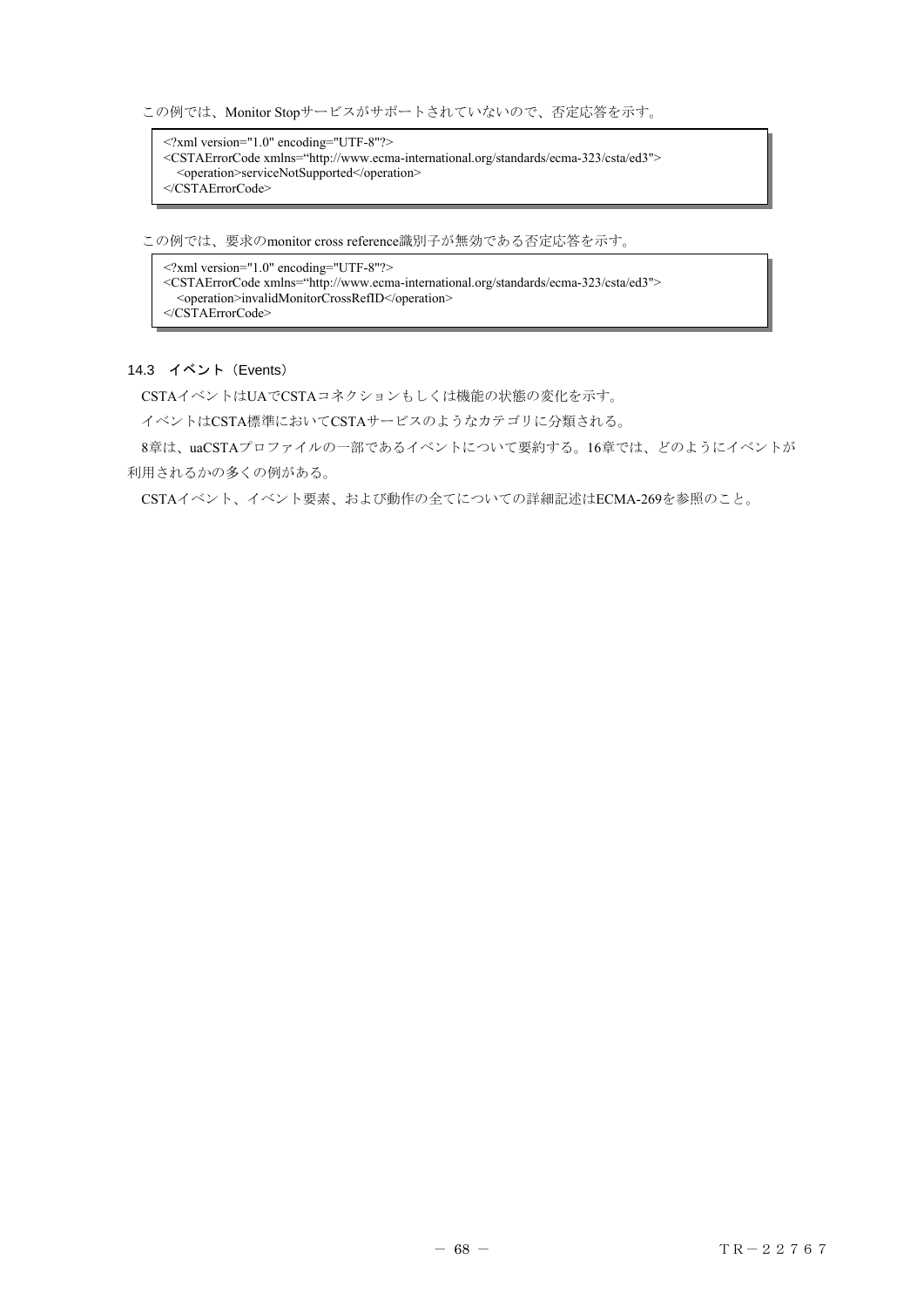## 15.スナップショット・サービス(Snapshot Services)

### 15.1 スナップショット・デバイス(SnapshotDevice)

 アプリケーションは、UAでCSTAコネクションについての情報を得るために、Snapshot Deviceサービスを 利用する。

UAは、UAで0個以上のコネクションのリストおよびそれぞれのコネクションについての情報とともに肯 定応答を提供する。

もし肯定応答を提供できなかった場合、UAは適切なエラー・コードとともに否定応答を提供する。

いくつかの例

- ・UAがサービス要求のsnapshotObjectを認識しない。
- ・UAはサービス要求のsnapshotObjectにスナップショットすることが許可されない。

・UAはこのサービスをサポートしていない。

#### 15.1.1 サービス要求 (Service Request)

共通のサービス要求要素は以下のとおりである。

| 要素             | 説明                                     |
|----------------|----------------------------------------|
| snapshotObiect | - の必須要素は、スナップショットするための UA の URI を指定する。 |

この例では、アプリケーションが、UA sip:tom@sip.comがスナップショットされることを要求する。

| $\leq$ ?xml version="1.0" encoding="UTF-8"?>                                                                       |
|--------------------------------------------------------------------------------------------------------------------|
| <snapshotdevice <="" td="" xmlns="http://www.ecma-international.org/standards/ecma-323/csta/ed3"></snapshotdevice> |
| $xmlns:xsi="http://www.w3.org/2001/XMLSchema-instance">$                                                           |
| $\leq$ snapshotObject>sip:tom1@domain.com $\leq$ snapshotObject>                                                   |
| $\le$ /SnapshotDevice>                                                                                             |
|                                                                                                                    |

## 15.1.2 肯定サービス応答(Positive Service Response)

単一の応答メッセージで応答情報が返されるので、(UAでCSTAコネクションの数と一致している)0個 以上のsnapshotDeviceResponseInfo要素とともに要素snapshotDataが提供される。

snapshotDeviceResponseInfo要素の共通の要素は以下のとおりである。

| 要素                           | 説明                                          |
|------------------------------|---------------------------------------------|
| connectionIdentifier         | この必須要素は、コネクションの connectionID を提供する。         |
|                              | これは、コネクションに適用される CSTA サービスにおいて利用される         |
|                              | connectionID である。                           |
| <i><b>localCallState</b></i> | この必須要素は、1 つ以上の CSTA コネクション状態から成る            |
|                              | compoundCallState を指定する。リストの最初のコネクション状態は、報告 |
|                              | されているコネクションの「ローカル」コネクション状態である。もし UA         |
|                              | に既知ならば(違ったデバイスで)同じ呼の他のコネクションを反映する他          |
|                              | のコネクション状熊も提供される。                            |
| servicesPermitted            | このオプション・パラメータは、どんな CSTA サービスが報告されているコ       |
|                              | ネクションに適用できるかどうかを示す。UA によりサポートされたコー          |
|                              | ル・モデルと機能が変化するために、アプリケーションにこの情報を提供す          |
|                              | ることを UA に支援させるので、UA におけるコネクション状態と他のコネ       |
|                              | クション状熊で与えられるコネクションに対して、どのサービスが適用でき          |
|                              | るかをアプリケーションが知ることができる。                       |
| mediaCallCharacteristics     | このオプションの要素は、報告されているコネクションの mediaClass (音    |
|                              | 声、イメージ、IM など)を示す。                           |

 この例において、UAは、32387のcallIDおよびsip:tom1@domain.comのdeviceIDによるデバイスにおけるひ とつのCSTAコネクションであることを示す。コネクション状態は呼出しである。UAは、3つのCSTAサービ ス(Deflect Call,Answer callとClear Connection)がコネクションに適用できることを示す。UAは、これが音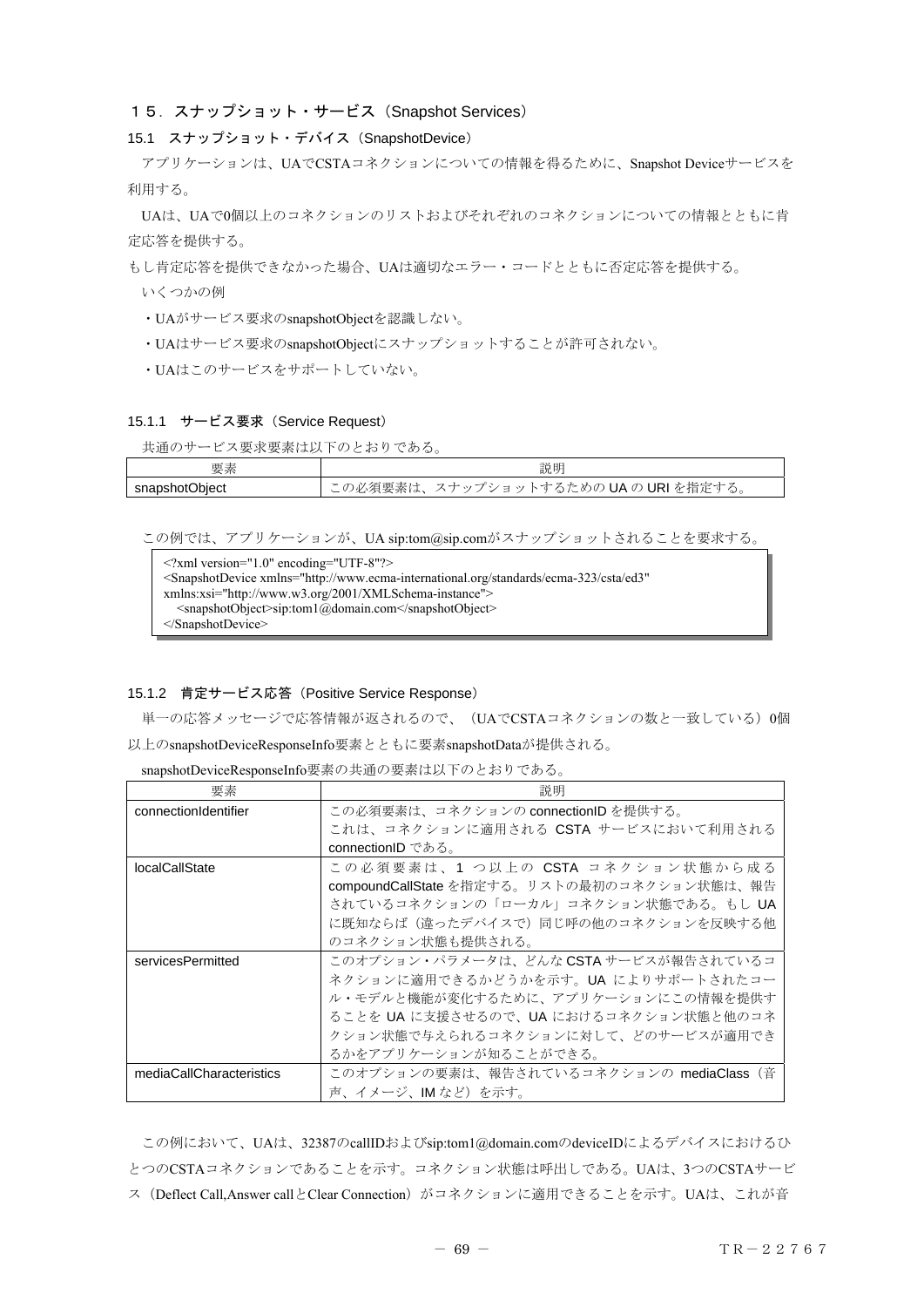声通話であることを示す。

| xml version="1.0" encoding="UTF-8"?                                                                                                |
|------------------------------------------------------------------------------------------------------------------------------------|
| <snapshotdeviceresponse <="" td="" xmlns="http://www.ecma-international.org/standards/ecma-323/csta/ed3"></snapshotdeviceresponse> |
| xmlns:xsi="http://www.w3.org/2001/XMLSchema-instance">                                                                             |
| <crossrefidorsnapshotdata></crossrefidorsnapshotdata>                                                                              |
| <snapshotdata></snapshotdata>                                                                                                      |
| <snapshotdeviceresponseinfo></snapshotdeviceresponseinfo>                                                                          |
| <connectionidentifier></connectionidentifier>                                                                                      |
| <callid>32387</callid>                                                                                                             |
| <deviceid>sip:tom1@domain.com</deviceid>                                                                                           |
|                                                                                                                                    |
| $<$ localCallState>                                                                                                                |
| <compoundcallstate></compoundcallstate>                                                                                            |
| <localconnectionstate>alerting</localconnectionstate>                                                                              |
|                                                                                                                                    |
|                                                                                                                                    |
| <servicespermitted></servicespermitted>                                                                                            |
| <callcontrolservices></callcontrolservices>                                                                                        |
| <answercall>true</answercall>                                                                                                      |
| <clearconnection>true</clearconnection>                                                                                            |
| <deflectcall>true</deflectcall>                                                                                                    |
|                                                                                                                                    |
| <callassociatedservices></callassociatedservices>                                                                                  |
| <mediaattachementservices></mediaattachementservices>                                                                              |
| <routeingservices></routeingservices>                                                                                              |
| <voiceunitservices></voiceunitservices>                                                                                            |
| $\le$ /servicesPermitted>                                                                                                          |
| <mediacallcharacteristics></mediacallcharacteristics>                                                                              |
| <mediaclass></mediaclass>                                                                                                          |
| <voice>true</voice>                                                                                                                |
| $<$ /mediaClass>                                                                                                                   |
|                                                                                                                                    |
|                                                                                                                                    |
| $\le$ /snapshotData>                                                                                                               |
|                                                                                                                                    |
|                                                                                                                                    |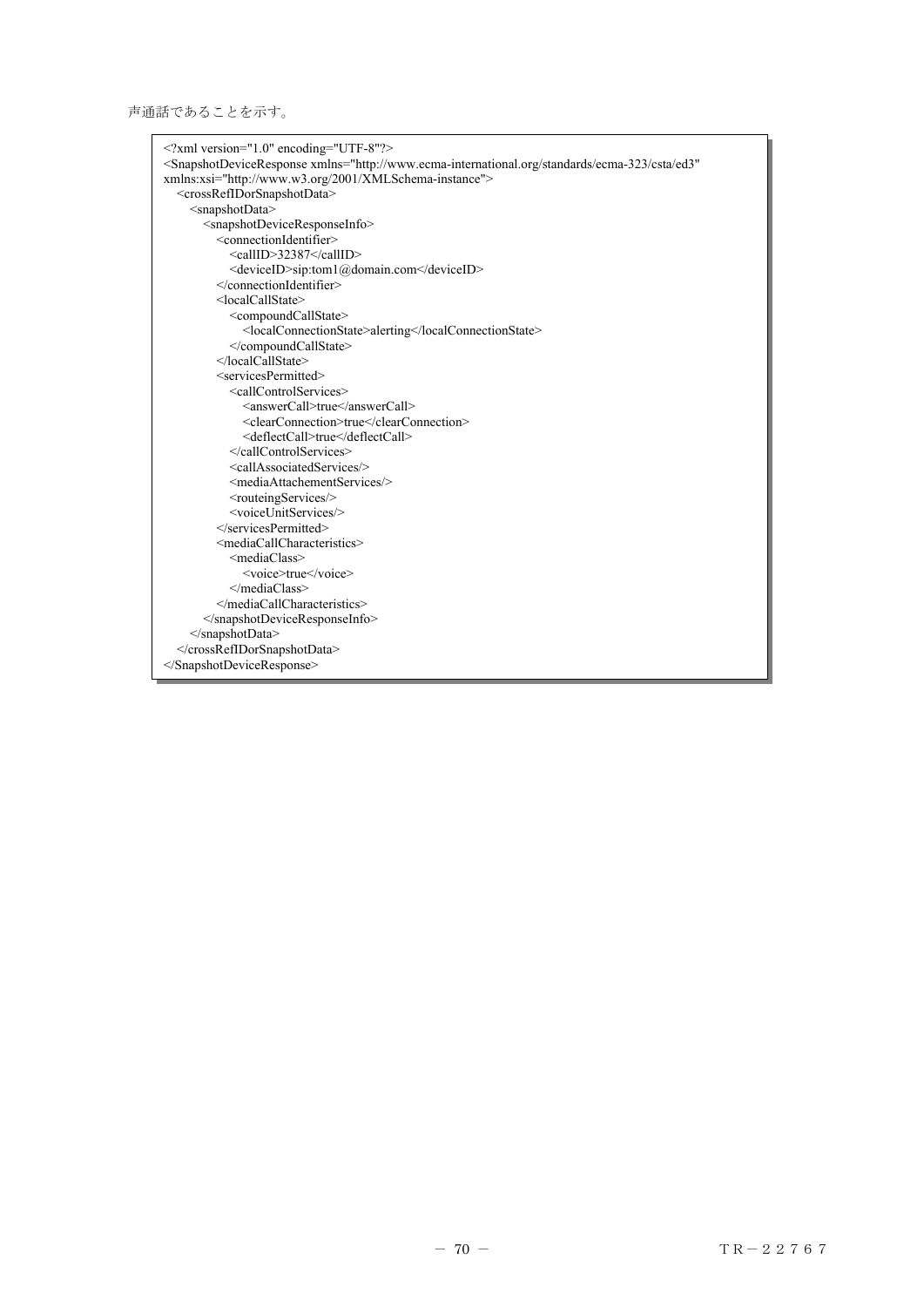次の例において、UAは、デバイスに2つの(音声メディア)CSTAコネクションがあることを示す。最初 の呼のコネクション状態はheldであり、2番目のコネクションに対してのコネクション状態は、connectedであ る。

UAは、唯一1つのCSTAサービス(Clear Connection)が最初のコネクションに適用できることを示す。UA は、以下のCSTAサービス (Transfer Call,Alternate CallとReconnect Call) が2番目のコネクションに適用でき ることを示す。

| xml version="1.0" encoding="UTF-8"?<br><snapshotdeviceresponse <br="" xmlns="http://www.ecma-international.org/standards/ecma-323/csta/ed3">xmlns:xsi="http://www.w3.org/2001/XMLSchema-instance"&gt;</snapshotdeviceresponse> |
|--------------------------------------------------------------------------------------------------------------------------------------------------------------------------------------------------------------------------------|
| <crossrefidorsnapshotdata></crossrefidorsnapshotdata>                                                                                                                                                                          |
| <snapshotdata></snapshotdata>                                                                                                                                                                                                  |
| <snapshotdeviceresponseinfo></snapshotdeviceresponseinfo>                                                                                                                                                                      |
| <connectionidentifier></connectionidentifier>                                                                                                                                                                                  |
| <callid>32387</callid>                                                                                                                                                                                                         |
| <deviceid>sip:tom1@domain.com</deviceid>                                                                                                                                                                                       |
|                                                                                                                                                                                                                                |
| <localcallstate></localcallstate>                                                                                                                                                                                              |
| <compoundcallstate></compoundcallstate>                                                                                                                                                                                        |
| <localconnectionstate>hold</localconnectionstate>                                                                                                                                                                              |
|                                                                                                                                                                                                                                |
|                                                                                                                                                                                                                                |
| <servicespermitted></servicespermitted>                                                                                                                                                                                        |
| <callcontrolservices><br/><clearconnection>true</clearconnection></callcontrolservices>                                                                                                                                        |
|                                                                                                                                                                                                                                |
| <callassociatedservices></callassociatedservices>                                                                                                                                                                              |
| <mediaattachementservices></mediaattachementservices>                                                                                                                                                                          |
| <routeingservices></routeingservices>                                                                                                                                                                                          |
| <voiceunitservices></voiceunitservices>                                                                                                                                                                                        |
|                                                                                                                                                                                                                                |
| <mediacallcharacteristics></mediacallcharacteristics>                                                                                                                                                                          |
| <mediaclass></mediaclass>                                                                                                                                                                                                      |
| <voice>true</voice>                                                                                                                                                                                                            |
|                                                                                                                                                                                                                                |
|                                                                                                                                                                                                                                |
|                                                                                                                                                                                                                                |
| <snapshotdeviceresponseinfo></snapshotdeviceresponseinfo>                                                                                                                                                                      |
| <connectionidentifier></connectionidentifier>                                                                                                                                                                                  |
| <callid>32388</callid>                                                                                                                                                                                                         |
| <deviceid>sip:tom1@domain.com</deviceid>                                                                                                                                                                                       |
|                                                                                                                                                                                                                                |
| <localcallstate></localcallstate>                                                                                                                                                                                              |
| <compoundcallstate></compoundcallstate>                                                                                                                                                                                        |
| <localconnectionstate>connected</localconnectionstate>                                                                                                                                                                         |
|                                                                                                                                                                                                                                |
|                                                                                                                                                                                                                                |
| <servicespermitted></servicespermitted>                                                                                                                                                                                        |
| <callcontrolservices></callcontrolservices>                                                                                                                                                                                    |
| <alternatecall>true</alternatecall>                                                                                                                                                                                            |
| <reconnectcall>true</reconnectcall>                                                                                                                                                                                            |
| <transfercall>true</transfercall><br>                                                                                                                                                                                          |
| <callassociatedservices></callassociatedservices>                                                                                                                                                                              |
| <mediaattachementservices></mediaattachementservices>                                                                                                                                                                          |
| <routeingservices></routeingservices>                                                                                                                                                                                          |
| <voiceunitservices></voiceunitservices>                                                                                                                                                                                        |
|                                                                                                                                                                                                                                |
| <mediacallcharacteristics></mediacallcharacteristics>                                                                                                                                                                          |
| <mediaclass></mediaclass>                                                                                                                                                                                                      |
| <voice>true</voice>                                                                                                                                                                                                            |
|                                                                                                                                                                                                                                |
|                                                                                                                                                                                                                                |
|                                                                                                                                                                                                                                |
|                                                                                                                                                                                                                                |
|                                                                                                                                                                                                                                |
|                                                                                                                                                                                                                                |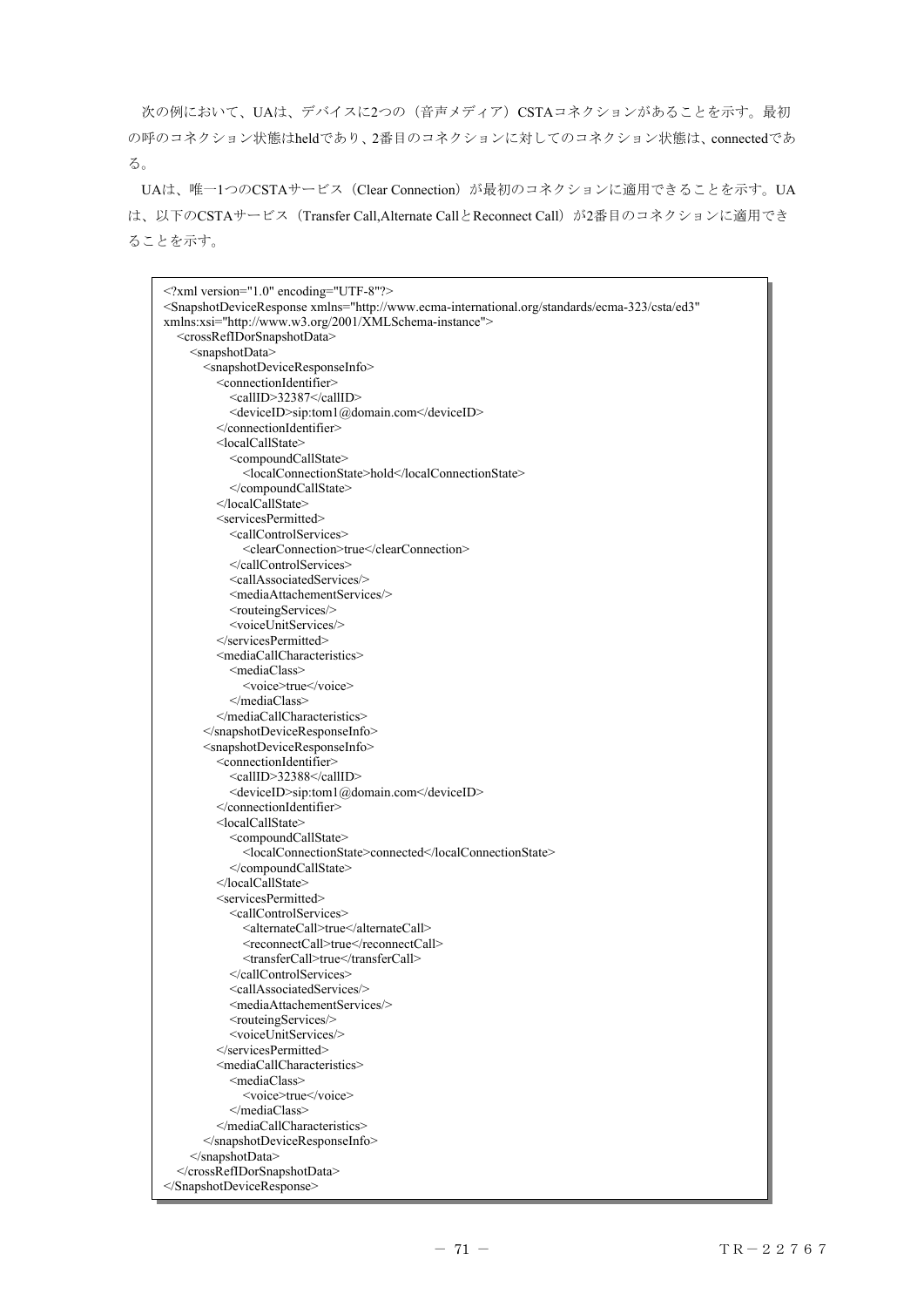次の例において、UAはスナップショットオブジェクトにCSTAコネクションがないことを示す。

<?xml version="1.0" encoding="UTF-8"?> <SnapshotDeviceResponse xmlns="http://www.ecma-international.org/standards/ecma-323/csta/ed3" xmlns:xsi="http://www.w3.org/2001/XMLSchema-instance"> <crossRefIDorSnapshotData> <snapshotData/> </crossRefIDorSnapshotData> </SnapshotDeviceResponse>

### 15.1.3 否定サービス応答(Negative Service Response)

CSTAErrorCodeメッセージは、否定応答を示すために使用される。

共通要素は以下のとおりである。

 必須のエラー・カテゴリ要素がある。エラーの値のセットそれぞれを 7 つのエラー・カテゴリから選択す る。全てのありうるエラー・コードのリストについては、ECMA-323 の 9.19 節を参照のこと。いくつかの一 般的に使われるエラー・コードは以下のとおりである。

| 要素                                  | 説明                                |
|-------------------------------------|-----------------------------------|
| operation                           | UA はサービスをサポートしない。                 |
| (serviceNotSupported)               |                                   |
| Operation                           | 要求のスナップショットオブジェクトは有効でない。          |
| (invalidSnapshotObject)             |                                   |
| operation                           | 許可されていないのでUAはオブジェクトにスナップショットすることが |
| (privilegeViolationSpecifiedDevice) | できない。                             |

この例では、UAがこのオブジェクトをスナップショットすることを許可されていない否定応答を示す。

- <?xml version="1.0" encoding="UTF-8"?>
- <CSTAErrorCode xmlns="http://www.ecma-international.org/standards/ecma-323/csta/ed3">
	- <operation>privilegeViolationSpecifiedDevice</operation>

</CSTAErrorCode>

この例では、Snapshot Deviceサービスがサポートされていないので、否定応答を示す。

<?xml version="1.0" encoding="UTF-8"?> <CSTAErrorCode xmlns="http://www.ecma-international.org/standards/ecma-323/csta/ed3"> <operation>serviceNotSupported</operation> </CSTAErrorCode>

この例では、要求のスナップショットオブジェクトが無効である否定応答を示す。

<?xml version="1.0" encoding="UTF-8"?>

<CSTAErrorCode xmlns="http://www.ecma-international.org/standards/ecma-323/csta/ed3"> <operation>invalidMonitorObject</operation>

</CSTAErrorCode>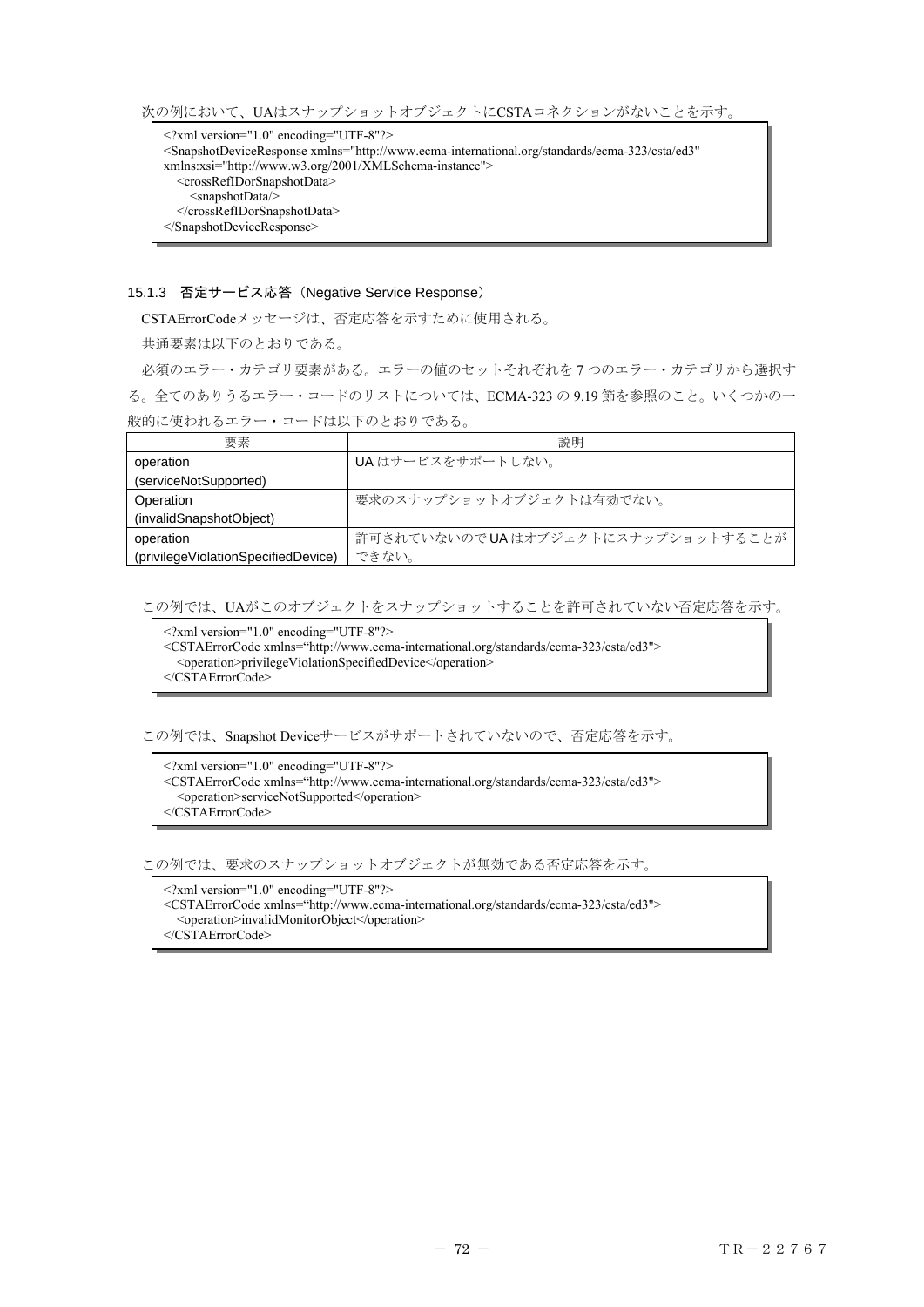# 16.ディスカバリーとシステム状態サービス(Discovery and System Status Services)

#### 16.1 CSTA 機能の取得 (Get CSTA Features)

このサービスにより、サポートされたCSTA機能(CSTAサービスとイベント)のリストが得られる。

これは、システム・レベル(すなわち、CSTA Switching Function レベル)要求である。もしSwitching Function で唯一のUAがあるならば、このサービスによって、そのUAによりサポートされた機能のすべてが返される。 Switching functionにおいてサポートされたひとつ以上のUAが存在するならば、これは、それぞれのUAより サポートされるすべてのサービスとイベントのスーパーセットを返す。

これが"lightweight"CSTA Capability Exchangeサービスであることに注意のこと。他のCSTAサービスは、特 定的のUA(デバイス)についての付加的な情報を得るために使用できる。

#### 16.1.1 サービス要求 (Service Request)

サービス要求に共通のサービス要求要素はない。

この例では、アプリケーションは、サポートされているCSTA機能を要求する。

 $\leq$ ?xml version="1.0" encoding="UTF-8"?> <GetCSTAFeatures xmlns="http://www.ecma-international.org/standards/ecma-323/csta/ed3" xmlns:xsi="http://www.w3.org/2001/XMLSchema-instance"/>

#### 16.1.2 サービス応答(Service Response)

共通のサービス応答要素は以下のとおりである。

| 要素                | 説明                                  |
|-------------------|-------------------------------------|
| supportedServices | この必須要素は、サポートされた CSTA サービスのリストを指定する。 |
|                   | サービスはカテゴリによって編成される。もしサービスがリストに含められ  |
|                   | ていないならば、それはサポートされない。                |
| supportedEvents   | この必須要素は、サポートされた CSTA イベントのリストを指定する。 |
|                   | イベントはカテゴリによって編成される。もしイベントがリストに含められ  |
|                   | ていないならば、それはサポートされない。                |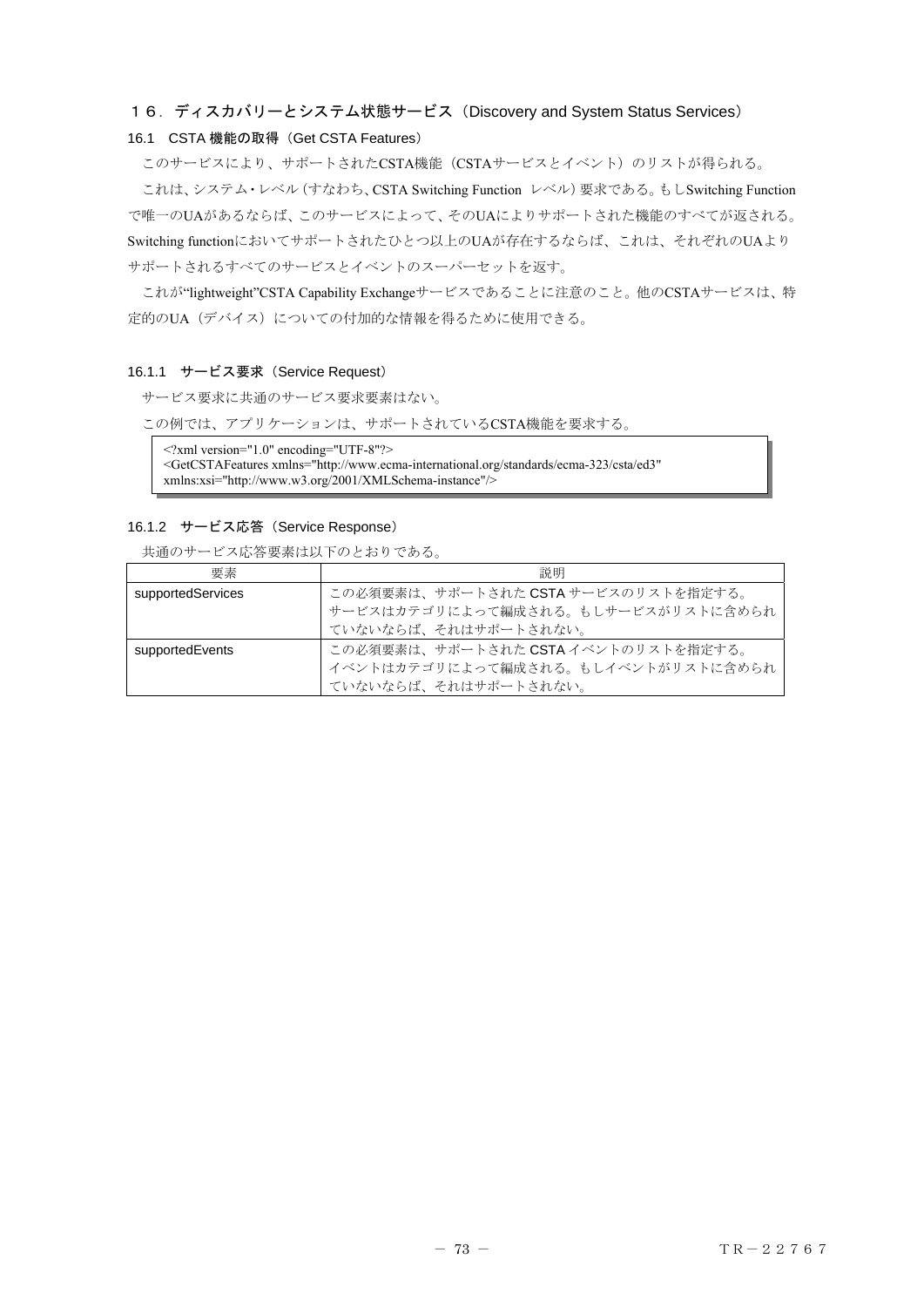| xml version="1.0" encoding="UTF-8"?<br><getcstafeaturesresponse <br="" xmlns="http://www.ecma-international.org/standards/ecma-323/csta/ed3">xmlns:xsi="http://www.w3.org/2001/XMLSchema-instance"&gt;<br/><supportedservices><br/><capexchangeservlist><br/><getswitchingfunctioncaps></getswitchingfunctioncaps><br/><getswitchingfunctiondevices></getswitchingfunctiondevices></capexchangeservlist></supportedservices></getcstafeaturesresponse>                                                                                                                                                                                                                                                                                                                                                                                                                                                                                  |
|-----------------------------------------------------------------------------------------------------------------------------------------------------------------------------------------------------------------------------------------------------------------------------------------------------------------------------------------------------------------------------------------------------------------------------------------------------------------------------------------------------------------------------------------------------------------------------------------------------------------------------------------------------------------------------------------------------------------------------------------------------------------------------------------------------------------------------------------------------------------------------------------------------------------------------------------|
| <br><systemstatservlist><br/><requestsystemstatus></requestsystemstatus><br/><systemstatus></systemstatus></systemstatservlist>                                                                                                                                                                                                                                                                                                                                                                                                                                                                                                                                                                                                                                                                                                                                                                                                         |
|                                                                                                                                                                                                                                                                                                                                                                                                                                                                                                                                                                                                                                                                                                                                                                                                                                                                                                                                         |
| <monitoringservlist><br/><monitorstart></monitorstart><br/><monitorstop></monitorstop><br/></monitoringservlist><br><snapshotservlist><br/><snapshotdevice></snapshotdevice><br/></snapshotservlist><br><callcontrolservlist><br/><answercall></answercall><br/><clearconnection></clearconnection><br/><deflectcall></deflectcall><br/><holdcall></holdcall><br/><makecall></makecall><br/><retrievecall<br><singlesteptransfer></singlesteptransfer><br/></retrievecall<br></callcontrolservlist><br><br><supportedevents><br/><callcontrolevtslist><br/><connectioncleared></connectioncleared><br/><delivered></delivered><br/><diverted></diverted><br/><established></established><br/><failed></failed><br/><math>\leq</math>held<math>\geq</math><br/><netwreached></netwreached><br/><retrieved></retrieved><br/><serviceinitiated></serviceinitiated><br/><transferred></transferred></callcontrolevtslist></supportedevents> |
|                                                                                                                                                                                                                                                                                                                                                                                                                                                                                                                                                                                                                                                                                                                                                                                                                                                                                                                                         |
|                                                                                                                                                                                                                                                                                                                                                                                                                                                                                                                                                                                                                                                                                                                                                                                                                                                                                                                                         |

### 16.1.3 否定サービス応答(Negative Service Response)

CSTAErrorCodeメッセージは、否定応答を示す。

共通の要素は以下のとおりである。

必須のエラー・カテゴリ要素がある。エラーの値のセットそれぞれを7つのエラー・カテゴリから選択す る。全てのありうるエラー・コードのリストについては、ECMA-323の9.19節を参照のこと。いくつかの一 般的に使われるエラー・コードは以下のとおりである。

| 西<br>$\sim$ 213 $-$                   | 長光 口目<br>-<br>叽                                                                    |
|---------------------------------------|------------------------------------------------------------------------------------|
| an (serviceNotSupported)<br>operatior | ↘<br>$\mathbf{r}$<br>.<br>$\sim$ $\sim$<br>$\sim$<br>—<br>$\overline{\phantom{0}}$ |

この例では、Get CSTA Featuresサービスがサポートされていないので、否定応答を示す。

<?xml version="1.0" encoding="UTF-8"?>

<CSTAErrorCode xmlns="http://www.ecma-international.org/standards/ecma-323/csta/ed3">

<operation>serviceNotSupported</operation>

</CSTAErrorCode>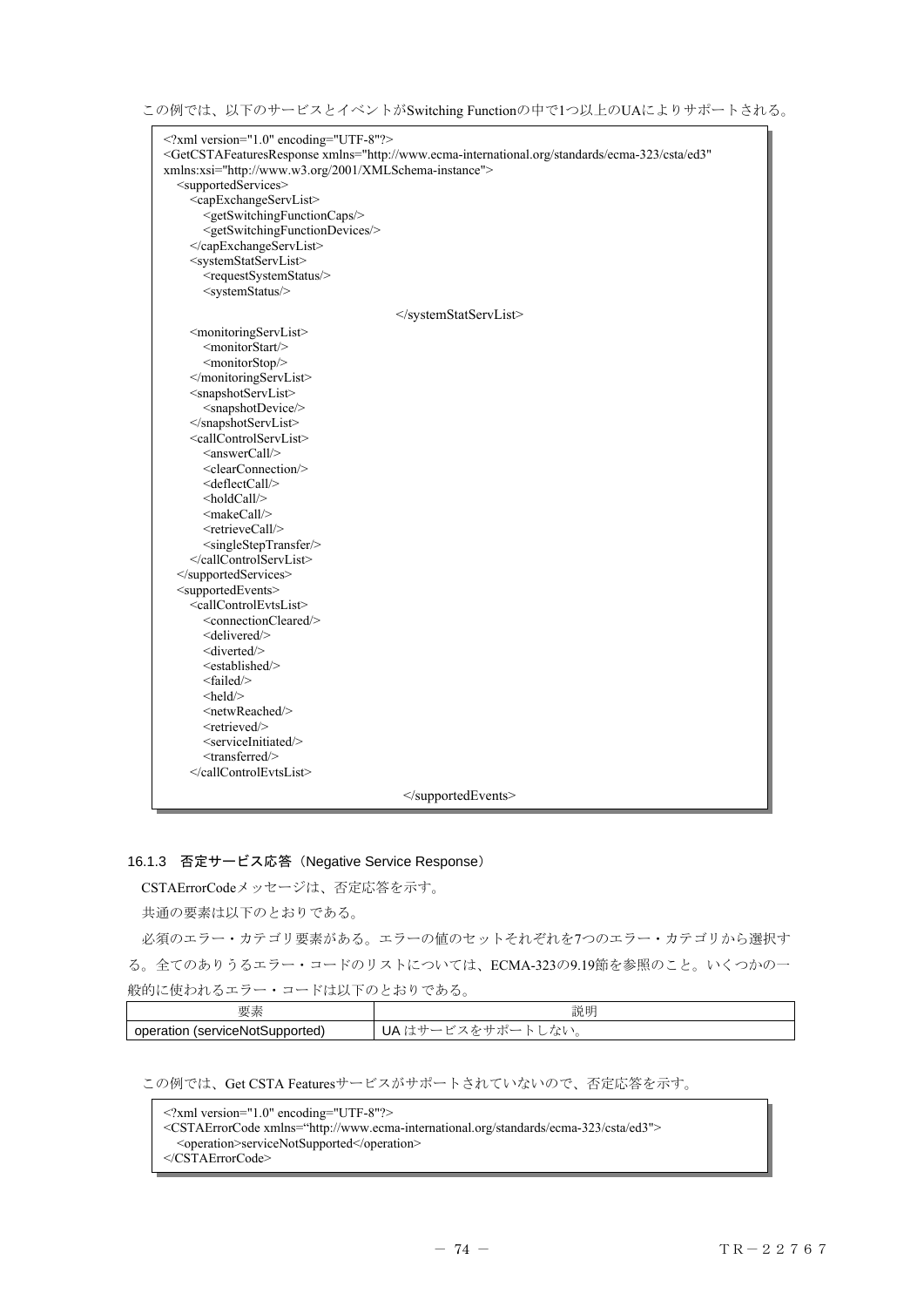#### 16.2 システム状態要求(Request System Status)

 このサービスは、システムの状態(すなわち、アプリケーション関連付け)を得るために、アプリケーシ ョンにより利用される。

#### 16.2.1 サービス要求 (Service Request)

サービス要求に共通のサービス要求要素はない。

この例では、アプリケーションは、サポートされたCSTA機能を要求する。

 $\leq$ ?xml version="1.0" encoding="UTF-8"?>

<RequestSystemStatus xmlns="http://www.ecma-international.org/standards/ecma-323/csta/ed3" xmlns:xsi="http://www.w3.org/2001/XMLSchema-instance"/>

#### 16.2.2 サービス応答(Service Response)

共通のサービス応答要素は以下のとおりである。

| 要素           | 説明                                      |
|--------------|-----------------------------------------|
| systemStatus | これはシステム状態である。典型的な値のうちいくつかが以下のとおりであ      |
|              | る。                                      |
|              | ○normal -システム状態は正常である。                  |
|              | Odisabled-システム状態は無効である。いったんシステム状態が無効になっ |
|              | たら、既存の状態監視は失われて、再確立される必要がある。            |

以下の例では、どのようにnormalのシステム状態が返されるかを示している。

| $\gamma$ \times $\gamma$ \times \text{\math}\$ \times \text{\math}\$ \times \text{\math}\$ \times \text{\math}\$ \text{\math}\$ \text{\math}\$ \text{\math}\$ \text{\math}\$ \text{\math}\$ \text{\math}\$ \text{\math}\$ \text{\math}\$ \text{\m                        |
|--------------------------------------------------------------------------------------------------------------------------------------------------------------------------------------------------------------------------------------------------------------------------|
| <requestsystemstatusresponse xmlns="http://www.ecma-international.org/standards/ecma-323/&lt;/td&gt;&lt;/tr&gt;&lt;tr&gt;&lt;td&gt;&lt;math&gt;\text{csta}/\text{ed3}&lt;/math&gt;" xmlns:xsi="http://www.w3.org/2001/XMLSchema-instance"></requestsystemstatusresponse> |
| <systemstatus>normal</systemstatus>                                                                                                                                                                                                                                      |
| $\langle$ RequestSystemStatusResponse>                                                                                                                                                                                                                                   |

### 16.2.3 否定サービス応答(Negative Service Response)

CSTAErrorCodeメッセージは、否定応答を示す。

共通の要素は以下のとおりである。

必須のエラー・カテゴリ要素がある。エラーの値のセットそれぞれを7つのエラー・カテゴリから選択す る。全てのありうるエラー・コードのリストについては、ECMA-323の9.19節を参照のこと。いくつかの一

般的に使われるエラー・コードは以下のとおりである。

| 西<br>__<br>. 개인                              | 説明                                                                 |
|----------------------------------------------|--------------------------------------------------------------------|
| operation<br>∄serviceNot<br>pported.<br>Supr | э.<br>اں<br>$\sim$<br>⊸<br>◡<br>$\sim$<br>$\overline{\phantom{0}}$ |

この例では、Request System Statusサービスがサポートされていないので、否定応答を示す。

```
<?xml version="1.0" encoding="UTF-8"?> 
<CSTAErrorCode xmlns="http://www.ecma-international.org/standards/ecma-323/csta/ed3"> 
  <operation>serviceNotSupported</operation> 
</CSTAErrorCode>
```
#### 16.3 システム状態 (System Status)

 このサービスは、システム(すなわち、アプリケーション関連づけ)の状態をアプリケーションに送るた めに利用される。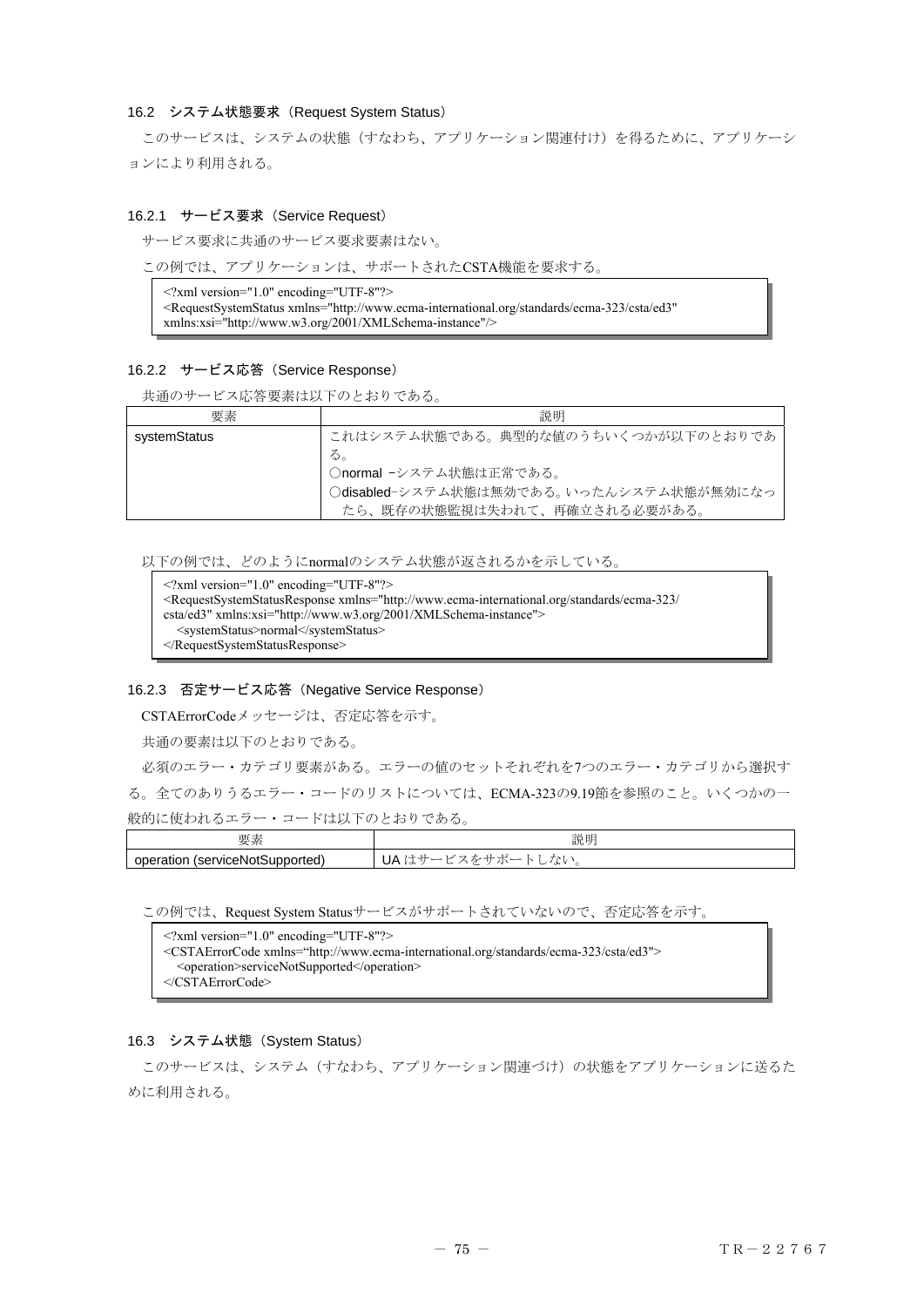## 16.3.1 サービス要求 (Service Request)

共通のサービス要求要素は以下のとおりである。

| 要素           | 説明                                        |
|--------------|-------------------------------------------|
| systemStatus | この必須要素は、システムの状態を表す。報告される共通のシステム状態値        |
|              | は、以下のとおりである。                              |
|              | ○disabled -アプリケーション・セッションで始められたすべての状態監視   |
|              | が失われて、もしさらに監視が必要であるなら、システム状態が disabled    |
|              | でないなら直ちにアプリケーションは、Monitor Start サービスを使用して |
|              | 状熊監視を再度確立しなければならない。                       |
|              | ○enabled -アプリケーション・セッションで始められたすべての状態監視    |
|              | が失われて、さらに監視が必要であるなら、直ちにアプリケーションは、         |
|              | Monitor Start サービスを使用して状態監視を再度確立しなければならな  |
|              | い。                                        |
|              | ○normal -システム状態は正常である。                    |

この例では、switching functionはenabledのsystemStatusを報告する。これは、アプリケーション・セッショ ンを通して始められたどんな状態監視も失われ、Monitor Startサービスによって再確立される必要がある。

<?xml version="1.0" encoding="UTF-8"?> <SystemStatus xmlns="http://www.ecma-international.org/standards/ecma-323/csta/ed3" xmlns:xsi="http://www.w3.org/2001/XMLSchema-instance"> <systemStatus>enabled</systemStatus> </SystemStatus>

#### 16.3.2 肯定サービス応答(Positive Service Response)

 $\leq$ ?xml version="1.0" encoding="UTF-8"?> <SystemStatusResponse xmlns="http://www.ecma-international.org/standards/ecma-323/csta/ed3" xmlns:xsi="http://www.w3.org/2001/XMLSchema-instance"/>

### 16.3.3 否定サービス応答(Negative Service Response)

System Status要求に対する期待された否定サービス応答はない。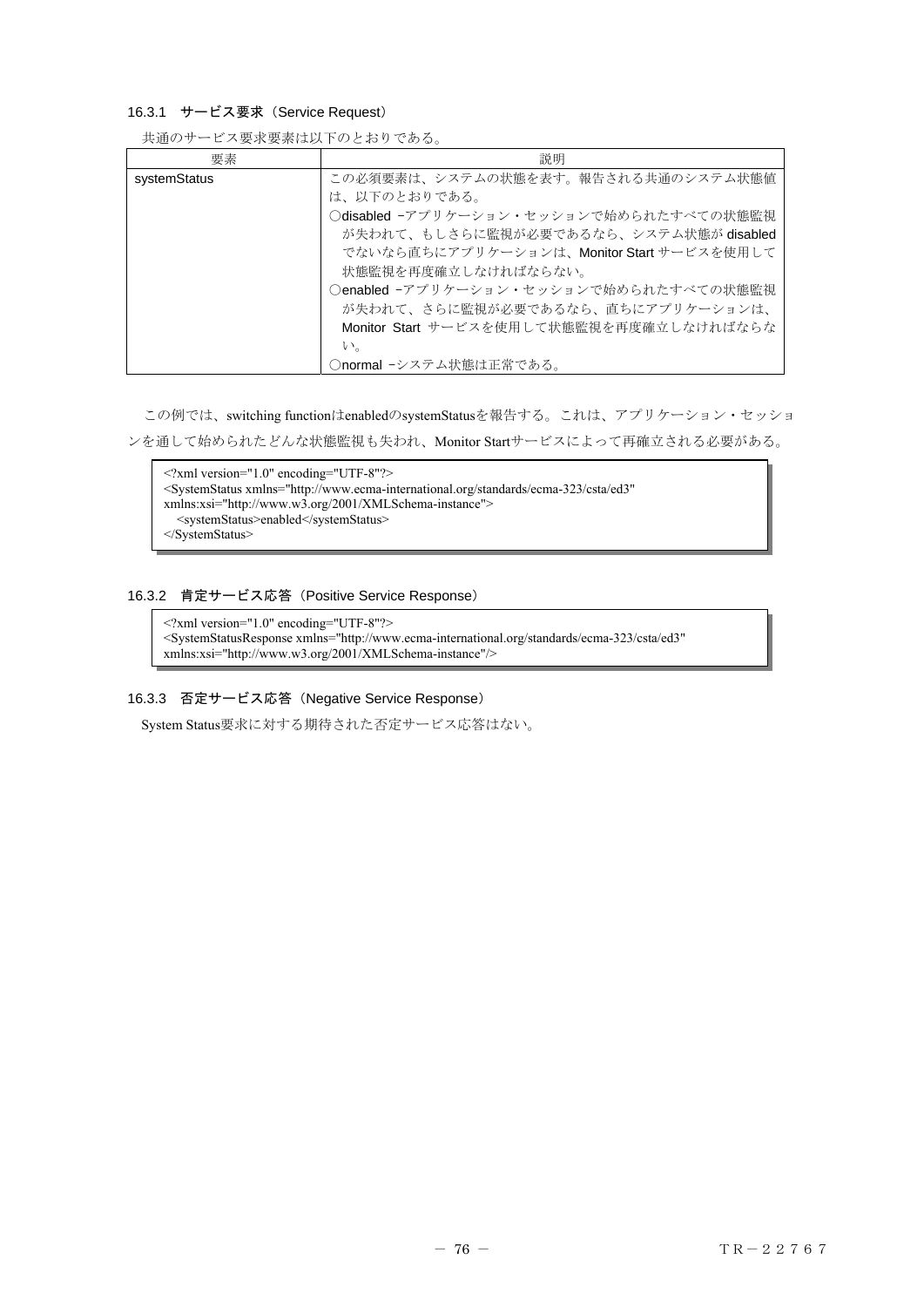#### 17.ECMA-323 の実例(ECMA-323 lllustrative Examples)

 この章では、SIPと共に使用された場合のECMA-323 XMLメッセージの例を示す。この章では、5章で議論 された環境にアドレスするセクションで構成される。

### 17.1 SIP UA のコントロール(Controlling a SIP UA)

このセクションでは、SIP 電話である SIP UA をコントロールするために、uaCSTA (SIP の上の CSTA) が どのように使用されるかの例を示す。

これらの例において 2 つの機能的なコンポーネントがある。

| コンポーネント     | 説明                                                        |  |
|-------------|-----------------------------------------------------------|--|
| SIP UA      | CSTA インタフェース観点から、これは CSTA「switching function」である。         |  |
|             | SIP UA アプリケーション・プロトコルは SIP 上の ECMA-323 である。SIP            |  |
|             | 電話の CSTA deviceID は SIP:ua1@123,123.123.123 のコンタクト URI で示 |  |
|             | される。                                                      |  |
| Appkication | CSTAインタフェース観点から、これは「computing function」である。この             |  |
|             | コンポーネントは典型的にはクライアント・アプリケーションを含んでい                         |  |
|             | る。さらに、そのアプリケーションは SIP:app1@pc33.domain.com のコン            |  |
|             | タクト URI によって示される SIP UA でもある。                             |  |

# 17.1.1 SIP 電話のアプリケーション・セッション生成、状態監視確立(Creating an Application Session,Establishing a Monitor for a SIP Phone)

 次の図は、アプリケーション・セッションがどのように生成され CSTA 状態監視がどのように開始される かを示す。



 アプリケーションが最初に行うことは SIP UA を持った CSTA アプリケーション・セッションを確立する ことである。これは、INVITE メソッドのボディで提供される CSTA Request System Status サービス要求を含 む SIP INVITE を送ることにより達成される。コンテンツ・タイプは application/csta+xml である。Content disposition ヘッダは、UA が application/csta+xml コンテンツ・タイプをサポートしなければならないことを示 す。

 この例では、アプリケーションは、ユーザの公表されたアドレスもしくは Address of Record(AoR) URI sip:tom@domain.com へ INVITE を送る。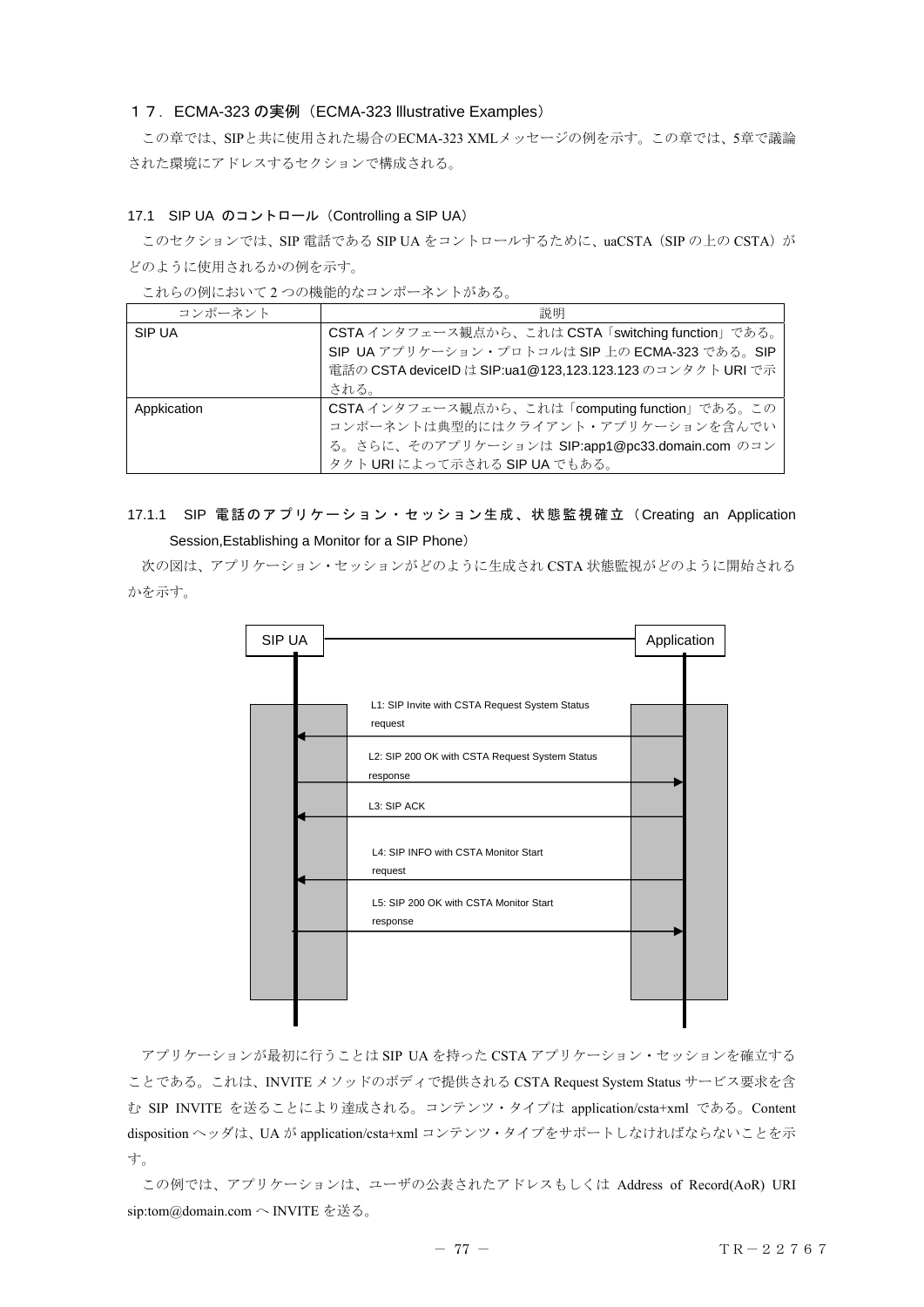CSTA に関連する SIP ヘッダのいくつかが、以下の例に含まれる。 SIP INVITE および関連するヘッダの フォーマットの完全な記述に関しては IETF RFC 3261 を参照のこと。

INVITE sip:tom@domain.com SIP/2.0 Via: Max-Forwards: To: <sip:tom@domain.com> From: <sip:app1@domain.com>; tag=abc Call-id: CSeq: 1 INVITE Contact: <sip:app1@pc33.domain.com> Content-Type: application/csta+xml Content-Disposition: signal; handling=required Content-Length: nnn  $\leq$ ?xml version="1.0" encoding="UTF-8"?> <RequestSystemStatus xmlns="http://www.ecma-international.org/standards/ecma-323/csta/ed3" xmlns:xsi="http://www.w3.org/2001/XMLSchema-instance"/>

UAはINVITEを受付け、これがCSTAアプリケーション・セッションを確立する特別のINVITEであること を(Content-DispositionおよびContent-Typeのヘッダによって) 検知する。(このUAはこのMIMEタイプをサ ポートする。そうでなければ、それはINVITEに415(Unsupported Media Type)の応答メッセージを返す。) CSTAアプリケーション関連づけが確立された後、2行目に示すようにUAはアプリケーションに、SIP 200 OKを送る。200 OKメッセージは、CSTAアプリケーション・セッションが確立されたことを示す「normal」 システム状態を提供するCSTA Request System Status応答を含んでいる。他のシステム状態値を提供すること ができるかもしれないことに注目する―これらの場合では、アプリケーション・セッションが確立されるこ とを考慮され、しかしシステム状態値に依存し、あるCSTA機能はまだ利用可能ではない。

この例において、200 OKは、引き続いて起こるINFOの様なSIPメソッドでこのUAにアドレスするために 使用されるsip:ua1@123.123.123.123のcontact address URIを含む。

| SIP/2.0 200 OK                                                                                                                                                                                                                                                                                 |  |
|------------------------------------------------------------------------------------------------------------------------------------------------------------------------------------------------------------------------------------------------------------------------------------------------|--|
| Via:                                                                                                                                                                                                                                                                                           |  |
| To: $\langle$ sip:tom@domain.com>; tag=def                                                                                                                                                                                                                                                     |  |
| From: $\langle$ sip:app1@domain.com>; tag=abc                                                                                                                                                                                                                                                  |  |
| $Call-id=xxx$                                                                                                                                                                                                                                                                                  |  |
| CSeq: 1 INVITE                                                                                                                                                                                                                                                                                 |  |
| Contact: $\langle$ sip:ua1@123.123.123.123>                                                                                                                                                                                                                                                    |  |
| Content-Type: application/csta+xml                                                                                                                                                                                                                                                             |  |
| Content-Disposition: signal; handling=required                                                                                                                                                                                                                                                 |  |
| Content-Length: nnn                                                                                                                                                                                                                                                                            |  |
| $\leq$ ?xml version="1.0" encoding="UTF-8"?><br><requestsystemstatusresponse xmlns="http://www.ecma-international.org/standards/ecma-323/&lt;br&gt;csta/ed3" xmlns:xsi="http://www.w3.org/2001/XMLSchema-instance"><br/><systemstatus>normal</systemstatus><br/></requestsystemstatusresponse> |  |

 アプリケーションは、3行目に示すようにCSTAサービス要求と応答を転送するためのSIPセッションを確 立するためにACKで応答する。

アプリケーションは、UAに着信した時、監視対象(sip:ua1@123.123.123.123)として興味があるUA上で CSTA Monitorを開始することを通知される。ECMA-323 Monitor Startサービスは、4行目に示されるようなSIP INFOメソッドでカプセル化される。

 SIP Reuest URIヘッダはINVITE 200 OK応答からContactヘッダの中で返されるアドレスで示されることに 注意することである。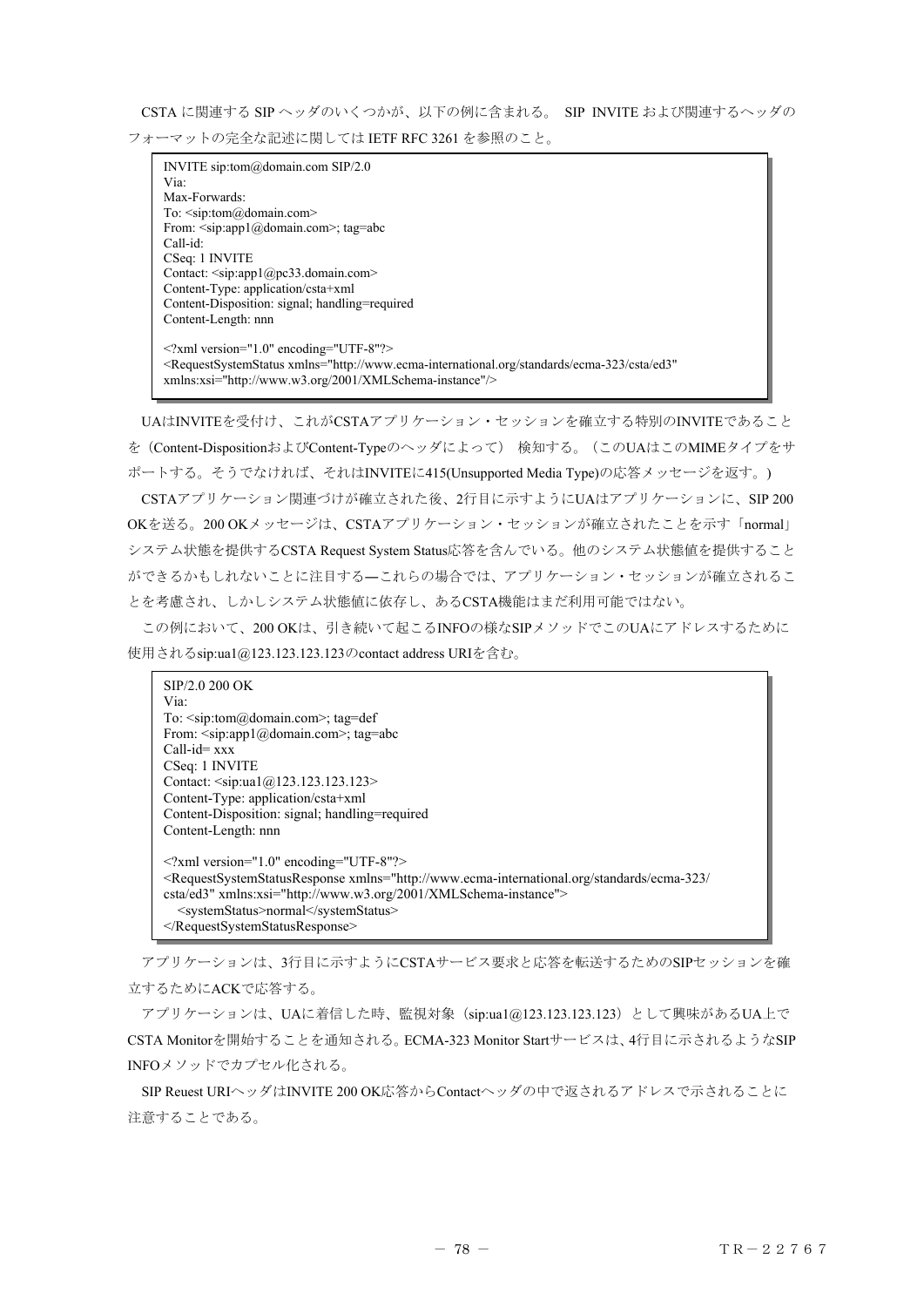INFO sip:ua1@123.123.123.123 SIP/2.0 . . Content-Type: application/csta+xml Content-Disposition: signal; handling=required Content-Length: nnn <?xml version="1.0" encoding="UTF-8"?> <MonitorStart xmlns="http://www.ecma-international.org/standards/ecma-323/csta/ed3"> <monitorObject> <deviceObject>sip:ua1@123.123.123.123</deviceObject> </monitorObject> </MonitorStart>

UAは、状態監視要求が5行目のように200 OKでMonitor Start要求肯定応答を送ることにより成功したこと をアプリケーションに通知する。

SIP/2.0 200 OK . . Content-Type: application/csta+xml Content-Disposition: signal; handling=required Content-Length: nnn  $\leq$ ?xml version="1.0" encoding="UTF-8"?> <MonitorStartResponse xmlns="http://www.ecma-international.org/standards/ecma-323/csta/ed3 "> <monitorCrossRefID>1</monitorCrossRefID> </MonitorStartResponse>

# 17.1.2 SIP UA で呼を生成、SIP UA で呼を切断(Creating a Call from a SIP UA,Clearing a Call at a SIP UA)

 次の図は、SIP UAから発信の例を示す。アプリケーションは、呼を生成するためにCSTA Make Callを発行 する。CSTA monitorは、既に発信元デバイスで確立されている。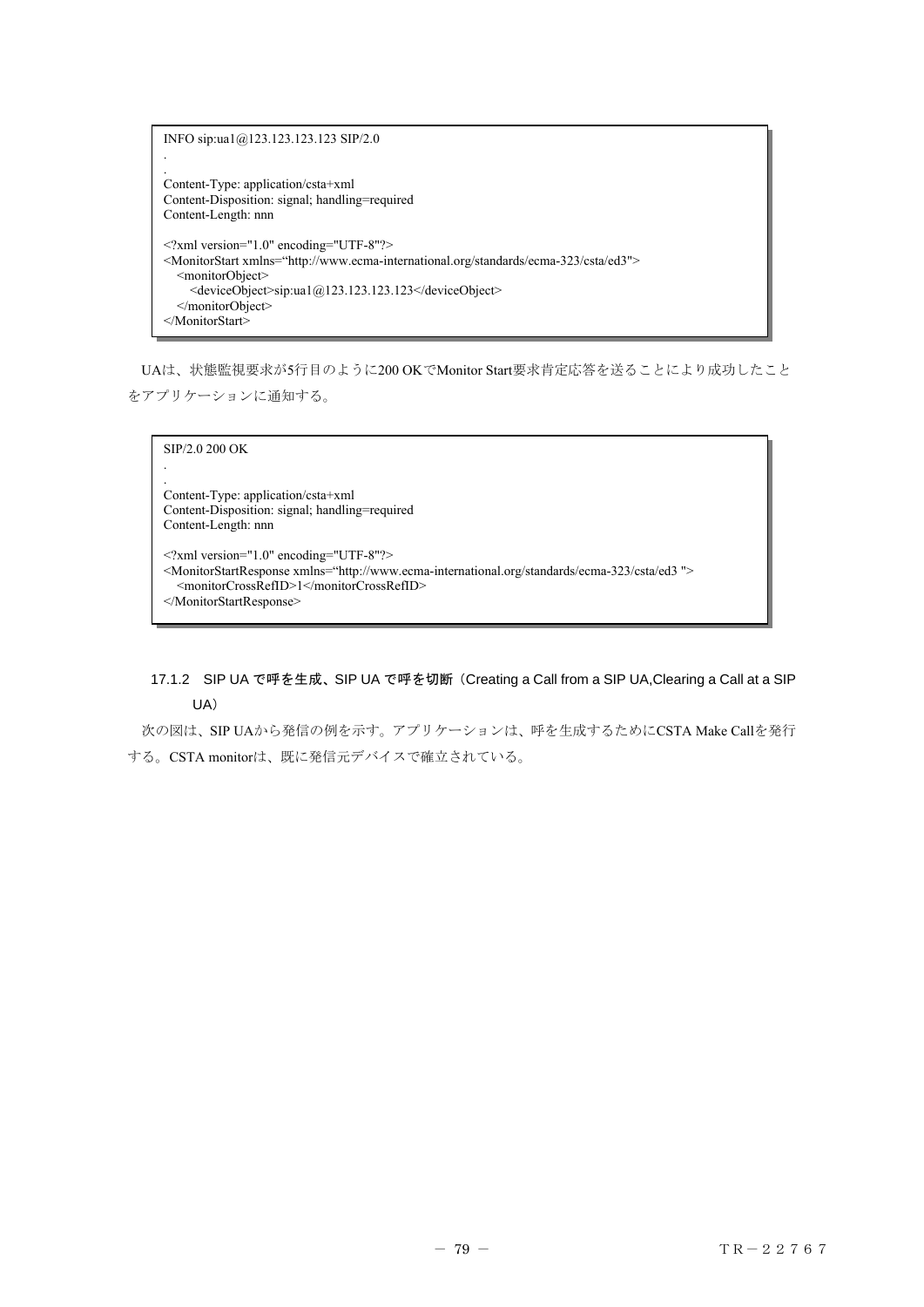

 アプリケーションは、SIP UA sip:ua1@123.123.123.123 と SIP UA sip:alice@domain.com の間で呼を生成する。 アプリケーションは、 sip:alice@domain.com が呼出される前に自動発信するために SIP UA sip:ua1@123.123.123.123 で発信する。これを達成するために、CSTA Make Call サービス要求を備えた SIP INFO を 1 行目で示す。

INFO sip:ua1@123.123.123.123 SIP/2.0 . . Content-Type: application/csta+xml Content-Disposition: signal; handling=required Content-Length: nnn <?xml version="1.0" encoding="UTF-8"?> <MakeCall xmlns="http://www.ecma-international.org/standards/ecma-323/csta/ed3"> <callingDevice>sip:ua1@123.123.123.123</callingDevice> <calledDirectoryNumber>sip:alice@domain.com</calledDirectoryNumber> <autoOriginate>doNotPrompt</autoOriginate> </MakeCall>

UAは、Make Callを備えたINFOを受理し、2行目で示すようにSIP 200 OKでアプリケーションにMake Cal 応答を送る。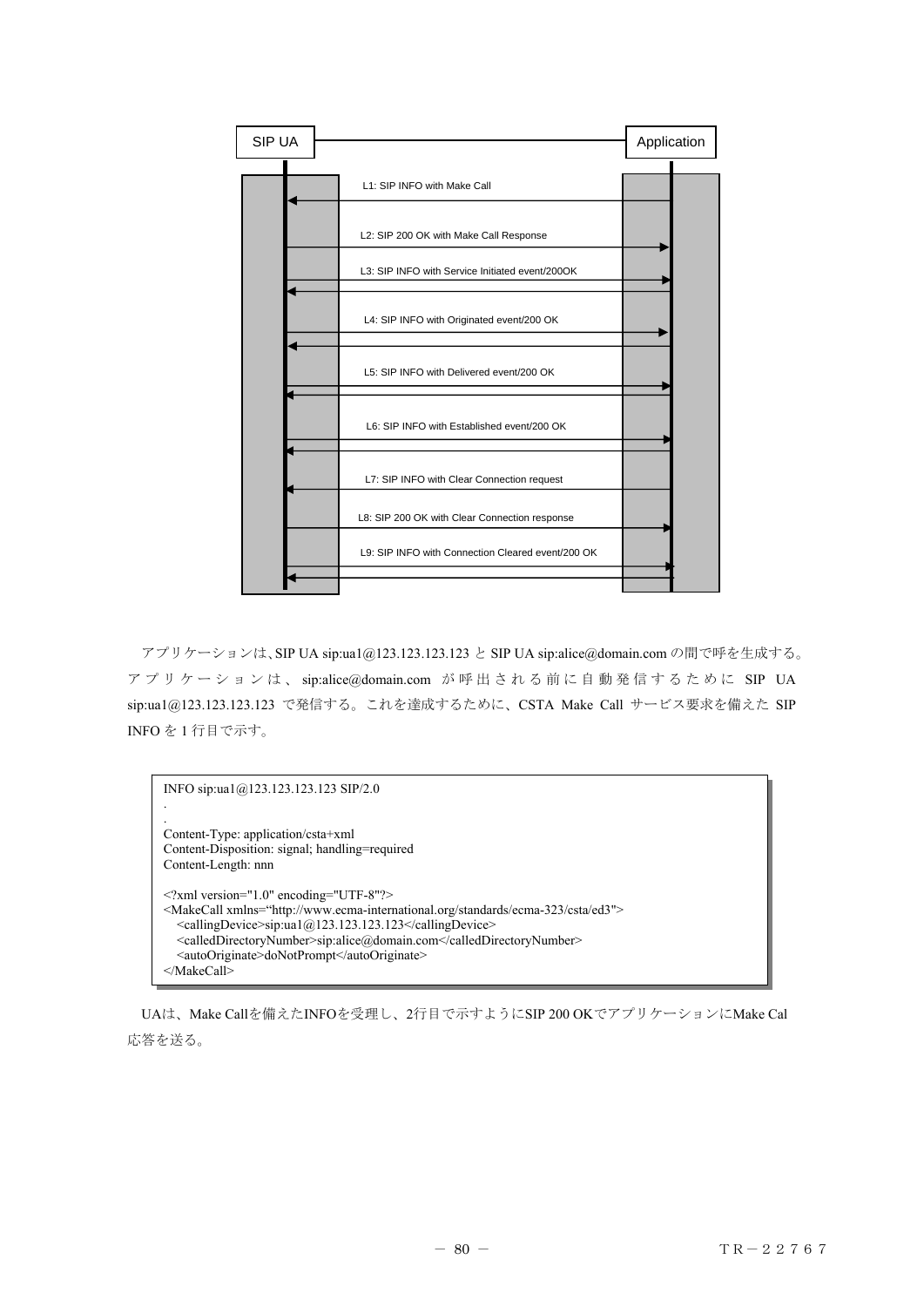| SIP/2.0 200 OK                                                                                              |
|-------------------------------------------------------------------------------------------------------------|
|                                                                                                             |
| Content-Type: application/csta+xml                                                                          |
| Content-Disposition: signal; handling=required                                                              |
| Content-Length: nnn                                                                                         |
|                                                                                                             |
| $\leq$ ?xml version="1.0" encoding="UTF-8"?>                                                                |
| <makecallresponse xmlns="http://www.ecma-international.org/standards/ecma-323/csta/ed3"></makecallresponse> |
| <callingdevice></callingdevice>                                                                             |
| $\leq$ callID>888 $\leq$ callID>                                                                            |
| $\le$ deviceID $>$ sip:ua1@123.123.123.123 $\le$ /deviceID $>$                                              |
| $\le$ /callingDevice>                                                                                       |
|                                                                                                             |
|                                                                                                             |

Make Callサービスの結果として生成された呼制御の結果、SIP UAは、呼の進行を表わすECMA-323イベン トのシーケンスを送る。各ECMA-323イベントはSIP INFOメソッドでカプセル化される。

*UA*が要求を自動発信できない場合、次のイベントのみを送ることに注目する。それが要求(オフフックす るために発信デバイスのプロンプトではない)を自動発信することができる場合、このイベントは送られな  $\mathcal{V}_o$ 

```
INFO sip:app1@pc33.domain.com SIP2/0 
. 
. 
Content-Type: application/csta+xml 
Content-Disposition: signal; handling=required 
Content-Length: nnn 
<?xml version="1.0" encoding="UTF-8"?> 
<ServiceInitiatedEvent xmlns="http://www.ecma-international.org/standards/ecma-323/csta/ed3"> 
  <monitorCrossRefID>1</monitorCrossRefID> 
  <initiatedConnection> 
     <callID>888</callID> 
     <deviceID>sip:ua1@123.123.123.123</deviceID> 
  </initiatedConnection> 
  <initiatingDevice> 
     <deviceIdentifier>sip:ua1@123.123.123.123</deviceIdentifier> 
  </initiatingDevice> 
  <localConnectionInfo>initiated</localConnectionInfo> 
  <cause>makeCall</cause> 
</ServiceInitiatedEvent>
```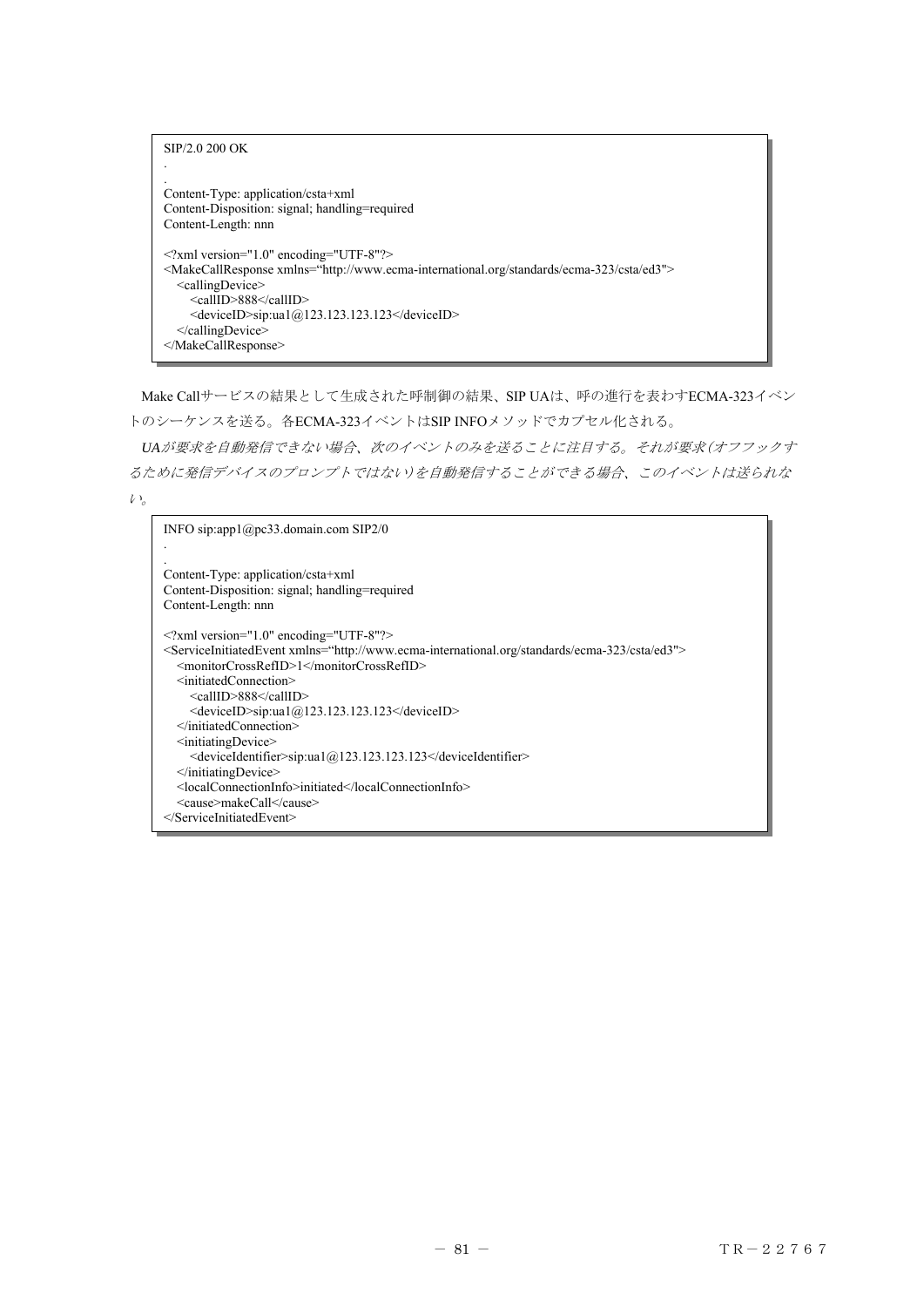次のイベントは、UA sip:ua1@123.123.123.123がオフフックを行い、4行目に示すように呼が発信したこと

を示す。

```
INFO sip:app1@pc33.domain.com SIP2/0 
. 
. 
Content-Type: application/csta+xml 
Content-Disposition: signal; handling=required 
Content-Length: nnn 
<?xml version="1.0" encoding="UTF-8"?> 
<OriginatedEvent xmlns="http://www.ecma-international.org/standards/ecma-323/csta/ed3"> 
  <monitorCrossRefID>1</monitorCrossRefID> 
  <originatedConnection> 
     <callID>888</callID> 
     \leqdeviceID>sip:ua1@123.123.123.123\leq/deviceID></originatedConnection> 
  <callingDevice> 
     <deviceIdentifier>sip:ua1@123.123.123.123</deviceIdentifier> 
  </callingDevice> 
  <calledDevice> 
     <deviceIdentifier>sip:alice@domain.com</deviceIdentifier> 
                                                 </calledDevice> 
  <localConnectionInfo>connected</localConnectionInfo> 
  <cause>normal</cause> 
\frac{1}{2} in the set of \frac{1}{2} in the term \frac{1}{2} in the set of \frac{1}{2}
```
次のイベントは、5行目に示すように呼出されたSIP UA sip:alice@domain.comが呼出していることを示す。

```
INFO sip:app1@pc33.domain.com SIP2/0 
. 
. 
Content-Type: application/csta+xml 
Content-Disposition: signal; handling=required 
Content-Length: nnn 
<?xml version="1.0" encoding="UTF-8"?> 
<DeliveredEvent xmlns="http://www.ecma-international.org/standards/ecma-323/csta/ed3"> 
  <monitorCrossRefID>1</monitorCrossRefID> 
  <connection> 
     <callID>888</callID> 
     <deviceID>sip:alice@domain.com</deviceID> 
  </connection> 
  <alertingDevice> 
     <deviceIdentifier>sip:alice@domain.com</deviceIdentifier> 
  </alertingDevice> 
  <callingDevice> 
     <deviceIdentifier>sip:ua1@123.123.123.123</deviceIdentifier> 
  </callingDevice> 
  <calledDevice> 
     <deviceIdentifier>sip:alice@domain.com</deviceIdentifier> 
  </calledDevice> 
  <lastRedirectionDevice> 
     <notRequired/> 
  </lastRedirectionDevice> 
  <localConnectionInfo>connected</localConnectionInfo> 
  <cause>normal</cause> 
</DeliveredEvent>
```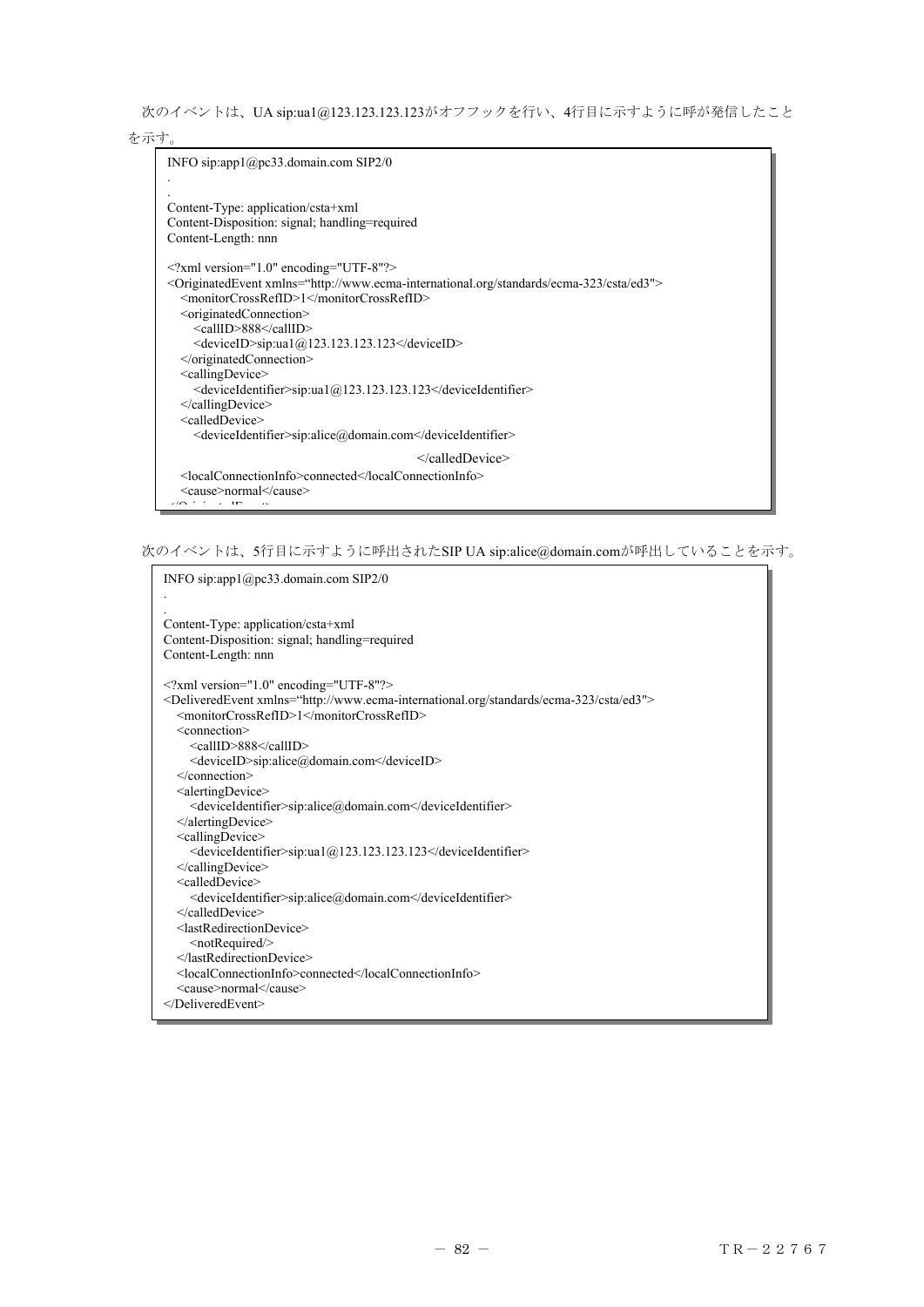次のイベントは、6行目に示すように呼出されたSIP phone sip:alice@domain.comが応答したことを示す。

| INFO sip:app1@pc33.domain.com SIP2/0                                                                        |  |
|-------------------------------------------------------------------------------------------------------------|--|
|                                                                                                             |  |
|                                                                                                             |  |
| Content-Type: application/csta+xml                                                                          |  |
| Content-Disposition: signal; handling=required                                                              |  |
| Content-Length: nnn                                                                                         |  |
| $\leq$ ?xml version="1.0" encoding="UTF-8"?>                                                                |  |
| <establishedevent xmlns="http://www.ecma-international.org/standards/ecma-323/csta/ed3"></establishedevent> |  |
| <monitorcrossrefid>1</monitorcrossrefid>                                                                    |  |
| <establishedconnection></establishedconnection>                                                             |  |
| <callid>888</callid>                                                                                        |  |
| <deviceid>sip:alice@domain.com </deviceid>                                                                  |  |
|                                                                                                             |  |
| <answeringdevice></answeringdevice>                                                                         |  |
| <deviceidentifier>sip:alice@domain.com</deviceidentifier>                                                   |  |
|                                                                                                             |  |
| <callingdevice></callingdevice>                                                                             |  |
| $\leq$ deviceIdentifier>sip:ua1@123.123.123.123 $\leq$ /deviceIdentifier>                                   |  |
| <br><calleddevice></calleddevice>                                                                           |  |
| <deviceidentifier>sip:alice@domain.com</deviceidentifier>                                                   |  |
|                                                                                                             |  |
| $\leq$ lastRedirectionDevice>                                                                               |  |
| <notrequired></notrequired>                                                                                 |  |
|                                                                                                             |  |
| <localconnectioninfo>connected</localconnectioninfo>                                                        |  |
| <cause>normal</cause>                                                                                       |  |
|                                                                                                             |  |
|                                                                                                             |  |

 ついにアプリケーションは、SIP UA sip:ua1@123.123.123.123で呼を切断することを要求する。それは、7 行目に示すようにSIP INFOで電話にCSTA Clear Connectionサービス要求を送る。CSTA Clear Connection要求 でのconnectionIDは、Make Call応答あるいは上記のイベントのうち1つのいずれかから得ている。

INFO sip:ua1@123.123.123.123 SIP/2.0 . . Content-Type: application/csta+xml Content-Disposition: signal; handling=required Content-Length: nnn <?xml version="1.0" encoding="UTF-8"?> <ClearConnection xmlns="http://www.ecma-international.org/standards/ecma-323/csta/ed3"> <connectionToBeCleared> <callID>888</callID> <deviceID>sip:ua1@123.123.123.123</deviceID> </connectionToBeCleared> </ClearConnection>

SIP UAは、8行目に示すように200 OKでCSTA Clear Connection応答を送る。

```
SIP 200 OK 
. 
. 
Content-Type: application/csta+xml 
Content-Disposition: signal; handling=required 
Content-Length: nnn 
<?xml version="1.0" encoding="UTF-8"?> 
  <ClearConnectionResponse xmlns="http://www.ecma-international.org/standards/ecma-323/ 
csta/ed3"/>
```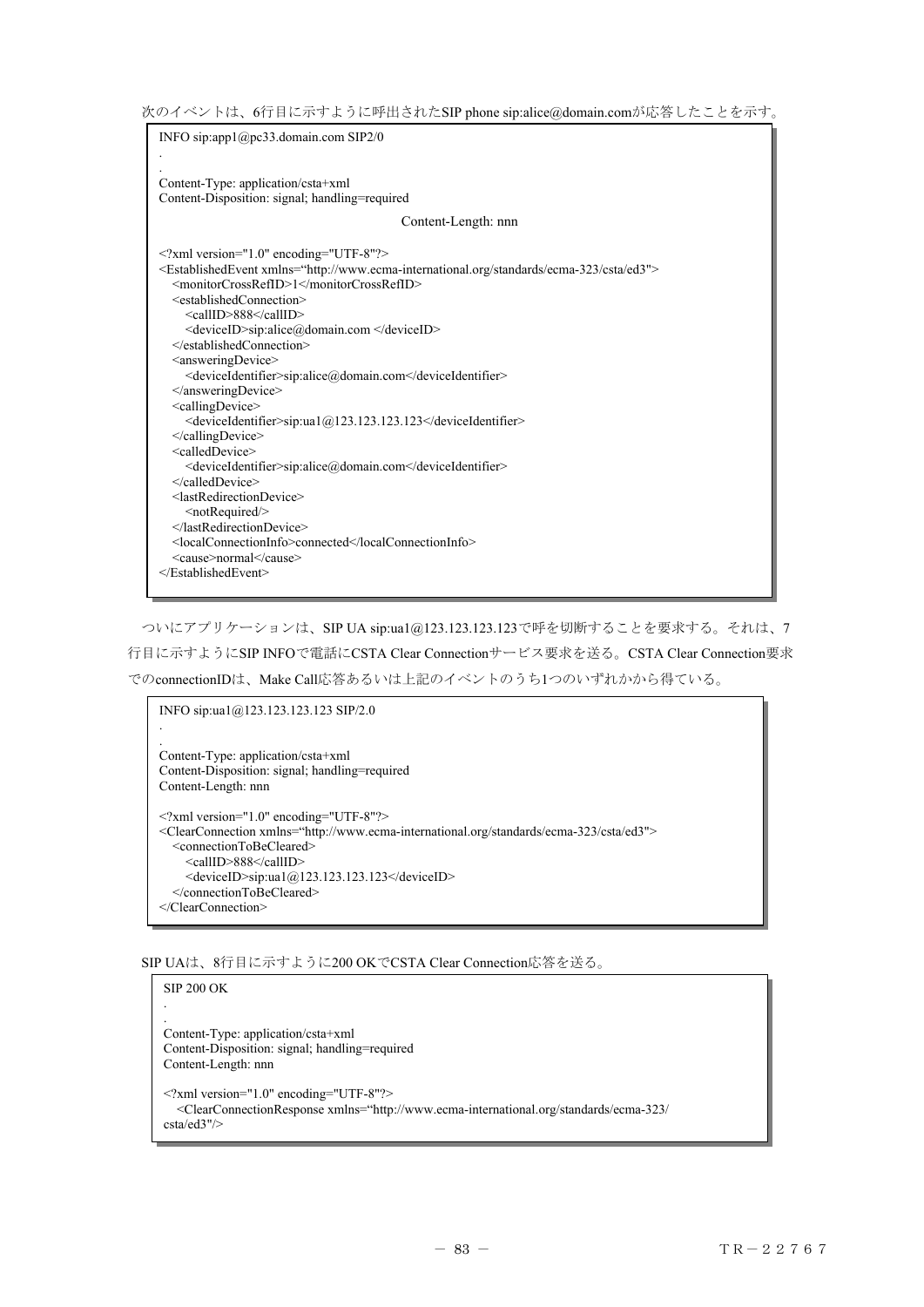Clear Connectionサービスの結果として、9行目に示すように呼がsip:tom@domain.comで切断され、そして、

SIP UAはアプリケーションにConnection Clearedをカプセル化されたメッセージを送る。

| INFO sip:app1@pc33.domain.com SIP2/0                                                                                    |
|-------------------------------------------------------------------------------------------------------------------------|
|                                                                                                                         |
|                                                                                                                         |
| Content-Type: application/csta+xml<br>Content-Disposition: signal; handling=required                                    |
| Content-Length: nnn                                                                                                     |
|                                                                                                                         |
| $\leq$ ?xml version="1.0" encoding="UTF-8"?>                                                                            |
| <connectionclearedevent xmlns="http://www.ecma-international.org/standards/ecma-323/csta/ed3"></connectionclearedevent> |
| <monitorcrossrefid>1</monitorcrossrefid>                                                                                |
| <droppedconnection><br/><callid>888</callid></droppedconnection>                                                        |
| $\le$ deviceID $>$ sip:ua1@123.123.123.123 $\le$ /deviceID $>$                                                          |
|                                                                                                                         |
| <releasingdevice></releasingdevice>                                                                                     |
| <deviceidentifier>sip:ua1@123.123.123.123</deviceidentifier>                                                            |
| $\le$ /releasingDevice>                                                                                                 |
| <localconnectioninfo>null</localconnectioninfo>                                                                         |
| <cause>normal</cause>                                                                                                   |
|                                                                                                                         |
|                                                                                                                         |

# 17.1.3 UA での 着信呼の応答と切断 (Answering and Clearing an Incoming Call at a UA)

次の例は、監視された SIP UA への着信を示す。アプリケーションは、CSTA Delivered イベントによって 着信を検出し、CSTA Answer Call サービスを使用して呼に応答する。

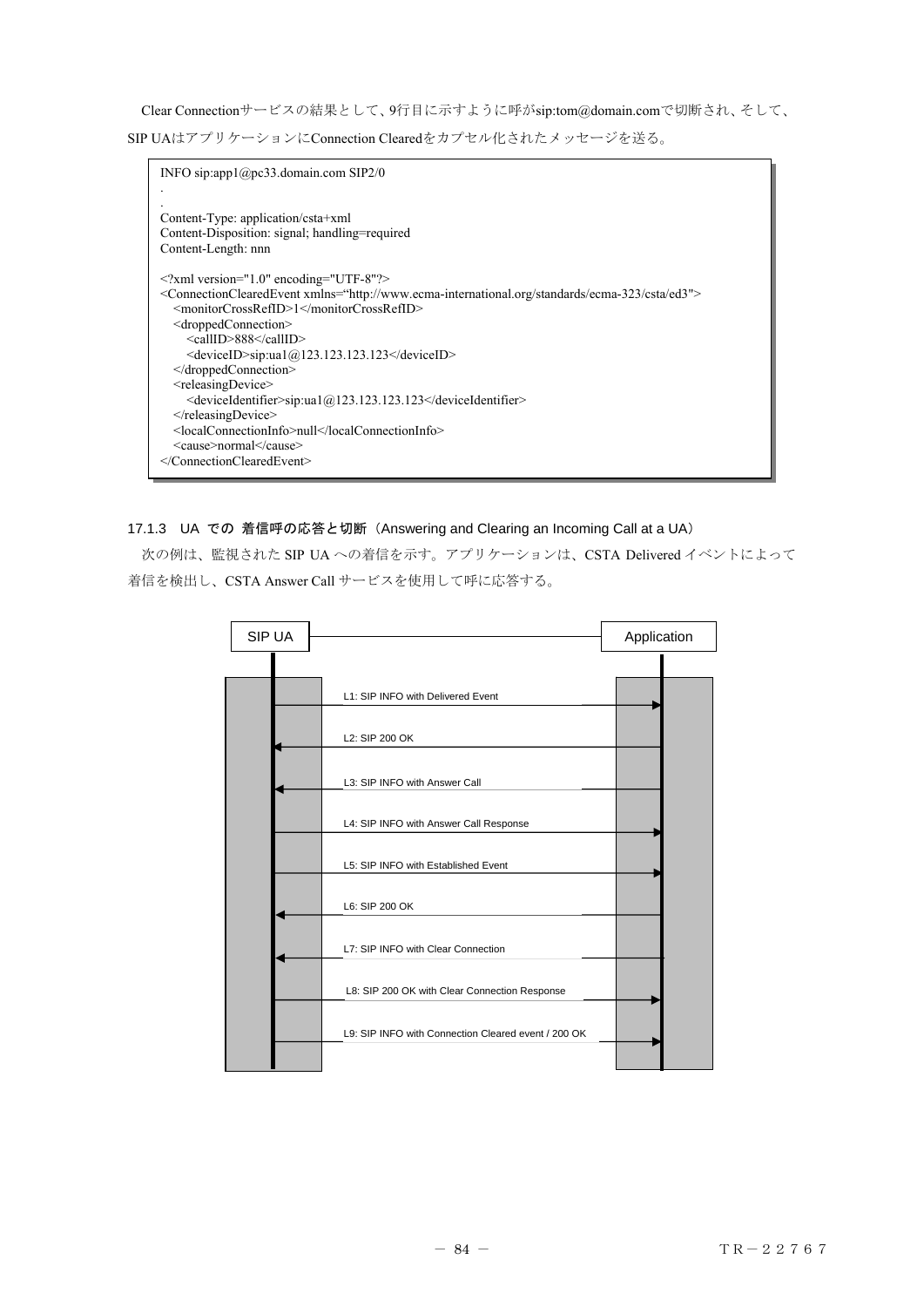アプリケーションは、SIP UA sip:ua1@123.123.123.123 を状態監視する。SIP 電話機 sip:alice@domain.com からこのデバイスに着信したとき、SIP UA は、1 行目に示されるように、SIP INFO メソッドにカプセル化 された CSTA Delivered イベントを送信する。アプリケーションは、 その後の CSTA サービスで使用するた めに呼出し中の呼の connectionID を保存する。

| INFO sip:app1@pc33.domain.com SIP/2.0                                                                                                                                                                                              |
|------------------------------------------------------------------------------------------------------------------------------------------------------------------------------------------------------------------------------------|
|                                                                                                                                                                                                                                    |
| Content-Type: application/csta+xml<br>Content-Disposition: signal; handling=required<br>Content-Length: nnn                                                                                                                        |
| $\leq$ ?xml version="1.0" encoding="UTF-8"?><br><deliveredevent xmlns="http://www.ecma-international.org/standards/ecma-323/csta/ed3"><br/><monitorcrossrefid>1</monitorcrossrefid><br/><connection></connection></deliveredevent> |
| <callid>999</callid>                                                                                                                                                                                                               |
| $\le$ deviceID $>$ sip:ua1@123.123.123.123 $\le$ /deviceID $>$                                                                                                                                                                     |
| <alertingdevice></alertingdevice>                                                                                                                                                                                                  |
| <deviceidentifier>sip:ua1@123.123.123.123</deviceidentifier>                                                                                                                                                                       |
| $\triangle$ /alertingDevice>                                                                                                                                                                                                       |
| <callingdevice></callingdevice>                                                                                                                                                                                                    |
| <deviceidentifier>sip:alice@domain.com</deviceidentifier>                                                                                                                                                                          |
| $\le$ /callingDevice>                                                                                                                                                                                                              |
| <calleddevice></calleddevice>                                                                                                                                                                                                      |
| $\leq$ deviceIdentifier>sip:ua1@123.123.123.123 $\leq$ /deviceIdentifier>                                                                                                                                                          |
| $\le$ /calledDevice>                                                                                                                                                                                                               |
| <lastredirectiondevice></lastredirectiondevice>                                                                                                                                                                                    |
| <notrequired></notrequired>                                                                                                                                                                                                        |
|                                                                                                                                                                                                                                    |
| <localconnectioninfo>alerting</localconnectioninfo>                                                                                                                                                                                |
| <cause>normal</cause>                                                                                                                                                                                                              |
|                                                                                                                                                                                                                                    |
|                                                                                                                                                                                                                                    |

アプリケーションは、2 行目で示されるように、SIP 200 OK で SIP INFO へ応答する。

アプリケーションは、手動介入の要求無しに SIP 電話機 sip:tom@domain.com での呼出し中の呼へ応答する ために CSTA Answer Call サービスを使用する。 Answer Call サービスでの connectionID は、前の Delivered イベントから取得される。CSTA Answer Call は、SIP INFO の中にカプセル化され、3 行目で示されている。

```
INFO sip:ua1@123.123.123.123 SIP/2.0 
. 
. 
Content-Type: application/csta+xml 
Content-Disposition: signal; handling=required 
Content-Length: nnn 
\leq?xml version="1.0" encoding="UTF-8"?>
<AnswerCall xmlns="http://www.ecma-international.org/standards/ecma-323/csta/ed3"> <callToBeAnswered> 
          <callID>999</callID> 
         \leqdeviceID>sip:ua1@123.123.123.123\leq/deviceID>
      </callToBeAnswered> 
</AnswerCall>
```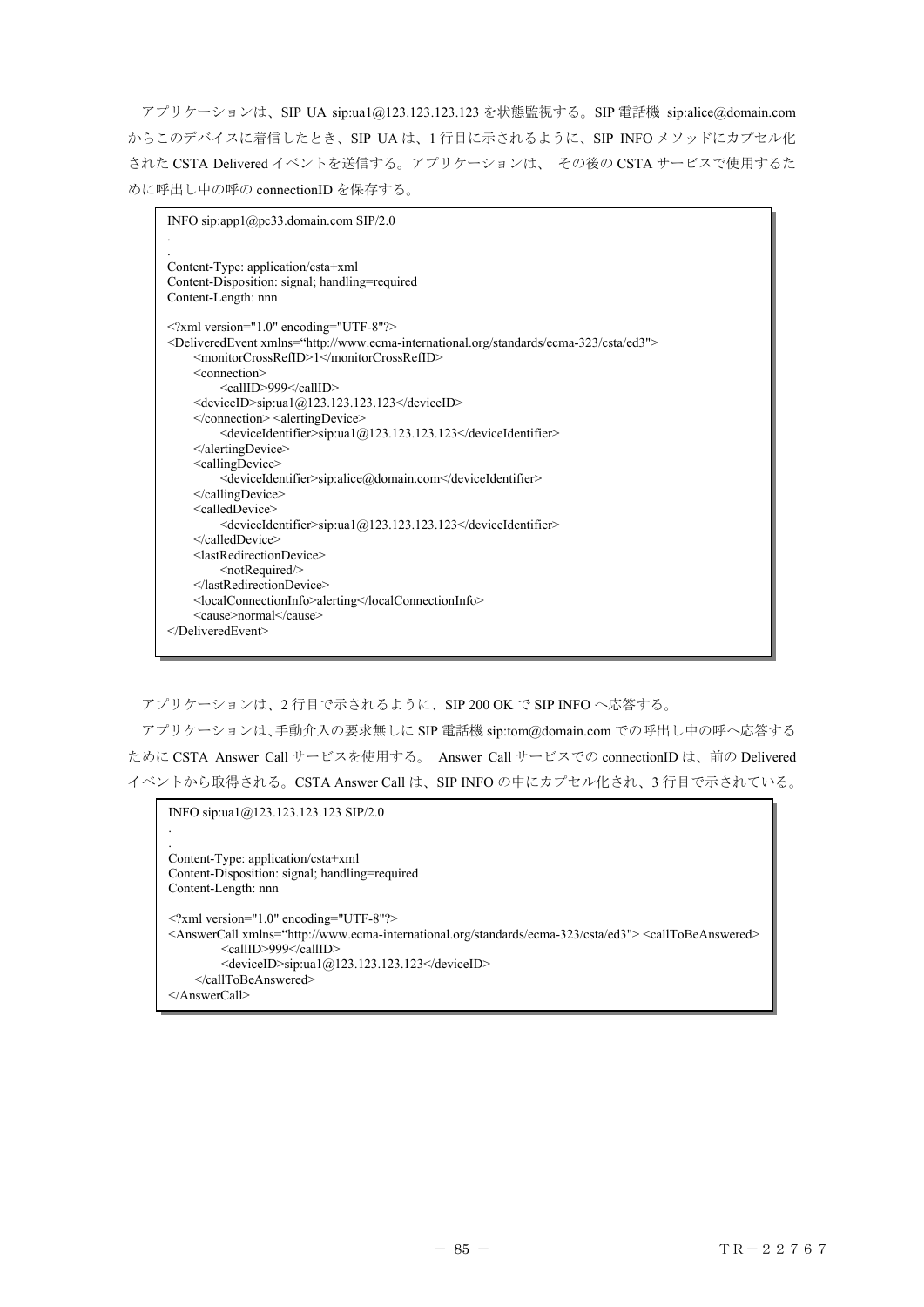UA は、4 行目で示されるように、200 OK の中で Answer Call 応答を送信する。

SIP 200 OK . . Content-Type: application/csta+xml Content-Disposition: signal; handling=required Content-Length: nnn <?xml version="1.0" encoding="UTF-8"?> <AnswerCallResponse xmlns="http://www.ecma-international.org/standards/ecma-323/csta/ed3"/>

SIP 電話機 sip:ua1@123.123.123.123 での呼出し中の呼は、5 行目で示されるように、生じる SIP INFO メソ ッドにカプセル化された、CSTA Established イベントに帰着する CSTA Answer Call サービスの結果として応 答される。

(訳注:原文では、9 行目となっているが、5 行目の誤りと思われる。)

| INFO sip:app1@pc33.domain.com SIP2/0                                                                        |
|-------------------------------------------------------------------------------------------------------------|
|                                                                                                             |
|                                                                                                             |
| Content-Type: application/csta+xml<br>Content-Disposition: signal; handling=required                        |
| Content-Length: nnn                                                                                         |
|                                                                                                             |
| $\leq$ ?xml version="1.0" encoding="UTF-8"?>                                                                |
| <establishedevent xmlns="http://www.ecma-international.org/standards/ecma-323/csta/ed3"></establishedevent> |
| <monitorcrossrefid>1</monitorcrossrefid>                                                                    |
| <establishedconnection></establishedconnection>                                                             |
| <callid>999</callid>                                                                                        |
| <deviceid>sip:ua1@123.123.123.123</deviceid>                                                                |
| $\le$ /establishedConnection>                                                                               |
| <answeringdevice></answeringdevice>                                                                         |
| <deviceidentifier>sip:ua1@123.123.123.123</deviceidentifier>                                                |
| $\leq$ answeringDevice>                                                                                     |
| <callingdevice></callingdevice>                                                                             |
| <deviceidentifier>sip:alice@domain.com</deviceidentifier>                                                   |
| $\le$ /callingDevice><br><calleddevice></calleddevice>                                                      |
| $\leq$ deviceIdentifier>sip:ua1@123.123.123.123 $\leq$ /deviceIdentifier>                                   |
|                                                                                                             |
| <lastredirectiondevice></lastredirectiondevice>                                                             |
| <notrequired></notrequired>                                                                                 |
|                                                                                                             |
| <localconnectioninfo>connected</localconnectioninfo>                                                        |
| <cause>normal</cause>                                                                                       |
|                                                                                                             |
|                                                                                                             |

7,8 行目は、前例でのアプリケーションの呼の切断を示している。(訳注:原文では、5,6 行目となっ ているが、7,8 行目の誤りと思われる。)

# 17.1.4 UA での着信呼の応答(CSTA 状態監視または、CSTA イベント無し)(Answering an Incoming Call at a UA (no CSTA monitor or CSTA events))

これらの例は、どのようにして CSTA サービスを CSTA 状態監視無しで使用できるかを示す。例えば、 Minimal uaCSTA Call Control プロファイルにおいて、アプリケーションは、呼についての情報を取得するた めに、CSTA サービス要求の CSTA connectionID として使用可能である、SIP イベント・パッケージを使用す ることが出来る。

次の例は、SIP UA への着信呼を示す。アプリケーションは、着信呼と SIP イベント・パッケージを通じて SIP ダイアログの状態を検知する。これは、呼に応答するための CSTA Answer Call サービスで使用する。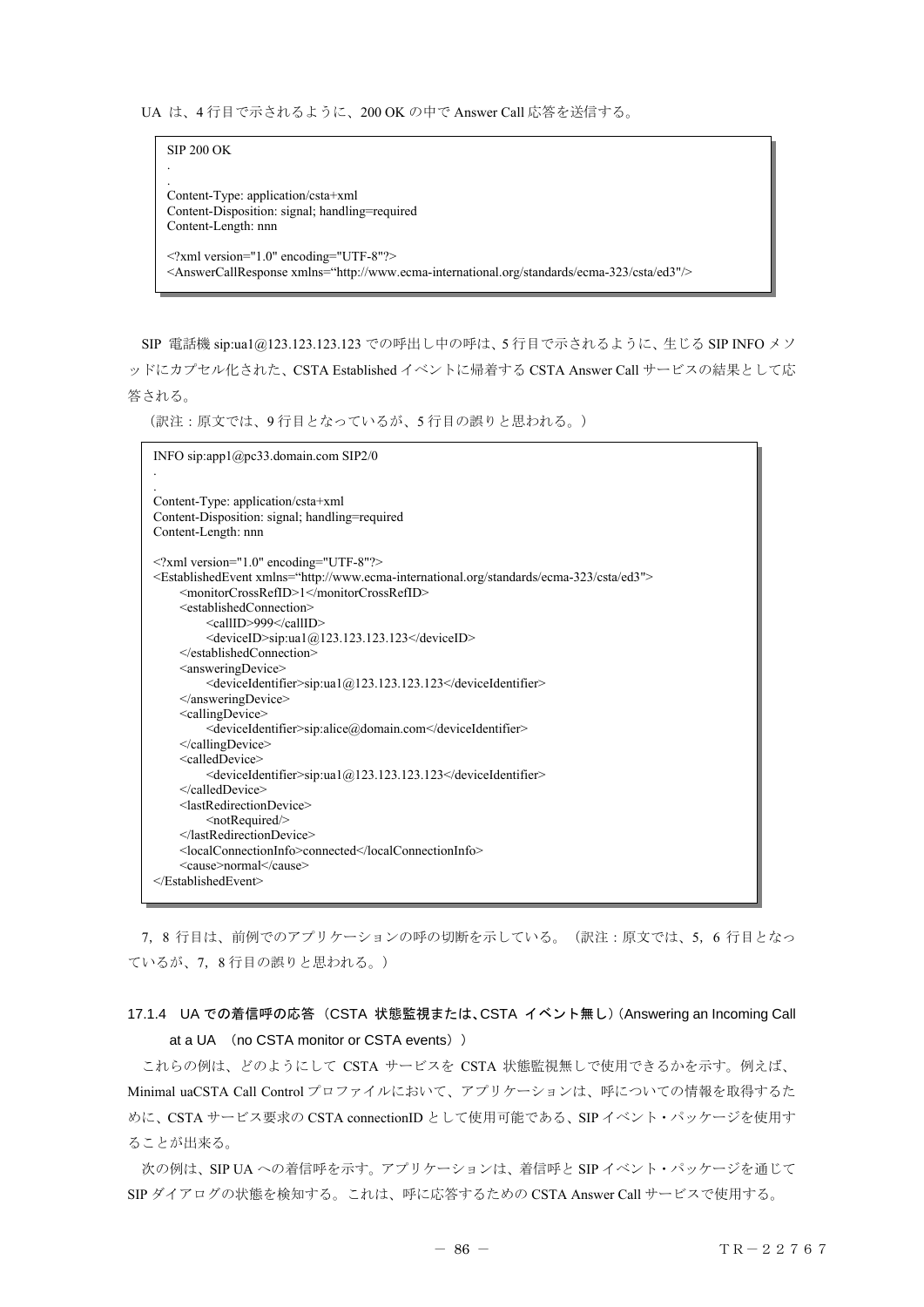| SIP UA |                                               | Application |
|--------|-----------------------------------------------|-------------|
|        |                                               |             |
|        | L1: SIP NOTIFY                                |             |
|        | L2: SIP 200 OK                                |             |
|        | L3: SIP INFO with Answer Call                 |             |
|        | L4: SIP 200 OK with Answer Call Response      |             |
|        | L5: SIP NOTIFY                                |             |
|        | L6: SIP 200 OK                                |             |
|        | L7: SIP INFO with Clear Connection            |             |
|        | L8: SIP 200 OK with Clear Connection Response |             |
|        | L9: SIP NOTIFY                                |             |
|        |                                               |             |

この UA に着信した時、UA は、アプリケーションへ SIP NOTIFY を送信する。これは、ダイアログ状態 情報を提供する SIP イベント・パッケージへの前回のサブスクリプションの結果である。

アプリケーションは、CSTA サービスでの呼出ダイアログを一意に識別するために使用することが出来る、 SIP イベント・パッケージにより提供された情報を保存する。SIP は、dialogID のための唯一の値を標準化し ておらず、情報の 3 つの部分がダイアログを識別するために必要とされる。この情報は、Call-id、local-tag, そ して、remote-tag から成る。この情報は、下の例に示される構文で使用している CSTA connectionIDs の中の CSTA callID として提供される。

CSTA Monitor Start サービスをサポートしない CSTA UA は、CSTA connectionIDs の中の callID の書式を、 必ず許可しなければならない。

NOTIFY sip:app1@pc33.domain.com SIP2/0

(ダイアログの具体的な情報は、示されていない - 鳴動中のダイアログ状態で、Call-Id=24252dfdj, local-tag=xyz, remote-tag=abc のダイアログとする。)

アプリケーションは、手動介入無しに、SIP 電話機 sip:tom@domain.com で呼出し中の呼に応答するために、 CSTA Answer Call サービスを使用する。Answer Call サービスの connectionID は、呼出し中(180 Ringing)ダ イアログ状態と call-id、local-tag、remote-tag 情報でのダイアログで示されている、以前の SIP NOTIFY から 取得される。SIP INFO にカプセル化された CSTA Answer Call が、3 行目で示される。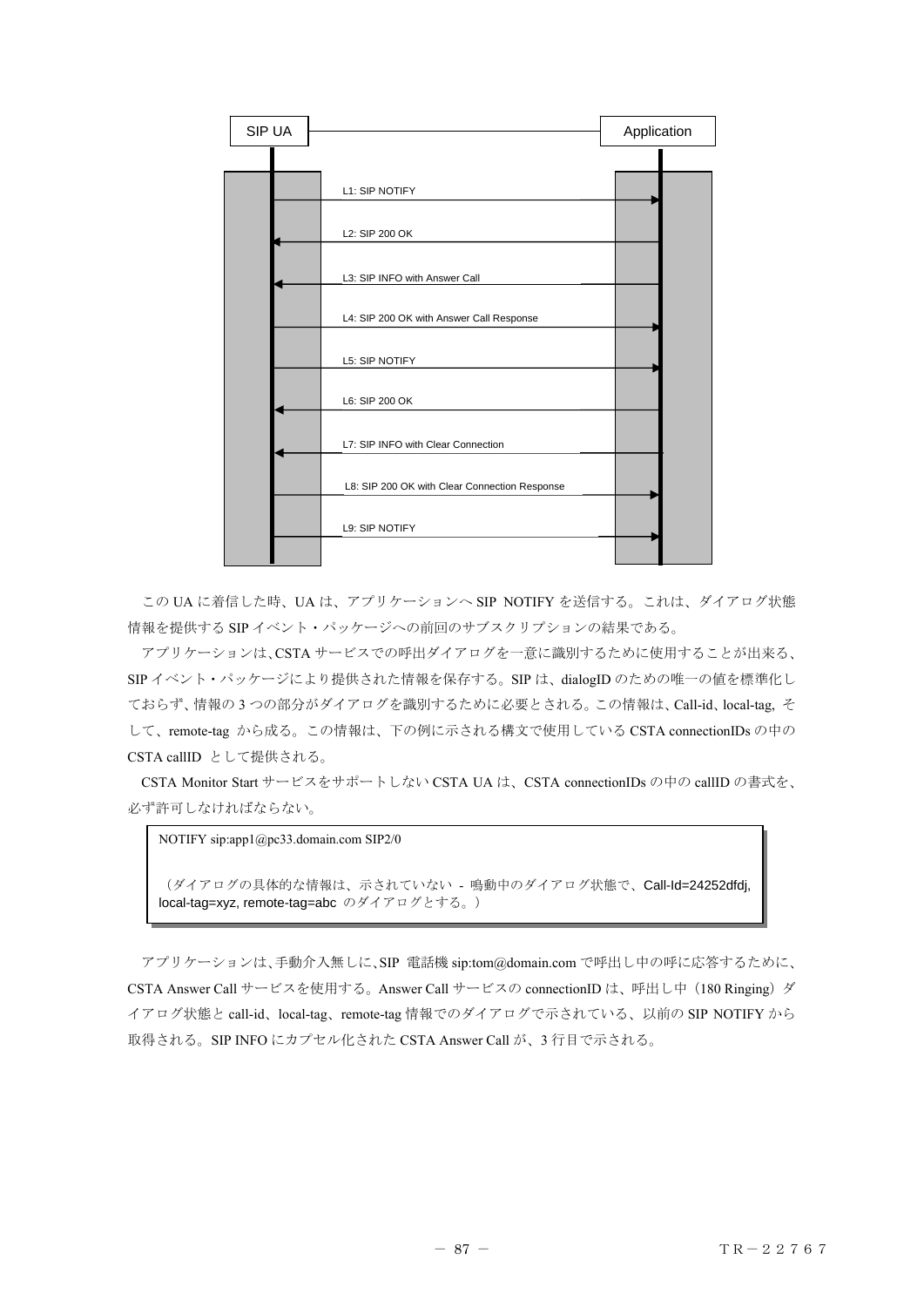```
INFO sip:ua1@123.123.123.123 SIP/2.0 
. 
. 
Content-Type: application/csta+xml 
Content-Disposition: signal; handling=required 
Content-Length: nnn 
\leq?xml version="1.0" encoding="UTF-8"?>
     <AnswerCall xmlns="http://www.ecma-international.org/standards/ecma-323/csta/ed3"> 
     <callToBeAnswered> 
          <callID>call-id=24252dfjdj; local-tag=xyz; remote-tag=abc</callID> 
         \leqdeviceID>sip:ua1@123.123.123.123\leq/deviceID>
     </callToBeAnswered> 
</AnswerCall>
```
UA は、4 行目で示されている 200 OK の中で Answer Call の応答を送信する。



SIP 電話機sip:ua1@123.123.123.123での呼出し中の呼は、SIPイベント・パッケージからの別のSIP NOTIFY に帰着する CSTA Answer Call サービスの結果として応答される。

NOTIFY sip:app1@pc33.domain.com SIP/2.0 (ダイアログの具体的な情報は、示されていない - 200 OK のダイアログ状態で、Call-Id=24252dfdj,

local-tag=xyz, remote-tag=abc のダイアログとする。)

## 17.1.5 SIP UA での例外状態の例 (Examples of Exception Conditions at a SIP UA)



この図は、2 つの例外シーケンスを示す。

最初の例では、アプリケーションは、1 行目で示されるように、SIP 電話機から CSTA Make Call サービス を使用して発呼することを試みる。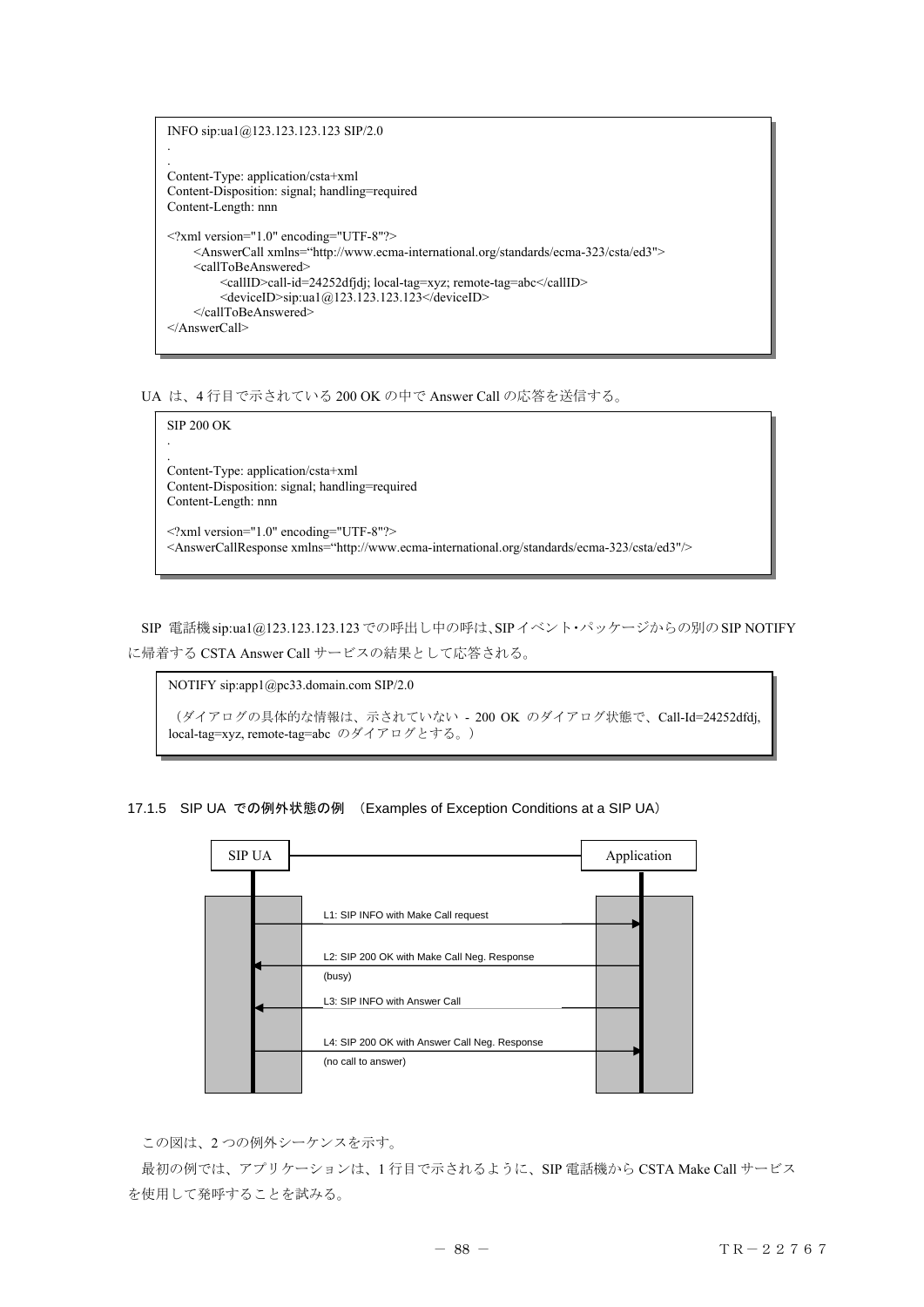```
INFO sip:ua1@123.123.123.123 SIP/2.0 
. 
. 
Content-Type: application/csta+xml 
Content-Disposition: signal; handling=required 
Content-Length: nnn 
<?xml version="1.0" encoding="UTF-8"?> 
      <MakeCall xmlns="http://www.ecma-international.org/standards/ecma-323/csta/ed3"> 
      <callingDevice>sip:ua1@123.123.123.123</callingDevice> 
      <calledDirectoryNumber>sip:alice@domain.com</calledDirectoryNumber> 
</MakeCall>
```
競合状態の結果、着呼が MakeCall 要求と同時に到着した時、SIP 電話機は、2 行目で示されている SIP INFO への 200 OK 応答の中で Make Call 要求への否定応答として応じる。



次の例では(前の例とは関係しない)、アプリケーションは、3 行目で示されているように、手動介入をす ることなく sip:ua1@123.123.123.123 で呼出し中の呼に応答するために CSTA Answer Call サービスを使用す る。

```
INFO sip:ua1@123.123.123.123 SIP/2.0 
. 
. 
Content-Type: application/csta+xml 
Content-Disposition: signal; handling=required 
Content-Length: nnn 
<?xml version="1.0" encoding="UTF-8"?> 
<AnswerCall xmlns="http://www.ecma-international.org/standards/ecma-323/csta/ed3"> 
<callToBeAnswered>
      <callID>888</callID> 
     \leqdeviceID>sip:ua1@123.123.123.123\leq/deviceID></callToBeAnswered> 
</AnswerCall>
```
しかしながら、呼出し側が呼を途中放棄したために、SIP 電話機は、4 行目に示される SIP INFO に対する 200 OK 応答の中で Answer Call サービスへの否定応答として応じる。

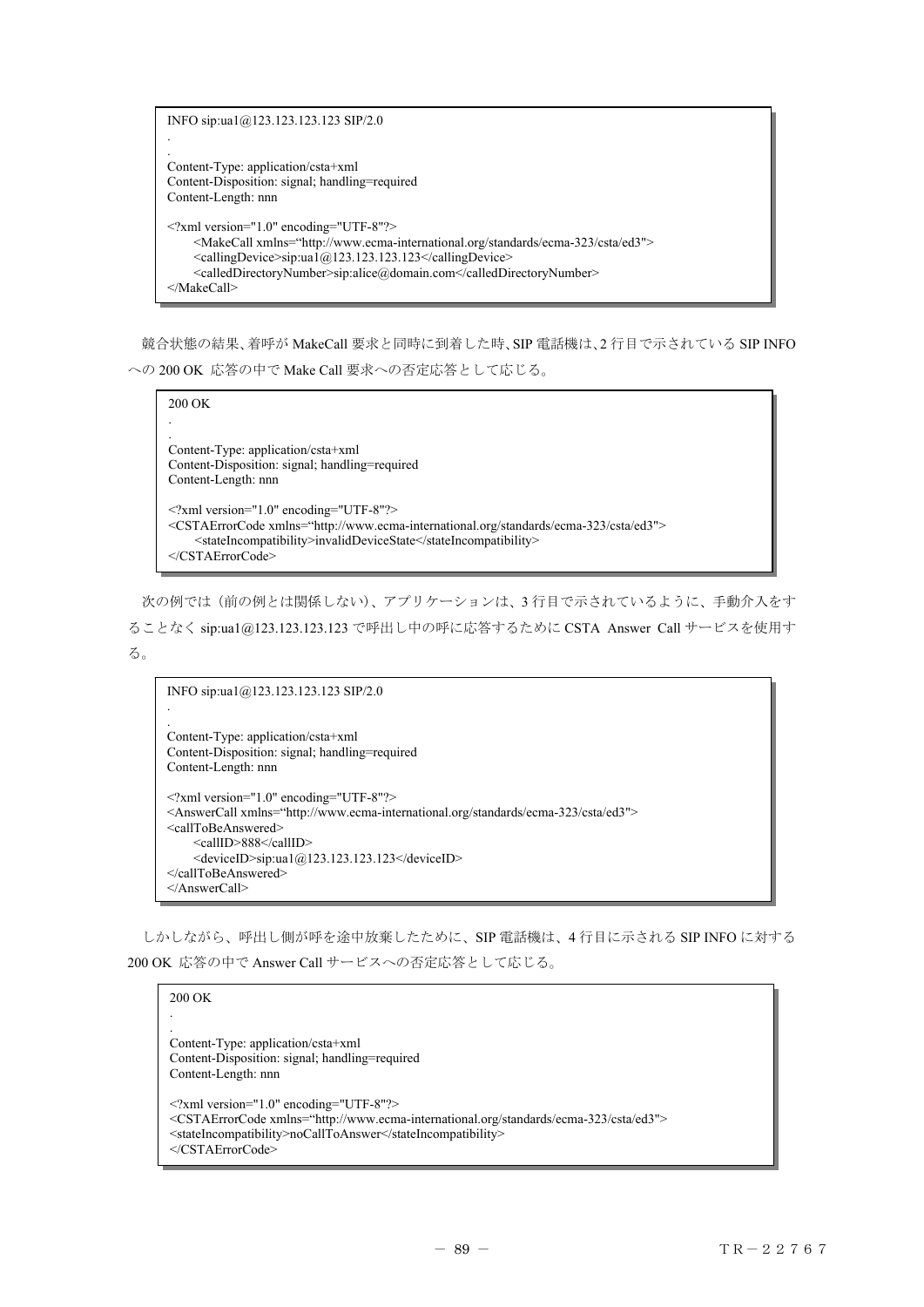#### 17.2 PBX 電話機の制御(Controlling a PBX Phone)

この章では、PBX 電話機を制御するためにどのようにして ECMA-323 メッセージを、SIP 上で運ぶこと が出来るかを示す。

これらの例の中には、3 つの機能コンポーネントがある。これらのコンポーネントは、実際の実装では、 組み合わせたり、統合させたりすることが可能である。

| コンポーネント         | 説明                                                              |
|-----------------|-----------------------------------------------------------------|
| <b>PBX</b>      | PBX の一部であるすべてのデバイス (例えば、電話機)を含む、TDM または、IP ベー                   |
|                 | スの PBX を意味する。PBX は、SIP/CSTA ゲートウェイへの CSTA「switching function」   |
|                 | として振る舞う。PBX/CSTA-SIP ゲートウェイプロトコルは、この例では、ECMA-323                |
|                 | である。PBX/CSTA-SIP ゲートウェイプロトコルとして、TCP(または他のどのようなト                 |
|                 | ランスポート)を使用することが出来る。                                             |
| <b>CSTA/SIP</b> | PBX とアプリケーション間の相互接続機能を意味する。ゲートウェイは、PBX へは、                      |
| Gateway         | 「computing function」として、アプリケーションへは、「switching function」(SIP UA) |
|                 | として振る舞う。このコンポーネントは、PBXまたは、アプリケーションの一部として                        |
|                 | パッケージ化することが出来る。PBX 電話機の CSTA deviceID は、                        |
|                 | sip:+140822222222@domain.com;user=phone の URI として示される。          |
| Application     | CSTA インタフェースの観点からは、これは、「computing function」である。このコン             |
|                 | ポーネントは、通常、クライアント・アプリケーションを含む。アプリケーションは、                         |
|                 | sip:app1@pc33.domain.com のコンタクト URI として表される SIP UA でもある。        |

# 17.2.1 アプリケーション・セッションの生成、PBX 電話機のための状態監視の確立(Creating an Applicaton Session, Establishing a Monitor for a PBX Phone)

下記の図は、どのようにアプリケーション・セッションが生成され、どのように CSTA Monitor が開始さ れるかを示す。



最初に、アプリケーションは、CSTA/SIP Gateway と CSTA アプリケーション・セッションを確立する。 これは、INVITE メソッドの中に CSTA Request System Status サービスを含む SIP INVITE を送信することで 完了される。コンテンツ・タイプは、application/csta+xml である。Content-Disposition ヘッダは、UA が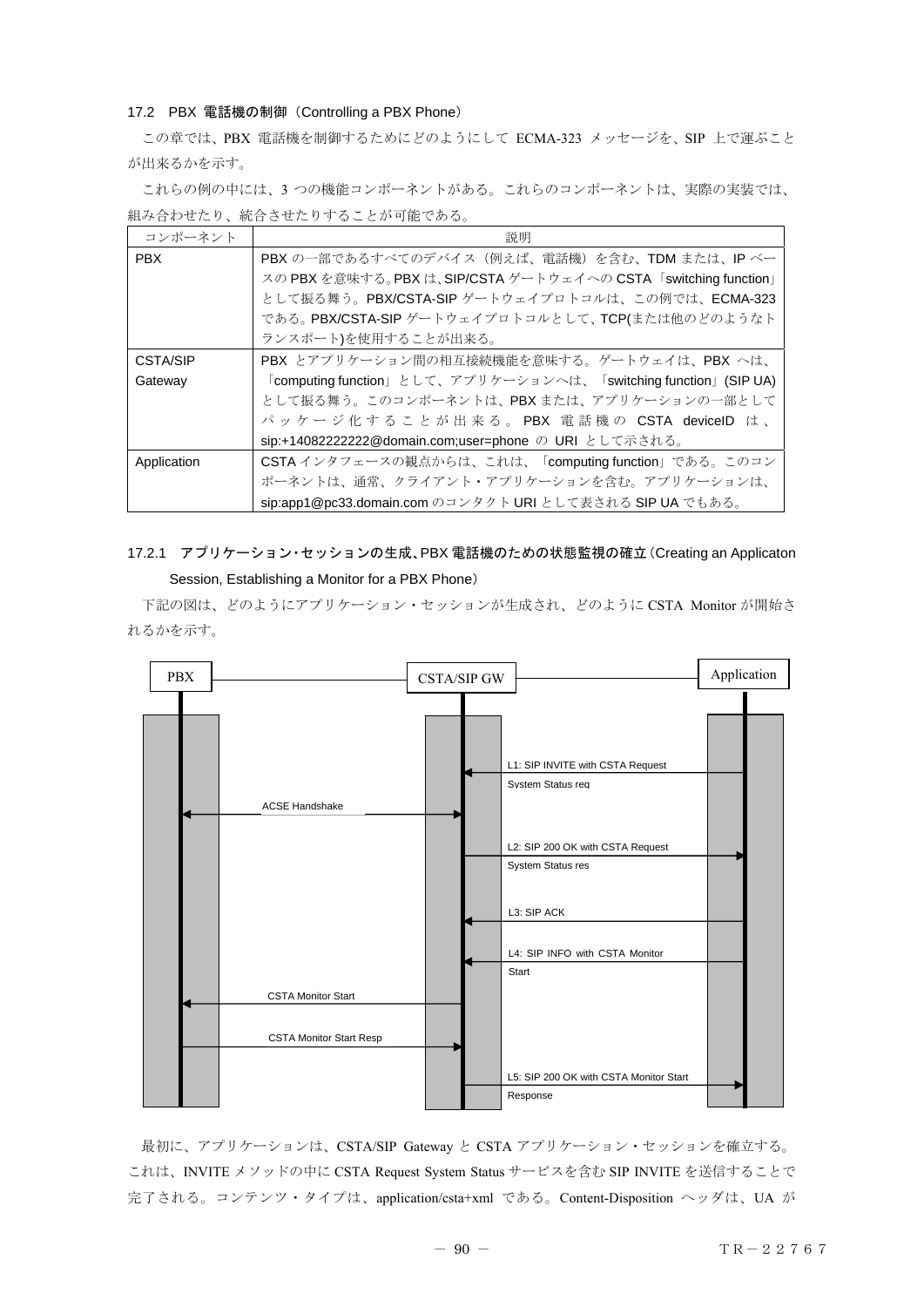application/csta+xml のコンテンツ・タイプをサポートしなければならないことを規定する。

CSTA に関連した SIP ヘッダのいくつかは、下記の例に含まれる。SIP INVITE と関連したヘッダのフォー マットの完全な記述は、IETF RFC 3261 を参照のこと。

INVITE sip:+14082222222@domain.com;user=phone SIP/2.0 Via: Max-Forwards: To: <sip:+14082222222@domain.com;user=phone> From: <sip:app1@domain.com>;tag=abc Call-id: CSeq: 1 INVITE Contact: <sip:app1@pc33.domain.com> Content-Type: application/csta+xml Content-Disposition: signal; handling=required Content-Length: nnn <?xml version="1.0" encoding="UTF-8"?> <RequestSystemStatus xmlns="http://www.ecma-international.org/standards/ecma-323/csta/ed3" xmlns:xsi="http://www.w3.org/2001/XMLSchema-instance"/>

CSTA/SIP GW は、INVITE を受け入れ、これが、CSTA アプリケーション・セッションを確立するための 特別な INVITE であることを (content-type と content-disposition ヘッダを通じて)検出する。(この UA は、 MIME タイプをサポートする - そうでなければ、INVITE へ415 (Unrecognized Media Type) 応答メッセージ を返す。)

この例では、ACSE が、PBX とのアプリケーション・セッションを確立するために使用される。これが完 了するとすぐに、CSTA/SIP GW は、アプリケーションのアプリケーション・セッションが確立され、GW は、 2 行目で示されるように、アプリケーションへ SIP 200 OK を送信する。200 OK メッセージは、CSTA アプ リケーション・セッションが確立されたことを表す「normal」システム状態であることを示す CSTA Request System Status 応答を含む。

| SIP/2.0 200 OK<br>Via:                                                                                                                                                         |
|--------------------------------------------------------------------------------------------------------------------------------------------------------------------------------|
| To: $\langle$ sip:+140822222222@domain.com;user=phone>; tag=def                                                                                                                |
| From: $\langle$ sip:app1@domain.com>; tag=abc                                                                                                                                  |
| $Call-id=xxx$                                                                                                                                                                  |
| CSeq: 1 INVITE                                                                                                                                                                 |
| Contact: sip:140822222222@domain.com;user=phone                                                                                                                                |
| Content-Type: application/csta+xml                                                                                                                                             |
| Content-Disposition: signal; handling=required                                                                                                                                 |
| Content-Length: nnn                                                                                                                                                            |
|                                                                                                                                                                                |
| $\leq$ ?xml version="1.0" encoding="UTF-8"?>                                                                                                                                   |
| <requestsystemstatusresponse xmlns="http://www.ecma-international.org/standards/ecma-323/csta/ed3"><br/><systemstatus>normal</systemstatus><br/></requestsystemstatusresponse> |

アプリケーションは、3 行目で示されるように、CSTA サービス要求と応答を運ぶための SIP セッション を確立するために ACK で応答する。

アプリケーションは、状態監視を行いたい UA 上で CSTA Monitor を開始し、その UA に着信が届いたと きの情報を必要とする。ECMA-323 Monitor Start サービスは、4 行目で示されるように、SIP INFO メソッド にカプセル化される。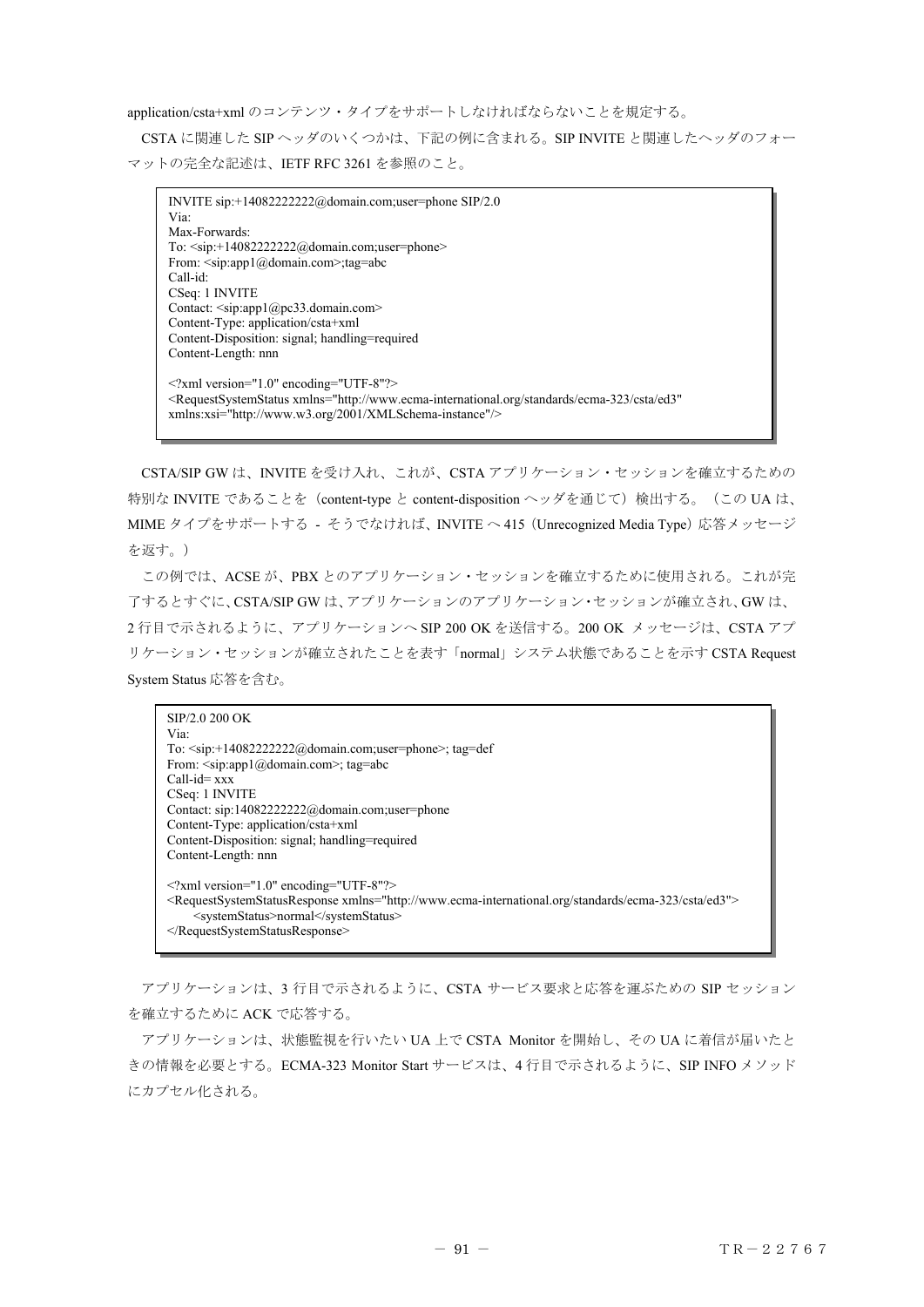INFO sip:+14082222222@domain.com;user=phone SIP/2.0 . . Content-Type: application/csta+xml Content-Disposition: signal; handling=required Content-Length: nnn <?xml version="1.0" encoding="UTF-8"?> <MonitorStart xmlns="http://www.ecma-international.org/standards/ecma-323/csta/ed3"> <monitorObject> <deviceObject>sip:+14082222222@domain.com;user=phone</deviceObject> </monitorObject> </MonitorStart>

CSTA/SIP GW は、PBX へ CSTA Monitor Start サービス要求を送信することによって、PBX 電話機の状態 監視を開始する。応答が受信された後、ゲートウェイは、5 行目で示されるように、200 OK の中で Monitor Start 肯定応答を送信することによって監視要求が成功したことを、アプリケーションに知らせる。

SIP/2.0 200 OK . . Content-Type: application/csta+xml Content-Disposition: signal; handling=required Content-Length: nnn <?xml version="1.0" encoding="UTF-8"?> <MonitorStartResponse xmlns="http://www.ecma-international.org/standards/ecma-323/csta/ed3 "> <monitorCrossRefID>1</monitorCrossRefID> </MonitorStartResponse>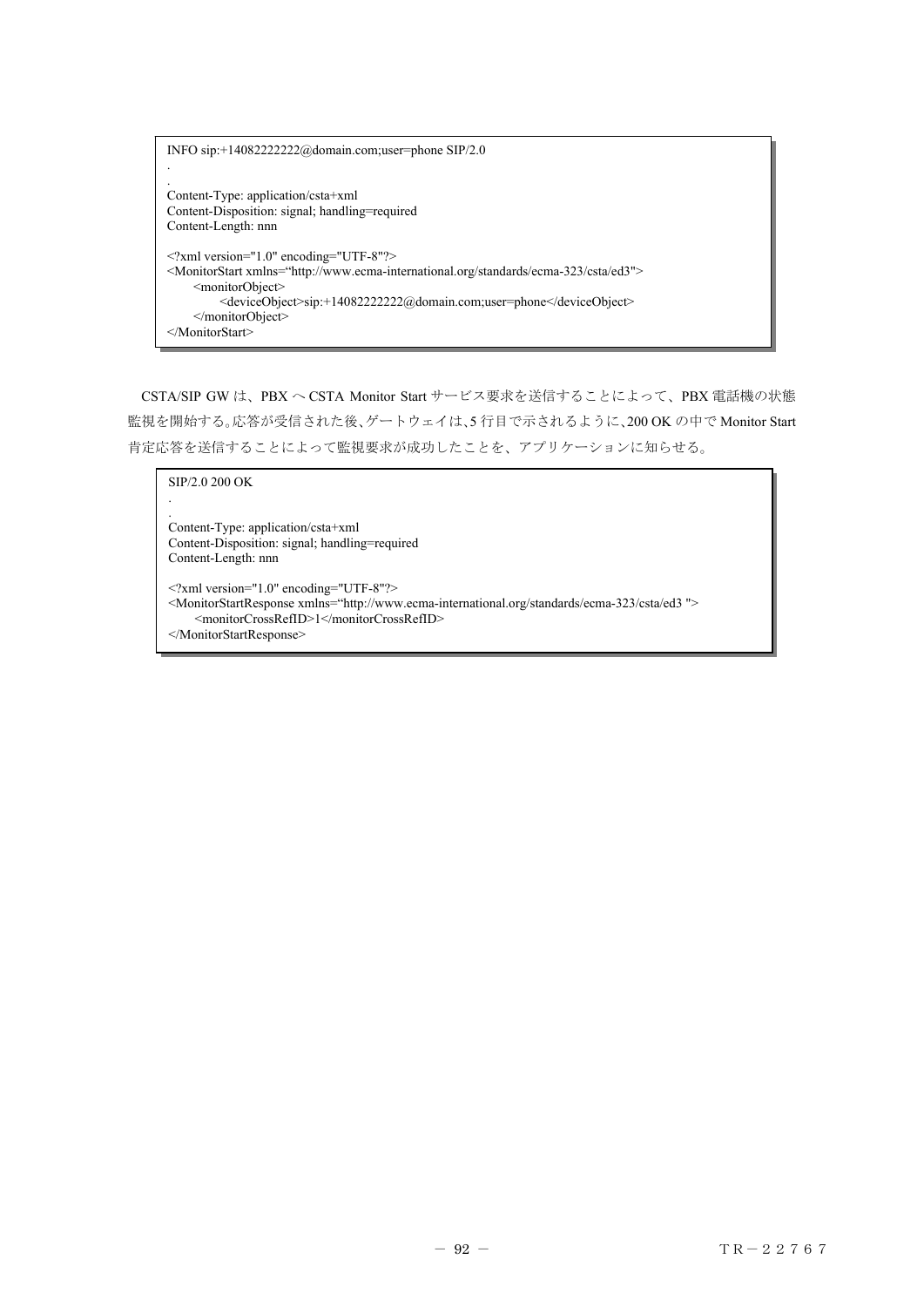# 17.2.2 PBX 電話機での呼の生成、PBX 電話機での呼の切断(Creating a Call from A PBX Phone, Clearing a Call at a PBX Phone)

下記の図は、PBX デバイスからの発呼の例を示す。アプリケーションは、発呼するために CSTA Make Call を発行する。状態監視は、すでに発側デバイスで確立されている。

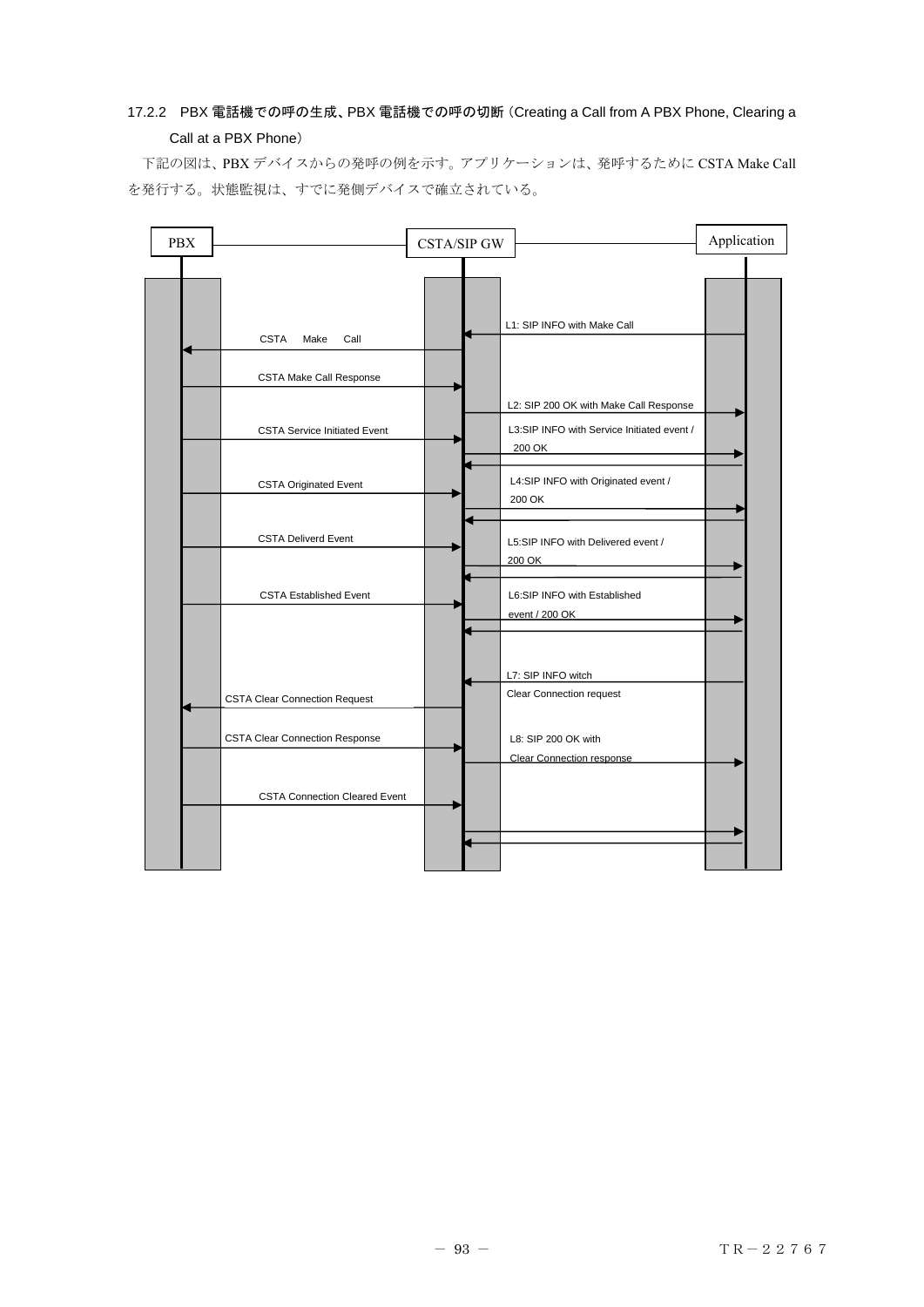アプリケーションは、PBX デバイス+14082222222 とデバイス+14083333333 との間で呼を生成したい。ア プリケーションは、デバイス+14083333333 へ発信される前に、発側デバイス+1408222222 が手動でオフフッ クするように促す。これを達成するための CSTA Make Call サービス要求を含む SIP INFO が、1 行目で示さ れる。

INFO sip:+14082222222@domain.com;user=phone SIP/2.0 . Content-Type: application/csta+xml Content-Disposition: signal; handling=required Content-Length: nnn <?xml version="1.0" encoding="UTF-8"?> <MakeCall xmlns="http://www.ecma-international.org/standards/ecma-323/csta/ed3"> <callingDevice>sip:+14082222222@domain.com;user=phone</callingDevice> <calledDirectoryNumber>sip:+1408333333;user=phone</calledDirectoryNumber> <autoOriginate>prompt</autoOriginate> </MakeCall>

CSTA/SIP GW は、Make Call を含む INFO を受け入れ、PBX へ Make Call サービスを送信する。ゲートウ ェイが PBX からの Make Call 応答を受信したとき、2 行目で示されるように、SIP 200 OK の中でアプリケー ションへ Make Call 応答を送信する。



Make Call サービスの結果、PBX は、呼の経過を示す ECMA-323 イベントのシーケンスを送信する。どの ECMA-323 イベントも SIP INFO メソッドにカプセル化される。

最初のイベントは、3 行目で示されるように、デバイス +14082222222 がオフフックするようにユーザへ 促す.

```
INFO sip:app1@pc33.domain.com SIP/2.0 
. 
. 
Content-Type: application/csta+xml 
Content-Disposition: signal; handling=required 
Content-Length: nnn 
<?xml version="1.0" encoding="UTF-8"?> 
<ServiceInitiatedEvent xmlns="http://www.ecma-international.org/standards/ecma-323/csta/ed3"> 
      <monitorCrossRefID>1</monitorCrossRefID> 
      <initiatedConnection> 
          <callID>888</callID> 
          <deviceID>sip:+14082222222@domain.com;user=phone </deviceID> 
     </initiatedConnection> 
      <initiatingDevice> 
          <deviceIdentifier>sip:+14082222222@domain.com;user=phone</deviceIdentifier> 
      </initiatingDevice> 
     <localConnectionInfo>initiated</localConnectionInfo> 
      <cause>makeCall</cause> 
</ServiceInitiatedEvent>
```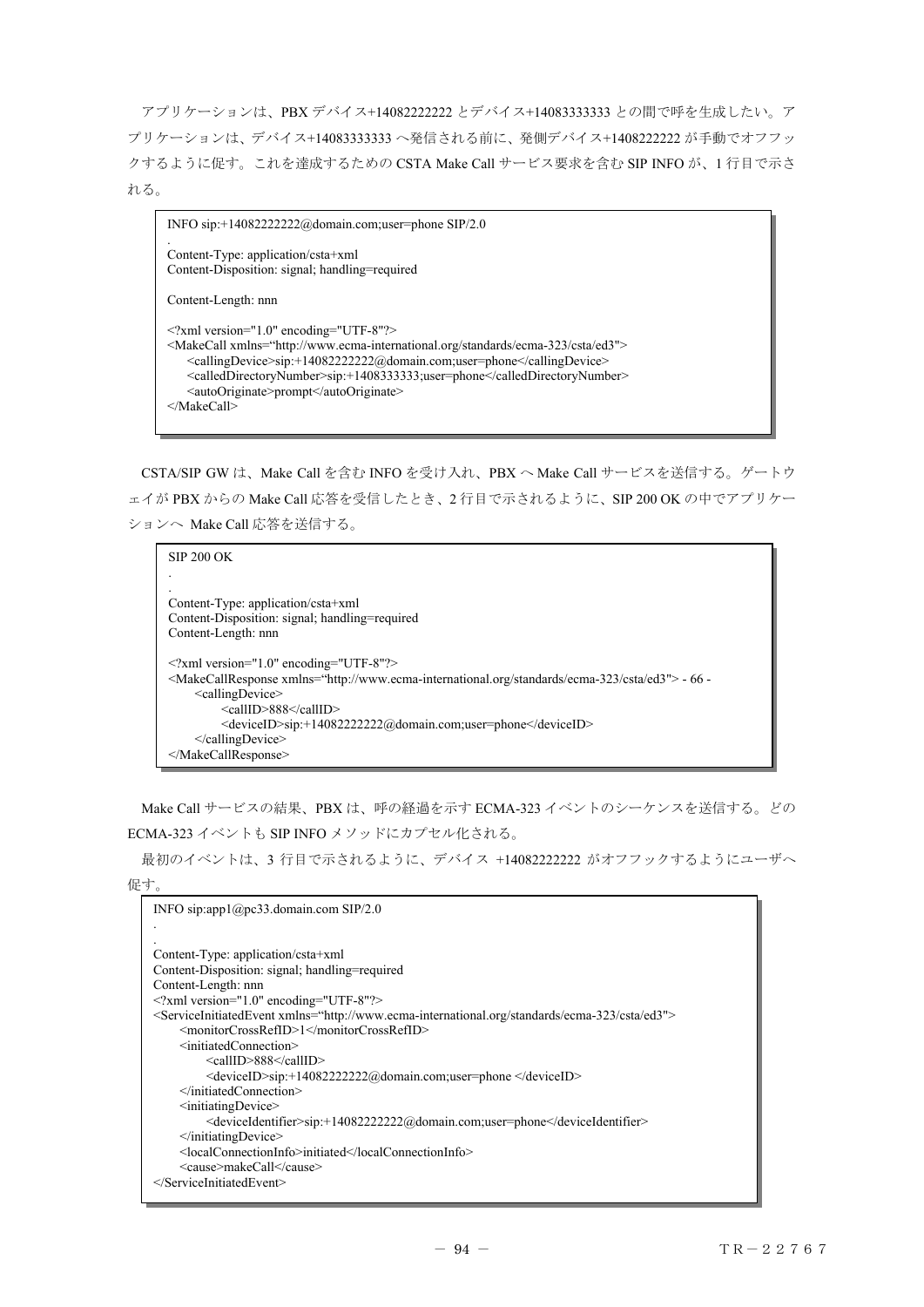次のイベントは、4 行目で示されるように、発側デバイス+14082222222 がオフフックされ、発呼されたこ

とを示す。

```
INFO sip:app1@pc33.domain.com SIP/2.0 
. 
. 
Content-Type: application/csta+xml 
Content-Disposition: signal; handling=required 
Content-Length: nnn 
<?xml version="1.0" encoding="UTF-8"?> 
<OriginatedEvent xmlns="http://www.ecma-international.org/standards/ecma-323/csta/ed3"> 
      <monitorCrossRefID>1</monitorCrossRefID> 
      <originatedConnection> 
          <callID>888</callID> 
          <deviceID>sip:+14082222222;user=phone</deviceID> 
         </originatedConnection> 
      <callingDevice> 
           <deviceIdentifier>sip:+14082222222@domain.com;user=phone</deviceIdentifier> 
      </callingDevice> 
      <calledDevice> 
          <deviceIdentifier>sip:+14083333333@domain.com;user=phone</deviceIdentifier> 
      </calledDevice> 
      <localConnectionInfo>connected</localConnectionInfo> 
      <cause>normal</cause> 
</OriginatedEvent>
```
次のイベントは、5 行目で示されるように、着呼デバイス+1083333333 が呼出されていることを示す。

```
INFO sip:app1@pc33.domain.com SIP/2.0 
. 
. 
Content-Type: application/csta+xml 
Content-Disposition: signal; handling=required 
Content-Length: nnn 
<?xml version="1.0" encoding="UTF-8"?> 
<DeliveredEvent xmlns="http://www.ecma-international.org/standards/ecma-323/csta/ed3"> 
 <monitorCrossRefID>1</monitorCrossRefID> 
      <connection> 
      <callID>888</callID> 
          <deviceID>sip:+14082222222@domain.com;user=phone</deviceID> 
      </connection> 
      <alertingDevice> 
          <deviceIdentifier>sip:+14083333333@domain.com;user=phone</deviceIdentifier> 
      </alertingDevice> 
      <callingDevice> 
          <deviceIdentifier>sip:+14082222222@domain.com;user=phone</deviceIdentifier> 
      </callingDevice> 
     <calledDevice> 
          <deviceIdentifier>sip:+14083333333@domain.com;user=phone</deviceIdentifier> 
      </calledDevice> 
      <lastRedirectionDevice> 
          <notRequired/> 
      </lastRedirectionDevice> 
      <localConnectionInfo>connected</localConnectionInfo> 
      <cause>normal</cause> 
      </DeliveredEvent>
```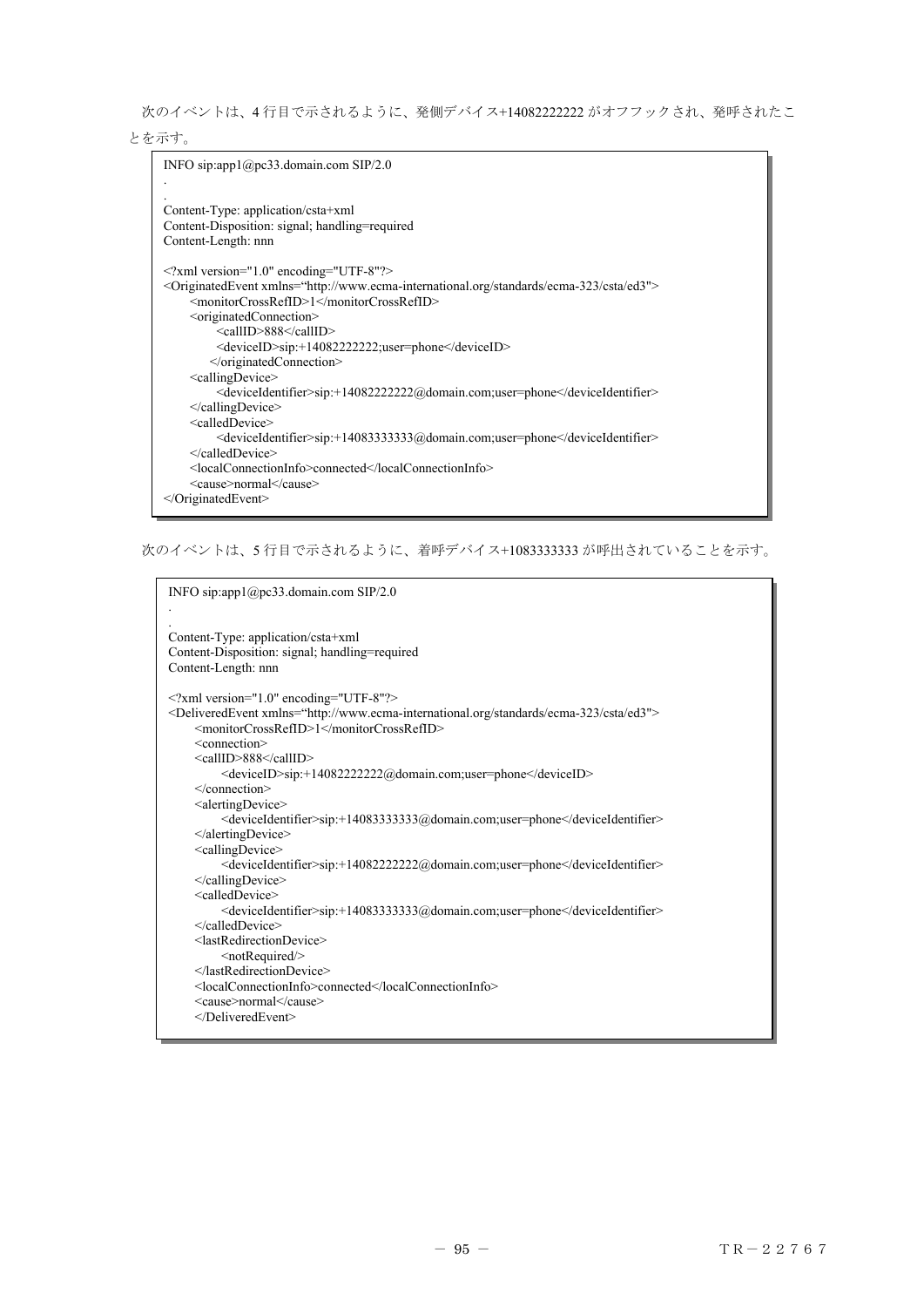次のイベントは、6 行目で示されるように、着呼デバイス+1408333333 が呼に応答したことを示す。

INFO sip:app1@pc33.domain.com SIP/2.0 . . Content-Type: application/csta+xml Content-Disposition: signal; handling=required Content-Length: nnn  $\leq$ ?xml version="1.0" encoding="UTF-8"?> <EstablishedEvent xmlns="http://www.ecma-international.org/standards/ecma-323/csta/ed3"> <monitorCrossRefID>1</monitorCrossRefID> <establishedConnection> <callID>888</callID> <deviceID>sip:+14082222222@domain.com;user=phone</deviceID> </establishedConnection> <answeringDevice> <deviceIdentifier>sip:+14083333333@domain.com;user=phone</deviceIdentifier> </answeringDevice> <callingDevice> <deviceIdentifier>sip:+14082222222@domain.com;user=phone</deviceIdentifier> </callingDevice> <calledDevice> <deviceIdentifier>sip:+14083333333@domain.com;user=phone</deviceIdentifier> </calledDevice> <lastRedirectionDevice> <notRequired/> </lastRedirectionDevice> <localConnectionInfo>connected</localConnectionInfo> <cause>normal</cause> </EstablishedEvent>

最終的に、アプリケーションは、+14082222222 で呼を切断する。それには、7 行目で示されるように、CSTA Clear Connection サービス要求を SIP INFO 経由でゲートウェイへ送信する。CSTA Clear Connection 要求の connectionID は、Make Call 応答もしくは、Service Initiated もしくは Originated イベントから得られる。

```
INFO sip:app1@pc33.domain.com SIP/2.0 
. 
. 
Content-Type: application/csta+xml 
Content-Disposition: signal; handling=required 
Content-Length: nnn 
<?xml version="1.0" encoding="UTF-8"?> 
<ClearConnection xmlns="http://www.ecma-international.org/standards/ecma-323/csta/ed3"> 
      <connectionToBeCleared> 
          <callID>888</callID> 
          <deviceID>sip:+14082222222@domain.com;user=phone</deviceID> 
      </connectionToBeCleared> 
</ClearConnection>
```
CSTA/SIP GW は、PBX へ CSTA Clear Connection 要求を送信し、8 行目で示されるように、200 OK の中に PBX から得た CSTA Clear Connection 応答を包ませる。

#### SIP 200 OK

.

Content-Type: application/csta+xml Content-Disposition: signal; handling=required Content-Length: nnn

<?xml version="1.0" encoding="UTF-8"?> <ClearConnectionResponse xmlns="http://www.ecma-international.org/standards/ecma-323/csta/ed3"/>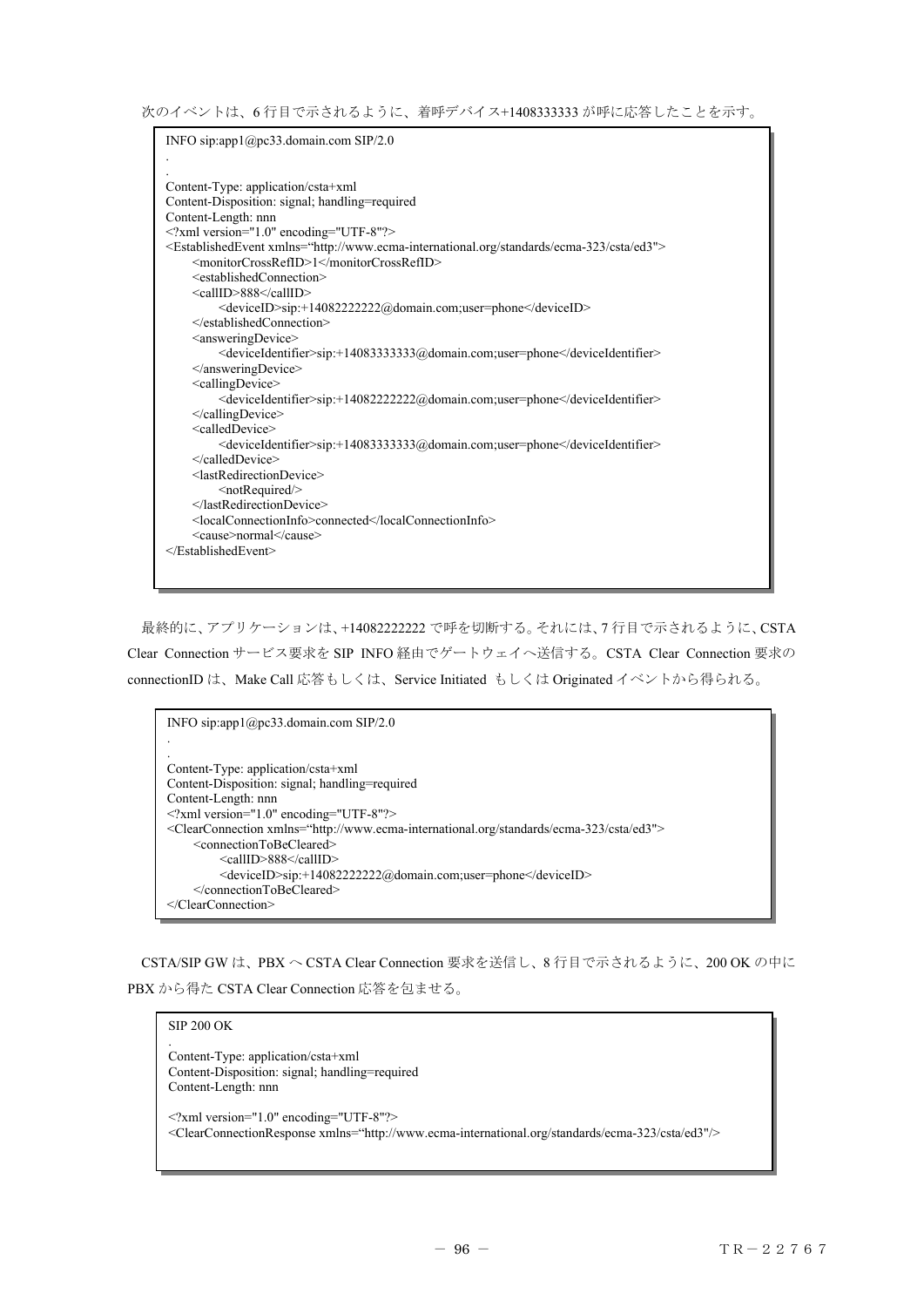Clear Connection サービスの結果、呼は、+1408222222 で切断され、PBX は、Connection Cleared イベント を CSTA/SIP GW へ送信し、CSTA/SIP GW は、9 行目で示されるように、Connection Cleared がカプセル化さ れたメッセージをアプリケーションへ送信する。

```
INFO sip:app1@pc33.domain.com SIP/2.0 
. 
. 
Content-Type: application/csta+xml 
Content-Disposition: signal; handling=required 
Content-Length: nnn 
<?xml version="1.0" encoding="UTF-8"?> 
<ConnectionClearedEvent xmlns="http://www.ecma-international.org/standards/ecma-323/csta/ed3"> 
     <monitorCrossRefID>1</monitorCrossRefID> 
     <droppedConnection> 
          <callID>888</callID> 
     <deviceID>sip:+14082222222@domain.com;user=phone</deviceID> 
     </droppedConnection> 
    <releasingDevice>
          <deviceIdentifier>sip:+14082222222@domain.com;user=phone</deviceIdentifier> 
    </releasingDevice>
     <localConnectionInfo>null</localConnectionInfo> 
          <cause>normal</cause> 
     </ConnectionClearedEvent>
```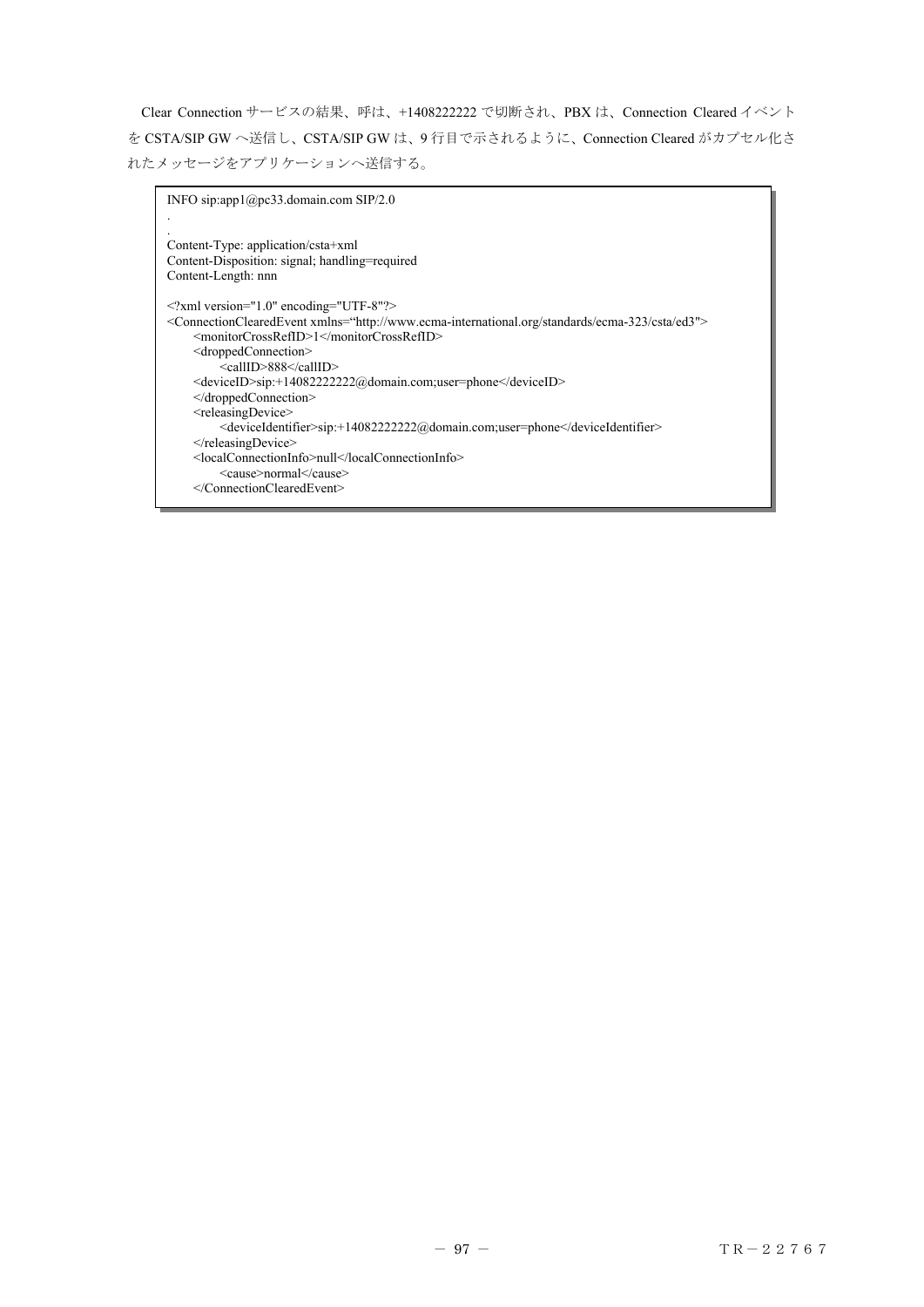## 17.2.3 PBX 電話機での着呼の応答と切断(Answering and Clearing an Incoming Call at a PBX Phone)

下記の図は、監視デバイスへの着呼を示している。アプリケーションは、CSTA Delivered イベントによっ て着呼を検出し、CSTA Answer Call サービスを使用して応答する。

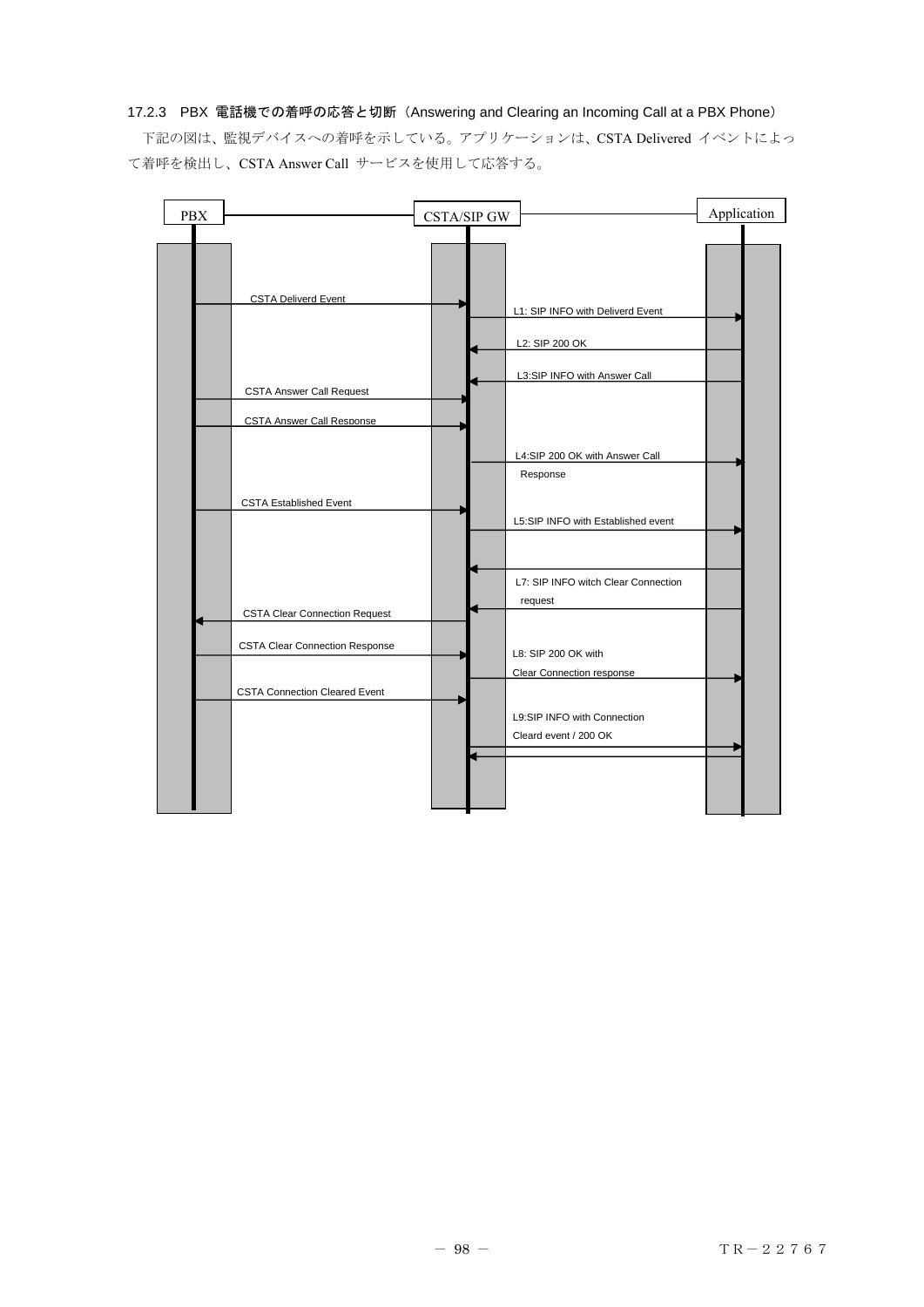アプリケーションは、デバイス+14082222222 を状態監視している。着呼がこのデバイスに届いたとき、PBX は、CSTA/SIP ゲートウェイへ CSTA Delivered イベントを送信し、CSTA/SIP ゲートウェイは、1 行目で示さ れるように、アプリケーションへ SIP INFO メソッドにカプセル化された CSTA Delivered イベントを送信す る。アプリケーションは、後に続く CSTA サービスで使用するために着呼の connectionID を保存する。

```
INFO sip:app1@pc33.domain.com SIP/2.0 
. 
. 
Content-Type: application/csta+xml 
Content-Disposition: signal; handling=required 
Content-Length: nnn 
<?xml version="1.0" encoding="UTF-8"?> 
<DeliveredEvent xmlns="http://www.ecma-international.org/standards/ecma-323/csta/ed3"> 
      <monitorCrossRefID>1</monitorCrossRefID> 
      <connection> 
          <callID>999</callID> 
          <deviceID>sip:+14082222222@domain.com;user=phone</deviceID> 
      </connection> 
      <alertingDevice> 
          <deviceIdentifier>sip:+14082222222@domain.com;user=phone</deviceIdentifier> 
      </alertingDevice> 
      <callingDevice> 
          <deviceIdentifier>sip:+14083333333@domain.com;user=phone</deviceIdentifier> 
      </callingDevice> 
<calledDevice> 
          <deviceIdentifier>sip:+14082222222@domain.com;user=phone</deviceIdentifier> 
         </calledDevice> 
      <lastRedirectionDevice><notRequired/></lastRedirectionDevice> 
      <localConnectionInfo>alerting</localConnectionInfo> 
          <cause>normal</cause> 
      </DeliveredEvent>
```
アプリケーションは、2 行目で示されるように、SIP 200 OK で、SIP INFO に応答する。

アプリケーションは、手動介入をすることなく+14082222222 で呼出し中の呼に応答するため、CSTA Answer Call サービスを使用する。Answer Call サービスの中の connectionID は、前の Delivered イベントから 取得される。SIP INFO にカプセル化された CSTA Answer Call は、3 行目に示される。

```
INFO sip:+14082222222@domain.com;user=phone SIP/2.0 
. 
. 
Content-Type: application/csta+xml 
Content-Disposition: signal; handling=required 
Content-Length: nnn 
<?xml version="1.0" encoding="UTF-8"?> 
<AnswerCall xmlns="http://www.ecma-international.org/standards/ecma-323/csta/ed3"> 
    <callToBeAnswered>
          <callID>999</callID> 
          <deviceID>sip:+14082222222@domain.com;user=phone</deviceID> 
     </callToBeAnswered> 
</AnswerCall>
```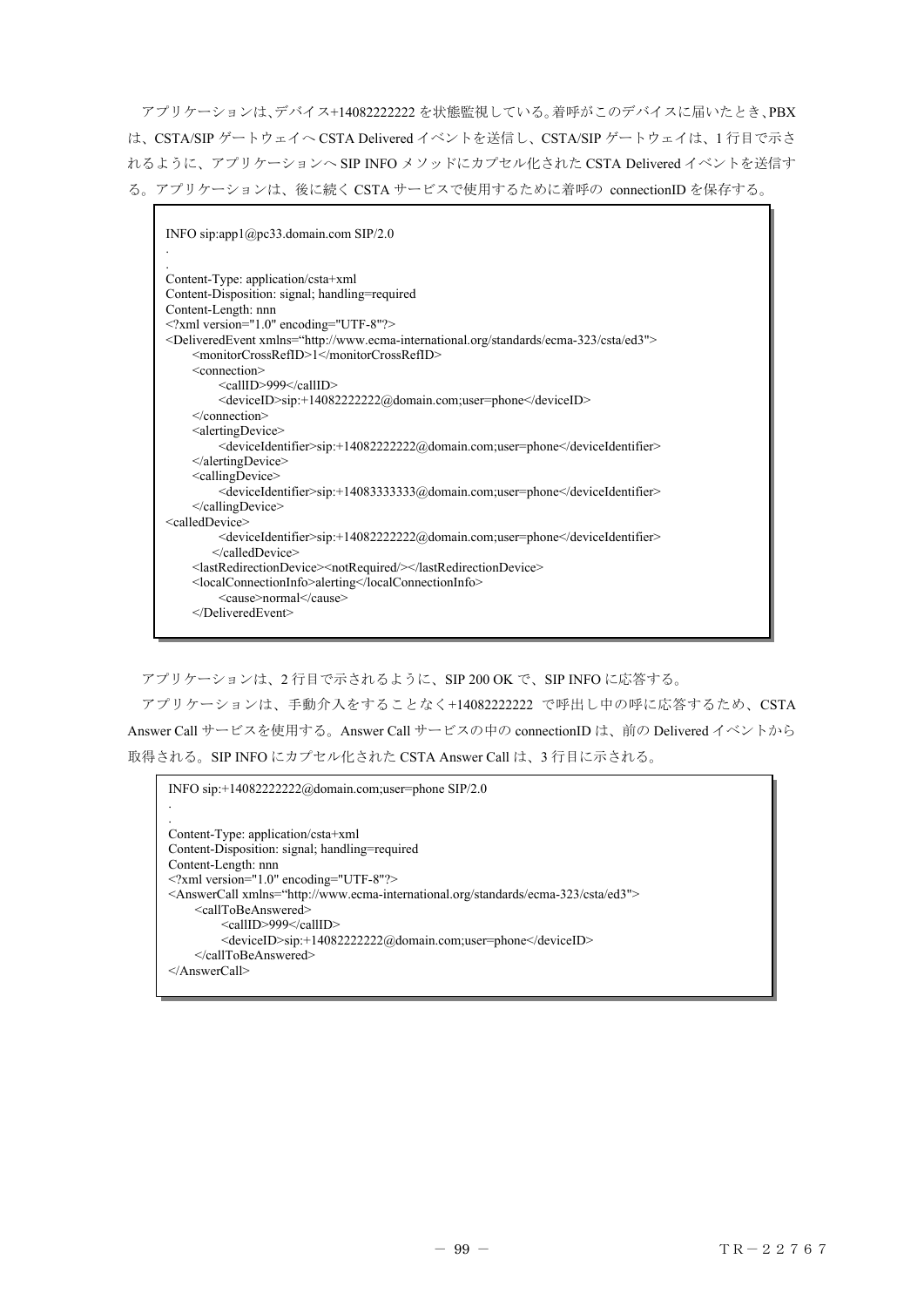CSTA/SIP GW は、PBX へ CSTA Answer Call 要求を送信し、4 行目に示されるように、200 OK の中に PBX から得た CSTA Answer Call 応答をを包ませる。

SIP 200 OK . . Content-Type: application/csta+xml Content-Disposition: signal; handling=required Content-Length: nnn  $\leq$ ?xml version="1.0" encoding="UTF-8"?> <AnswerCallResponse xmlns="http://www.ecma-international.org/standards/ecma-323/csta/ed3"/>

デバイス+14082222222 で呼出し中の呼は、CSTA/SIP GW が、5 行目に示されるように、SIP INFO メソッ ドにカプセル化され CSTA Established イベントへマップされる、 PBX からの CSTA Established イベントを 生じさせる CSTA Answer Call サービスの結果として応答される。

| INFO sip:app1@pc33.domain.com SIP/2.0                                                                       |
|-------------------------------------------------------------------------------------------------------------|
|                                                                                                             |
|                                                                                                             |
| Content-Type: application/csta+xml                                                                          |
| Content-Disposition: signal; handling=required                                                              |
| Content-Length: nnn                                                                                         |
| $\leq$ ?xml version="1.0" encoding="UTF-8"?>                                                                |
| <establishedevent xmlns="http://www.ecma-international.org/standards/ecma-323/csta/ed3"></establishedevent> |
| <monitorcrossrefid>1</monitorcrossrefid>                                                                    |
| $\le$ establishedConnection>                                                                                |
| <callid>999</callid>                                                                                        |
| <deviceid>sip:+14082222222@domain.com;user=phone</deviceid>                                                 |
|                                                                                                             |
| <answeringdevice></answeringdevice>                                                                         |
| <deviceidentifier>sip:+140822222222@domain.com;user=phone</deviceidentifier>                                |
| $\leq$ answeringDevice>                                                                                     |
| <callingdevice></callingdevice>                                                                             |
| <deviceidentifier>sip:+14083333333@domain.com;user=phone</deviceidentifier>                                 |
| $\le$ /callingDevice>                                                                                       |
| <calleddevice></calleddevice>                                                                               |
| <deviceidentifier>sip:+140822222222@domain.com;user=phone</deviceidentifier>                                |
| $\le$ /calledDevice>                                                                                        |
| <lastredirectiondevice></lastredirectiondevice>                                                             |
| <notrequired></notrequired>                                                                                 |
|                                                                                                             |
| <localconnectioninfo>connected</localconnectioninfo>                                                        |
| <cause>normal</cause>                                                                                       |
| $\le$ /EstablishedEvent>                                                                                    |
|                                                                                                             |

7、8 行目は、以前の例と同じようにアプリケーションが呼を切断することを示す。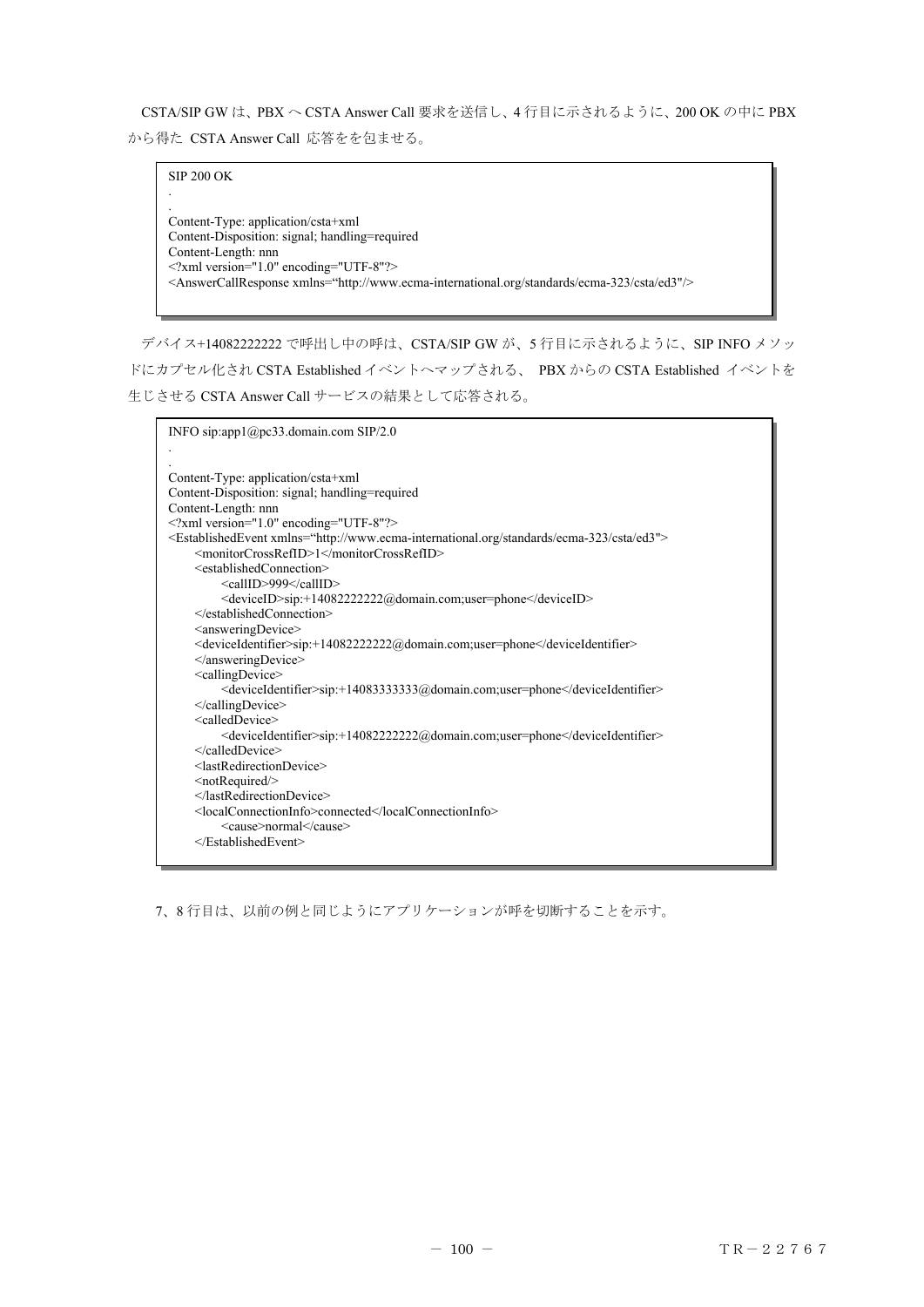

# 17.2.4 PBX 電話機での例外状態の例(Examples of Exception Conditions at a PBX Phone)

この図は、2 つの例外シーケンスを示す。

最初の例では、アプリケーションは、1 行目で示されるように、CSTA Make Call サービスを使用してデバ イスから発呼すること試みる。

INFO sip:+14082222222@domain.com;user=phoneSIP/2.0 . . Content-Type: application/csta+xml Content-Disposition: signal; handling=required Content-Length: nnn  $\leq$ ?xml version="1.0" encoding="UTF-8"?> <MakeCall xmlns="http://www.ecma-international.org/standards/ecma-323/csta/ed3"> <callingDevice>sip:+14082222222@domain.com;user=phone</callingDevice> <calledDirectoryNumber>sip:+14083333333@domain.com;user=phone</calledDirectoryNumber> </MakeCall>

競合状態の結果、着呼が、Make Call 要求と同時に到着した時、PBX は、Make Call 要求へ否定応答を返す。 CSTA/SIP ゲートウェイは、2 行目で示されるように SIP INFO に対する 200 OK 応答の中でアプリケーショ ンへ CSTA Make Call 否定応答を送信する。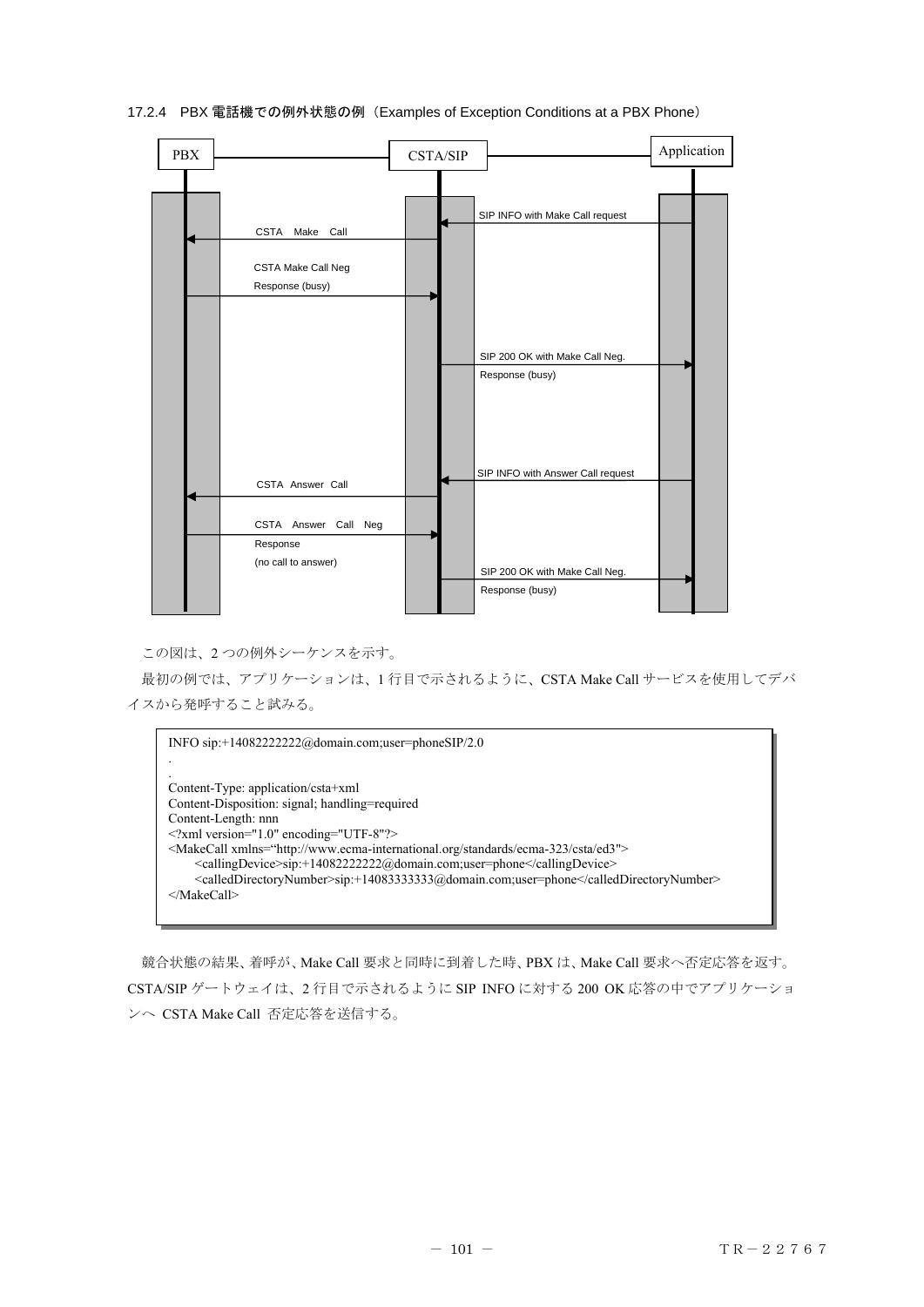```
200 OK 
. 
. 
Content-Type: application/csta+xml 
Content-Disposition: signal; handling=required 
Content-Length: nnn 
<?xml version="1.0" encoding="UTF-8"?> 
<CSTAErrorCode xmlns="http://www.ecma-international.org/standards/ecma-323/csta/ed3"> 
       <stateIncompatibility>invalidDeviceState</stateIncompatibility> 
</CSTAErrorCode>
```
次の例では(以前の例とは関連しない)、アプリケーションは、3 行目で示されているように、手動介入 をすることなく+14082222222 で呼出し中の呼に応答するために CSTA Answer Call サービスを使用する。

```
INFO sip:+14082222222@domain.com;user=phone SIP/2.0 
. 
. 
Content-Type: application/csta+xml 
Content-Disposition: signal; handling=required 
Content-Length: nnn 
<?xml version="1.0" encoding="UTF-8"?> 
<AnswerCall xmlns="http://www.ecma-international.org/standards/ecma-323/csta/ed3"> 
         <callToBeAnswered>
          <callID>888</callID> 
          <deviceID>sip:+14082222222;user=phone</deviceID> 
     </callToBeAnswered> 
</AnswerCall>
```
しかしながら、呼出し側が呼を途中放棄したために、PBX は、Answer Call サービスへ否定応答で応答す る。ゲートウェイは、4 行目で示される SIP INFO に対する 200 OK 応答の中で CSTA Answer Call 否定応答を 送信する。

INFO sip:app1@domain.com SIP/2.0 .

```
. 
Content-Type: application/csta+xml 
Content-Disposition: signal; handling=required 
Content-Length: nnn 
<?xml version="1.0" encoding="UTF-8"?> 
<CSTAErrorCode xmlns="http://www.ecma-international.org/standards/ecma-323/csta/ed3"> 
      <stateIncompatibility>noCallToAnswer</stateIncompatibility> 
</CSTAErrorCode>
```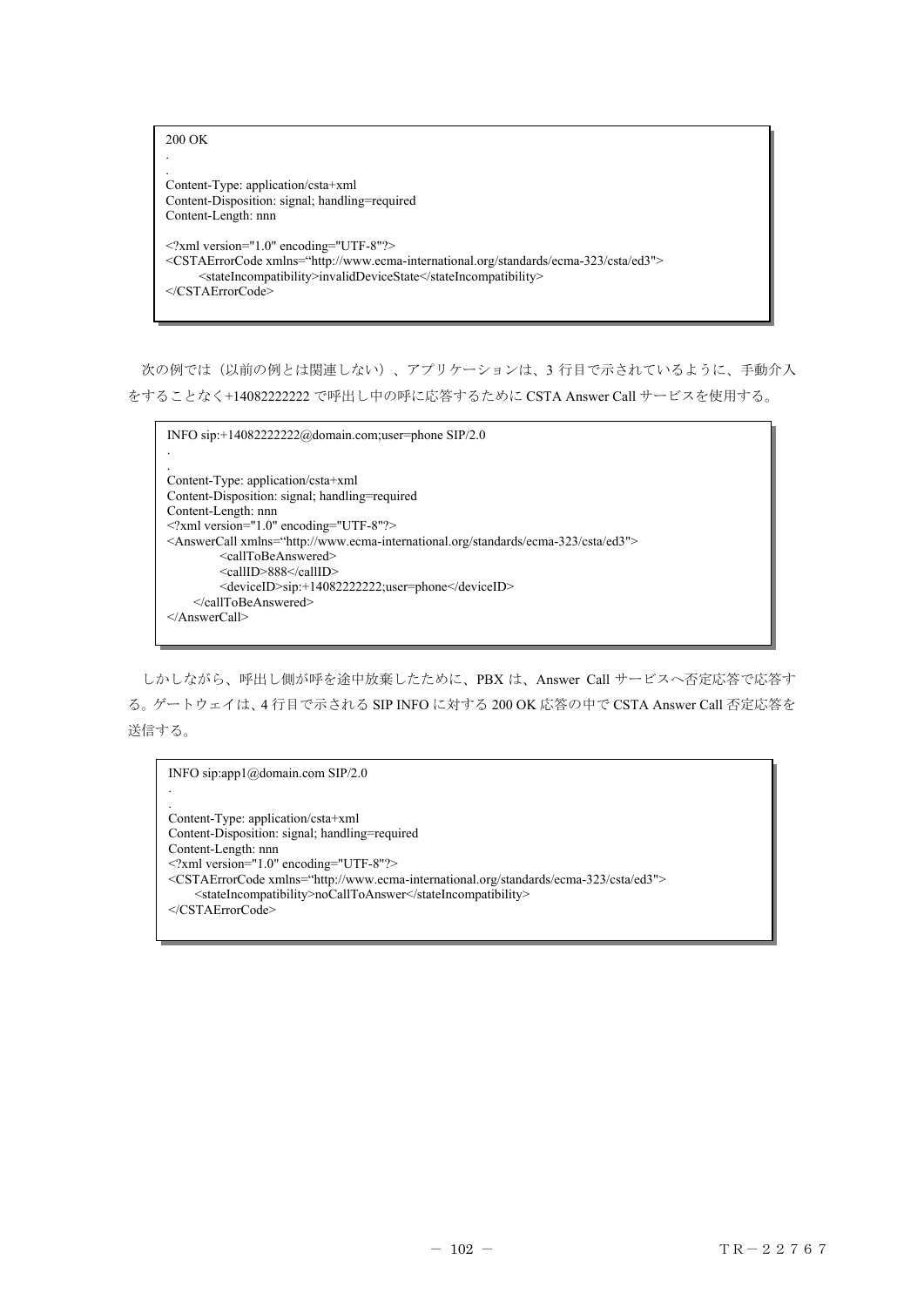# 付録 A (参考)

### SIP と TEL URIs の使用例

uaCSTA deviceID は、下記のルールに従った、SIP:または、TEL:スキームを使用する CSTA URI フォーマ ットを使用すべきである:

電話番号は、公衆、私設ともに下記に従う。

• Tel URI: http://www.ietf.org/internet-drafts/draft-ietf-iptel-rfc2806bis-09.txt

● Tel URI から生成される SIP URI: RFC 3261の19.1.6 節で、Tel URI ドラフトに言及している。

Tel URI は、下記の構文を持つ。

tel:<+telephone-subscriber>

tel:<telephone-subscriber>;phone-context=<descriptor>

telURI から生成される SIP URI は、tel URI に「@hostport」を付加したものと「;user=phone」属性を付加 したものである。

sip:<+telephone-subscriber>@<hostport>;user=phone

sip:<telephone-subscriber>;phone-context=<descriptor>@<hostport>;user=phone

tel URI から生成されない SIP URI は、「;user=phone」属性の付加されず、下記の構文を持つ。

sip: <user>@<hostport>

*telephone-subscribe* は、電話番号であり、*user* は、SIP URL のような E メールのユーザパートである。電 話番号のような番号を含む *user* フィールドが可能である(user=phone は提示しない)。しかし、この場合、 SIP URL は、普通の SIP URL のような普通の E メールとして扱われる。

*descriptor* は、SIP では意味を持たない文字列である。それは、コンテキストを確立するためだけに使用さ れる。電話コンテキストは設定され、既存の E.164 と私設の番号計画へマップされることを期待される。電 話コンテキストは、普通は、電話番号か、ドメインネームである。それらは、しかしながら、アプリケーシ ョンによって文字列として見なされる。(例えば、ドメインネーム上で DNS 検索を行うことを試みない。) システム設定の側面からは、この文章の範囲外であり、標準化の対象でない。

E.164/QSIG フィールド値を使用した可能な NPI/TON から電話コンテキストへのマッピング方法は、次の 概念に示される。

| <b>NPI</b> | <b>TON</b>         | <b>Phone-Context</b>                                                    |
|------------|--------------------|-------------------------------------------------------------------------|
| E.164      | International      | 無し、telephone-subscriberに"+"を先頭に追加する。                                    |
| E.164      | National           | <national-domain> または、&lt;+national prefx&gt;</national-domain>         |
| E.164      | Local              | <local-domain> または、&lt;+national and regional prefix&gt;</local-domain> |
| E.164      | Special            | $<$ Special-domain>                                                     |
| Any        | Unknown            | <unknown-domain></unknown-domain>                                       |
| Private    | Level <sub>0</sub> | $\leq$ Level0-domain>                                                   |
| Private    | Level1             | $\leq$ Leven <sub>1</sub> - domain $\geq$                               |
| Private    | Level <sub>2</sub> | $<$ Level2-domain $>$                                                   |
| Private    | Special            | <special-domain></special-domain>                                       |

これは、マッピングの説明である。